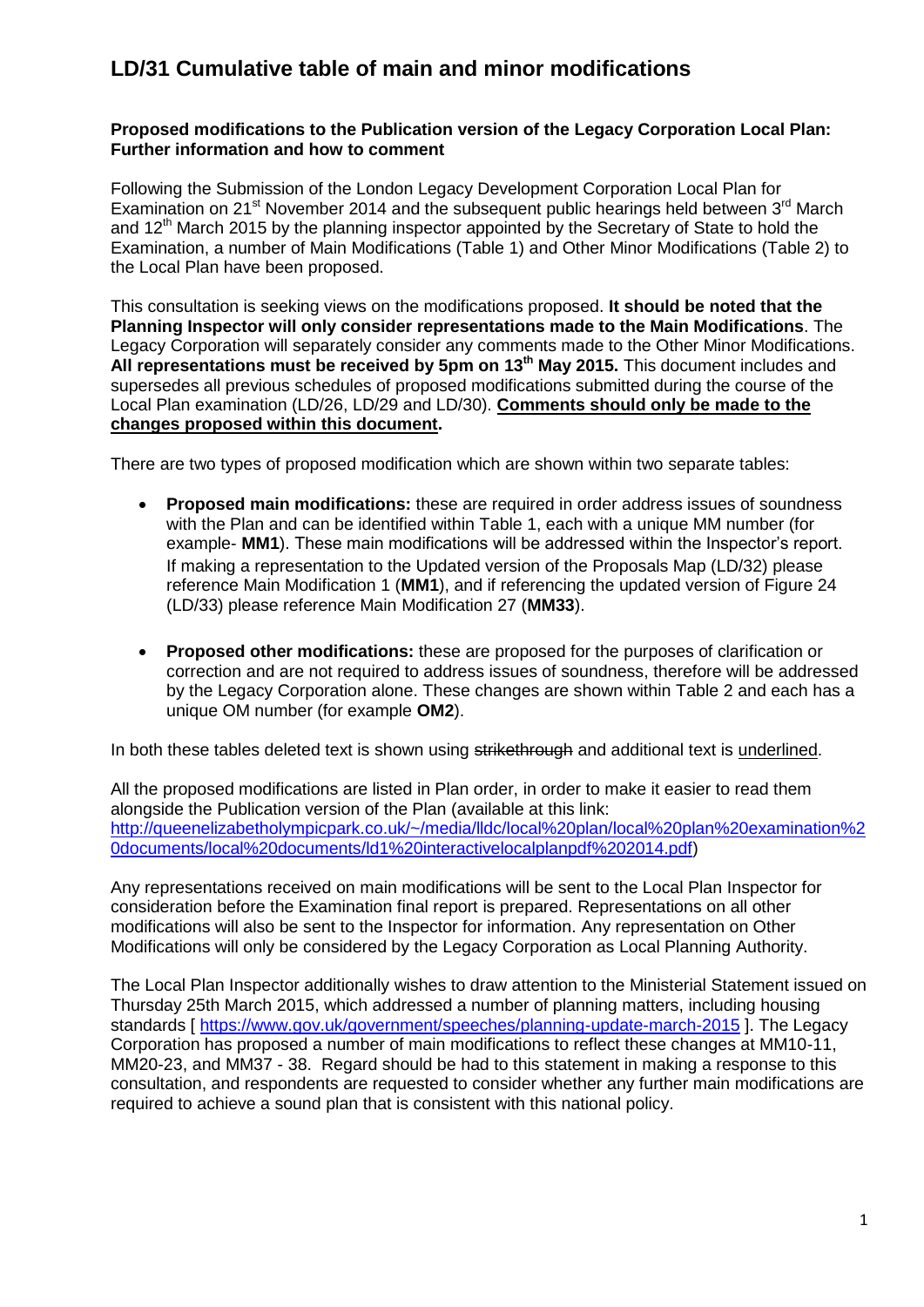Please send all comments to [planningpolicy@londonlegacy.co.uk](mailto:planningpolicy@londonlegacy.co.uk) or by post to: Planning Policy, London Legacy Development Corporation, Level 10, 1 Stratford Place, Montfichet Road, Stratford, E20 1EJ. **All representations must be received by 5pm on 13th May 2015.** 

Please also ensure that the following information is provided with each representation (Title, Name, Company/organisation, Position (if applicable), Address, Telephone, Email and where applicable, if you are an agent, please indicate who you are representing) and please clearly reference which main or other modification (e.g. MM1, OM2) you are referring to in your response.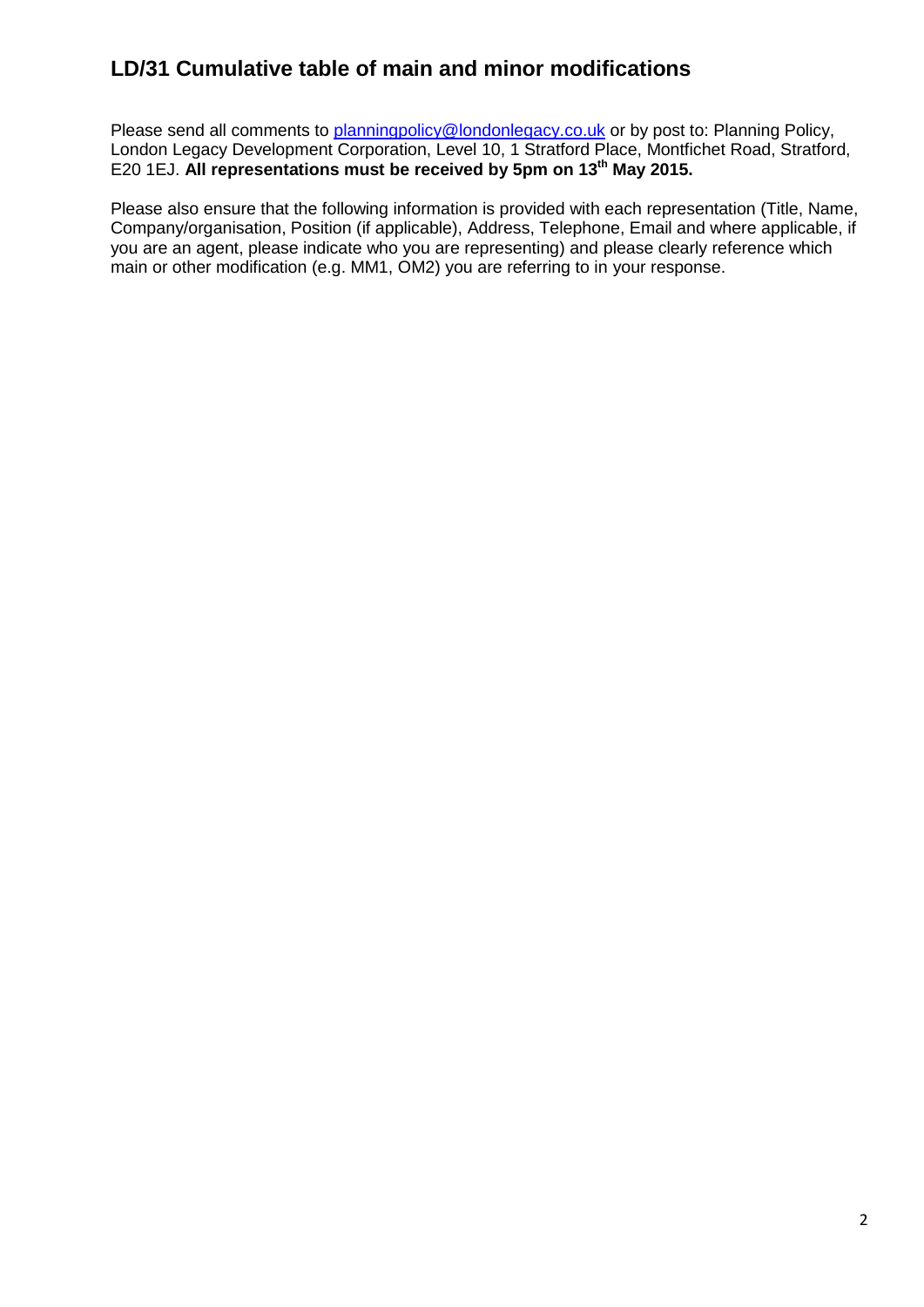

**Table 1 below is the list of proposed main modifications which are required in order address issues of soundness with the Plan. Each has a unique Main Modification number (for example- MM1). The main modifications, and responses received in relation to the main modifications, will be addressed within the Inspector's report.** 

This document encompasses the changes made in the following documents: LD/26- Changes proposed on submission, LD/29- Examination changes submitted with Statements on 10th February 2015 and LD/30- Mid hearing changes as of 12th March 2015.

| No.<br>Page<br>Para/table<br><b>Tracked change</b><br>etc.<br>MM1<br><b>Policies</b><br>Safeguarded Rail Sites to be included.<br>Map<br>See LD/32 map.<br>MM <sub>2</sub><br>13<br>Create a high-quality built and natural environment that integrates new<br>Objective<br>development with waterways, green space and the historic environment<br>3<br>is<br>ve<br>23<br>MM <sub>3</sub><br>Policy B.1<br>Office uses should be located within the centres and Requiring an impacts<br>assessment required where B1a office accommodation over 2,500 sqm is proposed<br>(1)<br>outside Stratford town centre Metropolitan Centre boundary | <b>TABLE 1: TABLE OF MAIN MODIFICATIONS</b> |                                                                                           |                      |                              |  |  |  |  |  |  |  |
|---------------------------------------------------------------------------------------------------------------------------------------------------------------------------------------------------------------------------------------------------------------------------------------------------------------------------------------------------------------------------------------------------------------------------------------------------------------------------------------------------------------------------------------------------------------------------------------------------------------------------------------------|---------------------------------------------|-------------------------------------------------------------------------------------------|----------------------|------------------------------|--|--|--|--|--|--|--|
|                                                                                                                                                                                                                                                                                                                                                                                                                                                                                                                                                                                                                                             |                                             | <b>Reason for</b><br>change                                                               | <b>Source</b>        | <b>Modificati</b><br>on type |  |  |  |  |  |  |  |
|                                                                                                                                                                                                                                                                                                                                                                                                                                                                                                                                                                                                                                             |                                             | Correct<br>mapping                                                                        | <b>Main</b><br>LD/29 |                              |  |  |  |  |  |  |  |
|                                                                                                                                                                                                                                                                                                                                                                                                                                                                                                                                                                                                                                             |                                             | Corrects an<br>omission and<br>ensures that<br>the objective<br>comprehensi               | <b>Main</b><br>LD/26 |                              |  |  |  |  |  |  |  |
|                                                                                                                                                                                                                                                                                                                                                                                                                                                                                                                                                                                                                                             |                                             | To confirm<br>direction of<br>office to<br>centres<br>Inconsistency<br>between<br>B.1/B.2 | LD/26<br><b>Main</b> |                              |  |  |  |  |  |  |  |
| MM4<br>27<br>Table 2<br><b>REFERE</b><br><b>EMPLOYMENT</b><br><b>CLUSTER FUNCTION</b><br><b>NCE</b><br><b>CLUSTERS</b>                                                                                                                                                                                                                                                                                                                                                                                                                                                                                                                      |                                             | Correction<br>Clarification                                                               | LD/26<br><b>Main</b> |                              |  |  |  |  |  |  |  |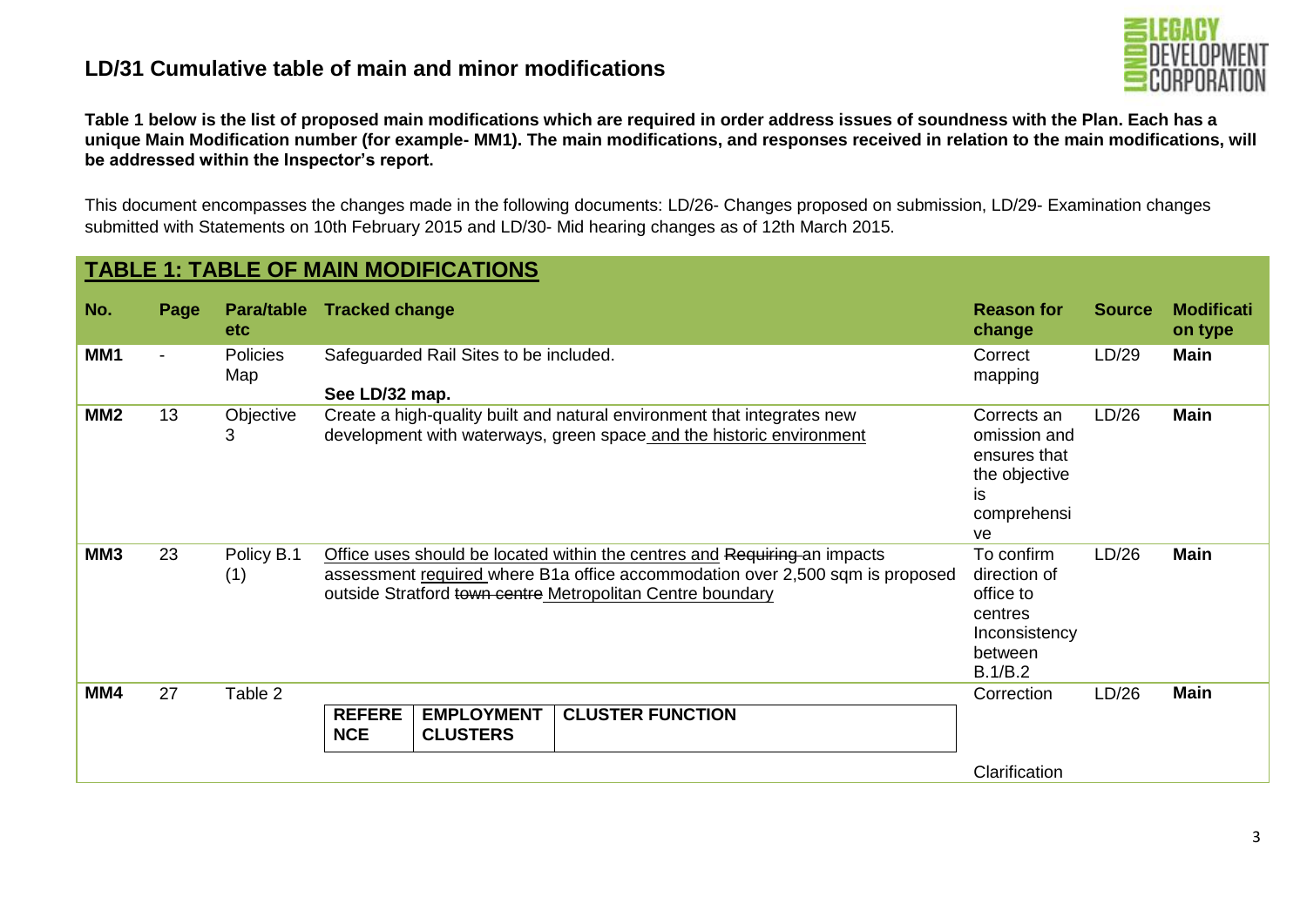

|                 | <b>I ABLE 1: I ABLE OF MAIN MODIFICATIONS</b> |                                   |                                              |                                                                                                                                                                                                                                                      |                                                                                                                                                                                                                                                                                                                                                                                                                                                                                                                                                                                                                                                                                                                                                                                                                                                                                                                                                                                   |                                    |               |                              |  |  |
|-----------------|-----------------------------------------------|-----------------------------------|----------------------------------------------|------------------------------------------------------------------------------------------------------------------------------------------------------------------------------------------------------------------------------------------------------|-----------------------------------------------------------------------------------------------------------------------------------------------------------------------------------------------------------------------------------------------------------------------------------------------------------------------------------------------------------------------------------------------------------------------------------------------------------------------------------------------------------------------------------------------------------------------------------------------------------------------------------------------------------------------------------------------------------------------------------------------------------------------------------------------------------------------------------------------------------------------------------------------------------------------------------------------------------------------------------|------------------------------------|---------------|------------------------------|--|--|
| No.             | Page                                          | Para/table Tracked change<br>etc. |                                              |                                                                                                                                                                                                                                                      |                                                                                                                                                                                                                                                                                                                                                                                                                                                                                                                                                                                                                                                                                                                                                                                                                                                                                                                                                                                   | <b>Reason for</b><br>change        | <b>Source</b> | <b>Modificati</b><br>on type |  |  |
|                 |                                               |                                   | <b>B.1a2</b><br><b>B.1a3</b><br><b>B.1b8</b> | Fish Island<br>South including<br><b>Bow Midland</b><br><b>West Rail Site</b><br>Strategic<br>Industrial<br>Location<br>(Preferred<br>Industrial<br>Location<br><b>Bow Goods</b><br>Yard East and<br>West<br><b>Rick Roberts</b><br><b>Way North</b> | A range of significant B2 and B8 Use Classes of<br>industrial, warehousing, transport, waste<br>management and distribution a -A safeguarded<br>rail head and associated bulk freight distribution<br>use. Uses should make effective use of the<br>railhead, including potential for aggregate<br>distribution and for concrete batching, the<br>manufacture of coated materials, other concrete<br>products and handling, processing and distribution<br>of or aggregate material. Only small-scale<br>supporting ancillary uses will be supported.<br>A safeguarded rail head and associated bulk<br>freight distribution use. B2, B8 and waste<br>management uses are appropriate. Only<br>development supporting the rail-related (and at<br>Bow West aggregates distribution uses) and small-<br>scale ancillary uses will be supported.<br>A cluster of existing high-quality industrial design<br>and manufacturing uses of B2 and B8 Use<br>Classes in modern buildings. |                                    |               |                              |  |  |
| MM <sub>5</sub> | 31                                            | Table 3<br>(footnote<br>13)       |                                              |                                                                                                                                                                                                                                                      | (Footnote)13. Focused to the eastern part of Stratford Metropolitan Centre (as<br>extended) within the London Borough of Newham's administrative area for planning<br>purposes. The floorspace figure over whole plan period is indicative, and is not<br>considered to be a cap, with a confirmed requirement of 14,000 sqm to 2021 and<br>with the requirement from 2021 to 2030 subject to review before 2021.                                                                                                                                                                                                                                                                                                                                                                                                                                                                                                                                                                 | Matter <sub>2</sub>                | LD/30         | <b>Main</b>                  |  |  |
| MM <sub>6</sub> | 37                                            | Policy B.5                        |                                              |                                                                                                                                                                                                                                                      | Section 106 Agreements will be sought for major development proposals and<br>where necessary, other applications to secure appropriate commitments and<br>targets for employment skills, training and job opportunities for local residents.                                                                                                                                                                                                                                                                                                                                                                                                                                                                                                                                                                                                                                                                                                                                      | To allow<br>S106 to be<br>used for | LD/26         | <b>Main</b>                  |  |  |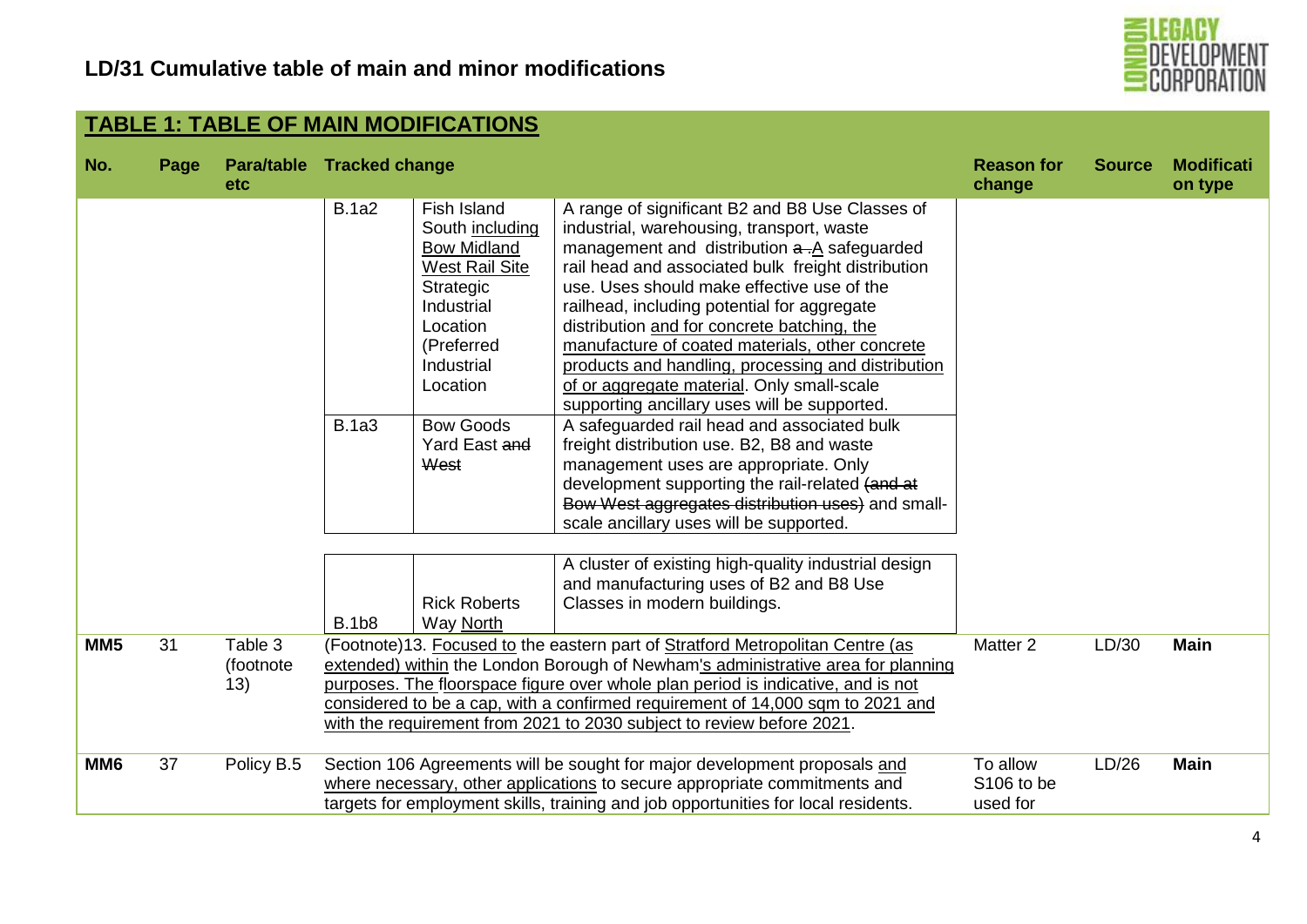

|     | <b>TABLE 1: TABLE OF MAIN MODIFICATIONS</b> |                                                    |                                                                                                                                                                                                                                                                                                                                                                                                                                                                                                                                                                                                                                                                                                                                                                        |                                                                                       |                |                              |  |  |  |  |
|-----|---------------------------------------------|----------------------------------------------------|------------------------------------------------------------------------------------------------------------------------------------------------------------------------------------------------------------------------------------------------------------------------------------------------------------------------------------------------------------------------------------------------------------------------------------------------------------------------------------------------------------------------------------------------------------------------------------------------------------------------------------------------------------------------------------------------------------------------------------------------------------------------|---------------------------------------------------------------------------------------|----------------|------------------------------|--|--|--|--|
| No. | Page                                        | etc.                                               | Para/table Tracked change                                                                                                                                                                                                                                                                                                                                                                                                                                                                                                                                                                                                                                                                                                                                              | <b>Reason for</b><br>change                                                           | <b>Source</b>  | <b>Modificati</b><br>on type |  |  |  |  |
|     |                                             |                                                    |                                                                                                                                                                                                                                                                                                                                                                                                                                                                                                                                                                                                                                                                                                                                                                        | smaller<br>schemes<br>where<br>necessary, to<br>be defined<br>within the<br>S106 SPD. |                |                              |  |  |  |  |
| MM7 | 38                                          | Paragraph<br>4.35 (add<br>new<br>paragraph<br>4.26 | 4.35 The Legacy Corporation area is host to a range of further and higher<br>education establishments and a distinct graduate and postgraduate sector is<br>emerging within the wider local economy. The enhancement of higher education,<br>research and development activity can contribute towards the aims of the<br>convergence agenda through the creation of job opportunities, access to education,<br>and the impacts of investment and spend within the local economy, so will be<br>pursued. The scale of development proposed within the area presents an<br>opportunity to focus postgraduate study and research activity alongside the existing<br>and planned institutions to complement the developing range of new industry and<br>business activity. | Matter <sub>2</sub>                                                                   | LD/30          | <b>Main</b>                  |  |  |  |  |
|     |                                             |                                                    | (New paragraph) 4.36 New higher education, research and development will<br>provide thousands of direct jobs opportunities for the high-skilled workforce but also<br>lower-skilled jobs within ancillary uses and servicing functions supporting the higher<br>education, research and development activities. Community benefits will include<br>access to facilities and education opportunities, outreach work such as short<br>courses and access for those without traditional qualifications. In combination these<br>will provide a catalyst for further growth within the area enabling other supporting<br>businesses to locate and expand.                                                                                                                  |                                                                                       |                |                              |  |  |  |  |
| MM8 | 41                                          | Objective<br>2                                     | Delivering approximately more than 24,000                                                                                                                                                                                                                                                                                                                                                                                                                                                                                                                                                                                                                                                                                                                              | To confirm<br>will seek to<br>exceed                                                  | LD/26<br>LD/29 | <b>Main</b>                  |  |  |  |  |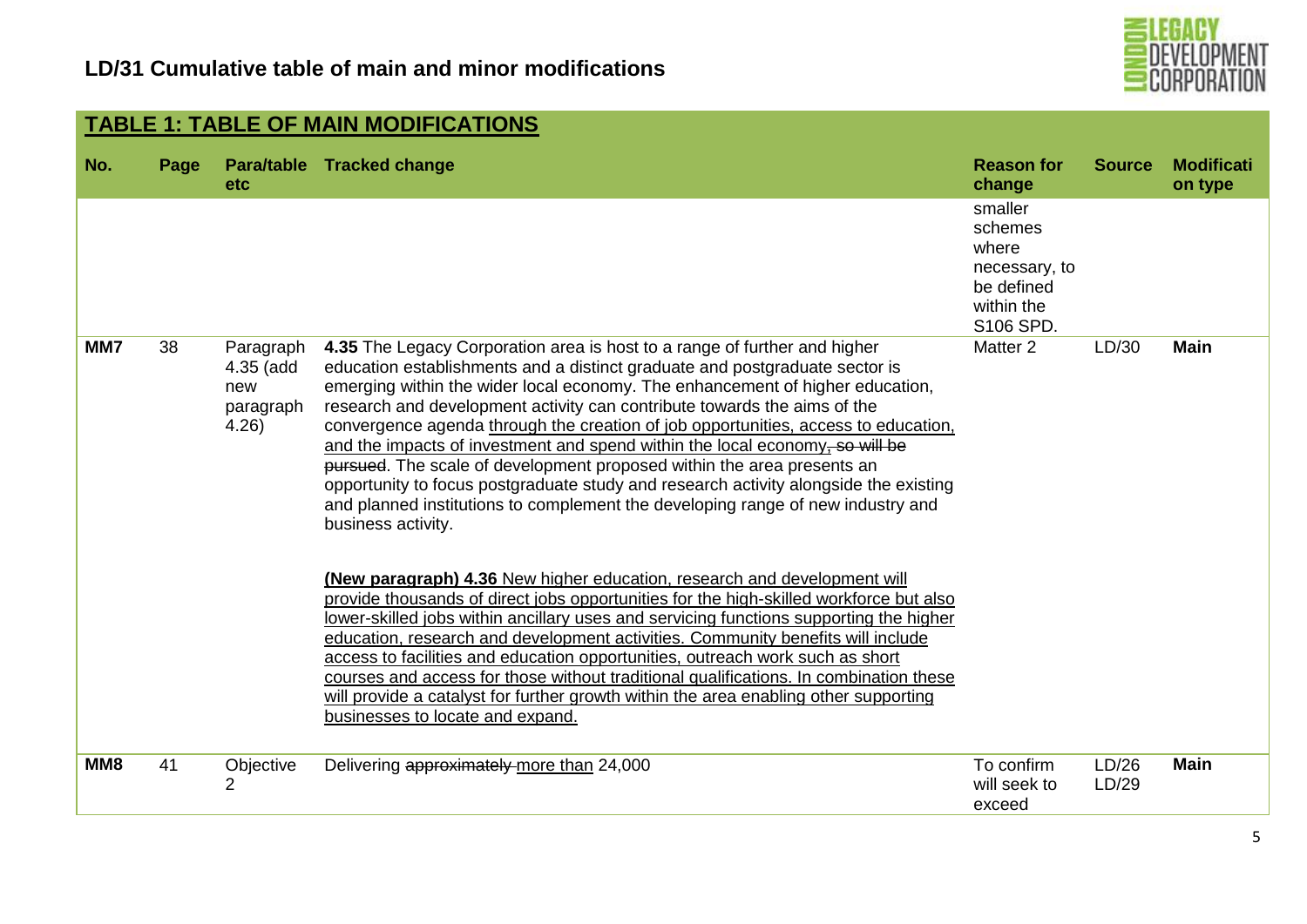

|             | <b>TABLE 1: TABLE OF MAIN MODIFICATIONS</b> |                   |                                                                                                                                                                                                                                                                                                                                                                                                                                                                                                                                                                                                                                                                                                                                                                                                                                                                                                                                                                                                                                                                                                                                                                                                                                                                                                                                                               |                                                                                                                           |               |                              |  |  |  |  |  |  |
|-------------|---------------------------------------------|-------------------|---------------------------------------------------------------------------------------------------------------------------------------------------------------------------------------------------------------------------------------------------------------------------------------------------------------------------------------------------------------------------------------------------------------------------------------------------------------------------------------------------------------------------------------------------------------------------------------------------------------------------------------------------------------------------------------------------------------------------------------------------------------------------------------------------------------------------------------------------------------------------------------------------------------------------------------------------------------------------------------------------------------------------------------------------------------------------------------------------------------------------------------------------------------------------------------------------------------------------------------------------------------------------------------------------------------------------------------------------------------|---------------------------------------------------------------------------------------------------------------------------|---------------|------------------------------|--|--|--|--|--|--|
| No.         | Page                                        | etc               | Para/table Tracked change                                                                                                                                                                                                                                                                                                                                                                                                                                                                                                                                                                                                                                                                                                                                                                                                                                                                                                                                                                                                                                                                                                                                                                                                                                                                                                                                     | <b>Reason for</b><br>change                                                                                               | <b>Source</b> | <b>Modificati</b><br>on type |  |  |  |  |  |  |
|             |                                             |                   |                                                                                                                                                                                                                                                                                                                                                                                                                                                                                                                                                                                                                                                                                                                                                                                                                                                                                                                                                                                                                                                                                                                                                                                                                                                                                                                                                               | housing<br>target                                                                                                         |               |                              |  |  |  |  |  |  |
| MM9         | 42                                          | Paragraph<br>5.3  | Figure 9, the housing trajectory, shows the ability to deliver housing against the<br>housing target over the Plan period. It shows that within the last five years delivery<br>is less certain; however, London Plan targets will be reviewed by 2019/2020. The<br>five per cent buffer will be met for the first five years, but it may not be possible on a<br>rolling five-year basis. The London Plan recognises the difficulty of this approach.<br>Nonetheless, the cumulative housing target is expected to be exceeded, with more<br>than 24,000 homes delivered over the Plan period through the creation of additional<br>capacity and greater delivery on small sites than anticipated. The Legacy<br>Corporation will monitor and keep under review progress in seeking to achieve and<br>where possible exceed the housing target, in particular against potential sources<br>contained within London Plan Policy 3.3, introducing measures to enhance<br>delivery, update evidence, investigate capacity requirements or amend targets<br>where required. The quantum and timescale of development are subject to change.<br>The trajectory and the list of key sites available in Appendix 2 will be kept under<br>review within the Authority Monitoring Report (AMR), with delivery rates reflected<br>within the rolling five year target. | To clarify<br>monitoring<br>and review<br>matters in<br>relation to<br>housing<br>To better<br>accord with<br>London Plan | LD/26         | <b>Main</b>                  |  |  |  |  |  |  |
| <b>MM10</b> | 45                                          | Policy H.1<br>(4) | Meet London Plan and applicable Housing SPG design considerations, subject to<br>Policy BN.4                                                                                                                                                                                                                                                                                                                                                                                                                                                                                                                                                                                                                                                                                                                                                                                                                                                                                                                                                                                                                                                                                                                                                                                                                                                                  | To reflect<br>Deregulation<br>Act                                                                                         |               | <b>Main</b>                  |  |  |  |  |  |  |
| <b>MM11</b> | 46                                          | Paragraph<br>5.12 | The Legacy Corporation is directed by the London Plan on a range of housing<br>policies which will be applied including: design and access, play space, residential<br>amenity, daylight and sunlight, accessibility and space standard safety design<br>principles, many of which are detailed within the Mayor's Housing SPG, including<br>safety design principles Policies BN.4 and BN.5 set out how the Baseline<br>Standards within the Mayor's Housing SPG will be applied alongside optional<br>requirements of the Nationally Described Space Standards - Technical<br>Requirements. in relation to space and accessibility standards. The London Plan's<br>density matrix                                                                                                                                                                                                                                                                                                                                                                                                                                                                                                                                                                                                                                                                           | To reflect<br>Deregulation<br>Act                                                                                         |               | <b>Main</b>                  |  |  |  |  |  |  |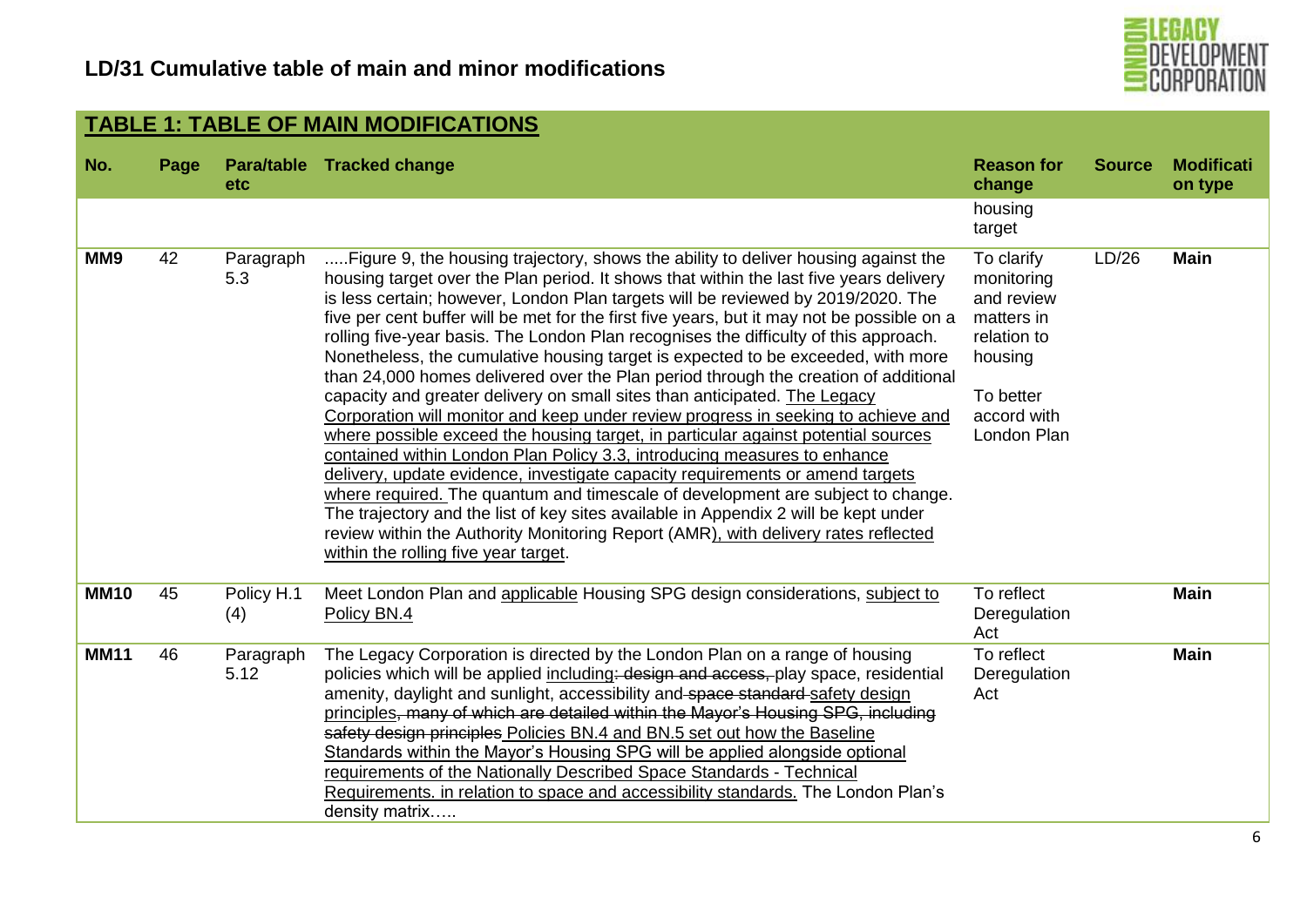

| No.         | Page | etc               | Para/table Tracked change                                                                                                                                                                                                                                                                                                                                                                                                                                                                                                                                                                                                                                                                                                                                                                                                                                                                                                                | <b>Reason for</b><br>change                                                                              | <b>Source</b>  | <b>Modificati</b><br>on type |
|-------------|------|-------------------|------------------------------------------------------------------------------------------------------------------------------------------------------------------------------------------------------------------------------------------------------------------------------------------------------------------------------------------------------------------------------------------------------------------------------------------------------------------------------------------------------------------------------------------------------------------------------------------------------------------------------------------------------------------------------------------------------------------------------------------------------------------------------------------------------------------------------------------------------------------------------------------------------------------------------------------|----------------------------------------------------------------------------------------------------------|----------------|------------------------------|
| <b>MM12</b> | 56   | Policy H.5        | The Legacy Corporation will seek to provide for the needs of gypsies and travellers<br>generated within its area through working strategically with adjoining neighbouring<br>boroughs and co-operating with gypsy and traveller communities to allocateion of<br>suitable sites.<br>Existing sites will be safeguarded and new sites for the needs of gypsies and<br>travellers will be acceptable where:<br>1. Location is suitable for conventional residential development;<br>2. Access can be gained to amenities, social and community facilities,<br>3. Residential amenity for both existing and potential residents is not adversely<br>affected, including potential for noise, light, smells and over-looking; and<br>4. No other planning policy constraints identified within this Local Plan with<br>reference to local amenity and environment.                                                                          | To better<br>align with<br>London Plan<br>Conventional<br>housing is<br>undefined<br>Matter <sub>3</sub> | LD/26<br>LD/30 | <b>Main</b>                  |
| <b>MM13</b> | 56   | Paragraph<br>5.25 | This site is only expected to be able to meet the lower end of the first five-year<br>pitch target of up to approximately nine pitches. It is not yet known how anticipated<br>that the identified needs over the whole of the Plan period can will be met. In order<br>to do so t <sub>The Legacy</sub> Corporation will work-continue to cooperate with neighbouring<br>authorities under the duty to cooperate and to explore potential to meet need<br>associated with its area at a strategic level. The Legacy Corporation will therefore<br>identify and update on an annual basis the availability of sites to meet the first five<br>years' supply of sites against the pitch target; identify specific sites or broad<br>locations of sites to meet supply for years 6 to 10, and thereafter; and monitor<br>performance against these targets and review Local Plan Policy H.5 if these aims<br>are not being met by 2018/19. | Clarification<br>Matter <sub>3</sub>                                                                     | LD/26<br>LD/30 | <b>Main</b>                  |
| MM14        | 57   | Paragraph<br>5.26 | Where any additional sites can be identified for potential gypsy and traveller use<br>within the area, suitability will be assessed on the same grounds as conventional<br>housing in general, including deliverability and developability tests. The policy<br>criteria shall be used to assess proposals for potential sites within the plan-making                                                                                                                                                                                                                                                                                                                                                                                                                                                                                                                                                                                    | Conventional<br>housing is<br>undefined                                                                  | LD/26<br>LD/30 | <b>Main</b>                  |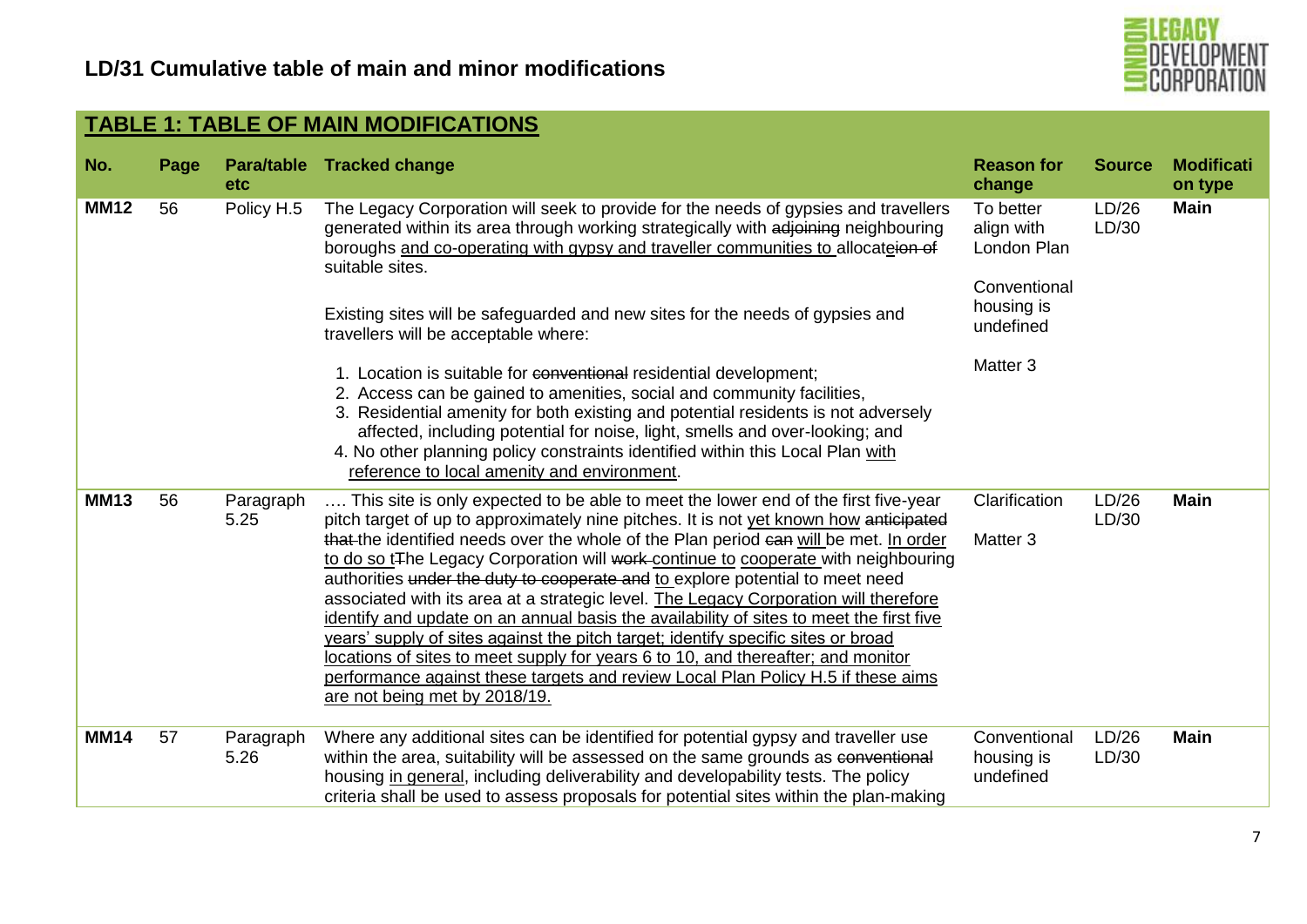

| No.         | Page | <b>etc</b>                    | Para/table Tracked change                                                                                                                                                                                                                                                                                                                                                                                                                                                                                                                                                                                                                                                                                                                 | <b>Reason for</b><br>change                                                                                        | <b>Source</b> | <b>Modificati</b><br>on type |
|-------------|------|-------------------------------|-------------------------------------------------------------------------------------------------------------------------------------------------------------------------------------------------------------------------------------------------------------------------------------------------------------------------------------------------------------------------------------------------------------------------------------------------------------------------------------------------------------------------------------------------------------------------------------------------------------------------------------------------------------------------------------------------------------------------------------------|--------------------------------------------------------------------------------------------------------------------|---------------|------------------------------|
|             |      |                               | and development management processes where potential arises. The Legacy<br>Corporation will monitor any unmet need through the monitoring and review<br>process which will include updating evidence, investigating capacity requirements<br>or amending targets where required and will cooperate with each of the Growth<br>Boroughs to address wider strategic issues of accommodating need for gypsy and<br>traveller accommodation once they have reached an appropriate point of review for<br>their local plans. Where small sites are proposed, viability will be a strong<br>consideration alongside-proximity to existing sites to ensure the cohesion of the<br>gypsy and traveller community will be is considered positively | To clarify<br>monitoring<br>and review<br>matters in<br>relation to<br>gypsy and<br>traveller<br>accommodati<br>on |               |                              |
| <b>MM15</b> | 69   | Objective<br>3                | Create a high-quality built and natural environment that integrates new<br>development with waterways, green space and the historic environment                                                                                                                                                                                                                                                                                                                                                                                                                                                                                                                                                                                           | Corrects an<br>omission and<br>ensures that<br>objective is<br>comprehensi<br>ve                                   | LD/26         | <b>Main</b>                  |
| <b>MM16</b> | 70   | Policy<br>SP.3<br>(Title) (2) | Integrating the built and natural, built and historic environment<br>Bullet 2- Enhances its built, historic and landscape context                                                                                                                                                                                                                                                                                                                                                                                                                                                                                                                                                                                                         | Addition                                                                                                           | LD/26         | <b>Main</b>                  |
| <b>MM17</b> | 70   | Policy<br>SP <sub>3</sub>     | The Legacy Corporation will create a high-quality built and natural environment that<br>integrates new development with waterways and green space and the historic<br>environment, by ensuring development:<br>1. Gives primary consideration to the creation of 'place'<br>2. Enhances its built, historic and landscape context<br>3. Maintains and promotes local distinctiveness<br>4. Protects biodiversity and provides green infrastructure networks where<br>possible<br>5. Facilitates safe access for all waterside and green environments<br>Is at least air quality neutral and minimises impact from noise<br>6.<br>7. Supports the delivery of the Sub Area priorities                                                      | Matter 4                                                                                                           | LD/30         | <b>Main</b>                  |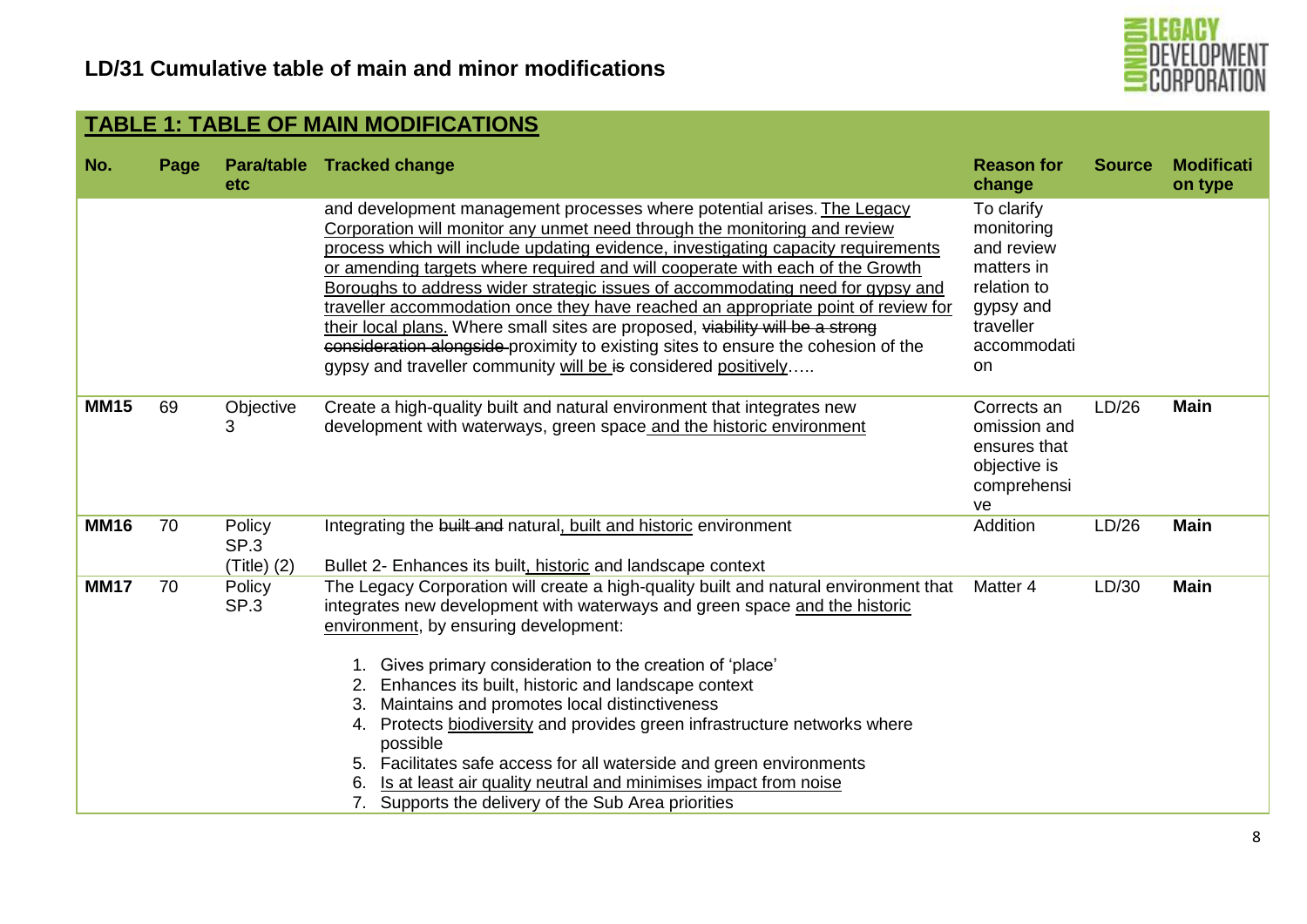

| No.         | Page | etc                       | Para/table Tracked change                                                                                                                                                                                                                                                                                                                                                                                                                                                                                                                                                                                                                                                                                                                                                                                                                                                                             | <b>Reason for</b><br>change                                                                        | <b>Source</b> | <b>Modificati</b><br>on type |
|-------------|------|---------------------------|-------------------------------------------------------------------------------------------------------------------------------------------------------------------------------------------------------------------------------------------------------------------------------------------------------------------------------------------------------------------------------------------------------------------------------------------------------------------------------------------------------------------------------------------------------------------------------------------------------------------------------------------------------------------------------------------------------------------------------------------------------------------------------------------------------------------------------------------------------------------------------------------------------|----------------------------------------------------------------------------------------------------|---------------|------------------------------|
|             |      |                           | 8. Respects the Legacy Corporation's Design Quality Policy                                                                                                                                                                                                                                                                                                                                                                                                                                                                                                                                                                                                                                                                                                                                                                                                                                            |                                                                                                    |               |                              |
| <b>MM18</b> | 72   | Policy<br>BN.1 (2)<br>(3) | Bullet 2- Urban fabric: respect existing typologies, including those of heritage value,<br>and draw design cues from the form of the area<br>Bullet 3- Architectural and historic context: enhance the architectural and historic<br>setting within which development is proposed. Careful consideration should be<br>given to architectural and historic style, materials                                                                                                                                                                                                                                                                                                                                                                                                                                                                                                                            | Addition                                                                                           | LD/26         | <b>Main</b>                  |
| <b>MM19</b> | 74   | Policy<br>BN.2 (4)        | Introduce recreational, visitor and residential moorings and improve existing<br>moorings where suitable.                                                                                                                                                                                                                                                                                                                                                                                                                                                                                                                                                                                                                                                                                                                                                                                             | May be<br>suitable to<br>improve<br>existing<br>rather than<br>create new in<br>some<br>instances. | LD/26         | <b>Main</b>                  |
| <b>MM20</b> | 78   | Policy<br><b>BN.4</b>     | All residential development will be required as a minimum to meet the Nationally<br>Described Space Standards - Technical Requirements. Proposals will be<br>considered acceptable where residential elements meet the 'Baseline' Quality and<br>Design Standards outlined with Annex 1 of the Mayor of London's Housing<br>Supplementary Planning Guidance (November 2012) ("Annex 1 Baseline<br>Standards"), including any future revisions or superseding guidance save that the<br>following elements of Annex 1 Baseline Standards shall not apply:<br>1. To any elements of the Annex 1 Baseline Standards that are addressed by<br>the Nationally Described Space Standards - Technical Requirements<br>unless they are equivalent.<br>2. Any elements of the Annex 1 Baseline Standards that are addressed by<br>other policies in this Plan.<br>(Amend numbering for the rest of the policy) | To reflect<br>Deregulation<br>Act                                                                  |               | <b>Main</b>                  |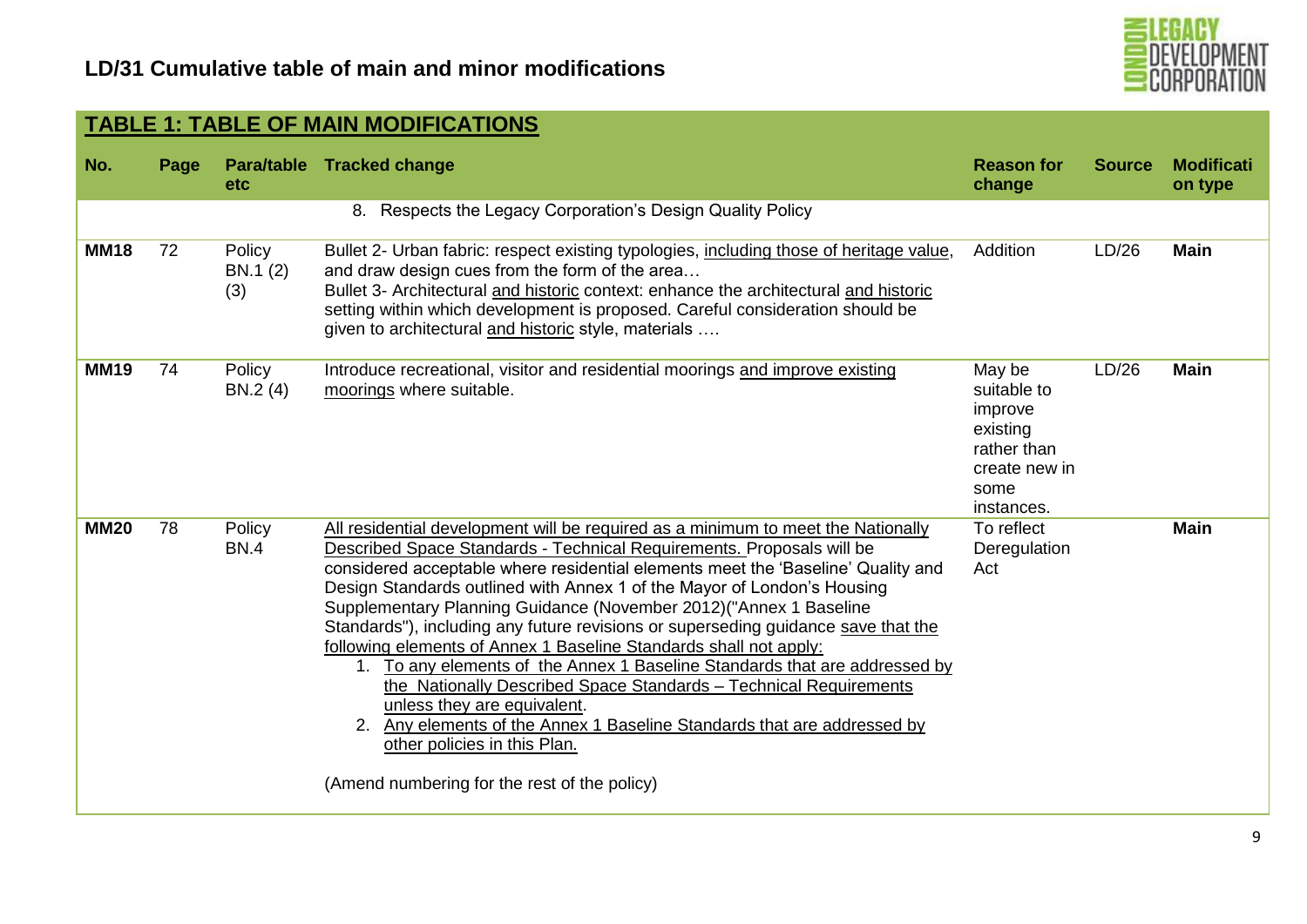

| No.         | Page | <b>etc</b>            | Para/table Tracked change                                                                                                                                                                                                                                                                                                                                                                                                                                                                                                                                                                                                                                                                                                                                                                                                                                                                                                                                                                                                                                                                        | <b>Reason for</b><br>change       | <b>Source</b> | <b>Modificati</b><br>on type |
|-------------|------|-----------------------|--------------------------------------------------------------------------------------------------------------------------------------------------------------------------------------------------------------------------------------------------------------------------------------------------------------------------------------------------------------------------------------------------------------------------------------------------------------------------------------------------------------------------------------------------------------------------------------------------------------------------------------------------------------------------------------------------------------------------------------------------------------------------------------------------------------------------------------------------------------------------------------------------------------------------------------------------------------------------------------------------------------------------------------------------------------------------------------------------|-----------------------------------|---------------|------------------------------|
| <b>MM21</b> | 79   | Policy<br><b>BN.5</b> | Non-residential pProposals will be considered acceptable where they respond to<br>the needs of all users, and provide an accessible and inclusive environment by<br>incorporating all applicable elements of the Legacy Corporation's Inclusive Design<br>Standards.<br>Residential proposals will be considered acceptable where they respond to the<br>needs of all users, and provide an accessible and inclusive environment by<br>providing 90 % of dwellings in accordance with Optional Requirement M4 (2)<br>Category 2 of Part M of the Building Regulations, and 10% of dwellings in<br>accordance with Regulation 4 (3) 2 (b) of Optional Requirement M4 (3) Category 3<br>of Part M of the Building Regulations.<br>The relevant elements of the Mayor of London's Housing Supplementary Planning<br>Guidance (November 2012) ("Annex 1 Baseline Standards"), will only be applied<br>where they are equivalent to the Optional Requirements in Part M of the Building<br>Regulations (as applied by this policy).                                                                   | To reflect<br>Deregulation<br>Act |               | <b>Main</b>                  |
| <b>MM22</b> | 79   | Paragraph<br>6.19     | The Legacy Corporation is committed to continuing the significant accessibility and<br>inclusive design work that was undertaken in delivering Queen Elizabeth Olympic<br>Park and its legacy venues. The aim of this is to create wholly inclusive 'Lifetime'<br>neighbourhoods that can be enjoyed by everyone, regardless of disability, age,<br>gender, sexual orientation, race or faith. To help achieve this, the Legacy<br>Corporation has developed its own standards that set a recognised benchmark for<br>Inclusive Design. The Greater London Authority has identified these as a model of<br>good practice that should be followed in all developments outside Queen Elizabeth<br>Olympic Park. Applicants must therefore reference these standards within their<br>Design and Access Statements in order to demonstrate how they have been met<br>and incorporated within their proposals. This will help deliver the highest standards<br>of inclusive design and more usable and openly accessible urban environments.<br>both within and outside Queen Elizabeth Olympic Park. | To reflect<br>Deregulation<br>Act |               | <b>Main</b>                  |
| <b>MM23</b> | 80   | Paragraph<br>6.20     | In order to promote the creation of inclusive places, developers will be encouraged<br>to engage with the individuals who will use those places when designing their<br>proposals. Applicants for non-residential development must reference the Legacy                                                                                                                                                                                                                                                                                                                                                                                                                                                                                                                                                                                                                                                                                                                                                                                                                                          | To reflect<br>Deregulation<br>Act |               | <b>Main</b>                  |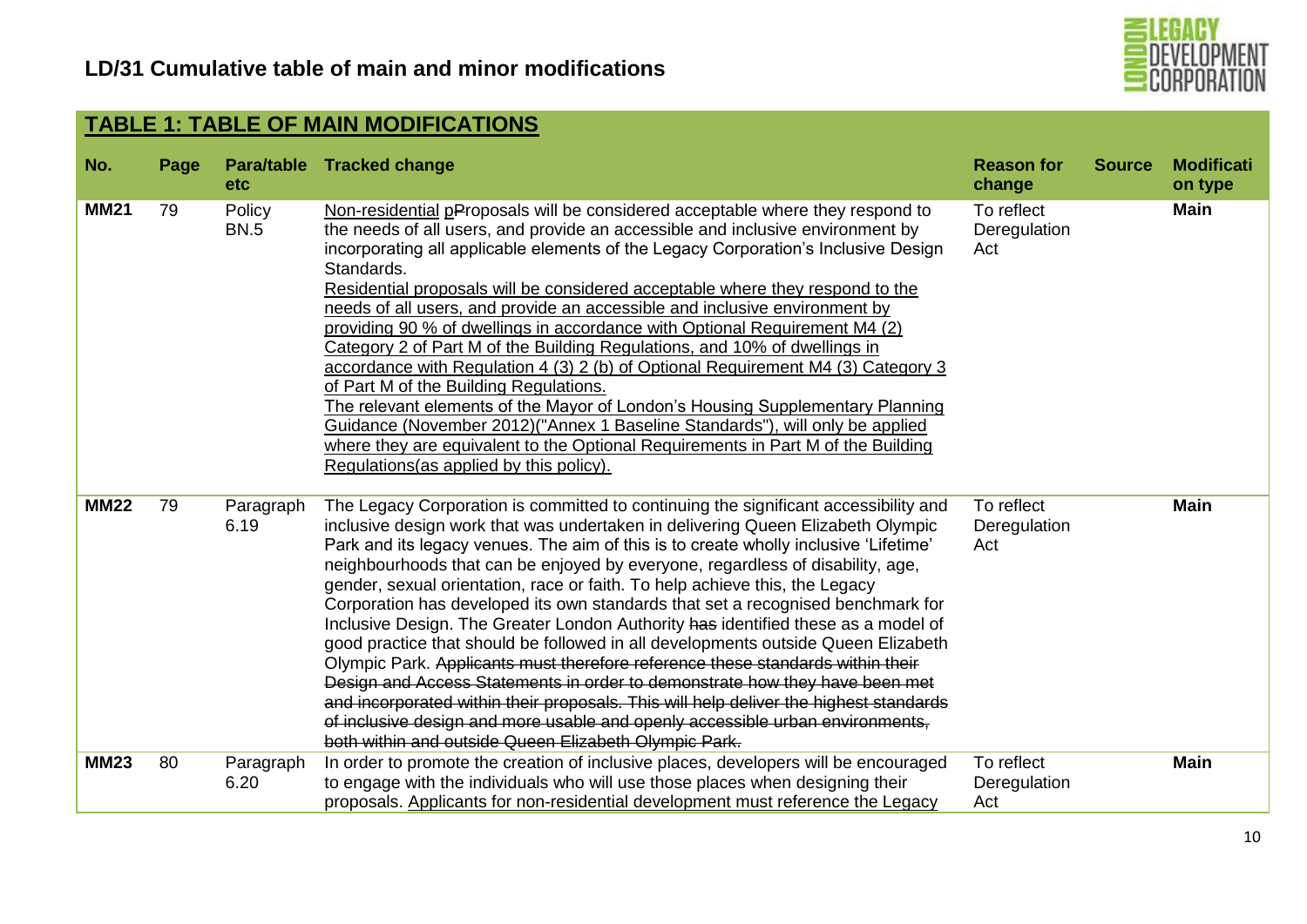

| No.         | Page | <b>etc</b>             | Para/table Tracked change                                                                                                                                                                                                                                                                                                                                                                                                                                                                                                                                                                                                                                                                                                                                                                                                                      | <b>Reason for</b><br>change                | <b>Source</b> | <b>Modificati</b><br>on type |
|-------------|------|------------------------|------------------------------------------------------------------------------------------------------------------------------------------------------------------------------------------------------------------------------------------------------------------------------------------------------------------------------------------------------------------------------------------------------------------------------------------------------------------------------------------------------------------------------------------------------------------------------------------------------------------------------------------------------------------------------------------------------------------------------------------------------------------------------------------------------------------------------------------------|--------------------------------------------|---------------|------------------------------|
|             |      |                        | Corporation's Inclusive Design Standards within their Design and Access<br>Statements in order to demonstrate how they have been met and incorporated<br>within their proposals. Applicants for residential development must reference<br>Category 2 and Category 3 Optional Requirements within their Design and Access<br>statements in order to demonstrate how they have been met and incorporated, and<br>are encouraged to also reference the Legacy Corporation's Inclusive Design<br>Standard. This will help deliver the highest standards of inclusive design and more<br>usable and openly accessible urban environments, both within and outside Queen<br><b>Elizabeth Olympic Park.</b>                                                                                                                                           |                                            |               |                              |
| <b>MM24</b> | 81   | BN.7 (3)               | Aligning with Lee Valley Regional Park, Lea River Park and Leaway area                                                                                                                                                                                                                                                                                                                                                                                                                                                                                                                                                                                                                                                                                                                                                                         | Give greater<br>prominence<br>to proposals | LD/26         | <b>Main</b>                  |
| <b>MM25</b> | 89   | Policy<br><b>BN.10</b> | Policy BN.10: Proposals for tall buildings<br>Proposals for tall buildings will be considered acceptable where they:<br>1. Exhibit outstanding architecture and incorporate high-quality materials, finishes<br>and details<br>2. Respect the scale and grain of their context<br>3. Relate well to street widths and make a positive contribution to the streetscape<br>4. Generate an active street frontage<br>5. Provide accessible public space within their curtilage<br>6. Incorporate sufficient communal space<br>7. Contribute to defining public routes and spaces<br>8. Promote legibility<br>9. Create new or enhance existing views, vistas and sightlines<br>10. Preserve or enhance heritage assets and the views to/from these, and<br>contribute positively to the setting of heritage assets, including conservation areas. | Consistency                                | LD/26         | <b>Main</b>                  |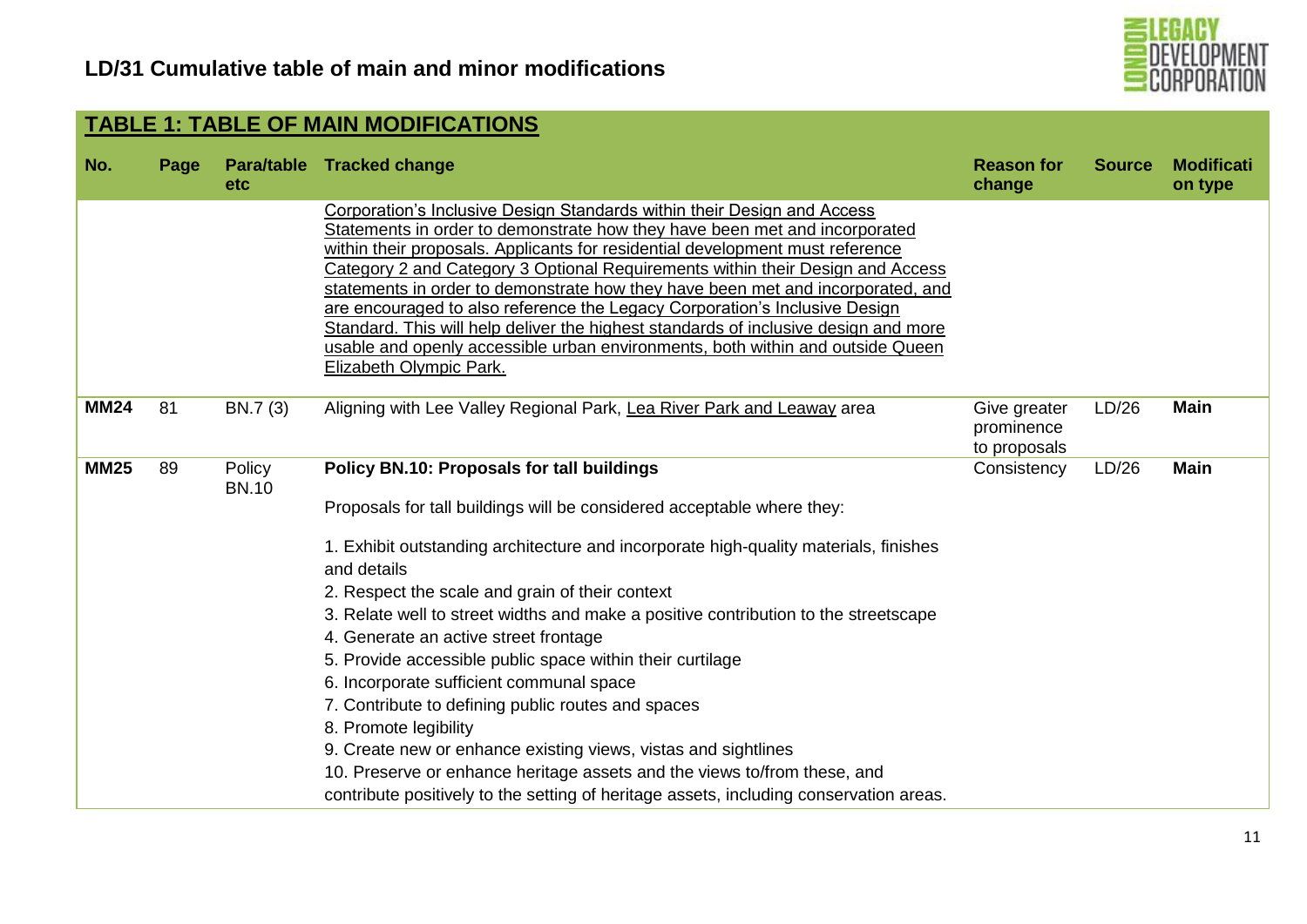

| No. | Page | <b>etc</b> | Para/table Tracked change                                                                         | <b>Reason for</b><br>change | <b>Source</b> | <b>Modificati</b><br>on type |
|-----|------|------------|---------------------------------------------------------------------------------------------------|-----------------------------|---------------|------------------------------|
|     |      |            | Proposals for tall buildings that are likely to have a significant adverse impact on              |                             |               |                              |
|     |      |            | one or more of the following will be refused considered unacceptable:                             |                             |               |                              |
|     |      |            | 11. Micro-climatic conditions (specifically down-draughts and lateral winds over                  |                             |               |                              |
|     |      |            | public spaces)                                                                                    |                             |               |                              |
|     |      |            | 12. Amenity: Impacts to the surrounding area (including open spaces and other                     |                             |               |                              |
|     |      |            | buildings and waterways) that relate to:                                                          |                             |               |                              |
|     |      |            | • Overlooking                                                                                     |                             |               |                              |
|     |      |            | • Daylight                                                                                        |                             |               |                              |
|     |      |            | • Overshadowing                                                                                   |                             |               |                              |
|     |      |            | • Light spill/reflection                                                                          |                             |               |                              |
|     |      |            | • Wider amenity                                                                                   |                             |               |                              |
|     |      |            | 13. Existing views of landmarks, parkland, heritage assets, waterways, and views                  |                             |               |                              |
|     |      |            | along street corridors (in accordance with the policy on Protecting Key Views).                   |                             |               |                              |
|     |      |            | Tall buildings should be located within the Centre boundaries outlined within this<br>Local Plan. |                             |               |                              |
|     |      |            | In order of hierarchy, these are:                                                                 |                             |               |                              |
|     |      |            | • Stratford Town Metropolitan Centre (parts within the Legacy Corporation Area)                   |                             |               |                              |
|     |      |            | Extension<br>• Bromley-by-Bow District Centre                                                     |                             |               |                              |
|     |      |            | • Hackney Wick Neighbourhood Centre                                                               |                             |               |                              |
|     |      |            | • Pudding Mill Local Centre                                                                       |                             |               |                              |
|     |      |            | • East Village Local Centre                                                                       |                             |               |                              |
|     |      |            | Tall buildings are defined by the Legacy Corporation as those that are higher than                |                             |               |                              |
|     |      |            | a Sub Area's prevailing or generally expected height as set out in this plan.                     |                             |               |                              |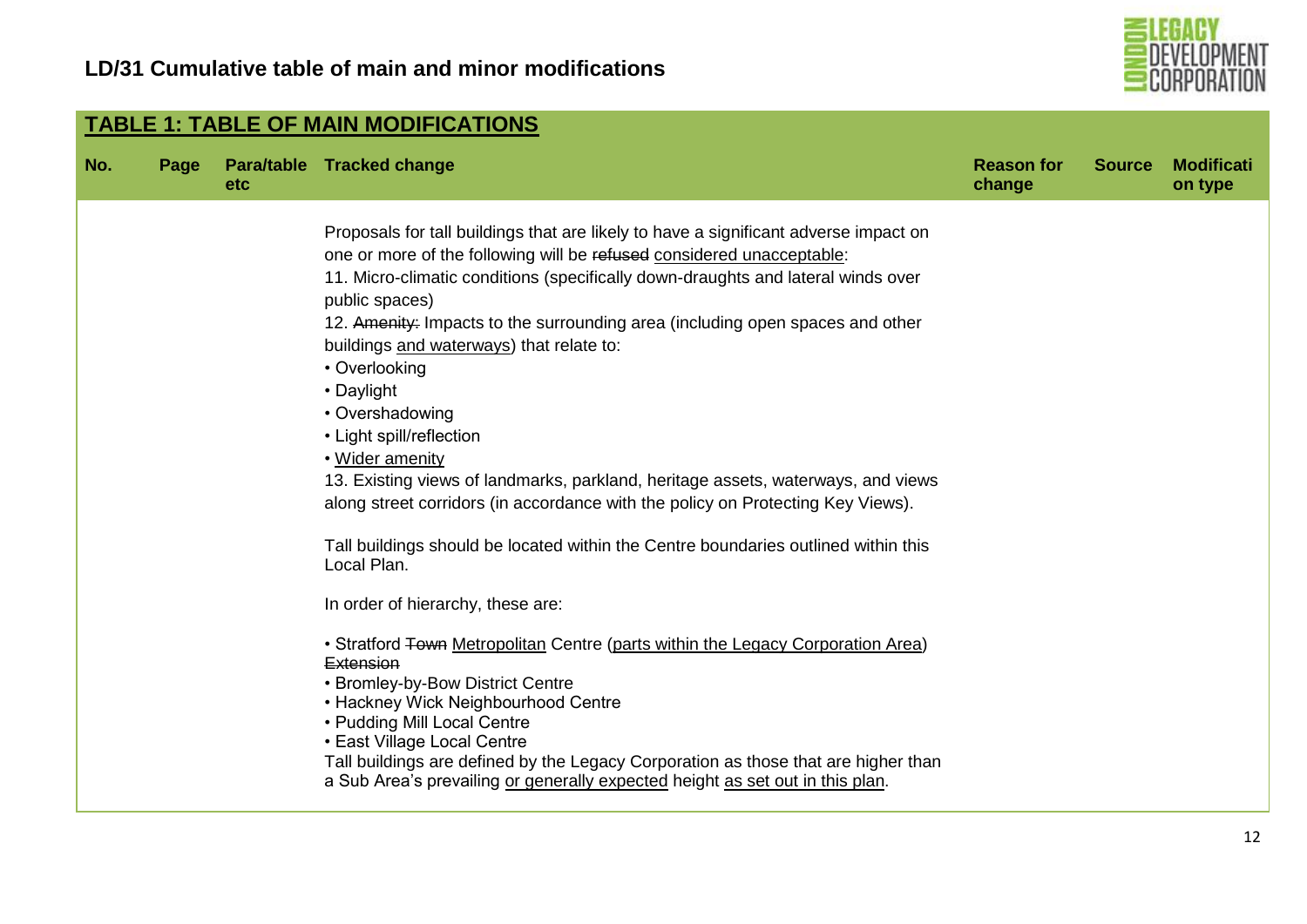

|             | <b>TABLE 1: TABLE OF MAIN MODIFICATIONS</b> |                                      |                                                                                                                                                                                                                                                                                                                                    |                                                                                             |               |                              |  |  |  |  |  |
|-------------|---------------------------------------------|--------------------------------------|------------------------------------------------------------------------------------------------------------------------------------------------------------------------------------------------------------------------------------------------------------------------------------------------------------------------------------|---------------------------------------------------------------------------------------------|---------------|------------------------------|--|--|--|--|--|
| No.         | Page                                        | <b>etc</b>                           | Para/table Tracked change                                                                                                                                                                                                                                                                                                          | <b>Reason for</b><br>change                                                                 | <b>Source</b> | <b>Modificati</b><br>on type |  |  |  |  |  |
|             |                                             |                                      | Proposals for tall buildings outside the Centre boundaries will be assessed against<br>Criteria 1-13 of Policy BN.10.                                                                                                                                                                                                              |                                                                                             |               |                              |  |  |  |  |  |
|             |                                             |                                      | Cross-reference to policies: BN.1; BN.2; BN.4; BN.9; BN.16<br>Sub Area Policies: 1.2; 1.4; 1.6; 3.1; 4.4<br>London Plan policy: 7.7                                                                                                                                                                                                |                                                                                             |               |                              |  |  |  |  |  |
|             |                                             |                                      | Prevailing or generally expected heights for each sub area are defined within<br>Policy 1.6 (page x); Table 8 (page x); Policy 3.1 (page x); Paragraph 12.5 (page<br>x); and Table 8a (page x).                                                                                                                                    |                                                                                             |               |                              |  |  |  |  |  |
| <b>MM26</b> | 94                                          | Policy<br><b>BN.13</b>               | Insert fourth bullet: Take account of the impacts from any existing consented<br>hazardous substances installation                                                                                                                                                                                                                 | Corrections<br>where new<br>bullet<br>incorrectly<br>shown as<br>BN.11 rather<br>than BN.13 | LD/29         | <b>Main</b>                  |  |  |  |  |  |
| <b>MM27</b> | 103                                         | Policy IN.1                          | to be located. Where Possible, the Legacy Corporation will require new<br>telecommunications and radio equipment to be located on existing masts, buildings<br>and other structures to minimise the number of installations, unless the need for a<br>new site has been justified. rather than having new stand-alone equipment.   | To reflect<br>NPPF more<br>accurately                                                       | LD/26         | <b>Main</b>                  |  |  |  |  |  |
| <b>MM28</b> | 105                                         | Insert<br>before<br>paragraph<br>7.6 | It is acknowledged that the LLDC as a planning authority relies on waste facilities<br>outside its area to manage waste generated within its area and the Local Plan<br>assumes this pattern will continue. Similarly, the surrounding boroughs may rely on<br>waste facilities in the LLDC area.                                  | Matter <sub>5</sub>                                                                         | LD/30         | <b>Main</b>                  |  |  |  |  |  |
| <b>MM29</b> | 105                                         | Paragraph<br>7.6                     | The Legacy Corporation is the waste planning authority for its area by virtue of its<br>role as a planning authority. The Four Boroughs have responsibility for waste<br>planning authorities for the Legacy Corporation area are the four Boroughs<br>(Hackney, Newham, Tower Hamlets and Waltham Forest) within the remainder of | Clarification                                                                               | LD/26         | <b>Main</b>                  |  |  |  |  |  |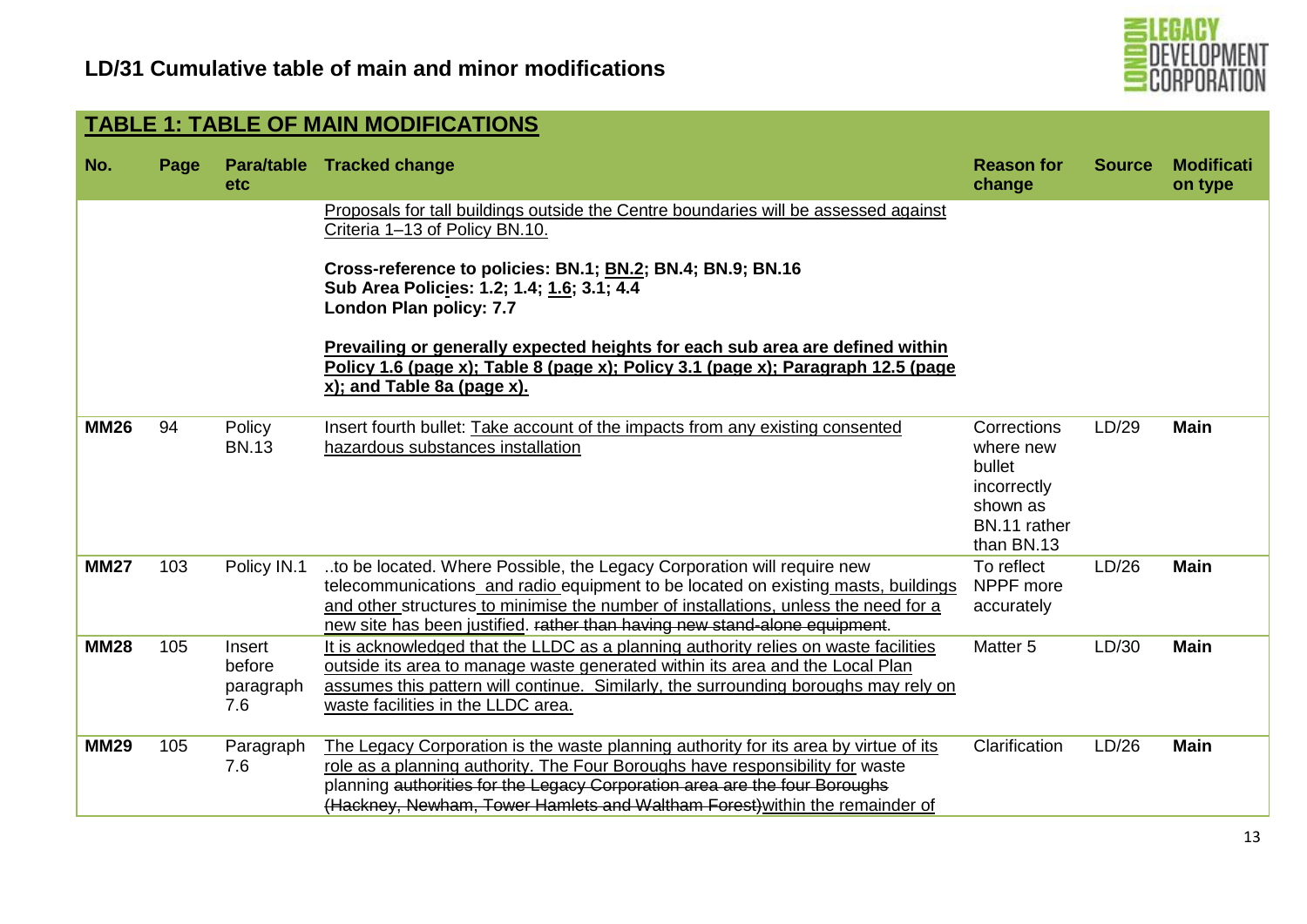

| No.         | Page | <b>etc</b>                      | Para/table Tracked change                                                                                                                                                                                                                                                                                                                                                                                                                                                                                                                                                                    | <b>Reason for</b><br>change | <b>Source</b>  | <b>Modificati</b><br>on type |
|-------------|------|---------------------------------|----------------------------------------------------------------------------------------------------------------------------------------------------------------------------------------------------------------------------------------------------------------------------------------------------------------------------------------------------------------------------------------------------------------------------------------------------------------------------------------------------------------------------------------------------------------------------------------------|-----------------------------|----------------|------------------------------|
|             |      |                                 | their area. Each borough has, or will have within the lifetime of this Local Plan, an<br>adopted waste plan or waste planning policies. The adopted  The Legacy<br>Corporation will work closely with these two Boroughs the North London Boroughs<br>and other key stakeholders to make                                                                                                                                                                                                                                                                                                     |                             |                |                              |
| <b>MM30</b> | 105  | Paragraph<br>7.7                | The London Plan identifies waste apportionment targets  However, the Legacy<br>Corporation will cooperate with the four Boroughs in seeking to meet the Borough<br>apportionment targets and strategy for waste. When determining planning<br>applications, these targets However, the Legacy Corporation will cooperate<br>with the four Boroughs, the GLA and TfL in seeking to meet the Borough<br>apportionment targets and strategy for waste. When determining planning<br>applications, these targets                                                                                 | Clarification               | LD/26          | <b>Main</b>                  |
| <b>MM31</b> | 111  | Policy T.3                      | Add 'and' after point 5                                                                                                                                                                                                                                                                                                                                                                                                                                                                                                                                                                      | Clarification               | LD/29          | <b>Main</b>                  |
| <b>MM32</b> | 112  | Policy T.4<br>$(6)$ $(8)$ $(9)$ | Bullet 6- Require new developments to include on site spaces or satisfactory<br>arrangements for car clubs, facilities for electric vehicle charging and stands for<br>cycle hire, as where appropriate.<br>Bullet 8: Require new developments to use target-based Travel Plans to encourage<br>smarter travel, incentivised through S106 Agreements.<br>Bullet 9: Encourage the use of the waterways in the area for transport and leisure<br>and the towpaths as routes for pedestrians and cyclists, as appropriate, managing<br>any potential conflict through design.                   | Clarification               | LD/26          | <b>Main</b>                  |
| <b>MM33</b> | 116  | Figure 24                       | Note- For all changes made within Figure 24, corresponding changes will also be<br>made to Figure 28 (page 155), Figure 32 (page 180), Figure 34 (page 194) and<br>Figure 36 (page 211). See LD/33 map.<br>Change within the Principal Connection Improvement circle, and solid red<br>1.<br>line within SA1.1 and SA1.3 to key connections to be enhanced (off-road)<br>Place principal connection improvement over Old Ford link<br>2.<br>Change central and right connection over the Hertford Union to key<br>3.<br>connection to be enhanced 'off-road' within the Principal Connection | Correction                  | LD/26<br>LD/29 | <b>Main</b>                  |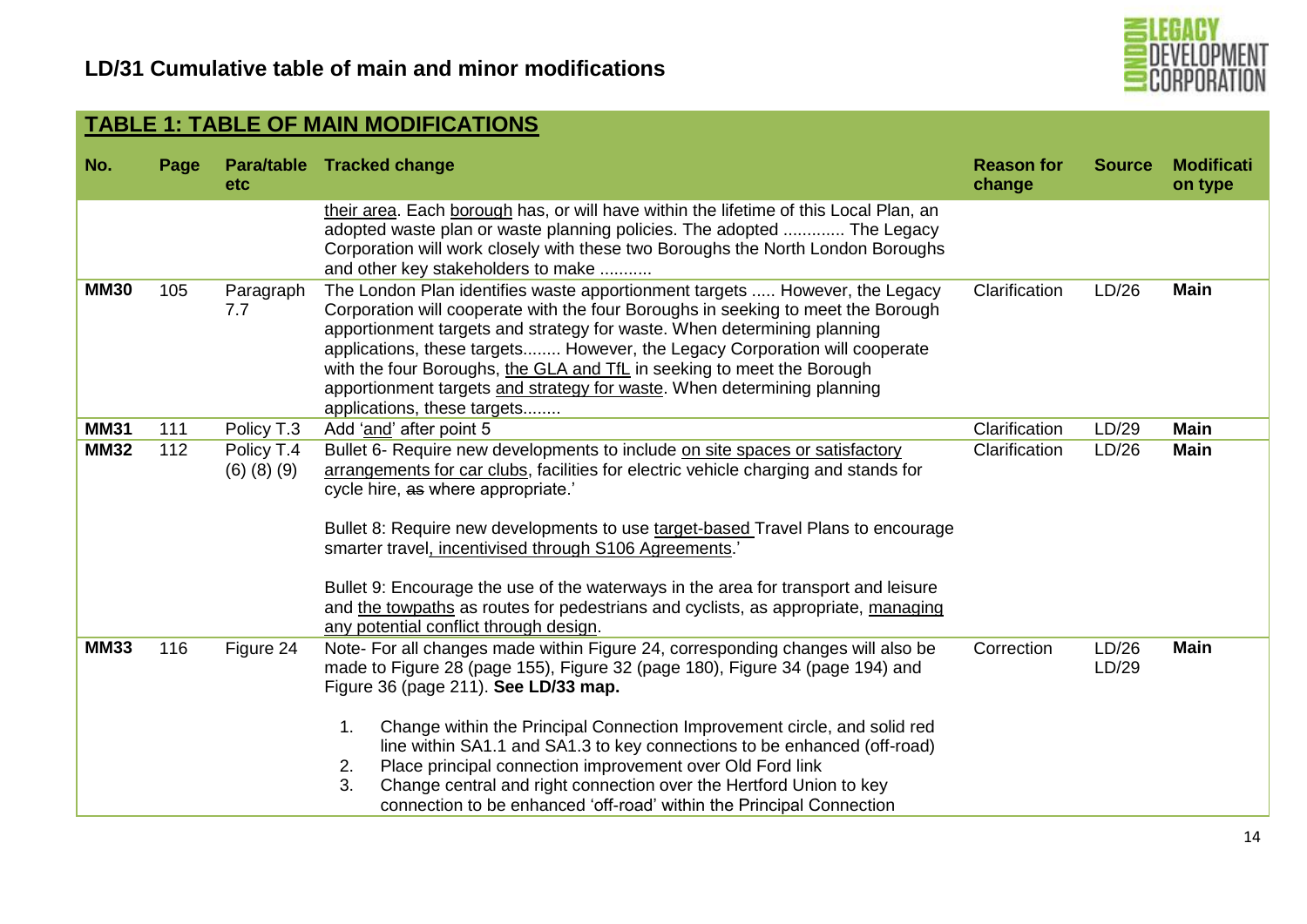

|             | <b>TABLE 1: TABLE OF MAIN MODIFICATIONS</b><br>Para/table Tracked change<br><b>Modificati</b><br><b>Reason for</b><br><b>Source</b><br>Page<br>change<br>etc<br>on type<br>Improvement circle<br>Delete key connection to be enhanced (on-road) within SA1.7<br>4.<br>Amend area at southern SA1.7 to key connection to be enhanced (on-road)<br>5.<br>Change within the Principal Connection Improvement to key connections to<br>6.<br>be enhanced (off-road) at crossing south of Roach Road<br>Delete area of key connections to be enhanced (on road) at the south of<br>7.<br>SA1.8.<br>Add new circle to connection across A12 by Bromley by Bow Station<br>8.<br>Extend Key Connections to be Enhanced eastwards towards river within<br>9.<br>SA4.3<br>10. Amend two thick horizontal lines across SA4.1 to Key Connection to be |                |                                                                                                                                                                                                                                                                                                                                                                                                                                                                                                                       |                                      |       |             |  |  |  |
|-------------|-------------------------------------------------------------------------------------------------------------------------------------------------------------------------------------------------------------------------------------------------------------------------------------------------------------------------------------------------------------------------------------------------------------------------------------------------------------------------------------------------------------------------------------------------------------------------------------------------------------------------------------------------------------------------------------------------------------------------------------------------------------------------------------------------------------------------------------------|----------------|-----------------------------------------------------------------------------------------------------------------------------------------------------------------------------------------------------------------------------------------------------------------------------------------------------------------------------------------------------------------------------------------------------------------------------------------------------------------------------------------------------------------------|--------------------------------------|-------|-------------|--|--|--|
| No.         |                                                                                                                                                                                                                                                                                                                                                                                                                                                                                                                                                                                                                                                                                                                                                                                                                                           |                |                                                                                                                                                                                                                                                                                                                                                                                                                                                                                                                       |                                      |       |             |  |  |  |
|             |                                                                                                                                                                                                                                                                                                                                                                                                                                                                                                                                                                                                                                                                                                                                                                                                                                           |                | enhanced (on-road)<br>11. Amend three Principal Connection Improvements within SA4.1 and SA4.2 to<br>show within the circles that they are Key connections to be enhanced (off-<br>road)<br>12. Amend to include a footpath on the south side of Bow Back River as Key<br>connection (off-road)<br>13. Amend routes around stadium to continue Key Connections (off-Road)<br>14. Change connection along Wansbeck Road from the Monier Road<br>roundabout to Rothbury Road to key connection to be enhanced (on-road) |                                      |       |             |  |  |  |
| <b>MM34</b> | 122                                                                                                                                                                                                                                                                                                                                                                                                                                                                                                                                                                                                                                                                                                                                                                                                                                       | Policy<br>T.10 | biodiversity and drainage functions, potential conflicts between user groups and<br>impact on navigation and river regime.                                                                                                                                                                                                                                                                                                                                                                                            | Clarification                        | LD/26 | <b>Main</b> |  |  |  |
| <b>MM35</b> | 122                                                                                                                                                                                                                                                                                                                                                                                                                                                                                                                                                                                                                                                                                                                                                                                                                                       | Policy<br>T.10 | Where appropriate, and to help facilitate projects such as the Leaway, the Legacy<br>Corporation will require development proposals to provide new or improved access<br>to along the waterways and improvements to towpaths and footpaths, and facilitate<br>the introduction of a range of moorings and other waterway -related infrastructure<br>where these do not compromise the other functions of those waterways.                                                                                             | Correction<br>and<br>clarification   | LD/26 | <b>Main</b> |  |  |  |
| <b>MM36</b> | 130                                                                                                                                                                                                                                                                                                                                                                                                                                                                                                                                                                                                                                                                                                                                                                                                                                       | Policy S.3     | Add text to third paragraph: "Applications for major development should<br>demonstrate that opportunities to connect to existing energy networks in the Legacy<br>Corporation area or construct and connect to new energy networks, and to facilitate                                                                                                                                                                                                                                                                 | Clarification<br>0f<br>applicability | LD/26 | <b>Main</b> |  |  |  |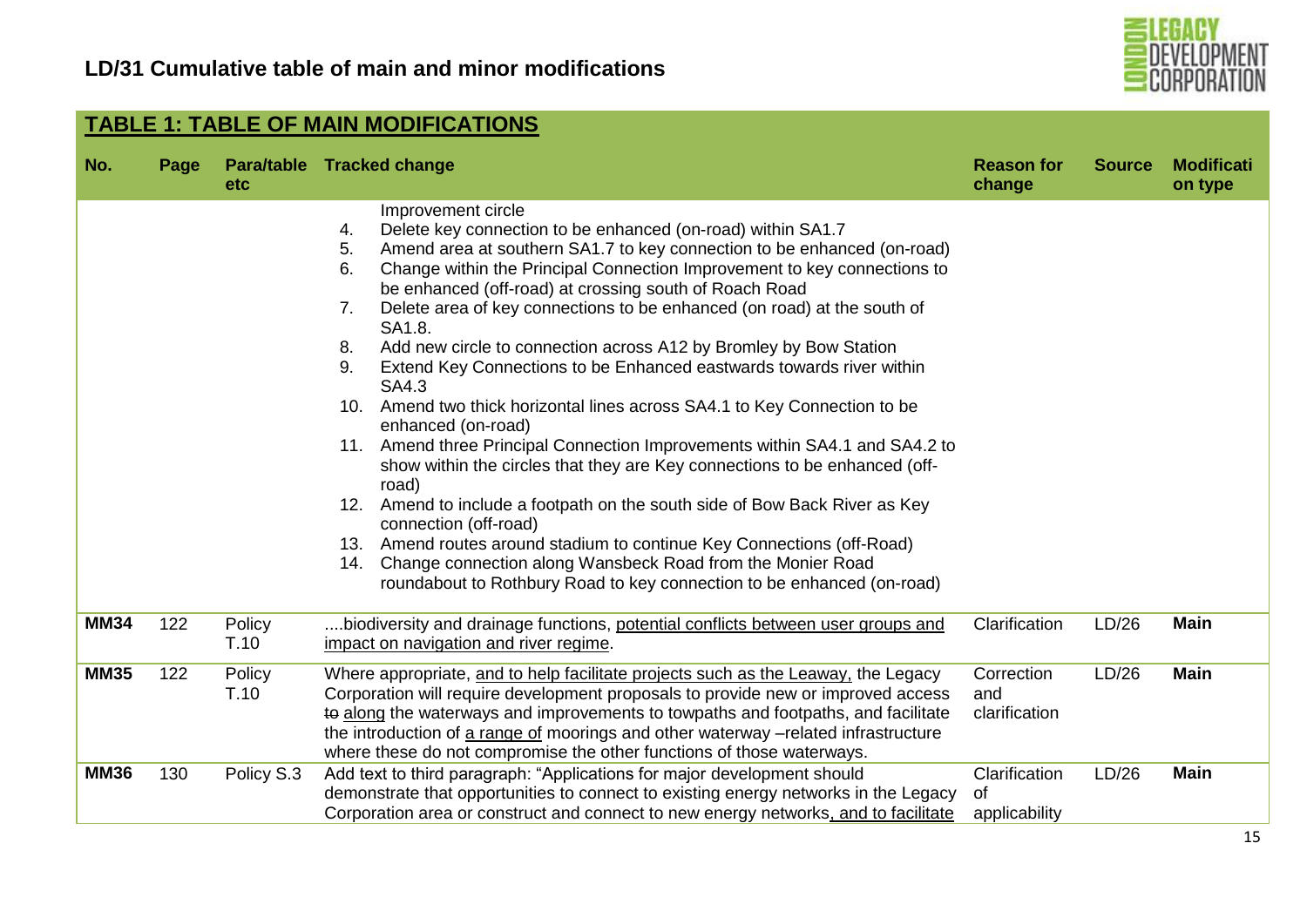

| No.         | Page | etc        | Para/table Tracked change                                                                                                                                                                                                                                                                                                                                                                                                                                                                                             | <b>Reason for</b><br>change                     | <b>Source</b> | <b>Modificati</b><br>on type |
|-------------|------|------------|-----------------------------------------------------------------------------------------------------------------------------------------------------------------------------------------------------------------------------------------------------------------------------------------------------------------------------------------------------------------------------------------------------------------------------------------------------------------------------------------------------------------------|-------------------------------------------------|---------------|------------------------------|
|             |      |            | connections from existing development to those networks, have been maximised<br>through provision of localised network connections and through provision of heat<br>and cooling network infrastructure within buildings, where it is viable to do so."                                                                                                                                                                                                                                                                | to<br>connections<br>to existing<br>development |               |                              |
|             |      |            | Correct last sentence of policy to read: "Proposals for new development, including<br>bridges, will be required to demonstrate that provision is included to accommodate<br>utilities networks, including where appropriate, heat and, where appropriate, cooling<br>network pipes."                                                                                                                                                                                                                                  | Correction                                      |               |                              |
| <b>MM37</b> | 133  | Policy S.4 | (Last paragraph) Residential development proposals will be required to<br>demonstrate that they will be capable of achieving at least a Code for Sustainable<br>Homes Level 4 score (or any future nationally recognised equivalent). Non-<br>domestic space within development will be required to demonstrate that it is<br>capable of achieving a minimum of BREEAM 2011 Very Good, while achieving a<br>maximum score for water use (or an equivalent in any future nationally recognised<br>assessment scheme)." | To reflect<br>Deregulation<br>Act               |               | <b>Main</b>                  |
| <b>MM38</b> | 134  | Policy S.5 | (Second paragraph) Proposals for major development will be expected to<br>demonstrate that they maximise opportunities to reduce water demand and use.<br>Where feasible and viable, for domestic use it should be demonstrated that those<br>measures are capable of achieving a design standard of water use of less than 405<br>110 litres per person per day (including an external water use of 5 litres of water per<br>person per day).                                                                        | To reflect<br>Deregulation<br>Act               |               | <b>Main</b>                  |
| <b>MM39</b> | 139  | Policy S.8 | setting living accommodation finished floor levels 300mm above the predicted<br>flood level for the 1 in 100 chance in any year including an allowance for climate<br>change                                                                                                                                                                                                                                                                                                                                          | Matter 6 (as<br>agreed in<br>SCG/1)             | LD/30         | <b>Main</b>                  |
| <b>MM40</b> | 140  | Policy S.8 | Add following to first sentence of final paragraph within the policy:<br>" can be shown that sustainable drainage methods are not feasible in that<br>location, particularly in areas where a localised surface water drainage problem has<br>been identified within a Surface Water Management Plan (including potential<br>flooding from sewers)" (See Also appended Statement of Common Ground                                                                                                                     | Clarification                                   | LD/29         | <b>Main</b>                  |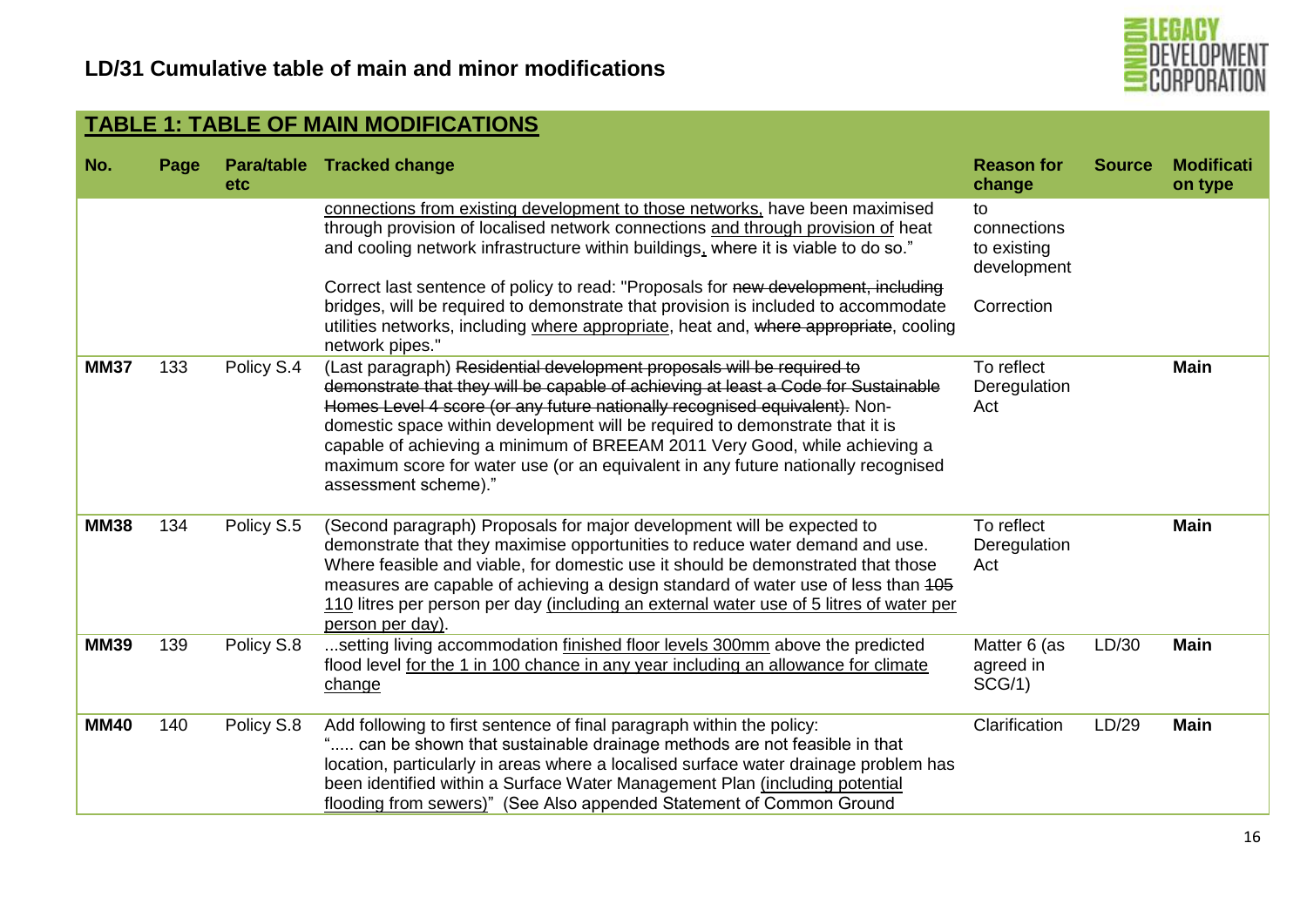

| No.         | Page           | etc                            | Para/table Tracked change                                                                                                                                                                                                                                                                                                                                                                                                                                                                                                                                                                                | <b>Reason for</b><br>change                                    | <b>Source</b>        | <b>Modificati</b><br>on type |
|-------------|----------------|--------------------------------|----------------------------------------------------------------------------------------------------------------------------------------------------------------------------------------------------------------------------------------------------------------------------------------------------------------------------------------------------------------------------------------------------------------------------------------------------------------------------------------------------------------------------------------------------------------------------------------------------------|----------------------------------------------------------------|----------------------|------------------------------|
|             |                |                                | between the Environment Agency and Legacy Corporation, introducing a further<br>recommended minor change to Policy S8)"                                                                                                                                                                                                                                                                                                                                                                                                                                                                                  |                                                                |                      |                              |
| <b>MM41</b> | 151            | Policy 1.1<br>(3)              | Restore and reuse buildings of heritage value assets for employment or other uses.                                                                                                                                                                                                                                                                                                                                                                                                                                                                                                                       | Consistency<br>and Matter 7                                    | LD/26<br>LD/30       | <b>Main</b>                  |
| <b>MM42</b> | 151            | Strategic<br>Links             | Safeguarding the Bow Midland West Rail site for rail use and promoting access to<br>the surrounding road network. Further south in Fish Island, there is a Strategic<br>Industrial Location (SIL) designation that incorporates the safeguarded Bow<br>Midland West Rail site (as identified on the Policies Map). New development should<br>not adversely affect existing businesses and should be designed to take account of<br>their existence and their existing and future operational requirements, particularly<br>where those businesses are located within the designated employment clusters. | Statement of<br>common<br>ground                               | LD/29                | <b>Main</b>                  |
| <b>MM43</b> | 151            | Paragraph<br>10.3              | Flooding: Parts of Hackney Wick and Fish Island are at risk of fluvial flooding from<br>the River Lee Navigation. To ensure future growth in this area is sustainable,<br>development proposals will need to incorporate appropriate flood mitigation<br>measures in accordance with Policy S.8 and the guidance within the most up to<br>date strategic flood risk assessments for this area (see evidence base list at page<br>141 for the current assessments) and the most up to date flood modelling held by<br>the Environment Agency.                                                             | Matter 6 and<br>Matter <sub>7</sub><br>(as agreed in<br>SCG/1) | LD/30                | <b>Main</b>                  |
| <b>MM44</b> | 155            | Figure 29                      | Place principal connection improvement over Old Ford link; change central and<br>right connection over the Hertford Union to 'off-road'.<br>Amend to reflect changes made to Figure 24 (see number 89 above)                                                                                                                                                                                                                                                                                                                                                                                             | Correction                                                     | LD/26                | <b>Main</b>                  |
| <b>MM45</b> | $161 -$<br>218 | <b>Site</b><br>Allocation<br>s | Change title for all site allocations: Supporting Ddevelopment principles<br>Amendments to presentation of the site allocations to clarify policy text. All site<br>allocation boxes - remove grey background from all supporting text, keeping this<br>only for the site allocation policy box                                                                                                                                                                                                                                                                                                          | Clarification                                                  | LD/26<br>Matter<br>7 | <b>Main</b>                  |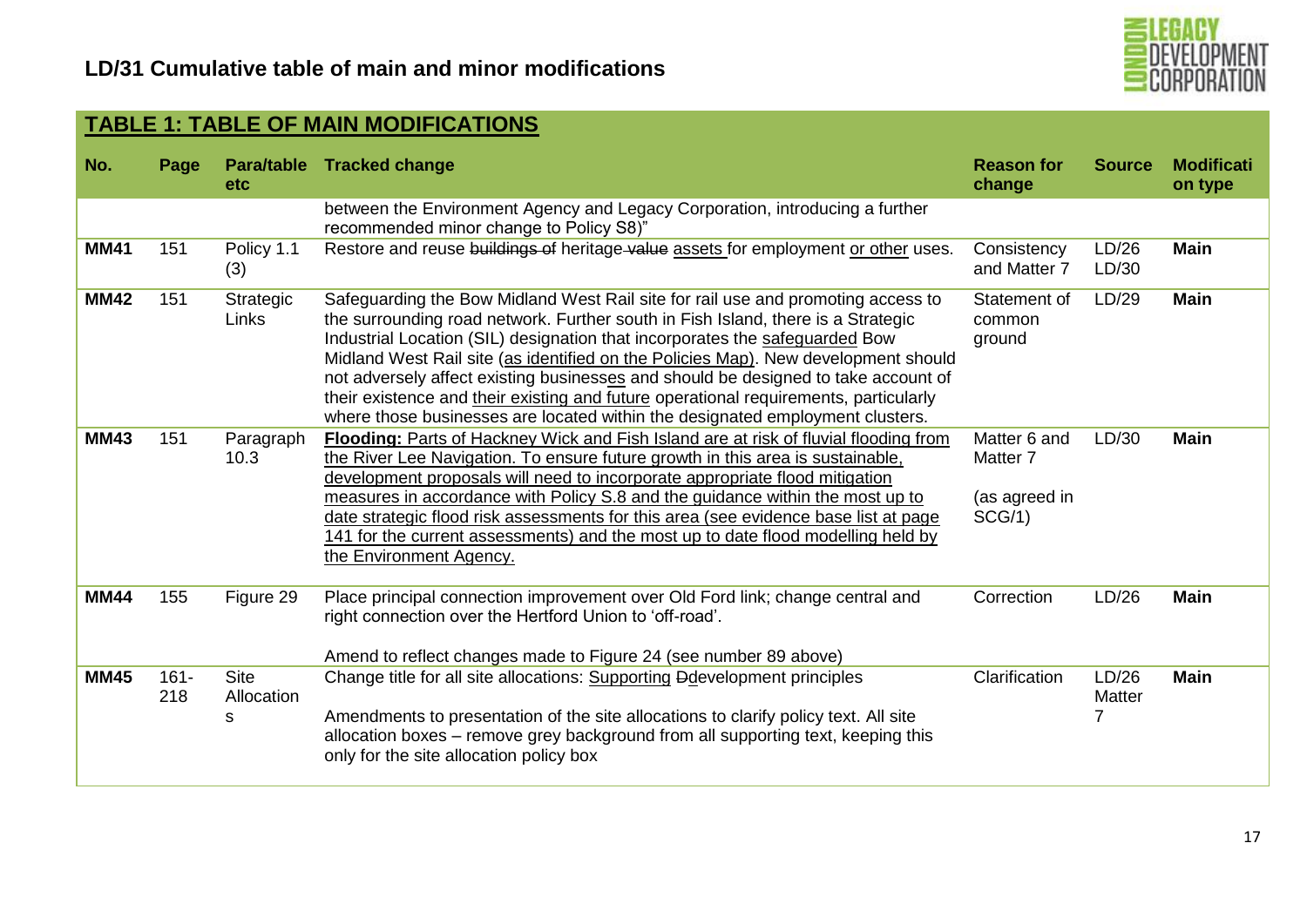

| No.         | Page | <b>etc</b>                                            | Para/table Tracked change                                                                                                                                                                                                                                                        |                                                                                                | <b>Reason for</b><br>change | <b>Source</b>         | <b>Modificati</b><br>on type |
|-------------|------|-------------------------------------------------------|----------------------------------------------------------------------------------------------------------------------------------------------------------------------------------------------------------------------------------------------------------------------------------|------------------------------------------------------------------------------------------------|-----------------------------|-----------------------|------------------------------|
| <b>MM46</b> | 164  | SA1.3                                                 | Amend site allocation text: "residential, and creative and cultural uses-, and a<br>linear park."                                                                                                                                                                                |                                                                                                | Correction                  | LD/26                 | <b>Main</b>                  |
| <b>MM47</b> | 164  | SA1.3                                                 | Correction to bullet point 9: Development should preserve or enhance the setting of<br>the Conservation Area, and retain and reuse buildings of heritage value. These<br>buildings should anchor new routes, frontages and public spaces. where outside,<br>enhance its setting. |                                                                                                | Correction                  | LD/26                 | <b>Main</b>                  |
| <b>MM48</b> | 164  | SA1.3                                                 | Insert new bullet point: • Retain and reuse buildings of heritage value. These<br>buildings should anchor new routes, frontages and public spaces.                                                                                                                               |                                                                                                | Correction                  | LD/26                 | <b>Main</b>                  |
| <b>MM49</b> | 166  | SA1.5                                                 | Correct bullet point 3: ". Development should preserve or enhance the setting of the<br><b>Conservation Area</b> "                                                                                                                                                               |                                                                                                | Correction                  | LD/26                 | <b>Main</b>                  |
| <b>MM50</b> | 167  | SA1.6                                                 | Correction to site allocation text: "medium density residential development<br>incorporating public open space"                                                                                                                                                                  |                                                                                                | Correction                  | LD/26                 | <b>Main</b>                  |
| <b>MM51</b> | 167  | SA1.6                                                 | Correction to bullet point 6 · Building heights must provide a transition from a<br>maximum frontage height of six storeys along the Hertford Union Canal down to<br>four to six five storeys along Wyke Road.                                                                   |                                                                                                | Correction<br>and Matter 7  | LD/26<br>and<br>LD/30 | <b>Main</b>                  |
| <b>MM52</b> | 168  | <b>SA1.7</b>                                          | Amend site allocation text: "Employment cluster and comprehensive, phased<br>mixed-use development, including residential, employment, retail, leisure and<br>community floorspace (incorporating a new primary school and two nurseries)."                                      |                                                                                                | Correction                  | LD/26                 | <b>Main</b>                  |
| <b>MM53</b> | 169  | <b>SA1.8</b>                                          | Amend site allocation text: "Comprehensive, phased mixed-use development<br>including residential, employment, retail and community floorspace (incorporating a<br>new primary school, nursery, health centre and library)."                                                     |                                                                                                | Correction                  | LD/26                 | <b>Main</b>                  |
| <b>MM54</b> | 181  | Table 8:<br>Prevailing<br>heights in<br>Sub Area<br>2 | <b>Chobham Farm</b> (see site allocation<br>SA2.1)<br>Leyton Road North (area north of<br>Henrietta Street)<br><b>East Village</b> (see Site Allocation SA2.2)                                                                                                                   | 20 metres<br>20 metres<br>20 metres, with higher elements on<br>the southern and northern edge | Correction                  | LD/26                 | <b>Main</b>                  |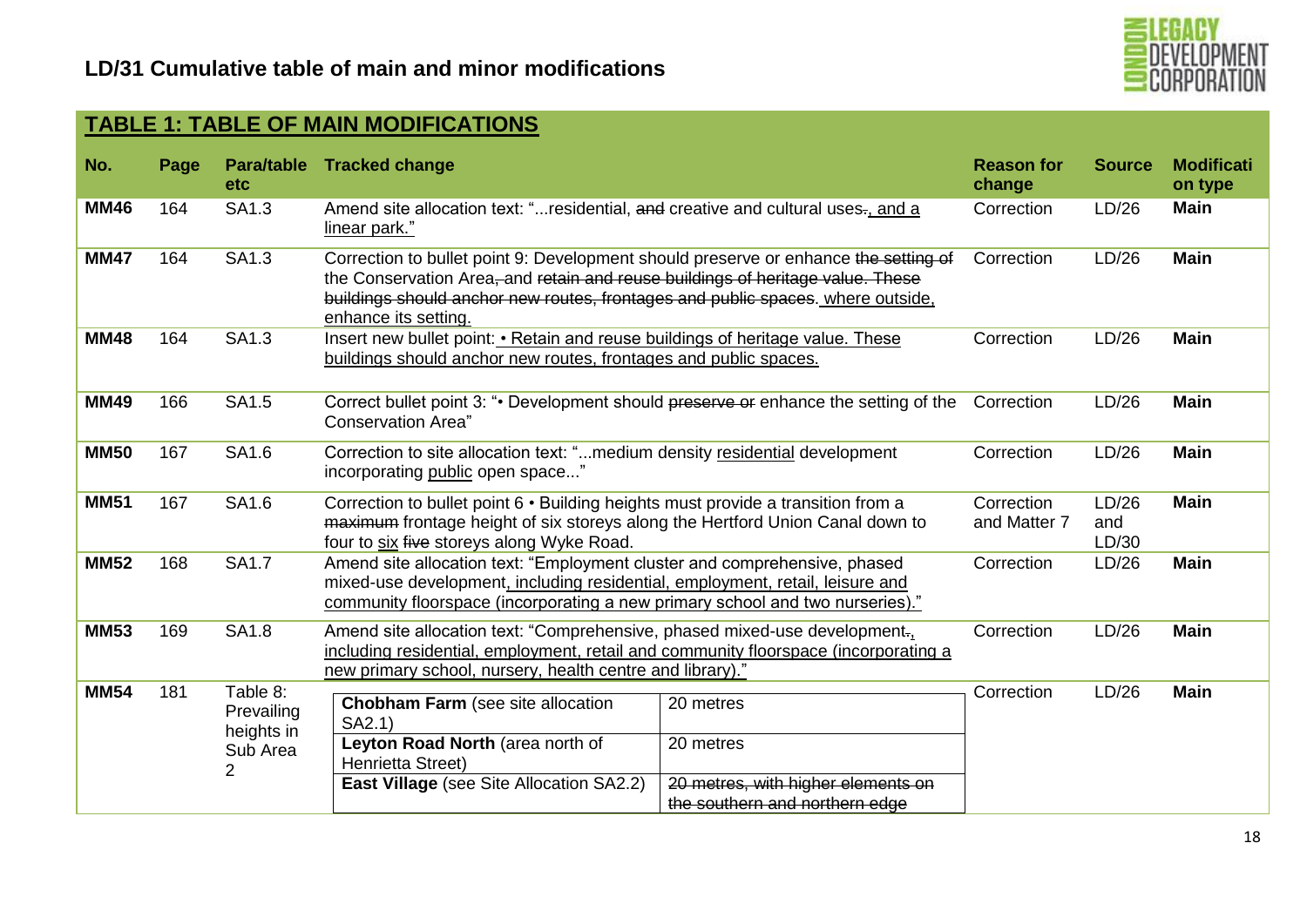

| No.         | Page | <b>etc</b>        | Para/table Tracked change                                                                                                                                                                                                                                                                                                                                                                                    |                                                                                                                                                                                                  | <b>Reason for</b><br>change                              | <b>Source</b> | <b>Modificati</b><br>on type |
|-------------|------|-------------------|--------------------------------------------------------------------------------------------------------------------------------------------------------------------------------------------------------------------------------------------------------------------------------------------------------------------------------------------------------------------------------------------------------------|--------------------------------------------------------------------------------------------------------------------------------------------------------------------------------------------------|----------------------------------------------------------|---------------|------------------------------|
|             |      |                   |                                                                                                                                                                                                                                                                                                                                                                                                              | 30 metres, with tall buildings on<br>undeveloped plots closest to the<br>boundary with the Metropolitan<br>Centre                                                                                |                                                          |               |                              |
|             |      |                   | <b>Chobham Manor</b> (see Site Allocation<br>SA2.3)                                                                                                                                                                                                                                                                                                                                                          | 30 metres, with tall buildings on<br>undeveloped plots closest to the<br>boundary with the Metropolitan<br><b>Centre</b><br>20 metres, with higher elements on<br>the southern and northern edge |                                                          |               |                              |
| <b>MM55</b> | 189  | Paragraph<br>12.5 | Insert section heading: Prevailing height<br>Unless specific building heights are stipulated within Policy 3.1, within this Sub Area<br>where any development is proposed above the prevailing height of 30m from<br>ground level, the Tall Buildings policy (BN.10) will apply.                                                                                                                             |                                                                                                                                                                                                  | Consistency                                              | LD/26         | <b>Main</b>                  |
| <b>MM56</b> | 196  | SA3.1             | Potential for a A range of town centre uses and residential accommodation<br>appropriate to the scale and form of the Metropolitan Centre designation. The Ssite<br>will form an extension to the Town Metropolitan Centre Boundary of Stratford with<br>the eastern parcel providing access to the town centre by a Link Bridge. Active<br>uses shall be on the ground floor along enhanced key connections |                                                                                                                                                                                                  | Clarification                                            | LD/26         | <b>Main</b>                  |
| <b>MM57</b> | 197  | SA3.1             | Bullet 5- Eastern parcel should provide a large-scale town centre use with<br>supporting elements and reflect the constrained access including access to town<br>centre by Link Bridge<br>Bullet 8- Points where key connections meet the allocation will shall be gateways<br>for enhancement                                                                                                               |                                                                                                                                                                                                  | To be<br>consistent<br>with other<br>site<br>allocations | LD/26         | <b>Main</b>                  |
|             |      |                   | Bullet 9- Active uses shall be on the ground floor along key connections and routes                                                                                                                                                                                                                                                                                                                          |                                                                                                                                                                                                  |                                                          |               |                              |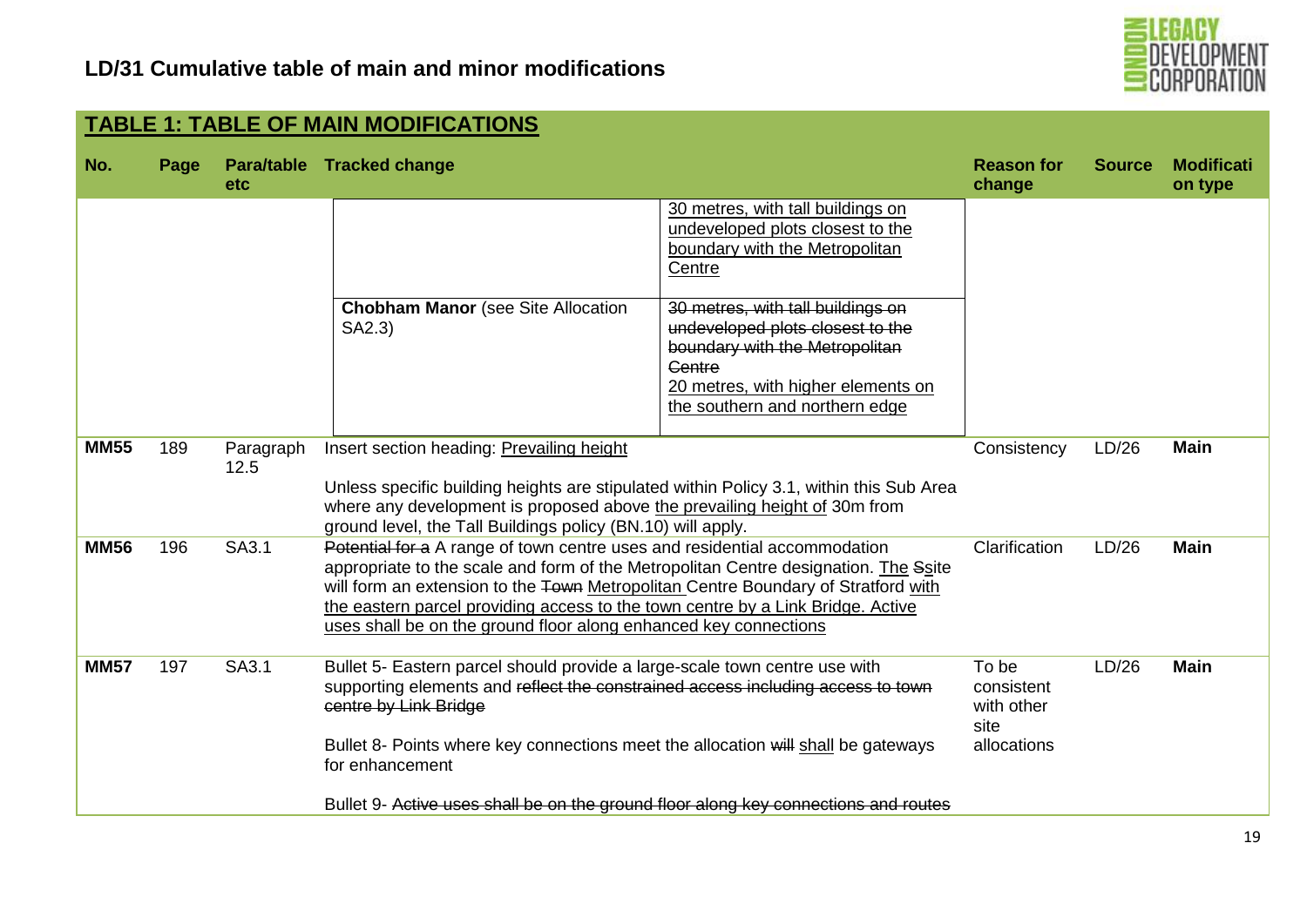

20

| <b>TABLE 1: TABLE OF MAIN MODIFICATIONS</b><br><b>Modificati</b><br>No.<br>Para/table Tracked change<br><b>Reason for</b><br><b>Source</b><br>Page<br>change<br>on type<br><b>etc</b><br>Bullet 11- Safeguarding Inclusion of land for new platforms at Stratford Station to<br>support enhanced rail links to the north where required.<br>Phasing bullet 3- The housing development of 1,105 units at Cherry Park will be<br>delivered from 2015<br>Add three further bullets to the 'Supporting Development Principles":<br><b>MM58</b><br>200<br>SA3.4<br>Matter <sub>7</sub><br><b>Main</b><br>Bullet 11- Consider retention of existing low-rise family housing where this does not<br>prevent the achievement of wider regeneration objectives<br>Bullet 12- Ensure early community consultation where specific development<br>proposals or regeneration plans are brought forward<br>Bullet 13- Support the preparation of a Neighbourhood Plan where this conforms to<br>the requirements of this site allocation and involves cooperation with the Council in<br>its roles as landowner and housing authority.<br>Amend first sentence of paragraph 13.3 as follows: "The Site Allocations within this<br><b>MM59</b><br><b>Main</b><br>208<br>Clarification<br>LD/26<br>Paragraph<br>13.3<br>Sub Area set out the generally expected predominant height of new development in<br>each allocation."<br>Change predominant in 4 <sup>th</sup> sentence to prevailing<br>Insert new sub heading after paragraph 13.3: "Prevailing building heights and<br>generally expected building heights"<br>Insert new number after  Streimer Road.<br><u>13.3a</u><br>Add new sentence at 13.3a: "Table 8 a below sets out the prevailing heights that |  |                                                                                                                                                                          |  |  |
|-------------------------------------------------------------------------------------------------------------------------------------------------------------------------------------------------------------------------------------------------------------------------------------------------------------------------------------------------------------------------------------------------------------------------------------------------------------------------------------------------------------------------------------------------------------------------------------------------------------------------------------------------------------------------------------------------------------------------------------------------------------------------------------------------------------------------------------------------------------------------------------------------------------------------------------------------------------------------------------------------------------------------------------------------------------------------------------------------------------------------------------------------------------------------------------------------------------------------------------------------------------------------------------------------------------------------------------------------------------------------------------------------------------------------------------------------------------------------------------------------------------------------------------------------------------------------------------------------------------------------------------------------------------------------------------------------------------------------------------------------------|--|--------------------------------------------------------------------------------------------------------------------------------------------------------------------------|--|--|
|                                                                                                                                                                                                                                                                                                                                                                                                                                                                                                                                                                                                                                                                                                                                                                                                                                                                                                                                                                                                                                                                                                                                                                                                                                                                                                                                                                                                                                                                                                                                                                                                                                                                                                                                                       |  |                                                                                                                                                                          |  |  |
|                                                                                                                                                                                                                                                                                                                                                                                                                                                                                                                                                                                                                                                                                                                                                                                                                                                                                                                                                                                                                                                                                                                                                                                                                                                                                                                                                                                                                                                                                                                                                                                                                                                                                                                                                       |  |                                                                                                                                                                          |  |  |
|                                                                                                                                                                                                                                                                                                                                                                                                                                                                                                                                                                                                                                                                                                                                                                                                                                                                                                                                                                                                                                                                                                                                                                                                                                                                                                                                                                                                                                                                                                                                                                                                                                                                                                                                                       |  |                                                                                                                                                                          |  |  |
|                                                                                                                                                                                                                                                                                                                                                                                                                                                                                                                                                                                                                                                                                                                                                                                                                                                                                                                                                                                                                                                                                                                                                                                                                                                                                                                                                                                                                                                                                                                                                                                                                                                                                                                                                       |  |                                                                                                                                                                          |  |  |
|                                                                                                                                                                                                                                                                                                                                                                                                                                                                                                                                                                                                                                                                                                                                                                                                                                                                                                                                                                                                                                                                                                                                                                                                                                                                                                                                                                                                                                                                                                                                                                                                                                                                                                                                                       |  | exist within the sub area outside the site allocations and the generally expected<br>heights of development within the site allocations and Stratford High Street policy |  |  |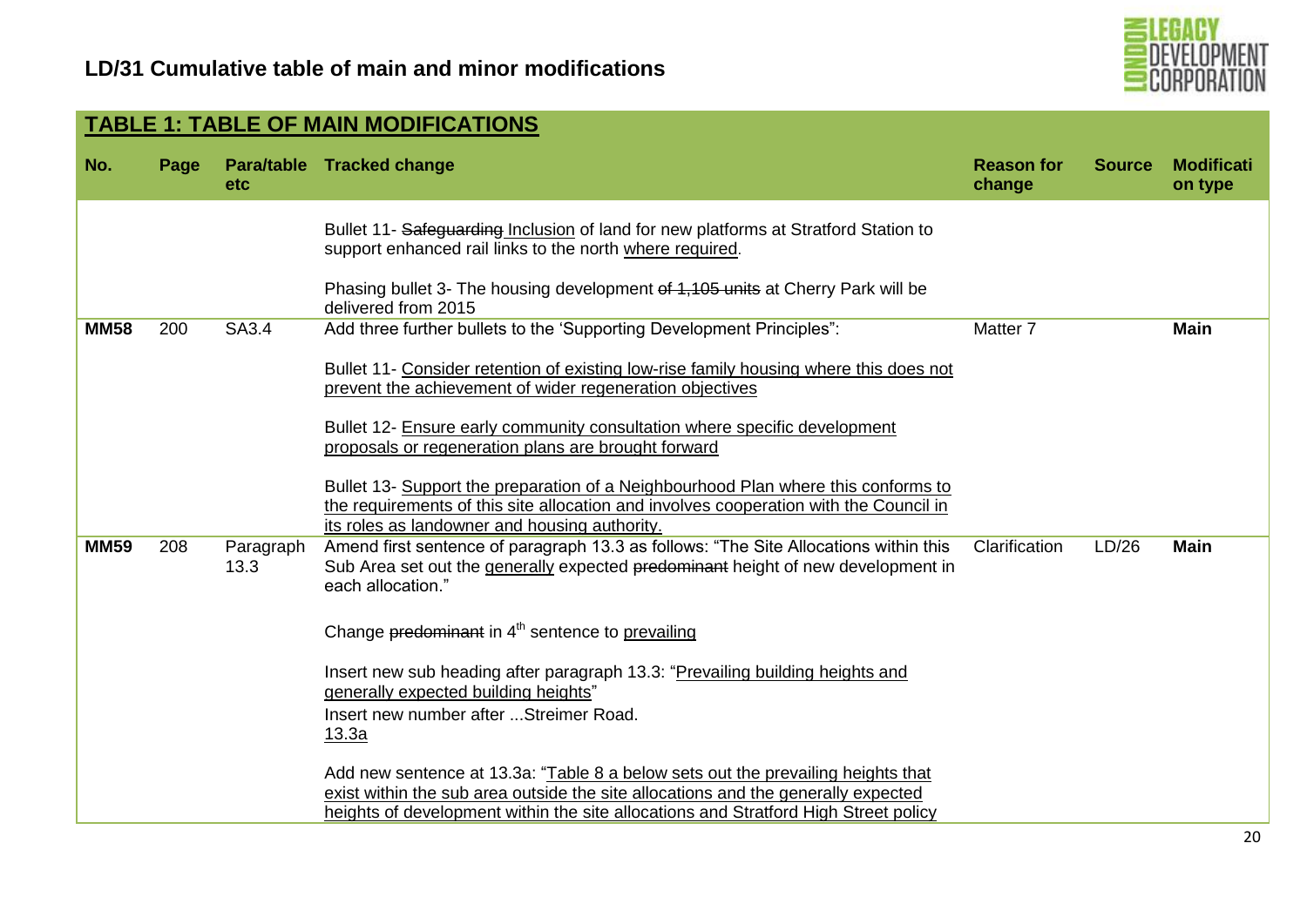

|             |      |                           | <b>TABLE 1: TABLE OF MAIN MODIFICATIONS</b>                                                                                                                                                                                                             |                                    |               |                              |
|-------------|------|---------------------------|---------------------------------------------------------------------------------------------------------------------------------------------------------------------------------------------------------------------------------------------------------|------------------------------------|---------------|------------------------------|
| No.         | Page | etc                       | Para/table Tracked change                                                                                                                                                                                                                               | <b>Reason for</b><br>change        | <b>Source</b> | <b>Modificati</b><br>on type |
|             |      |                           | area."                                                                                                                                                                                                                                                  |                                    |               |                              |
|             |      |                           | Insert new table: Table 8a Prevailing and generally expected heights in Sub Area 4<br>(heights in metres above existing ground level)                                                                                                                   |                                    |               |                              |
|             |      |                           | <b>Bromley-by-Bow (Site Allocation SA4.1)</b><br>18 <sub>m</sub><br>(generally expected height)                                                                                                                                                         |                                    |               |                              |
|             |      |                           | <b>Sugar House Lane (Site Allocation SA4.2)</b><br>15 <sub>m</sub><br>((generally expected height)                                                                                                                                                      |                                    |               |                              |
|             |      |                           | <b>Pudding Mill (Site Allocation SA4.3)</b><br>21 m<br>(generally expected height)                                                                                                                                                                      |                                    |               |                              |
|             |      |                           | <b>Stratford High Street Policy Area</b><br>27 <sub>m</sub><br>(generally expected height) (Policy 3.1)                                                                                                                                                 |                                    |               |                              |
|             |      |                           | <b>Other Areas (Prevailing height)</b><br>10 <sub>m</sub>                                                                                                                                                                                               |                                    |               |                              |
| <b>MM60</b> | 210  | Policy 4.2<br>$(2)$ $(3)$ | $2^{nd}$ bullet- Improving the pedestrian underpass adjacent to Bromley by Bow Station<br>and linking pedestrian and cycle routes to allow access to the new District Centre<br>and the Lee Valley Regional Park beyond.                                | Clarification<br>and<br>correction | LD/26         | <b>Main</b>                  |
|             |      |                           | 3 <sup>rd</sup> bullet- Change A11 to A118                                                                                                                                                                                                              |                                    |               |                              |
|             |      |                           | 6 <sup>th</sup> bullet- Delivery of a west-east pedestrian and cycle route, parallel with Stratford<br>High Street, through Pudding Mill, across the Greenway and through the Greater<br>Carpenters area parallel to Stratford Town Metropolitan Centre |                                    |               |                              |
| <b>MM61</b> | 215  | <b>SA4.1</b>              | Bullet 4- The predominant height of new buildings across the area should be 18<br>metres, subject to meeting other policies in this Local Plan                                                                                                          | Consistency                        | LD/26         | <b>Main</b>                  |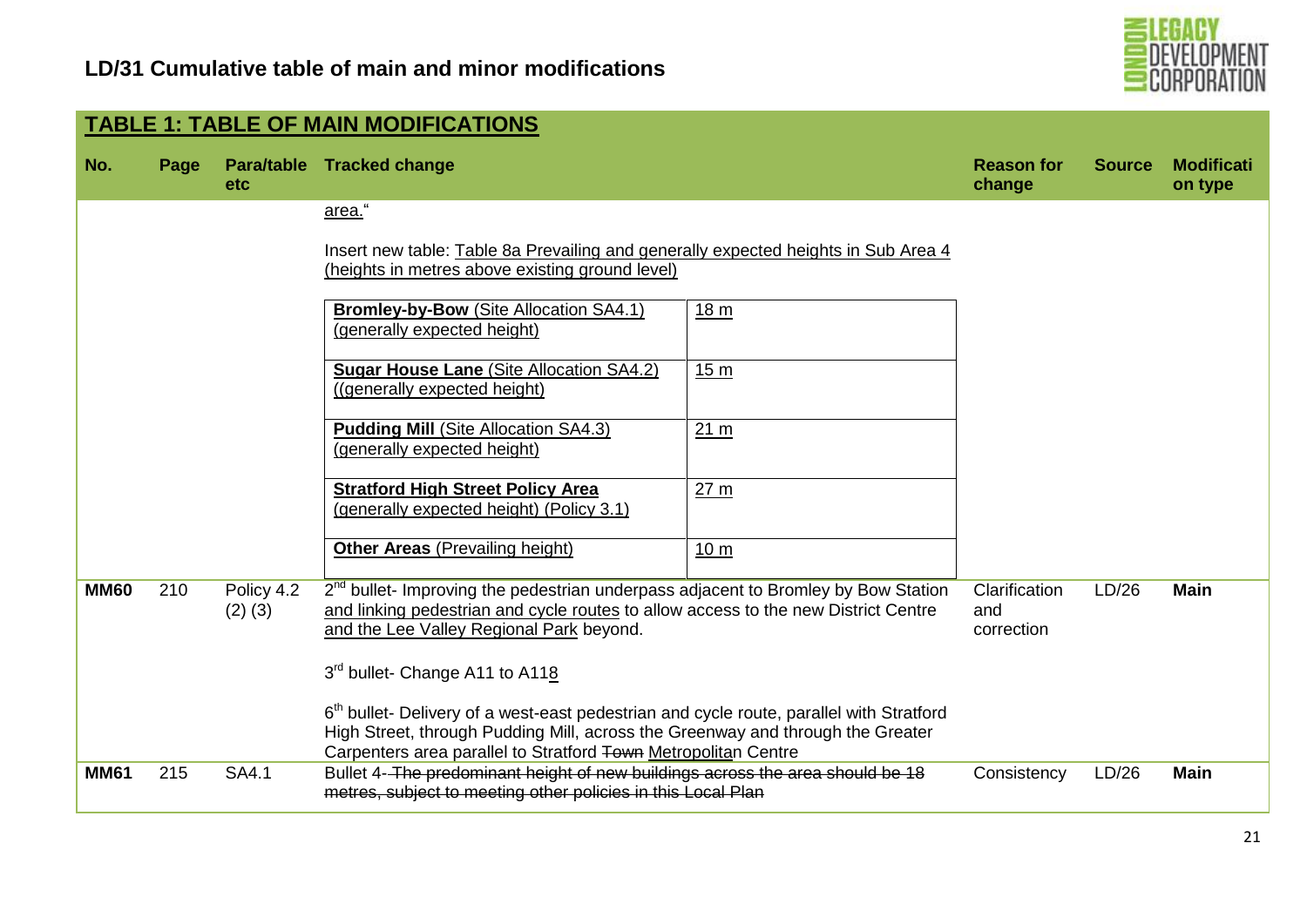

|             | <b>TABLE 1: TABLE OF MAIN MODIFICATIONS</b> |                                 |                                                                                                                                                                                                                                                                                                                                                                                                                                                                                                                                                                                                                                                                                                                                                                                                                                                                                                                     |                                                  |               |                              |  |  |  |  |  |
|-------------|---------------------------------------------|---------------------------------|---------------------------------------------------------------------------------------------------------------------------------------------------------------------------------------------------------------------------------------------------------------------------------------------------------------------------------------------------------------------------------------------------------------------------------------------------------------------------------------------------------------------------------------------------------------------------------------------------------------------------------------------------------------------------------------------------------------------------------------------------------------------------------------------------------------------------------------------------------------------------------------------------------------------|--------------------------------------------------|---------------|------------------------------|--|--|--|--|--|
| No.         | Page                                        | etc                             | Para/table Tracked change                                                                                                                                                                                                                                                                                                                                                                                                                                                                                                                                                                                                                                                                                                                                                                                                                                                                                           | <b>Reason for</b><br>change                      | <b>Source</b> | <b>Modificati</b><br>on type |  |  |  |  |  |
|             |                                             |                                 | Insert: Proposals for development above 18 metres above ground level will only be<br>acceptable subject to the provisions of Policy BN.10                                                                                                                                                                                                                                                                                                                                                                                                                                                                                                                                                                                                                                                                                                                                                                           |                                                  |               |                              |  |  |  |  |  |
| <b>MM62</b> | 216                                         | <b>SA4.2</b>                    | up to 1,200 new homes, with a significant number of family homes, Local Open<br>Space, playspace and public realm. A new all-movements junction to enable<br>access to the area and new and enhanced bridges to link the area to surrounding<br>communities will be required alongside development. Proposals for development<br>above 15 metres above ground level will only be acceptable subject to the<br>provisions of Policy BN.10.                                                                                                                                                                                                                                                                                                                                                                                                                                                                           | Consistency<br>with other<br>site<br>allocations | LD/26         | <b>Main</b>                  |  |  |  |  |  |
| <b>MM63</b> | 216                                         | <b>SA4.2</b>                    | Add new development principle "Improve the waterside environment of the River<br>Lea, Waterworks River and Bow Back River."                                                                                                                                                                                                                                                                                                                                                                                                                                                                                                                                                                                                                                                                                                                                                                                         | Clarification                                    | LD/26         | <b>Main</b>                  |  |  |  |  |  |
| <b>MM64</b> | 216                                         | SA4.2<br>Sugar<br>House<br>Lane | Following changes are suggested:<br>Site Allocation text Policy Box minor change to first sentence:<br>A new medium-density, mixed use area including of business (including cultural<br>and creative) and local retail space focused on the northern and southern part of<br>the site "<br>Amended text to phasing and implementation section.<br>Phasing and implementation<br>Comprehensive delivery of the site allocation development beginning in 2015. As<br>part of this, Nnew pedestrian and vehicular access to the site will need to be<br>provided. In particular, bridges linking the peninsula to Bromley-by-Bow and to<br>Three Mills will need to be provided/enhanced. These have been secured through<br>an existing planning permission. And Equivalent provision would need to be made<br>if any other new application comes forward, or the permitted scheme is amended<br>as it is developed. | Matter <sub>7</sub>                              | LD/30         | <b>Main</b>                  |  |  |  |  |  |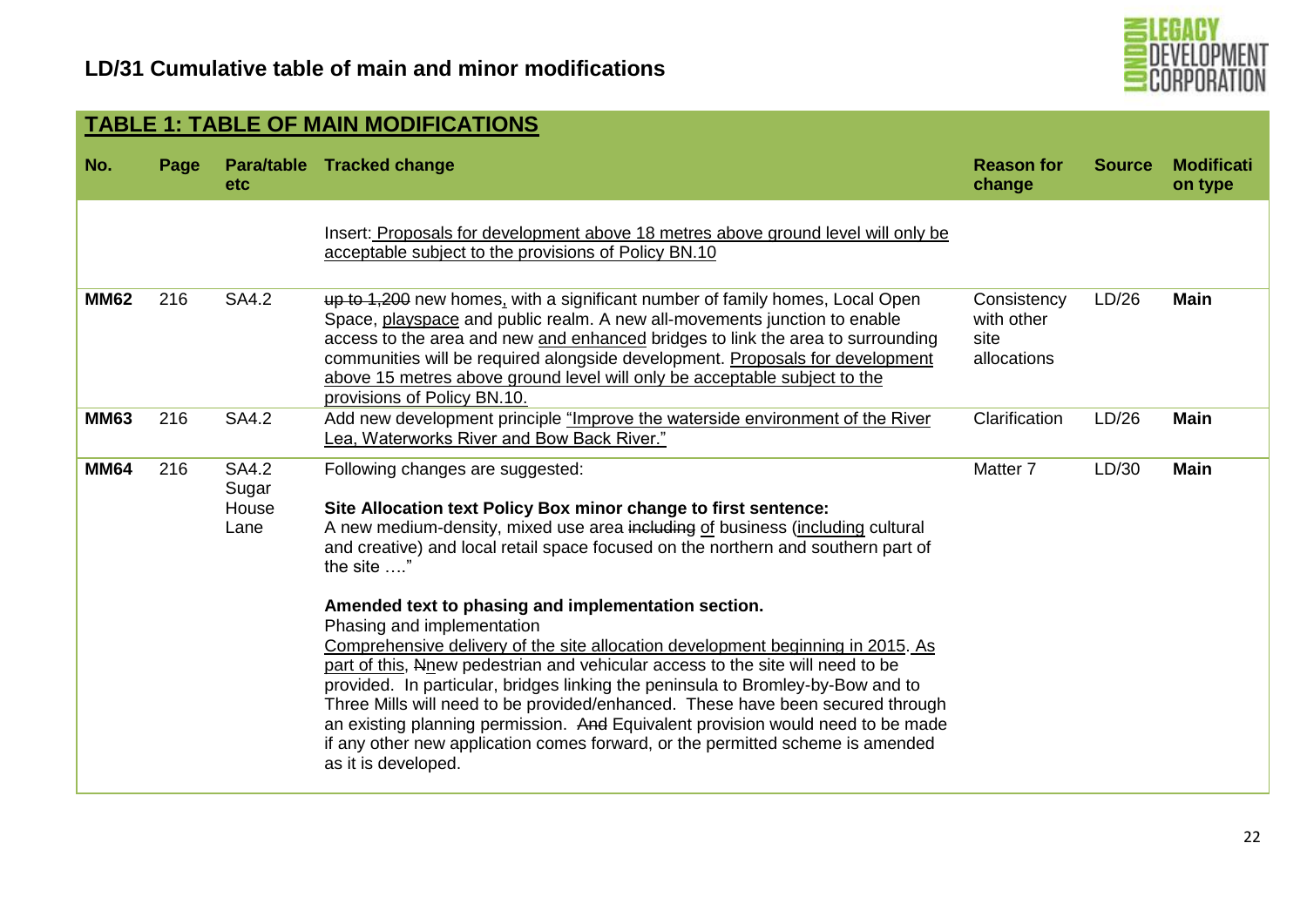

| No.         | Page | <b>etc</b>              | Para/table Tracked change                                                                                                                                                                                                                                                                                                                                                                                                                                                                                                                                                                                                                                                                                                                                                                                                                                                                                                                            | <b>Reason for</b><br>change          | <b>Source</b>  | <b>Modificati</b><br>on type |
|-------------|------|-------------------------|------------------------------------------------------------------------------------------------------------------------------------------------------------------------------------------------------------------------------------------------------------------------------------------------------------------------------------------------------------------------------------------------------------------------------------------------------------------------------------------------------------------------------------------------------------------------------------------------------------------------------------------------------------------------------------------------------------------------------------------------------------------------------------------------------------------------------------------------------------------------------------------------------------------------------------------------------|--------------------------------------|----------------|------------------------------|
| <b>MM65</b> | 218  | SA4.3                   | Bullet 1-Heights of up to 21 metres from ground level are appropriate on this site,<br>except for some taller elements in the Local Centre (see Policies B.2 and BN.10)<br>Insert: Proposals for development above 21 metres above ground level will only be<br>acceptable subject to the provisions of Policy BN.10                                                                                                                                                                                                                                                                                                                                                                                                                                                                                                                                                                                                                                 | Consistency                          | LD/26          | <b>Main</b>                  |
| <b>MM66</b> | 218  | SA4.3                   | Add new development principle: Regard will need to be had to not prejudicing the<br>operation of the safeguarded rail freight site to the west (for example by ensuring<br>that noise sensitive uses are located away from the site)                                                                                                                                                                                                                                                                                                                                                                                                                                                                                                                                                                                                                                                                                                                 | Clarification                        | LD/26          | <b>Main</b>                  |
| <b>MM67</b> | 226  | Paragraph<br>14.19      | In order to measure the success of the strategy and policies within this Local Plan<br>and help to identify any potential need for a review of all or part of the Local Plan,<br>the Key Performance Indicators (KPI's) set out in Table 10 below will be used. A<br>review of the Plan is likely to be triggered where this monitoring shows that key<br>elements of the Plan, such as delivery against housing targets, would not be met to<br>a significant or on-going extent, or in 2018/19 in any event. Monitoring of these<br>indicators will be reported within the Legacy Corporation's annual Authorities<br>Monitoring Report. This report will also include annual updates of the activities<br>undertaken in relation to the Duty to Cooperate. In addition to Local Plan monitoring<br>the Growth Boroughs produce regular Convergence progress reports which report<br>on performance against the Convergence themes and indicators. | Clarification<br>Matter <sub>8</sub> | LD/26<br>LD/30 | <b>Main</b>                  |
| <b>MM68</b> | 227  | Table 10<br>criteria 16 | Add Changes in life expectancy for residents within Wards that fall within the<br>Legacy Corporation area.                                                                                                                                                                                                                                                                                                                                                                                                                                                                                                                                                                                                                                                                                                                                                                                                                                           | Matter 8                             | LD/30          | <b>Main</b>                  |
| <b>MM69</b> | 227  | Table 10<br>(2)         | . Number of jobs/local jobs/opportunities within employment training initiatives<br>created.                                                                                                                                                                                                                                                                                                                                                                                                                                                                                                                                                                                                                                                                                                                                                                                                                                                         | Clarification                        | LD/26          | <b>Main</b>                  |
| <b>MM70</b> | 227  | Table 10<br>criteria 4  | Add number of school places provided and /or granted planning permission<br>Add number and capacity of new health facilities approved                                                                                                                                                                                                                                                                                                                                                                                                                                                                                                                                                                                                                                                                                                                                                                                                                | Matter <sub>5</sub>                  | LD/30          | <b>Main</b>                  |
| <b>MM71</b> | 214  | SA4.1                   | Proposals for development will be required to demonstrate that they contribute to<br>the comprehensive development of Bromley-by-Bow Site Allocation area. To do<br>this, applications will need to demonstrate:                                                                                                                                                                                                                                                                                                                                                                                                                                                                                                                                                                                                                                                                                                                                     | Matter <sub>7</sub>                  | SCG/5          | <b>Main</b>                  |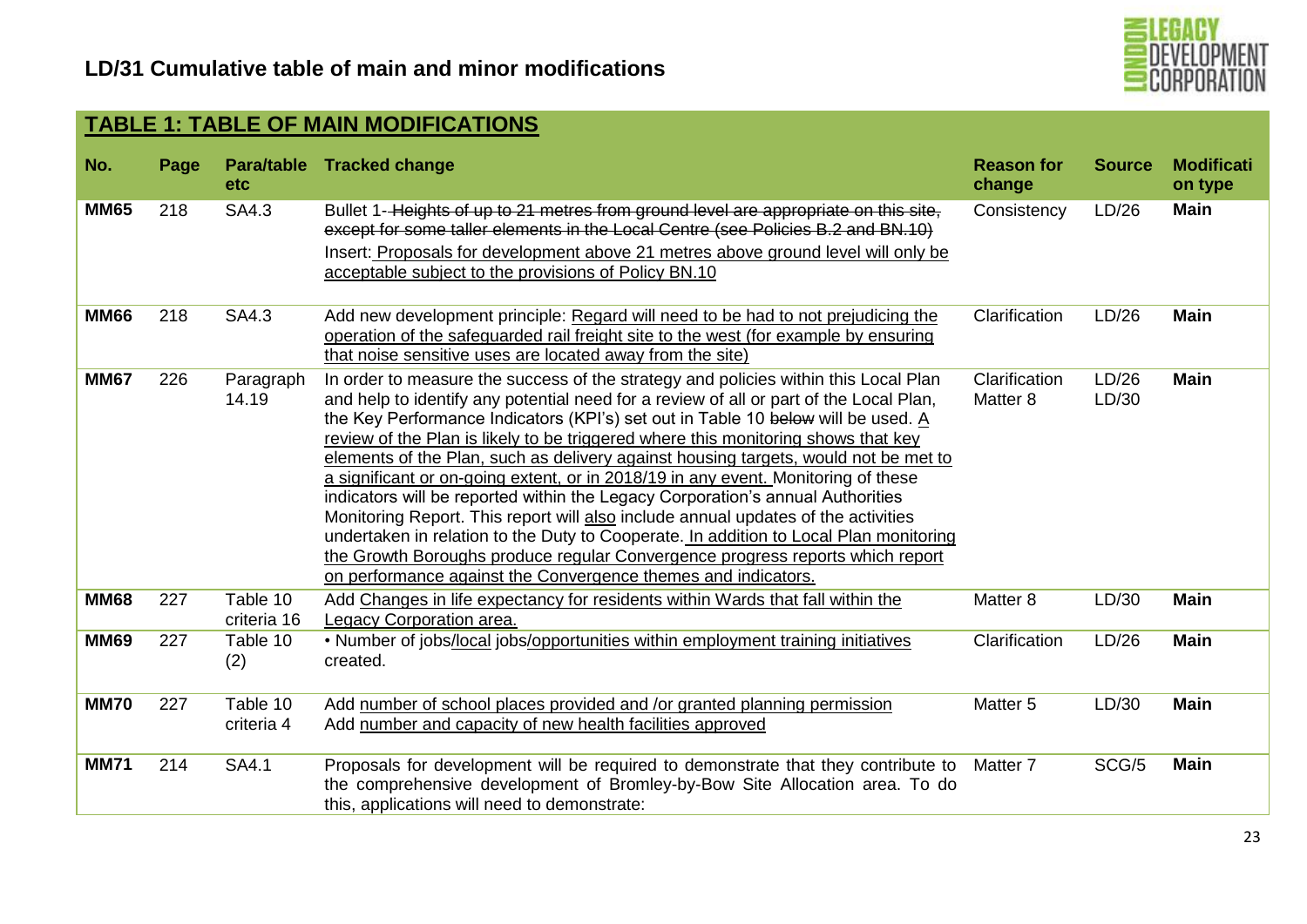

| No. | Page | etc. | Para/table Tracked change                                                                                                                                                                                                                                                                                                                                                                                                                                                                                                                                                                                                                                                                                           | <b>Reason for</b><br>change | <b>Source</b> | <b>Modificati</b><br>on type |
|-----|------|------|---------------------------------------------------------------------------------------------------------------------------------------------------------------------------------------------------------------------------------------------------------------------------------------------------------------------------------------------------------------------------------------------------------------------------------------------------------------------------------------------------------------------------------------------------------------------------------------------------------------------------------------------------------------------------------------------------------------------|-----------------------------|---------------|------------------------------|
|     |      |      | that a masterplan approach for the Site Allocation as a whole is followed<br>that phasing of development across the overall site is appropriate and<br>secured by condition or through Section 106 Agreements attached to future<br>planning permissions<br>that there is certainty of timely delivery for the key elements of social and<br>$\sim$<br>physical infrastructure and land uses identified as required within this site<br>allocation over delivery of the complete comprehensive scheme, rather than<br>delivery of separate piecemeal elements without certainty that all of the<br>required uses accessibility improvements and necessary infrastructure will<br>be delivered over the longer term" |                             |               |                              |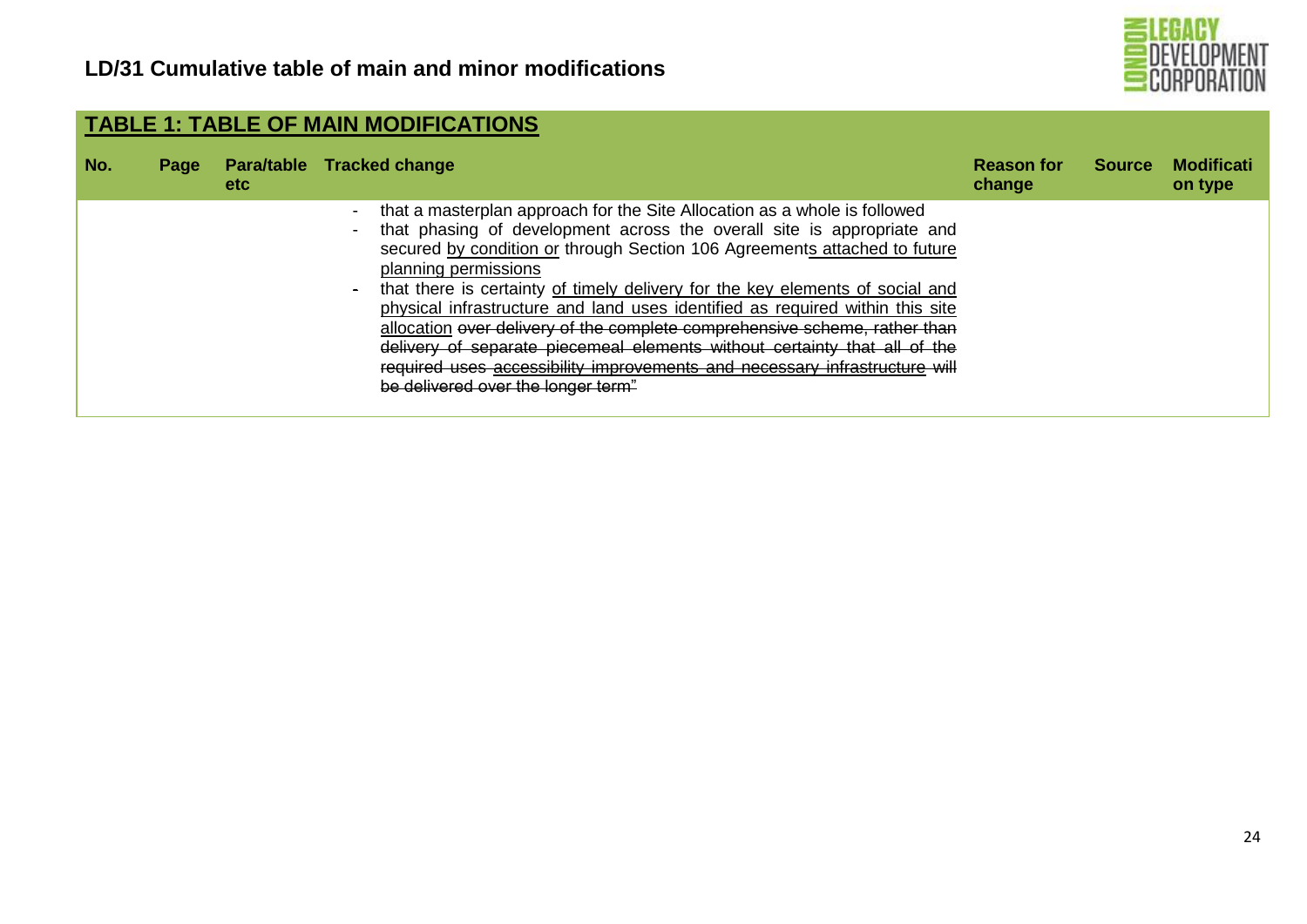

**Table 2 below is a list of proposed other modifications and each has a unique Other Modification number (for example OM2). These are proposed for the purposes of clarification or correction and are not required to address issues of soundness.** 

|                 | <b>TABLE 2: TABLE OF OTHER MINOR MODIFICATIONS</b> |                          |                                                                                                                                                                                     |                             |                |                              |  |  |  |
|-----------------|----------------------------------------------------|--------------------------|-------------------------------------------------------------------------------------------------------------------------------------------------------------------------------------|-----------------------------|----------------|------------------------------|--|--|--|
| No.             | Pag<br>e                                           | Para/table<br><b>etc</b> | <b>Tracked change</b>                                                                                                                                                               | <b>Reason for</b><br>change | <b>Source</b>  | <b>Modificati</b><br>on type |  |  |  |
| OM <sub>1</sub> | $\blacksquare$                                     | Appendices               | Insert new Appendix: Borough Boundaries Map                                                                                                                                         | Correct<br>mapping          | LD/29          | Minor                        |  |  |  |
| OM <sub>2</sub> | $\blacksquare$                                     | Policies<br>Map          | <b>Correct SINC mapping</b>                                                                                                                                                         | Correction                  | LD/26<br>LD/29 | Minor                        |  |  |  |
| OM <sub>3</sub> | $\blacksquare$                                     | <b>Policies</b><br>Map   | <b>Proposals Policies Map</b>                                                                                                                                                       | Matter <sub>2</sub>         | LD/30          | Minor                        |  |  |  |
| OM4             | $\overline{\phantom{a}}$                           | Policies<br>Map          | Replace 'Industrial Land' sub-heading with 'Employment Clusters'                                                                                                                    | Matter 2                    | LD/30          | Minor                        |  |  |  |
| OM <sub>5</sub> | 9                                                  | Paragraph<br>2.6         | Creating an expanded but integrated Metropolitan Ceentre at Stratford, without<br>severance from the existing Stratford town centre, and creating other new thriving<br>new centres | Clarification               | LD/26          | <b>Minor</b>                 |  |  |  |
| OM <sub>6</sub> | 12                                                 |                          | Add a title to the top left corner of the image stating: Three Dimensional illustration<br>of existing development and planning permissions, August 2014                            | Matter 4                    | LD/30          | Minor                        |  |  |  |
| OM7             | 19                                                 | Section 4                | Developing business growth, jobs, higher education and lifelong learning training                                                                                                   | Clarification               | LD/26          | Minor                        |  |  |  |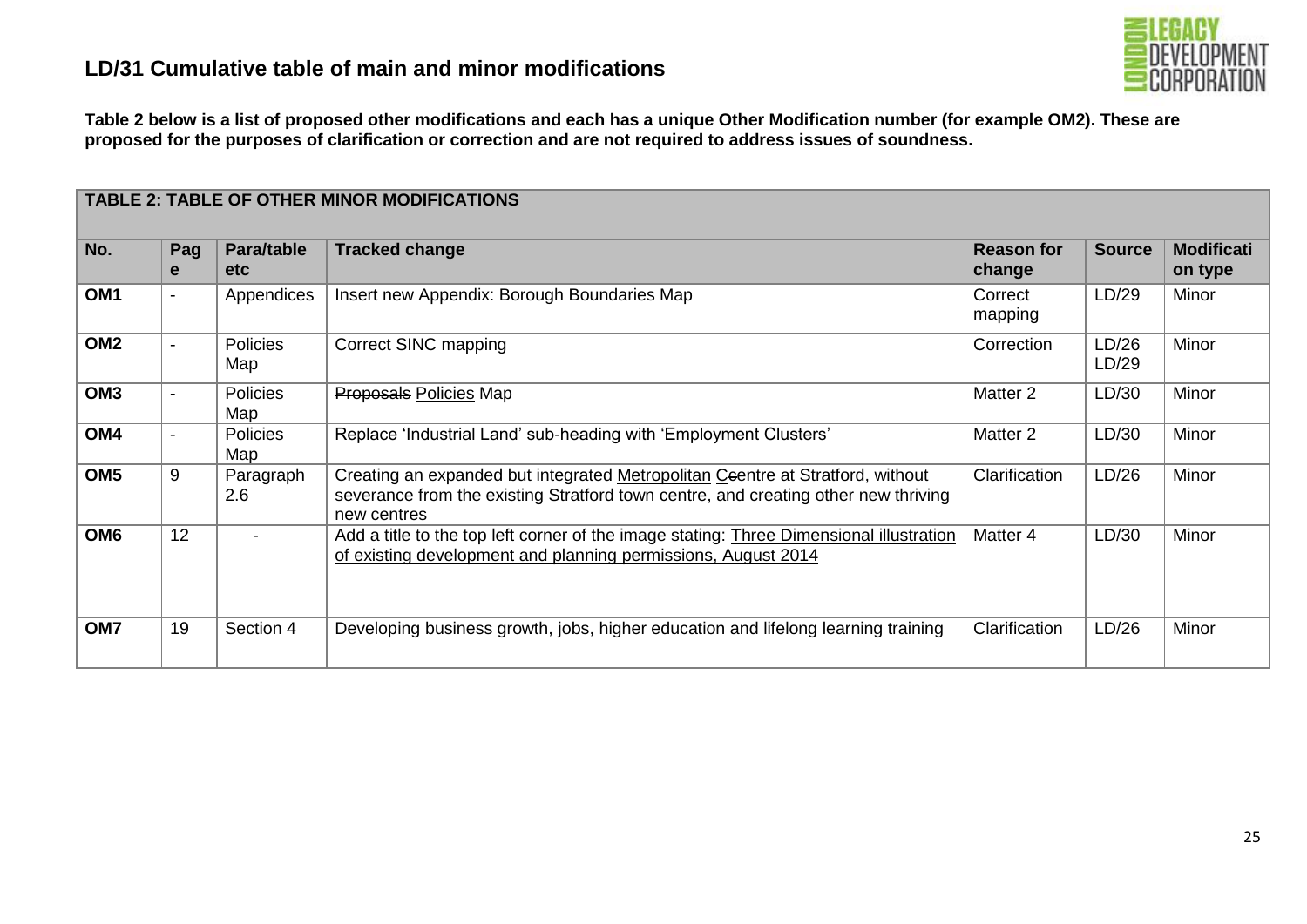

| No.             | Pag<br>e | Para/table<br>etc | <b>Tracked change</b>                                                                                                                                                                                                                                                                                                                                                                                                                                                                                                                                                                                                                                                                                                                                                                                                                                                                                                                                                                                                                                                                                                                                                                                            | <b>Reason for</b><br>change                      | <b>Source</b> | <b>Modificati</b><br>on type |
|-----------------|----------|-------------------|------------------------------------------------------------------------------------------------------------------------------------------------------------------------------------------------------------------------------------------------------------------------------------------------------------------------------------------------------------------------------------------------------------------------------------------------------------------------------------------------------------------------------------------------------------------------------------------------------------------------------------------------------------------------------------------------------------------------------------------------------------------------------------------------------------------------------------------------------------------------------------------------------------------------------------------------------------------------------------------------------------------------------------------------------------------------------------------------------------------------------------------------------------------------------------------------------------------|--------------------------------------------------|---------------|------------------------------|
| OM <sub>8</sub> | 19       | Paragraph<br>4.2  | The results of investment are already being seen. New manufacturing and service<br>sectors are emerging from the strong employment foundations that currently exist,<br>while interest from prominent education and cultural institutions keen to invest in<br>the area boosts the area profile nationally and internationally. The success of the<br>opening of Queen Elizabeth Olympic Park and the continued role of the retail and<br>leisure core has renewed an interest in and heightened the appeal of this part of<br>east London. The Legacy Corporation's area has transformed into a hotspot for<br>development and activity, and is rapidly becoming a highly desirable place to live,<br>work and visit. These successes will be built upon to draw further investment into<br>the area, which will benefit local businesses and communities and as well as<br>enhance local employment and educational opportunities through provision of<br>new and varied forms of employment, higher education, research and<br>development and enhancing local access to jobs and training opportunities. This<br>will continueing the renewal of one of the most dynamic and interesting parts of<br>London. | Matter 2                                         | LD/30         | Minor                        |
| OM <sub>9</sub> | 20       | Policy SP.1       | Expansion of opportunities for local, national and international business and<br>promotion of cultural, tourist and leisure expansion                                                                                                                                                                                                                                                                                                                                                                                                                                                                                                                                                                                                                                                                                                                                                                                                                                                                                                                                                                                                                                                                            | Clarification                                    | LD/26         | Minor                        |
| <b>OM10</b>     | 20       | Paragraph<br>4.4  | The employment clusters (Strategic Industrial Locations, Locally Significant<br>Industrial Sites and Other Industrial Locations) currently foster                                                                                                                                                                                                                                                                                                                                                                                                                                                                                                                                                                                                                                                                                                                                                                                                                                                                                                                                                                                                                                                                | Matter 2                                         | LD/30         | Minor                        |
| <b>OM11</b>     | 23       |                   | Insert "Development Management Policies" above Policy B.1                                                                                                                                                                                                                                                                                                                                                                                                                                                                                                                                                                                                                                                                                                                                                                                                                                                                                                                                                                                                                                                                                                                                                        | Matter 2                                         | LD/30         | Minor                        |
| <b>OM12</b>     | 23       | Policy B.1        | Cross-reference to policies: B.2; B.4; B.5                                                                                                                                                                                                                                                                                                                                                                                                                                                                                                                                                                                                                                                                                                                                                                                                                                                                                                                                                                                                                                                                                                                                                                       | Matter 2                                         | LD/30         | Minor                        |
| <b>OM13</b>     | 24       | Paragraph<br>4.7  | Add Reasoned Justification above paragraph 4.7                                                                                                                                                                                                                                                                                                                                                                                                                                                                                                                                                                                                                                                                                                                                                                                                                                                                                                                                                                                                                                                                                                                                                                   | Matter 2                                         | LD/30         | Minor                        |
| <b>OM14</b>     | 28       | Policy B.2<br>(4) | Requiring a retail and leisure impacts assessment where a main town centre retail<br>or leisure use is proposed of more than 2,500sqm outside the Metropolitan Centre<br>boundary and 200sqm outside other Centres                                                                                                                                                                                                                                                                                                                                                                                                                                                                                                                                                                                                                                                                                                                                                                                                                                                                                                                                                                                               | Clarification<br>and<br>inconsistency<br>between | LD/26         | Minor                        |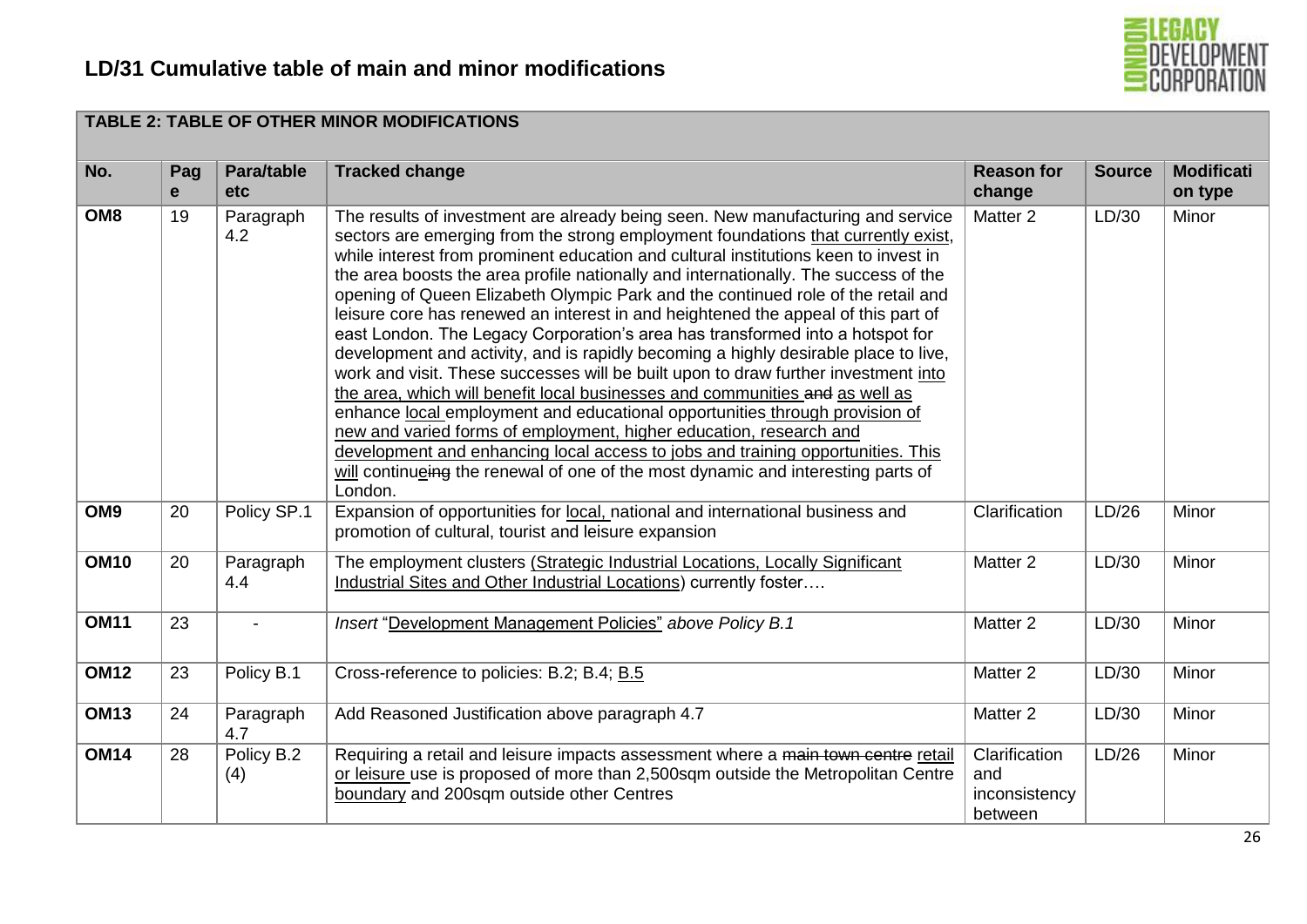

| No.         | Pag<br>e | Para/table<br>etc | <b>Tracked change</b>                                                                                                                                                                                     |                                                                                                                                                                                                                                                                                                           |                                                                                                                                                                                                                                                       | <b>Reason for</b><br>change                                                                                                                                                     | <b>Source</b>  | <b>Modificati</b><br>on type |
|-------------|----------|-------------------|-----------------------------------------------------------------------------------------------------------------------------------------------------------------------------------------------------------|-----------------------------------------------------------------------------------------------------------------------------------------------------------------------------------------------------------------------------------------------------------------------------------------------------------|-------------------------------------------------------------------------------------------------------------------------------------------------------------------------------------------------------------------------------------------------------|---------------------------------------------------------------------------------------------------------------------------------------------------------------------------------|----------------|------------------------------|
| <b>OM15</b> | 28       | Policy B.2        |                                                                                                                                                                                                           | Allowing edge-of-centre development supporting cultural, sporting and visitor                                                                                                                                                                                                                             |                                                                                                                                                                                                                                                       | B.1/B.2<br>To confirm                                                                                                                                                           | LD/26          | Minor                        |
|             |          | (5)               |                                                                                                                                                                                                           | growth associated at the Metropolitan Centre, subject to (3) above                                                                                                                                                                                                                                        |                                                                                                                                                                                                                                                       | sequential<br>test<br>requirement                                                                                                                                               |                |                              |
| <b>OM16</b> | 31       | Table 3           | <b>NAME AND</b><br><b>TYPE</b><br><b>Stratford Town</b><br><b>Centre</b><br><b>Extension</b><br><b>Metropolitan</b><br><b>Centre</b><br>(including<br>existing town<br>centre)<br>See Allocation<br>SA3.1 | DESCRIPTION AND FUNCTION<br>• Serving London-wide catchment<br>• Large- and small-scale retail (A1-<br>A5) and D1 commercial leisure<br>• Grade A B1 office space<br>• Food and drink and leisure uses<br>providing a night-time economy<br>• Subsidiary residential focused<br>around the transport hubs | <b>RETAIL QUANTUM</b><br>Provision of<br>approximately 55,000<br>sqm (NIAnet sales<br>area) of additional<br>comparison floorspace<br>across the whole of<br>the town Metropolitan<br>centre to 2030,<br>focused to the centre-<br>east <sup>13</sup> | To confirm<br>need for<br>review of<br>retail<br>evidence<br>within Plan<br>Period.<br>Matter <sub>2</sub><br>(Retail<br>consultants<br>subsequently<br>confirmed net<br>sales) | LD/26<br>LD/30 | Minor                        |
|             |          |                   | <b>Bromley-by-</b><br><b>Bow</b><br><b>Potential</b><br><b>District</b><br>See Policy 4.1<br>and Allocation<br>SA4.1                                                                                      | •Enhancement/reconfiguration of<br>the existing superstore<br>• Small-scale A1-A5 retail<br>· Small-scale leisure and<br>community uses<br>• B Use Class employment and<br>business space in a range of sizes<br>• Residential development is<br>appropriate across the Bromley-by-                       | Total retail floorspace,<br>including existing of<br>between 10,000 and<br>50,000 sqm.<br>Approximately 6,200<br>sqm (NIAnet sales<br>area) comparison<br>retail floorspace.<br>Remodelling/                                                          |                                                                                                                                                                                 |                |                              |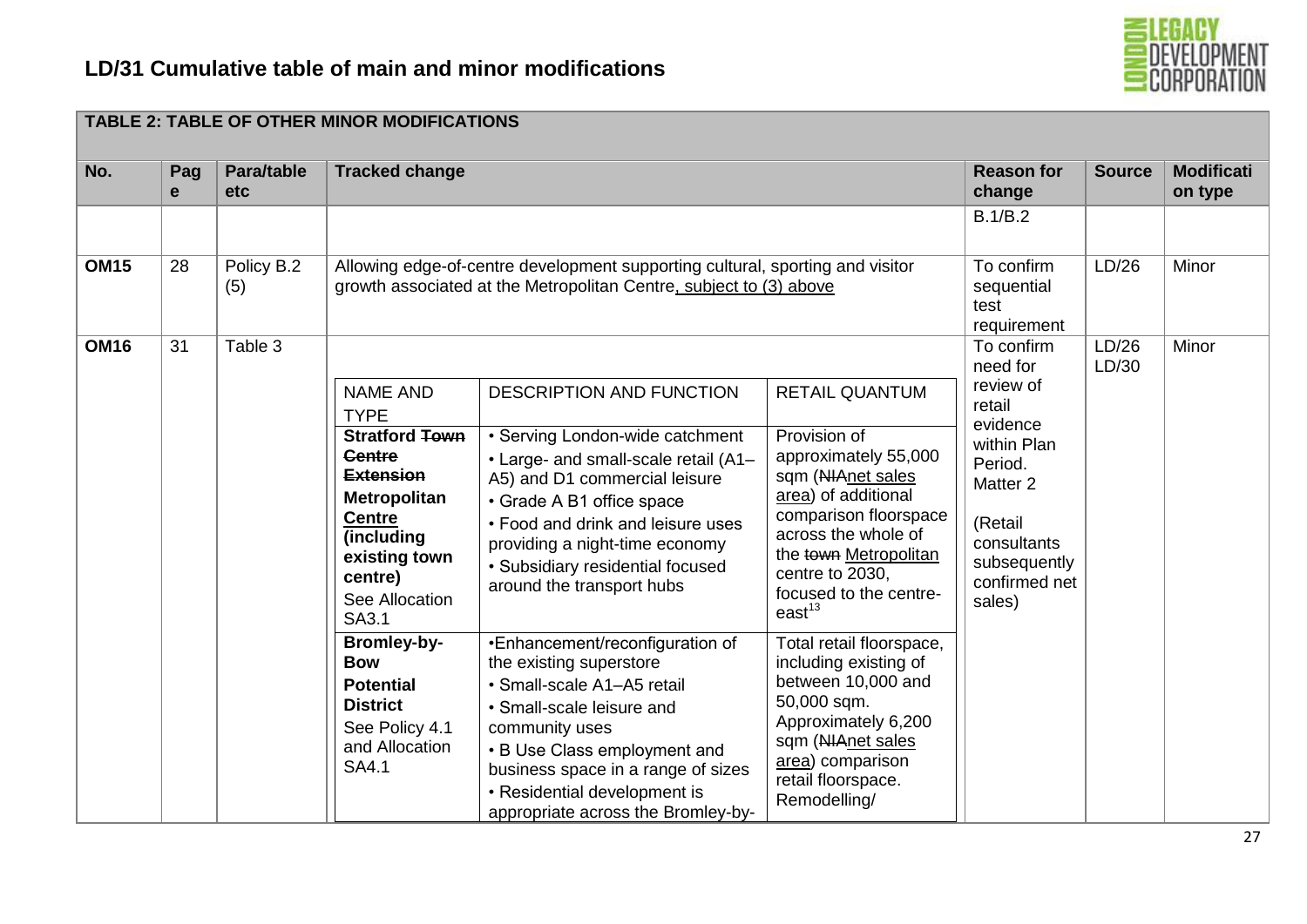

|             |          |                          | <b>TABLE 2: TABLE OF OTHER MINOR MODIFICATIONS</b> |                                                                                                                                                                                                                                                                                                                                                                           |                              |                                   |               |                              |
|-------------|----------|--------------------------|----------------------------------------------------|---------------------------------------------------------------------------------------------------------------------------------------------------------------------------------------------------------------------------------------------------------------------------------------------------------------------------------------------------------------------------|------------------------------|-----------------------------------|---------------|------------------------------|
| No.         | Pag<br>e | Para/table<br><b>etc</b> | <b>Tracked change</b>                              |                                                                                                                                                                                                                                                                                                                                                                           |                              | <b>Reason for</b><br>change       | <b>Source</b> | <b>Modificati</b><br>on type |
|             |          |                          |                                                    | Bow site allocation<br>• Serving a local catchment,<br>accessed via public transport,<br>walking and cycling                                                                                                                                                                                                                                                              | enhancement of<br>superstore |                                   |               |                              |
| <b>OM17</b> | 34       | Policy B.4               | will be acceptable encouraged where it:            |                                                                                                                                                                                                                                                                                                                                                                           |                              | To add<br>positivity to<br>policy | LD/26         | Minor                        |
| <b>OM18</b> | 37       | Policy B.5               | Cross-reference to policy: B.1; B.6                |                                                                                                                                                                                                                                                                                                                                                                           |                              | Matter <sub>2</sub>               | LD/30         | Minor                        |
| <b>OM19</b> | 37       | Paragraph<br>4.33        |                                                    | This includes encouraging relationships between businesses operating within<br>the Legacy Corporation area, local training institutions and local schools, to raise<br>aspirations and help prepare young people and other groups under-represented in<br>the workforce to have the right information, motivation and aptitude to compete<br>with the best across London. |                              | Matter 2                          | LD/30         | Minor                        |
| <b>OM20</b> | 38       | Policy B.6               | Cross-reference to policy: B.1; B.5                |                                                                                                                                                                                                                                                                                                                                                                           |                              | Matter <sub>2</sub>               | LD/30         | Minor                        |
| <b>OM21</b> | 41       | Paragraph<br>5.1         | strategic need for new homes.                      | Growth Boroughs and London as a whole as well as helping meet London's                                                                                                                                                                                                                                                                                                    |                              | Clarification                     | LD/26         | Minor                        |
| <b>OM22</b> | 43       | Figure 8                 | Amend title to: Key neighbourhoods for change      |                                                                                                                                                                                                                                                                                                                                                                           |                              | Matter 3                          | LD/30         | Minor                        |
| <b>OM23</b> | 44       | Figure 9                 |                                                    | Figure 9: Housing Trajectory as at November 2014<br>(Update housing trajectory to that contained within LD/28)                                                                                                                                                                                                                                                            |                              | Matter 3                          | LD/30         | Minor                        |
| <b>OM24</b> | 45       |                          |                                                    | Insert "Development Management Policies" above Policy H.1                                                                                                                                                                                                                                                                                                                 |                              | Matter 3                          | LD/30         | Minor                        |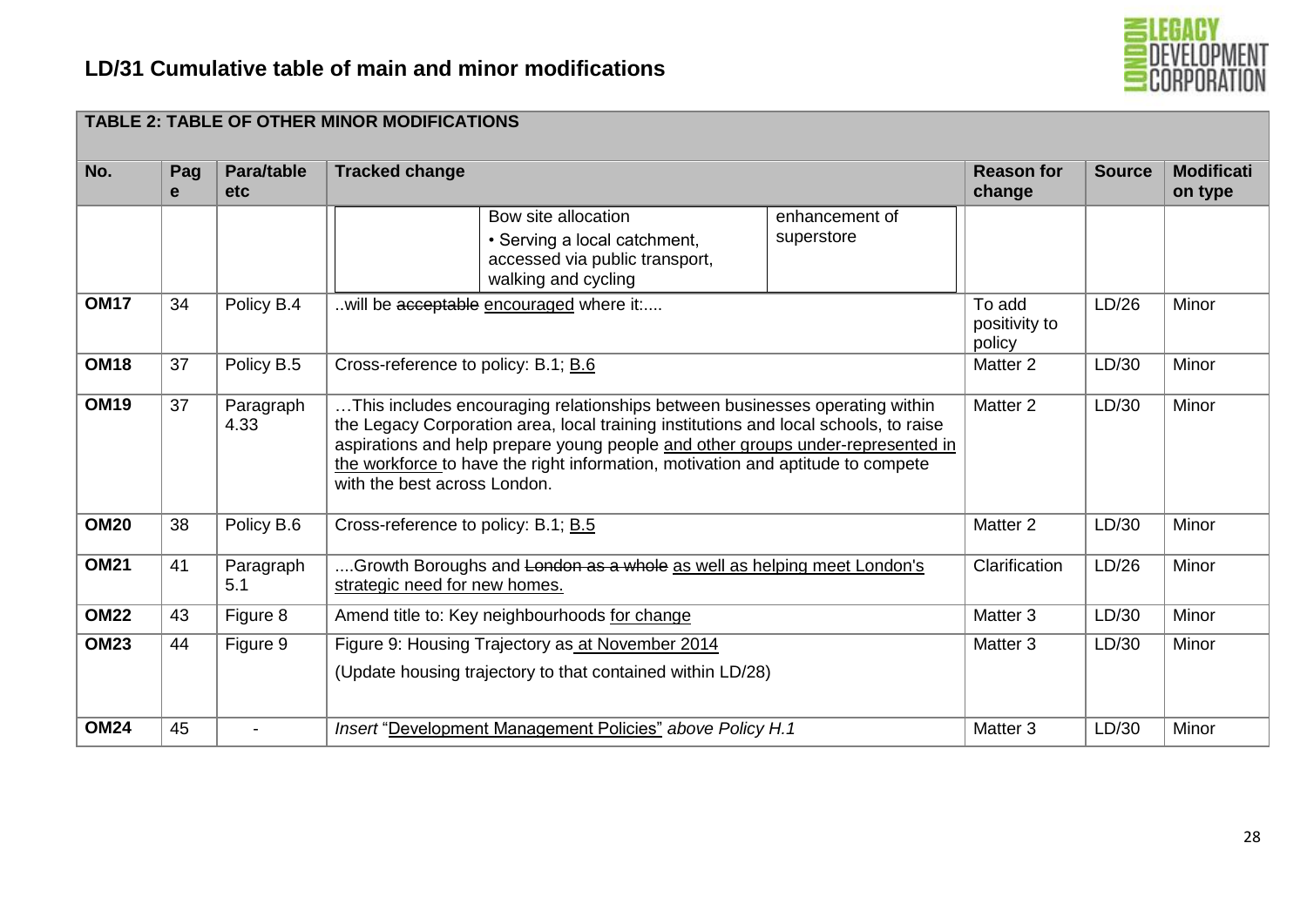

| No.         | Pag<br>e | Para/table<br>etc | <b>Tracked change</b>                                                                                                                                                                                                                                                                                                                                                                                                                                                                                                                                                                                                                                                                                                                                                          | <b>Reason for</b><br>change             | <b>Source</b> | <b>Modificati</b><br>on type |
|-------------|----------|-------------------|--------------------------------------------------------------------------------------------------------------------------------------------------------------------------------------------------------------------------------------------------------------------------------------------------------------------------------------------------------------------------------------------------------------------------------------------------------------------------------------------------------------------------------------------------------------------------------------------------------------------------------------------------------------------------------------------------------------------------------------------------------------------------------|-----------------------------------------|---------------|------------------------------|
| <b>OM25</b> | 48       | Case Study<br>3   | The Chobham Farm site is located to the west-east of the Legacy Corporation<br>area.                                                                                                                                                                                                                                                                                                                                                                                                                                                                                                                                                                                                                                                                                           |                                         |               | Minor                        |
| <b>OM26</b> | 51       | H.3               | Net loss of older persons' accommodation will only be acceptable where it is<br>unsuitable or below relevant standards and incapable of meeting standards at<br>reasonable expense. The Legacy Corporation will allow-support provision of new<br>specialist older persons' accommodation which will be acceptable where                                                                                                                                                                                                                                                                                                                                                                                                                                                       | Clarification                           | LD/26         | Minor                        |
| <b>OM27</b> | 51       | H.3(5)            | Conventional housing dDelivery of non-specialist housing is not compromised.                                                                                                                                                                                                                                                                                                                                                                                                                                                                                                                                                                                                                                                                                                   | Conventional<br>housing is<br>undefined | LD/26         | Minor                        |
| <b>OM28</b> | 52       | Paragraph<br>5.17 | All types of older persons accommodation should meet National Minimum<br>Standards for Care Homes for Older People or be designed for the needs of<br>future occupants, staff and visitors while maintaining flexibility of tenure, in<br>accordance with the Design Principles for Extra Care Housing, 2008. Existing<br>accommodation shall only be lost where these design standards are incapable of<br>being met through re-configuration of the accommodation. This will be assessed<br>by the cost of work to meet standards and specialist viability appraisal. Identified<br>increased strategic and local needs for older persons' accommodation mean it is<br>unlikely that a case for a lack of need for specialist older persons' accommodation<br>can be proven. | Clarification                           | LD/26         | Minor                        |
| <b>OM29</b> | 52       | Paragraph<br>5.19 | Provision should align closely with requirements, so the Legacy Corporation will<br>seek to ensure that specialist, and sometimes high-cost, accommodation does not<br>compromise the overall delivery of conventional-housing requirements.                                                                                                                                                                                                                                                                                                                                                                                                                                                                                                                                   | Conventional<br>housing is<br>undefined | LD/26         | Minor                        |
| <b>OM30</b> | 54       | Policy H.4        | Net loss of student accommodation will be acceptable where the proposal meets<br>identified requirements within the conventional housing supply. Proposals for new<br>student accommodation will be acceptable where it:                                                                                                                                                                                                                                                                                                                                                                                                                                                                                                                                                       | Conventional<br>housing is<br>undefined | LD/26         | Minor                        |
| <b>OM31</b> | 57       | Policy H.6<br>(6) | Does not compromise the delivery of conventional housing.                                                                                                                                                                                                                                                                                                                                                                                                                                                                                                                                                                                                                                                                                                                      | Conventional<br>housing is              | LD/26         | Minor                        |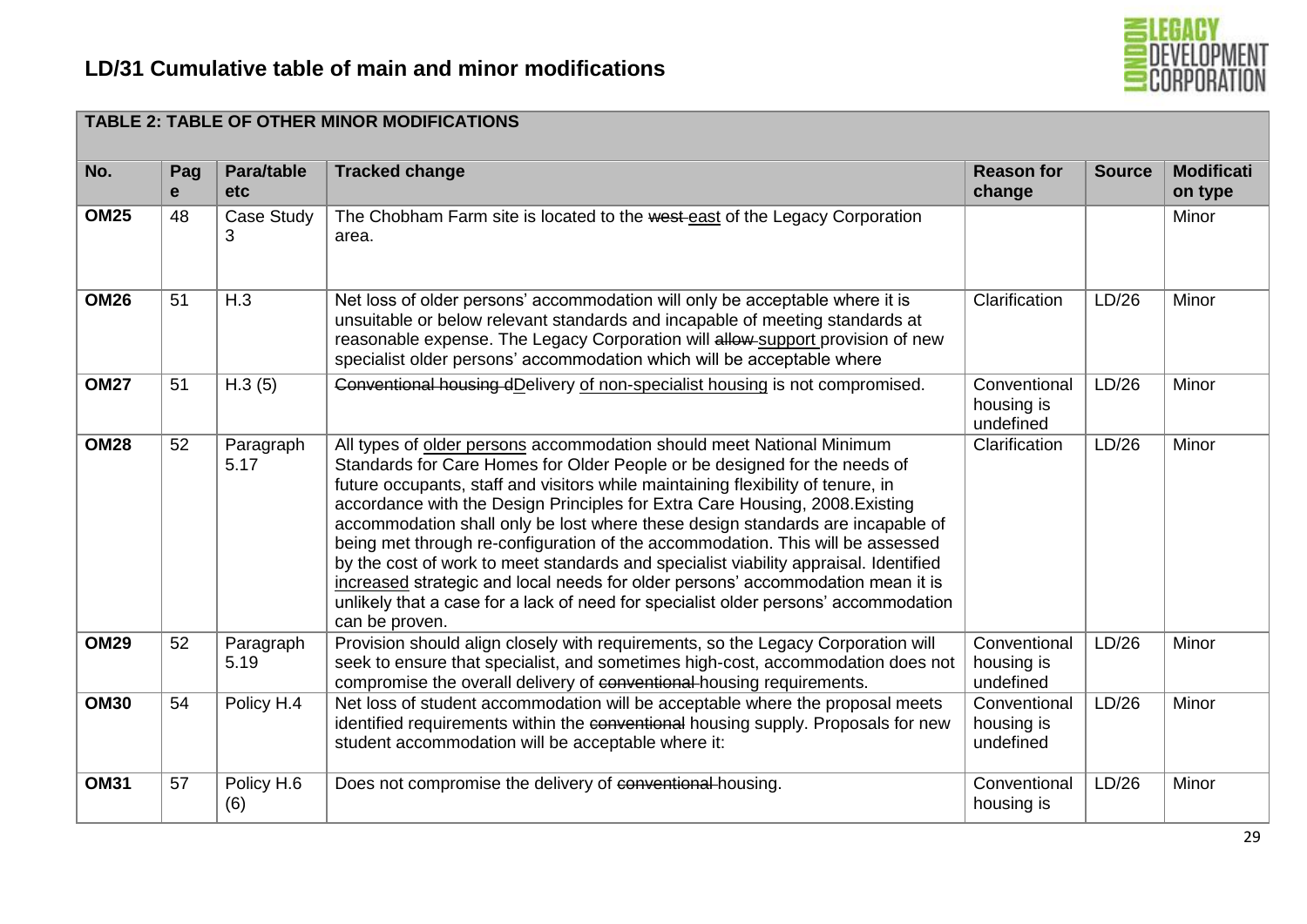

|             | <b>TABLE 2: TABLE OF OTHER MINOR MODIFICATIONS</b> |                          |                                                                                                                                                                                                                                                                                                                              |                                              |               |                              |  |  |
|-------------|----------------------------------------------------|--------------------------|------------------------------------------------------------------------------------------------------------------------------------------------------------------------------------------------------------------------------------------------------------------------------------------------------------------------------|----------------------------------------------|---------------|------------------------------|--|--|
| No.         | Pag<br>e                                           | Para/table<br><b>etc</b> | <b>Tracked change</b>                                                                                                                                                                                                                                                                                                        | <b>Reason for</b><br>change                  | <b>Source</b> | <b>Modificati</b><br>on type |  |  |
|             |                                                    |                          |                                                                                                                                                                                                                                                                                                                              | undefined                                    |               |                              |  |  |
| <b>OM32</b> | 57                                                 | Paragraph<br>5.28        | New provision should meet relevant standards as well as normal internal and<br>residential amenity standards. Premises should be licensed, ensure mixed and<br>balanced communities (see Policy H.1) and should not compromise the overall<br>delivery of conventional housing requirements                                  | Conventional<br>housing is<br>undefined      | LD/26         | Minor                        |  |  |
| <b>OM33</b> | 59                                                 | Policy CI.1              | Amend Large-scale development in first sentence to major development<br>proposals.                                                                                                                                                                                                                                           | Correction as<br>large scale is<br>undefined | LD/26         | Minor                        |  |  |
| <b>OM34</b> | 59                                                 | Policy CI.1              | Add cross reference to policy 7.1 of the London Plan                                                                                                                                                                                                                                                                         | Matter 5                                     | LD/30         | Minor                        |  |  |
| <b>OM35</b> | 60                                                 |                          | Add new map – Map of existing and consented community facilities within the<br>Legacy Corporation area                                                                                                                                                                                                                       | Matter <sub>5</sub>                          | LD/30         | Minor                        |  |  |
| <b>OM36</b> | 75                                                 | Figure 14                | Change the label Hackney Cut on the map to River Lee Navigation (Hackney Cut)                                                                                                                                                                                                                                                | Matter 4                                     | LD/30         | Minor                        |  |  |
| <b>OM37</b> | 69                                                 | Paragraph<br>6.1         | The unique interplay of green spaces, waterways and the built environment shape<br>and unify the<br>diverse places that make up the Legacy Corporation area.                                                                                                                                                                 | Correction                                   | LD/26         | Minor                        |  |  |
| <b>OM38</b> | 69                                                 | Paragraph<br>6.2         | Development will integrate local features of environmental and heritage value and<br>create creating distinctive environments in which people can live, work and play.                                                                                                                                                       | Correction                                   | LD/26         | Minor                        |  |  |
| <b>OM39</b> | 70                                                 | Paragraph<br>6.5         | This will ensure that proposals enhance their unique built and natural context, and<br>create creating locally distinctive places.                                                                                                                                                                                           | Correction                                   | LD/26         | Minor                        |  |  |
| <b>OM40</b> | 70                                                 | Paragraph<br>6.6         | Consideration of proposals Design will go beyond the aesthetic and short term,<br>and proposals will need to demonstrate how they contribute positively to the area.<br>They will also need to demonstrate                                                                                                                   | Correction                                   | LD/26         | Minor                        |  |  |
| <b>OM41</b> | 82                                                 | Paragraph<br>6.25        | The Map at Fig 16 shows the extent of the Lee Valley Regional Park area within<br>the Legacy Corporation boundary. Many of these Local Open Spaces areas are<br>within the ownership of the Lee Valley Regional Park Authority whose Park<br>Development Framework (2011) sets out the strategy for their future development | Correction                                   | LD/26         | Minor                        |  |  |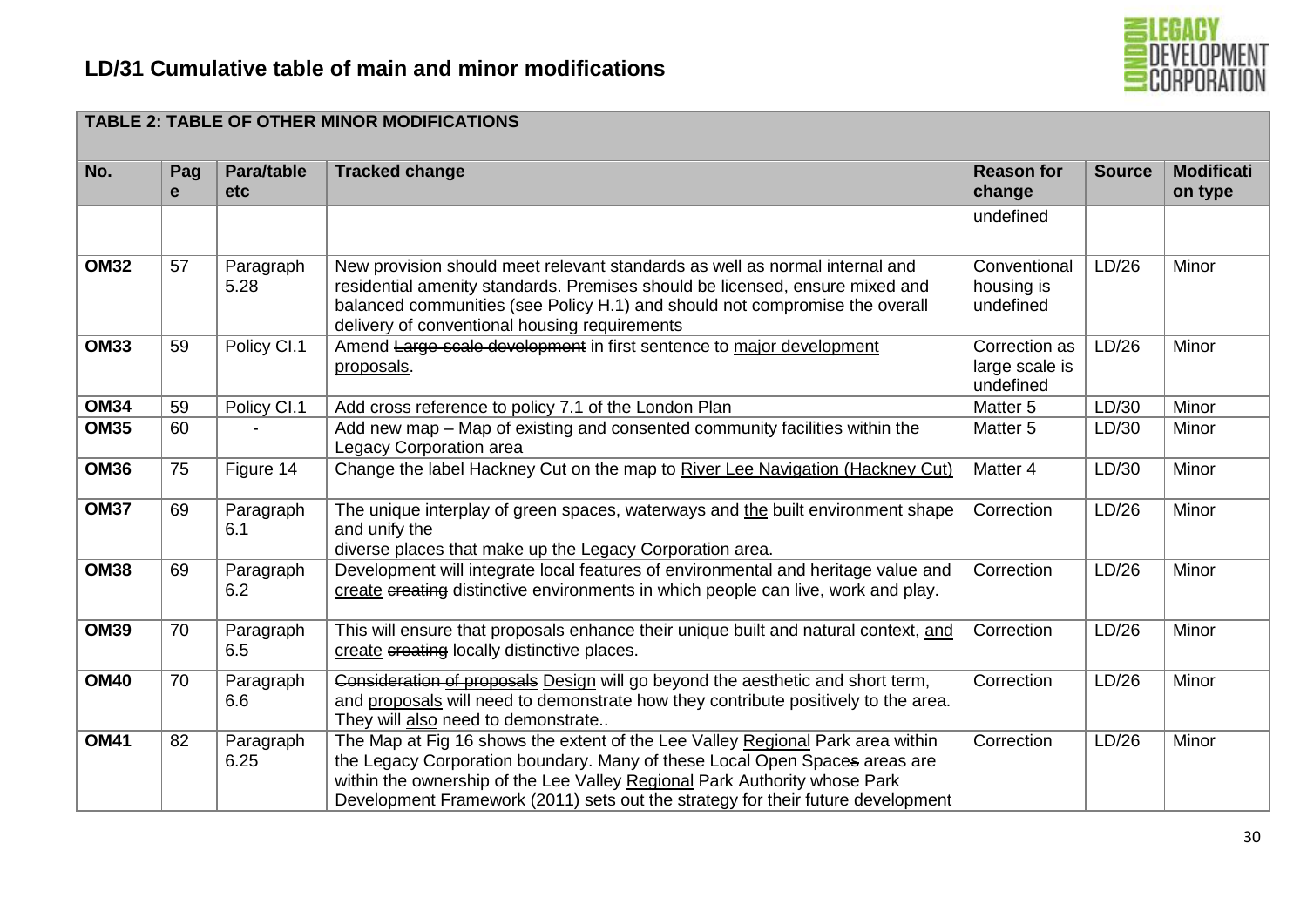

| No.         | Pag<br>e | Para/table<br>etc.                                                               | <b>Tracked change</b>                                                                                                                                                                                                                                                                                                                                                                                                                                                                                                                                                                                                                                                                        | <b>Reason for</b><br>change | <b>Source</b>  | <b>Modificati</b><br>on type |
|-------------|----------|----------------------------------------------------------------------------------|----------------------------------------------------------------------------------------------------------------------------------------------------------------------------------------------------------------------------------------------------------------------------------------------------------------------------------------------------------------------------------------------------------------------------------------------------------------------------------------------------------------------------------------------------------------------------------------------------------------------------------------------------------------------------------------------|-----------------------------|----------------|------------------------------|
|             |          |                                                                                  | and management of the Park including these spaces, providing information about<br>their function, quality and character, of Local Open Space. The strategy in this<br>Local Plan is designed to align with the Park Development<br>Framework. Development proposals within the Lee Valley Regional Park area will<br>take account of this Framework in addition to relevant BAPs.                                                                                                                                                                                                                                                                                                            |                             |                |                              |
| <b>OM42</b> | 98       | Paragraph<br>6.47                                                                | preserve and or enhance                                                                                                                                                                                                                                                                                                                                                                                                                                                                                                                                                                                                                                                                      |                             | LD/26          | Minor                        |
| <b>OM43</b> | 99       | References                                                                       | Guidance on Tall Buildings (CABE/English Heritage, 2007)                                                                                                                                                                                                                                                                                                                                                                                                                                                                                                                                                                                                                                     | Correction                  | LD/26          | Minor                        |
| <b>OM44</b> | 99       | References                                                                       | <b>Canal and Rivers Trust</b>                                                                                                                                                                                                                                                                                                                                                                                                                                                                                                                                                                                                                                                                | Correction                  | LD/26          | Minor                        |
| <b>OM45</b> | 99       | References                                                                       | Add: Town and Country Planning Association's Policy Advice Note: Inland<br>Waterways (2009)                                                                                                                                                                                                                                                                                                                                                                                                                                                                                                                                                                                                  | Correction                  | LD/26          | Minor                        |
| <b>OM46</b> | 102      | Policy SP.4<br>title                                                             | Amend policy title as follows: Planning for and securing transport and utility<br>infrastructure to support growth and convergence                                                                                                                                                                                                                                                                                                                                                                                                                                                                                                                                                           | Matter <sub>5</sub>         | LD/30          | Minor                        |
| <b>OM47</b> | 102      | Policy SP.4<br>(3)                                                               | DLR double tracking between Bow and at Stratford                                                                                                                                                                                                                                                                                                                                                                                                                                                                                                                                                                                                                                             | Clarification               | LD/26          | Minor                        |
| <b>OM48</b> | 102      | Policy SP.4                                                                      | Add cross reference to policy SP.2.                                                                                                                                                                                                                                                                                                                                                                                                                                                                                                                                                                                                                                                          | Matter <sub>5</sub>         | LD/30          | Minor                        |
| <b>OM49</b> | 102      | Reorder<br>and add<br>new text<br>and<br>paragraphs<br>to sections<br>7.1 to 7.2 | 7.1 [previously 7.2] Infrastructure is a broad term and can range from energy<br>infrastructure, roads and bridges, transport and communications networks to<br>health facilities, libraries, community centres and schools. New community<br>infrastructure and schools are dealt with in policies in the 'Providing housing and<br>neighbourhoods' section of this Local Plan, although the IDP process and<br>Infrastructure Liaison Group referred to below will also be used to ensure they<br>come forward alongside development. The same applies to new and improved<br>open space and projects such as the Lea River Park and Leaway, which are<br>covered by policies BN7 and T10. | Matter 5                    | LD/26<br>LD/30 | Minor                        |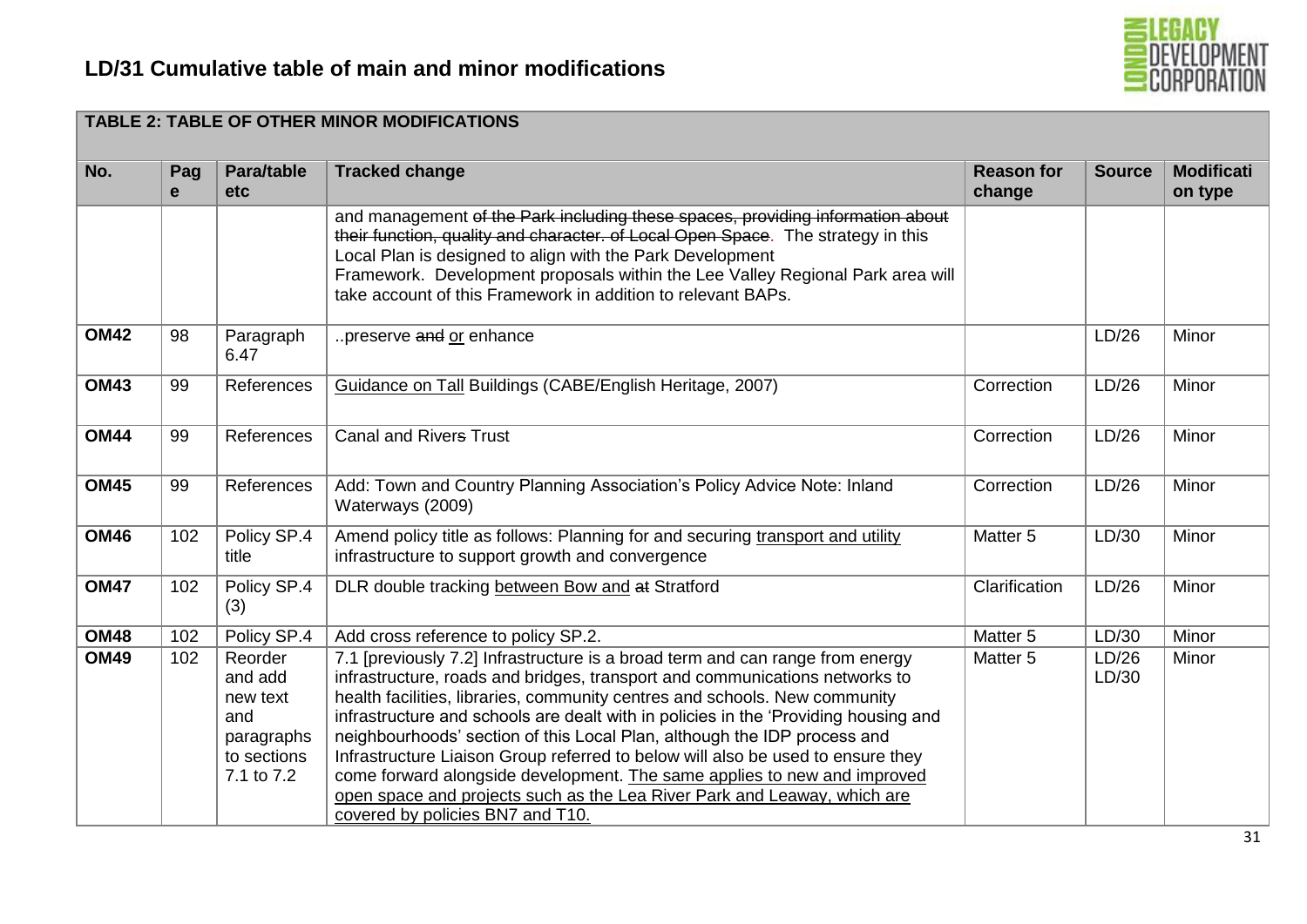

| No. | Pag<br>e | Para/table<br><b>etc</b> | <b>Tracked change</b>                                                                                                                                                                                                                                                                                                                                                                                                                                                                                                                                                                                                                                                                                                                                                                                                                                                                                                                       | <b>Reason for</b><br>change | <b>Source</b> | <b>Modificati</b><br>on type |
|-----|----------|--------------------------|---------------------------------------------------------------------------------------------------------------------------------------------------------------------------------------------------------------------------------------------------------------------------------------------------------------------------------------------------------------------------------------------------------------------------------------------------------------------------------------------------------------------------------------------------------------------------------------------------------------------------------------------------------------------------------------------------------------------------------------------------------------------------------------------------------------------------------------------------------------------------------------------------------------------------------------------|-----------------------------|---------------|------------------------------|
|     |          |                          | 7.2 Additional infrastructure will be needed in order to accommodate the planned<br>level of growth and an Infrastructure Delivery Plan (IDP) has been prepared by<br>the Legacy Corporation to identify what that infrastructure is and to help plan for<br>its delivery. The IDP is not a part of this Local Plan, although the key infrastructure<br>elements required within the area are identified within it, mainly within the Sub<br>Area sections. The IDP will be reviewed annually in consultation with<br>stakeholders.                                                                                                                                                                                                                                                                                                                                                                                                         |                             |               |                              |
|     |          |                          | 7.3 Some of this infrastructure will be provided within the Legacy Corporation area<br>but some elements will form part of wider networks. Therefore some local<br>infrastructure may be best delivered wholly or partly outside the Legacy<br>Corporation area, where it can be demonstrated that it helps to meet the needs<br>generated by the growth within it. Working in partnership with infrastructure<br>providers, including the Growth Boroughs, will be an essential part of<br>infrastructure delivery. Infrastructure providers and the Boroughs have been<br>involved in the preparation of the Legacy Corporation's IDP.                                                                                                                                                                                                                                                                                                    |                             |               |                              |
|     |          |                          | The Legacy Corporation is committed to working alongside the Boroughs to bring<br>forward the infrastructure set out in the IDP, and an Infrastructure Liaison Group<br>has been established by the Legacy Corporation and the Boroughs which meets<br>on a quarterly basis to do this. In its role as landowner, the Legacy Corporation is<br>also bringing forward infrastructure, such as the new schools that will be provided<br>as part of the Legacy Communities Scheme Section 106 Agreement. The existing<br>cooperative arrangements working arrangements between the Legacy<br>Corporation and infrastructure providers, including the Growth Boroughs, will be<br>used to ensure the long term security of infrastructure within the Legacy<br>Corporation area.<br>The development management process will be used to secure new infrastructure<br>through planning obligations and the Community Infrastructure Levy (CIL). A |                             |               |                              |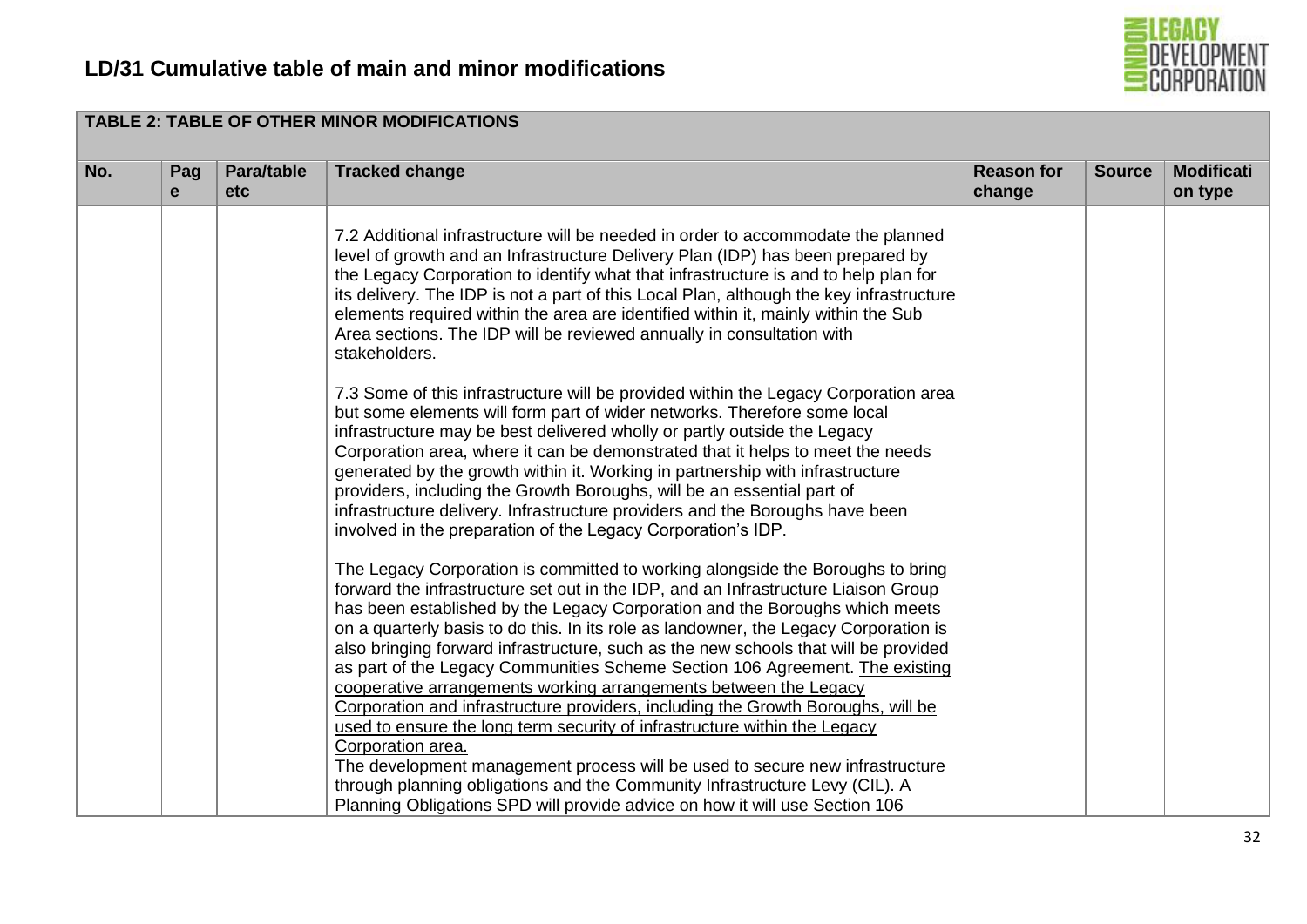

| No.         | Pag<br>e | Para/table<br><b>etc</b> | <b>Tracked change</b>                                                                                                                                                                                                                                                                                                                                               | <b>Reason for</b><br>change | <b>Source</b>  | <b>Modificati</b><br>on type |
|-------------|----------|--------------------------|---------------------------------------------------------------------------------------------------------------------------------------------------------------------------------------------------------------------------------------------------------------------------------------------------------------------------------------------------------------------|-----------------------------|----------------|------------------------------|
|             |          |                          | Agreements alongside CIL and the Local Plan to secure its planning policy<br>objectives. The 'Delivery and implementation' section of this Local Plan provides<br>more information on how CIL and Section 106 Agreements will be used to help<br>implement the Plan.                                                                                                |                             |                |                              |
| <b>OM50</b> | 104      | Policy IN.2              | Add Cross reference to Policy S.6 Waste Reduction to cross reference section of<br>Policy IN.2.                                                                                                                                                                                                                                                                     | Correction                  | LD/26          | Minor                        |
| <b>OM51</b> | 107      | Paragraph<br>7.11(5)     | public transport modes, walking and cycling.                                                                                                                                                                                                                                                                                                                        | Correction                  | LD/26          | Minor                        |
| <b>OM52</b> | 112      | Policy T.4<br>title      | Managing development and its transport impacts to promote sustainable transport<br>choices, facilitate local connectivity and prioritise pedestrians and cyclists                                                                                                                                                                                                   | Clarification               | LD/29          | Minor                        |
| <b>OM53</b> | 113      | Paragraph<br>7.21        | Revise 4 <sup>th</sup> sentence :"Car ownership per household across London has decreased<br>dramatically in the last ten years according to the 2001 and 2011 censuses, and<br>road vehicle traffic in London has been falling over the last decade, with vehicle<br>kilometres in 2012 10.9 per cent lower than in 2000, and at their lowest level since<br>1993. | Clarification               | LD/26          | Minor                        |
| <b>OM54</b> | 113      | Policy T.5               | Add cross reference to Figure 24 to policy T.5                                                                                                                                                                                                                                                                                                                      | Matter <sub>5</sub>         | LD/30          | Minor                        |
| <b>OM55</b> | 115      | Figure 23                | Amend so that Angel Lane is not shown a part of the strategic road network                                                                                                                                                                                                                                                                                          | Correction                  | LD/26          | Minor                        |
| <b>OM56</b> | 115      | Figure 23                | Delete 'other' from Figure 23 heading                                                                                                                                                                                                                                                                                                                               | Matter 5                    | LD/30          | Minor                        |
| OM57        | 117      | Policy T.6<br>(3)        | Section 106 and Section 278 Agreements                                                                                                                                                                                                                                                                                                                              | Correction                  | LD/26          | Minor                        |
| <b>OM58</b> | 117      | Policy T.6               | Add cross reference to Figure 24 to policy T.6                                                                                                                                                                                                                                                                                                                      | Matter 5                    | LD/30          | Minor                        |
| <b>OM59</b> | 120      | Policy T.8               | In considering proposals that include off street car parking                                                                                                                                                                                                                                                                                                        | Clarification               | LD/29          | Minor                        |
| <b>OM60</b> | 122      | Policy T.10              | Add cross reference to London Plan Policy 6.14 within the policy cross references<br>box                                                                                                                                                                                                                                                                            | Correction<br>Matter 5      | LD/29<br>LD/30 | Minor                        |
| <b>OM61</b> | 122      | Policy T.10              | Add cross reference to the map at Figure 14                                                                                                                                                                                                                                                                                                                         | Matter <sub>5</sub>         | LD/30          | Minor                        |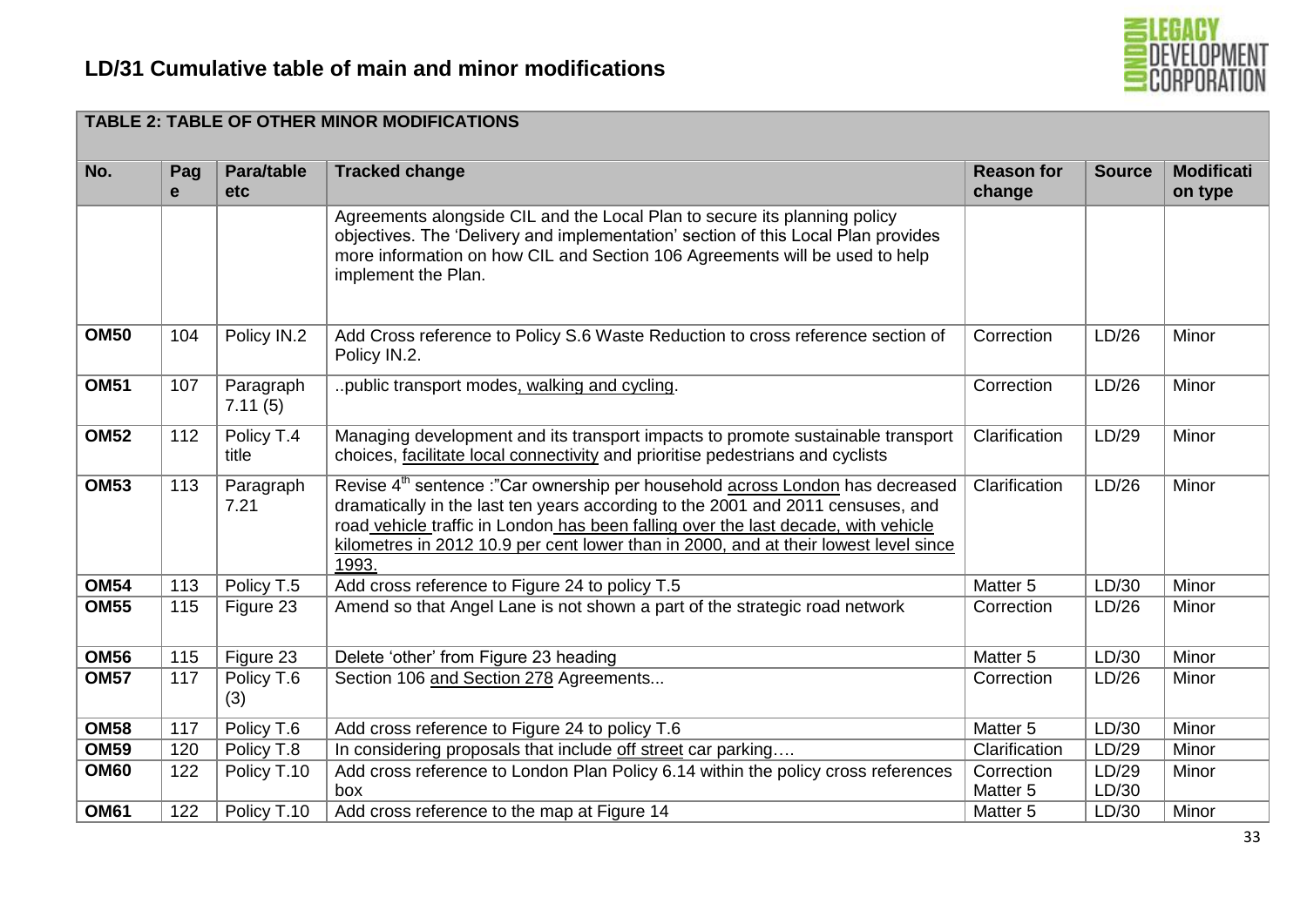

#### **TABLE 2: TABLE OF OTHER MINOR MODIFICATIONS No. Pag e Para/table etc Tracked change Reason for Reason for change Source Modificati on type OM62** 122 Paragraph 7.33 Add to end of paragraph: 'Provision for walking should be in accordance with the appropriate general and route-specific requirements set out in TfL's Streetscape Guidance and forthcoming Pedestrian Design Guidance' Matter 5 LD/30 Minor **OM63** 129 Policy S.2 Add cross reference to London Plan Policy 5.4 within the policy cross references box Correction LD/29 Minor **OM64** 129 Paragraph 8.7 Add the following text to the Policy Application text at paragraph 8.7, after the end of the first sentence: "The scheme for allocating funds raised will take into account the local opportunities to aid appropriate retrofitting of carbon saving measures to existing buildings and structures within and around the Legacy Corporation area." Clarification LD/29 Minor **OM65** | 130 | Policy S.3 | Add cross reference to London Plan Policy 7.14 Improving Air Quality within the policy cross-reference box. Correction LD/26 Minor **OM66** 130 Policy S.3 Add cross reference to policy SP.2 Matter 6 Matter 6 LD/30 Minor **OM67** 131 Paragraph 8.8 Add to end of paragraph: "The expansion of heat networks will also provide opportunities for existing development to benefit from potential connections". Clarification LD/26 Minor **OM68** 133 Policy S.4 Add cross reference to policy SP.2 Matter 6 LD/30 Minor **OM69** 136 Paragraph 8.16 Additional text end of paragraph 8.16: "Consultation with the relevant waste management authorities at the time of any proposal's development will be important in establishing that allowance is made for those changes that might require additional space and that those collection arrangements are consistent with existing borough requirements." Clarification LD/26 Minor **OM70** 139 Paragraph 8.20 "The sequential test and exceptions test has been applied to the site allocations in accordance with paragraph 100 of the NPPF (see Appendix 6 of Sites Report,  $2014$ )." Clarification LD/26 Minor **OM71** | 140 | Paragraph 8.21 Add reference to end of paragraph 8.21 "Where feasible, source control SuDs should be used." Clarification LD/26 Minor **OM72** 140 Paragraph 8.22 Add text to end of paragraph 8.22 to highlight the need to reference changes national planning policy and associated National Standards and Specified Criteria for Sustainable Drainage. Clarification LD/26 Minor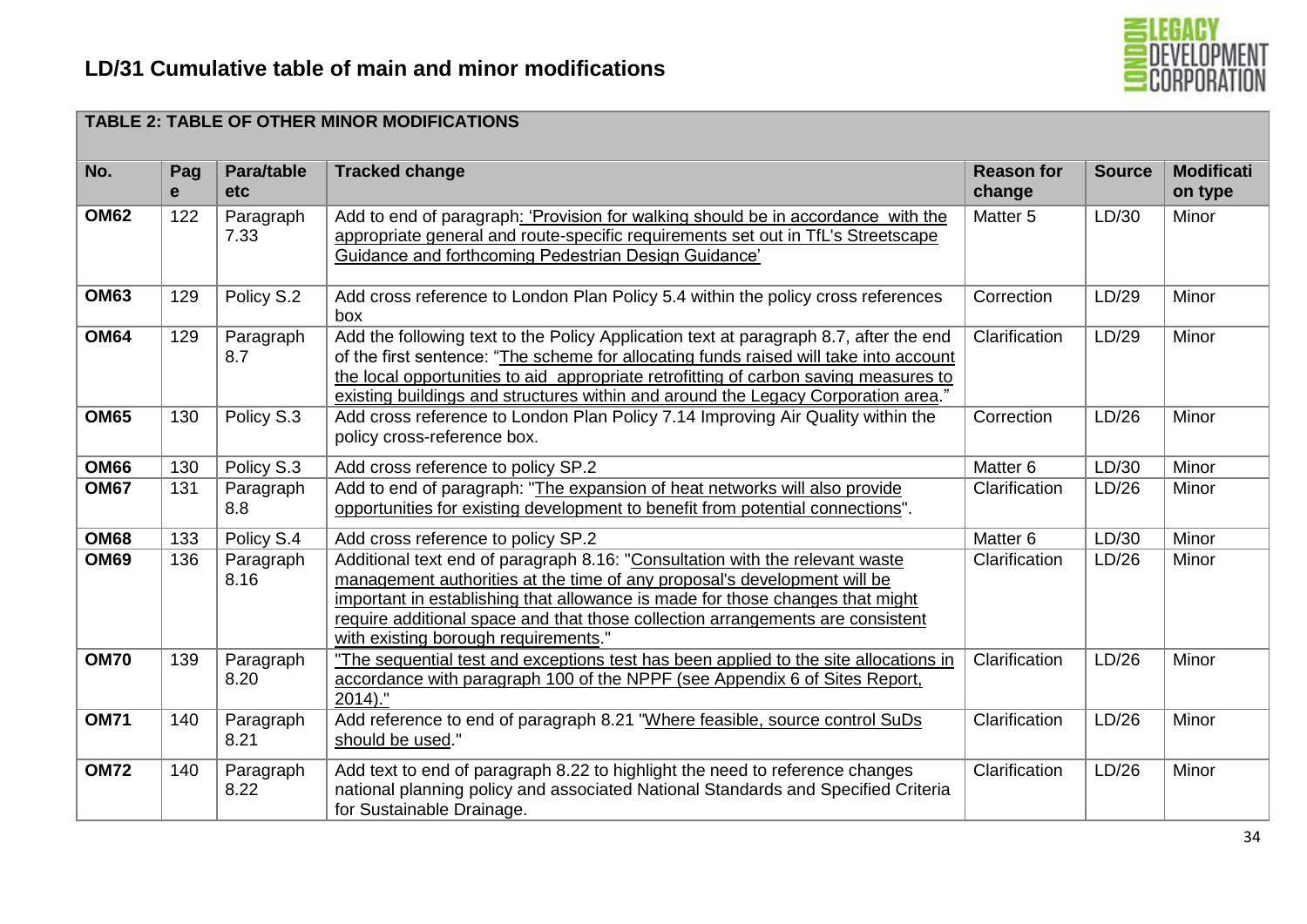

| No.         | Pag<br>e | Para/table<br><b>etc</b>                | <b>Tracked change</b>                                                                                                                                                                                                                                                                                                                                                                                                                                                                                                                                                                                                                                        | <b>Reason for</b><br>change | <b>Source</b> | <b>Modificati</b><br>on type |
|-------------|----------|-----------------------------------------|--------------------------------------------------------------------------------------------------------------------------------------------------------------------------------------------------------------------------------------------------------------------------------------------------------------------------------------------------------------------------------------------------------------------------------------------------------------------------------------------------------------------------------------------------------------------------------------------------------------------------------------------------------------|-----------------------------|---------------|------------------------------|
|             |          |                                         | "A potential change to national planning policy could result in a move away from<br>the proposed SUDs Approval Body approach to one which relies on securing<br>approval through the existing planning or other processes. If introduced in the<br>form envisaged, proposals for major development will be required to demonstrate<br>that SUDs have been considered as a first option and that the options chosen as<br>accepted as correct through consultation with relevant bodies. Long-term<br>management and maintenance would also need to be secured. Proposals would<br>also need to accord with the National Standards and Specified Criteria for |                             |               |                              |
| <b>OM73</b> | 141      | Evidence<br>base<br>references          | Sustainable Urban Drainage."<br>Add "Flood Risk and Sequential and Exceptions Test for the Site Allocations'<br>(Appendix 6 of Sites Report, 2014) to list of evidence base documents on page<br>141.                                                                                                                                                                                                                                                                                                                                                                                                                                                        | Correction                  | LD/26         | Minor                        |
| <b>OM74</b> | 150      | Paragraph<br>10.3<br>(Connectivit<br>v) | there is a need to improve access to local public transport, the adjacent<br>waterways, and to the Lee Valley Regional Park and other local open spaces<br>outside the Legacy Corporation area.                                                                                                                                                                                                                                                                                                                                                                                                                                                              | Addition                    | LD/26         | Minor                        |
| <b>OM75</b> | 152      | Paragraph<br>10.4                       | Proposals for development within Hackney Wick and Fish Island must protect the<br>existing industrial                                                                                                                                                                                                                                                                                                                                                                                                                                                                                                                                                        | Correction                  | LD/26         | Minor                        |
| <b>OM76</b> | 152      | Paragraph<br>10.5                       | Insert after 'balance of uses.':<br>The balance of uses within proposals for mixed use development will be assessed<br>on the basis of the overall viability of a proposal and any other overriding factors.                                                                                                                                                                                                                                                                                                                                                                                                                                                 | Matter 7                    | LD/30         | Minor                        |
| <b>OM77</b> | 156      | Paragraph<br>10.11                      | Gguidance                                                                                                                                                                                                                                                                                                                                                                                                                                                                                                                                                                                                                                                    | Correction                  | LD/26         | Minor                        |
| <b>OM78</b> | 156      | Paragraph<br>10.10                      | preserve and or enhance                                                                                                                                                                                                                                                                                                                                                                                                                                                                                                                                                                                                                                      |                             | LD/26         | Minor                        |
| <b>OM79</b> | 162      | SA 1.1                                  | Add reference to Hackney Wick Station planning permission to 'Relevant Planning<br>History' box for Site Allocation SA1.1: Upgrade and improvement works to                                                                                                                                                                                                                                                                                                                                                                                                                                                                                                  | Matter 7                    | LD/30         | Minor                        |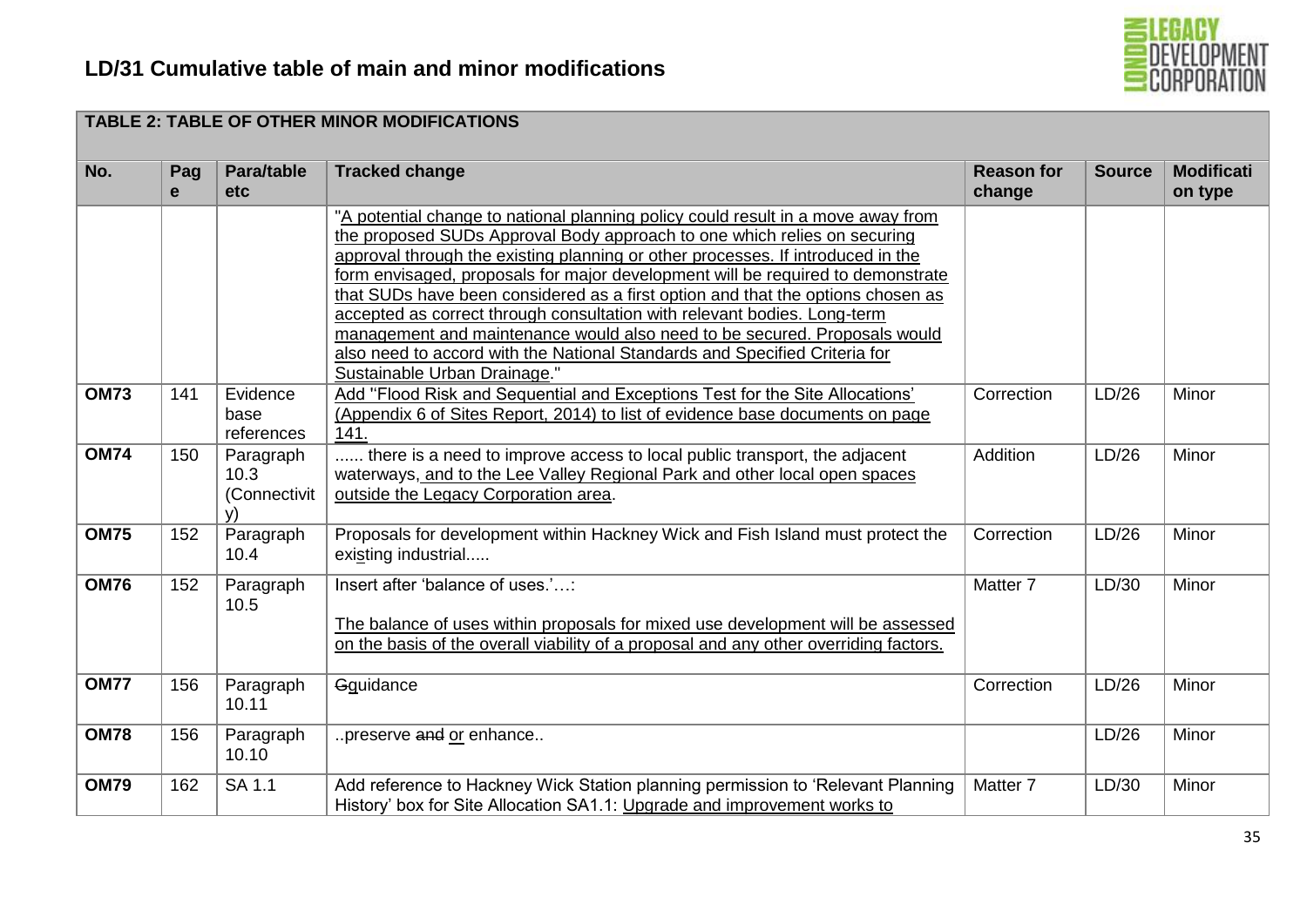

| No.         | Pag<br>e | Para/table<br><b>etc</b> | <b>Tracked change</b>                                                              | <b>Reason for</b><br>change | <b>Source</b> | <b>Modificati</b><br>on type |
|-------------|----------|--------------------------|------------------------------------------------------------------------------------|-----------------------------|---------------|------------------------------|
|             |          |                          | Hackney Wick Station (14/00275/FUL)                                                |                             |               |                              |
| <b>OM80</b> | 163      | <b>SA1.2</b>             | Delete end of bullet point 6:                                                      | Correction                  | LD/26         | Minor                        |
|             |          |                          | and enhance natural surveillance of the surrounding towpath                        |                             |               |                              |
|             |          |                          | Insert new bullet point after: • Enhance natural surveillance of the surrounding   |                             |               |                              |
|             |          |                          | towpath                                                                            |                             |               |                              |
| <b>OM81</b> | 163      | SA 1.2                   | Change boundary to align with policies map.                                        | Correct                     | LD/29         | Minor                        |
|             |          |                          |                                                                                    | mapping                     |               |                              |
| <b>OM82</b> | 164      | SA1.3                    | Correction to bullet point 1: "serve the wider area."                              | Correction                  | LD/26         | Minor                        |
|             |          |                          |                                                                                    |                             |               |                              |
| <b>OM83</b> | 164      | SA 1.3                   | Label Hepscott Road on map                                                         | Matter <sub>7</sub>         | LD/30         | Minor                        |
|             |          |                          |                                                                                    |                             |               |                              |
| <b>OM84</b> | 166      | SA1.5                    | Delete bullet point 7: New retail uses should be mainly focussed around the        | Correction                  | LD/26         | Minor                        |
|             |          |                          | station and the junction of Wallis Road, Berkshire Road and Prince Edward Road     |                             |               |                              |
| <b>OM85</b> | 169      | <b>SA1.8</b>             | Amend bullet point 7:                                                              | Correction                  | LD/26         | Minor                        |
|             |          |                          | ". Up to 8,410 sqm of community (D1) floorspace, including:                        |                             |               |                              |
|             |          |                          | - new primary school                                                               |                             |               |                              |
|             |          |                          | - two nurservies                                                                   |                             |               |                              |
|             |          |                          | - health centre                                                                    |                             |               |                              |
|             |          |                          | - library."                                                                        |                             |               |                              |
| <b>OM86</b> | 171      | References               | Local Economy Study Part C: Qualitative Research (London Legacy Development        | Correction                  | LD/26         | Minor                        |
|             |          |                          | Corporation, 2014)                                                                 |                             |               |                              |
| <b>OM87</b> | 171      | Signposting              | See Policy BN.7 and Appendix 3, Figure 15, Table 6 and the Policies Map.           | Correction                  | LD/29         | Minor                        |
| <b>OM88</b> | 171      | Signposting              | Hackney Wick Neighbourhood Centre - see Table 3                                    | Correction                  | LD/29         | Minor                        |
| <b>OM89</b> | 175      | Paragraph                | East Village provides an area mainly focused around Victory Park open space for    | Consistency                 | LD/26         | Minor                        |
|             |          | 11.2                     | new local retail space which is identified as a new Local Centre within this Local |                             |               |                              |
|             |          |                          | Plan. Stratford Town Metropolitan Centre and its retail, leisure, employment       |                             |               |                              |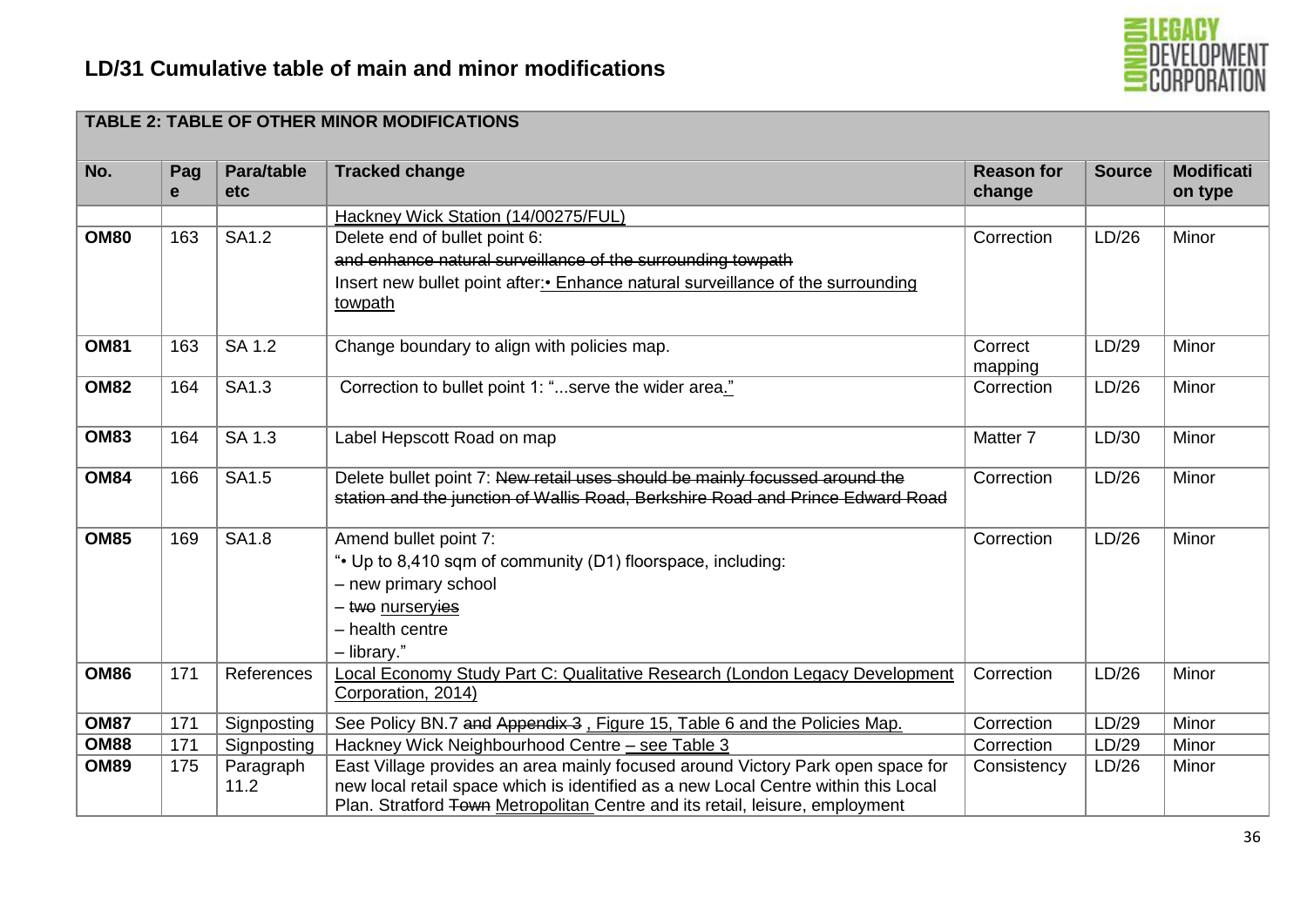

| No.         | Pag<br>e | Para/table<br>etc  | <b>Tracked change</b>                                                                                                                                                                                                                                                                                                                                                                                                                                                                           | <b>Reason for</b><br>change                       | <b>Source</b> | <b>Modificati</b><br>on type |
|-------------|----------|--------------------|-------------------------------------------------------------------------------------------------------------------------------------------------------------------------------------------------------------------------------------------------------------------------------------------------------------------------------------------------------------------------------------------------------------------------------------------------------------------------------------------------|---------------------------------------------------|---------------|------------------------------|
|             |          |                    | opportunities and excellent local and regional transport connections are close by.                                                                                                                                                                                                                                                                                                                                                                                                              |                                                   |               |                              |
| <b>OM90</b> | 176      | Paragraph<br>11.5  | Bullet 5- Ensuring that the Local Centre develops a local function, distinct to the<br>Metropolitan Town-Centre at Stratford.                                                                                                                                                                                                                                                                                                                                                                   | Consistency                                       | LD/26         | Minor                        |
| <b>OM91</b> | 178      | Paragraph<br>11.10 | While the street pattern and routes within and through this Sub Area have<br>generally been set and in the majority of cases constructed, the improvement of<br>the public realm and the related connections between the established area east of<br>Leyton Road and Chobham Farm, East Village and through to Queen Elizabeth<br>Olympic Park and the Town Centre at Stratford Metropolitan Centre, remain<br>important and key to the integration of communities as these develop and change. | Consistency                                       | LD/26         | Minor                        |
| <b>OM92</b> | 183      | <b>SA2.2</b>       | Provision of key route between Stratford International Station and Velodrome Lee<br>Valley VeloPark                                                                                                                                                                                                                                                                                                                                                                                             | Correction                                        | LD/26         | Minor                        |
| <b>OM93</b> | 183      | <b>SA2.2</b>       | Bullet 2: Tall buildings and higher densities in southern area close to Stratford<br>International Station and Stratford Town Metropolitan Centre, medium densities<br>and heights elsewhere<br>Amend PTAL range from 1a-3 to 2-6.                                                                                                                                                                                                                                                              | Correction<br>and<br>clarification                | LD/26         | Minor                        |
| <b>OM94</b> | 183      | <b>SA2.2</b>       | Correction to the Site Allocation Drawing and the Policies Map to include Plot N05<br>frontage within the Local Centre Boundary.                                                                                                                                                                                                                                                                                                                                                                | Correction                                        | LD/26         | Minor                        |
| <b>OM95</b> | 183      | <b>SA2.2</b>       | Correction to the Site Allocation Drawing and the Policies Map to include Plot N05<br>frontage within the Local Centre Boundary.                                                                                                                                                                                                                                                                                                                                                                | Correct<br>mapping                                | LD/29         | Minor                        |
| <b>OM96</b> | 184      | SA2.3              | Provision for key routes, including route from East Village to the Velodrome Lee<br><b>Valley VeloPark</b>                                                                                                                                                                                                                                                                                                                                                                                      | Correction                                        | LD/26         | Minor                        |
| <b>OM97</b> | 189      | Paragraph<br>12.2  | The area's key strengths are the significant amount of land available in such close<br>proximity to excellent transport links and high-profile retained Games venues, with<br>the waterways and parkland environment adding to this attraction, much of which<br>also falls within the Lee Valley Regional Park Authority.                                                                                                                                                                      | To confirm<br><b>LVRPA</b><br>within this<br>area | LD/26         | Minor                        |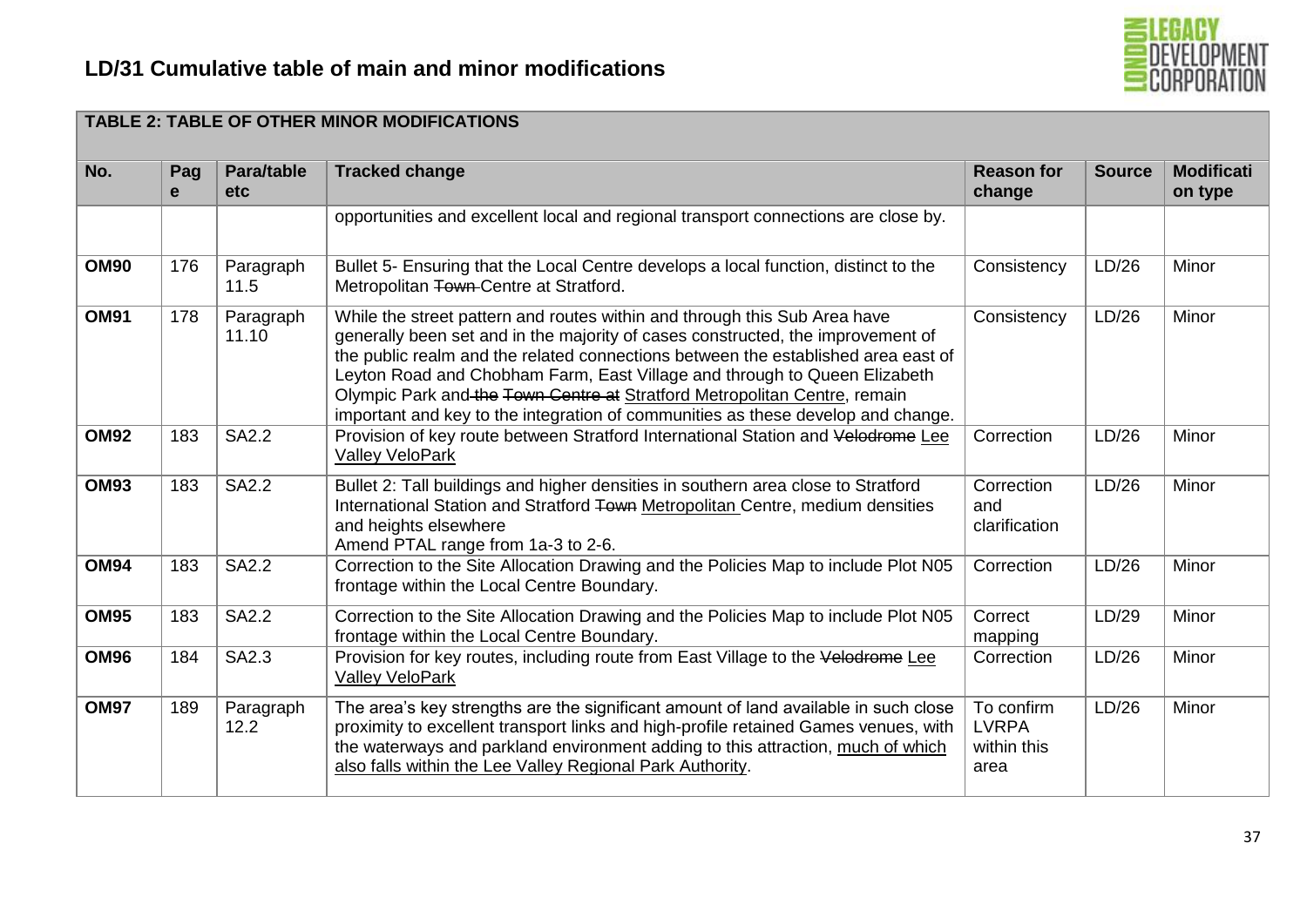

|              |          |                    | <b>TABLE 2: TABLE OF OTHER MINOR MODIFICATIONS</b>                                                                                                                                                                                                                                                                                                                                                                                                                                           |                                         |                |                              |
|--------------|----------|--------------------|----------------------------------------------------------------------------------------------------------------------------------------------------------------------------------------------------------------------------------------------------------------------------------------------------------------------------------------------------------------------------------------------------------------------------------------------------------------------------------------------|-----------------------------------------|----------------|------------------------------|
| No.          | Pag<br>e | Para/table<br>etc  | <b>Tracked change</b>                                                                                                                                                                                                                                                                                                                                                                                                                                                                        | <b>Reason for</b><br>change             | <b>Source</b>  | <b>Modificati</b><br>on type |
| <b>OM98</b>  | 191      | Paragraph<br>12.7  | Town centre uses within this location should support, not be in competition with<br>Stratford Town-Metropolitan Centre and have regard to traffic and safety issues.                                                                                                                                                                                                                                                                                                                         | Consistency                             | LD/26          | Minor                        |
| <b>OM99</b>  | 191      | Paragraph<br>12.8  | In some cases, in order to make uses viable, medium-scale retail, leisure and<br>community uses above the 200 sqm threshold may be acceptable within this<br>location, subject to the sequential assessment of sites and impacts assessment<br>showing positive results for the immediate area, with no negative impacts on<br>Stratford Town Metropolitan Centre or the delivery of the proposed Local Centre<br>at Pudding Mill.                                                           | Consistency                             | LD/26          | Minor                        |
| <b>OM100</b> | 193      | Paragraph<br>12.12 | The Legacy Corporation will work in partnership with other relevant bodies<br>including local communities to improve connections in partnership with other<br>relevant bodies, particularly on key projects, such as the Jupp Road bridge and<br>improvements to the western entrance to Stratford Regional Station.                                                                                                                                                                         | Matter <sub>7</sub>                     | LD/30          | Minor                        |
| <b>OM101</b> | 194      | Figure 34          | Correction to map to show link along Greenway                                                                                                                                                                                                                                                                                                                                                                                                                                                | Correction                              | LD/26<br>LD/29 | Minor                        |
| <b>OM102</b> | 198      | SA3.2 (8)<br>(9)   | 8 <sup>th</sup> bullet- Proposals should not prejudice the ability to meet the annual<br>conventional housing target or planned cumulative housing delivery over the Plan<br>period<br>9 <sup>th</sup> bullet- Residential development within any scheme should incorporate<br>conventional housing.                                                                                                                                                                                         | Conventional<br>housing is<br>undefined | LD/26          | Minor                        |
| <b>OM103</b> | 199      | SA3.3 (7)<br>(8)   | Comprehensive, phased mixed-use development providing edge-of-centre retail,<br>education, cultural, leisure or community functions potentially incorporating<br>residential to provide for strategic housing requirements.<br>7th bullet-Proposals should not prejudice the ability to meet the annual<br>conventional housing target or planned cumulative housing delivery over the Plan<br>period<br>8 <sup>th</sup> bullet-Residential development within any scheme should incorporate | Clarification                           | LD/26          | Minor                        |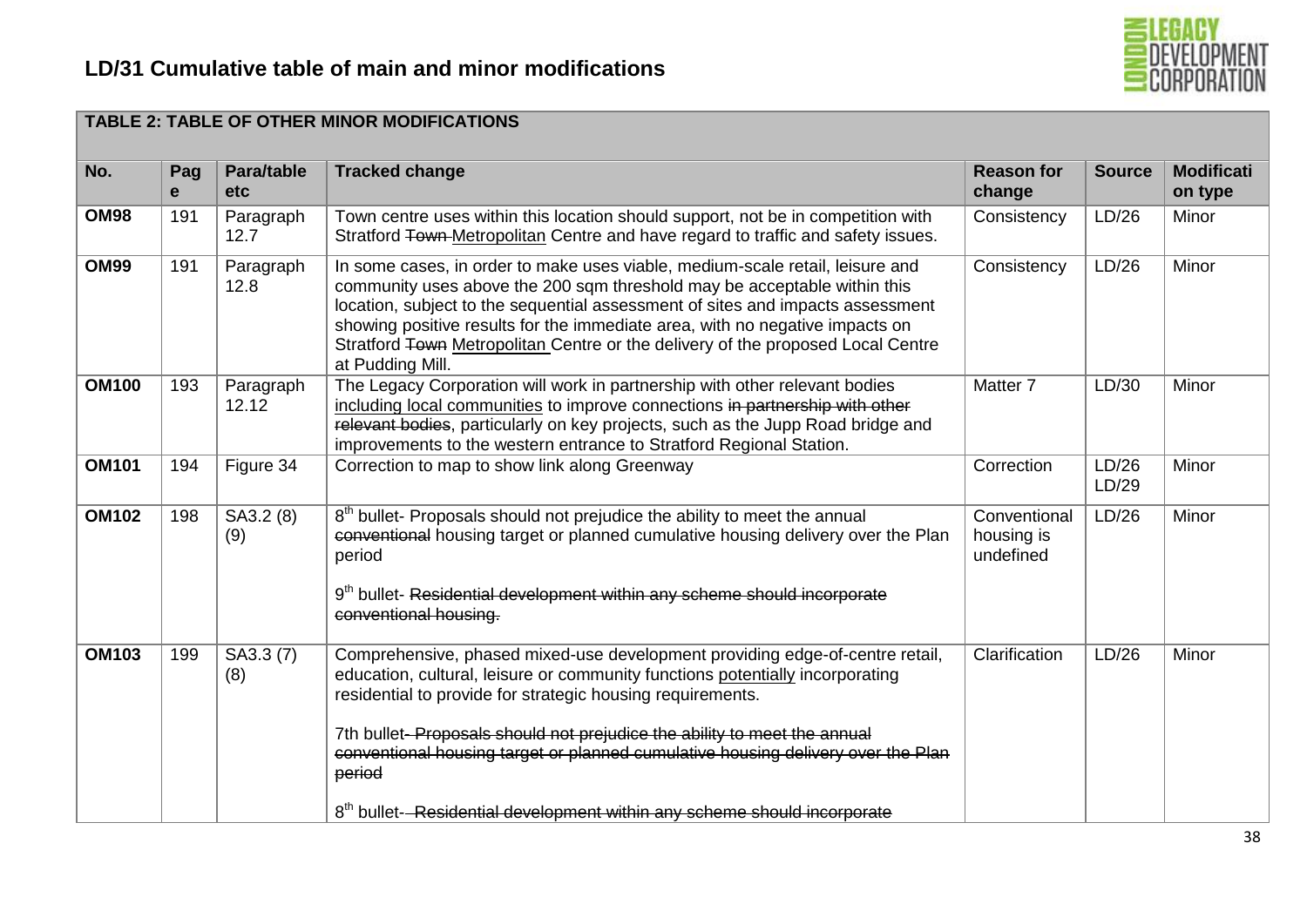

|              |                     |                   | <b>TABLE 2: TABLE OF OTHER MINOR MODIFICATIONS</b>                                                                                                                                                                                                                                                                                                                                                                                                                                                                                                           |                                    |                |                              |
|--------------|---------------------|-------------------|--------------------------------------------------------------------------------------------------------------------------------------------------------------------------------------------------------------------------------------------------------------------------------------------------------------------------------------------------------------------------------------------------------------------------------------------------------------------------------------------------------------------------------------------------------------|------------------------------------|----------------|------------------------------|
| No.          | Pag<br>$\mathbf{e}$ | Para/table<br>etc | <b>Tracked change</b>                                                                                                                                                                                                                                                                                                                                                                                                                                                                                                                                        | <b>Reason for</b><br>change        | <b>Source</b>  | <b>Modificati</b><br>on type |
|              |                     |                   | conventional housing<br>Amend Planning History bullet to read: "The site benefits from Planning<br>Permission under the LCS scheme for: up to 4,000 878 residential units; "                                                                                                                                                                                                                                                                                                                                                                                 |                                    |                |                              |
| <b>OM104</b> | 200                 | SA3.4             | 2 <sup>nd</sup> bullet- Proposals should seek to optimise and increase the residential capacity<br>of the area subject in particular to SP.32 of this Local Plan<br>4 <sup>th</sup> bullet- Where provided, commercial and other active uses shall be on the<br>ground floor along key connections, related to the station, Town Metropolitan<br>Centre and Stratford High Street<br>7 <sup>th</sup> bullet- Improve connections from the site to the north and to Stratford Town<br>Metropolitan Centre; to south-west to the Greenway via Bridgewater Road | Correction<br>and<br>clarification | LD/26          | Minor                        |
| <b>OM105</b> | 201                 | SA3.5             | Amendment to map (to realign allotments border)                                                                                                                                                                                                                                                                                                                                                                                                                                                                                                              | Correction                         | LD/26<br>LD/29 | Minor                        |
| <b>OM106</b> | 202                 | SA3.6             | Allocation text- Comprehensive, mixed use development of residential with<br>education uses including provision of an all-age school or equivalent education<br>provision and open space.<br>Bullet 1- Development will should maintain the openness of the Metropolitan Open<br>Land along the western boundary of the site<br>Bullet 4- Development will need to should plan for the associated costs of<br>remediation of the site                                                                                                                        | Consistency                        | LD/26          | Minor                        |
| <b>OM107</b> | 203                 | Signposting       | Stratford Town Metropolitan Centre Extension - see Policy B.2                                                                                                                                                                                                                                                                                                                                                                                                                                                                                                | Clarification                      | LD/26          | Minor                        |
| <b>OM108</b> | 206                 | Paragraph<br>13.1 | Delete reference to BN7 as this land is not now designated as MOL                                                                                                                                                                                                                                                                                                                                                                                                                                                                                            | Correction                         | LD/26          | Minor                        |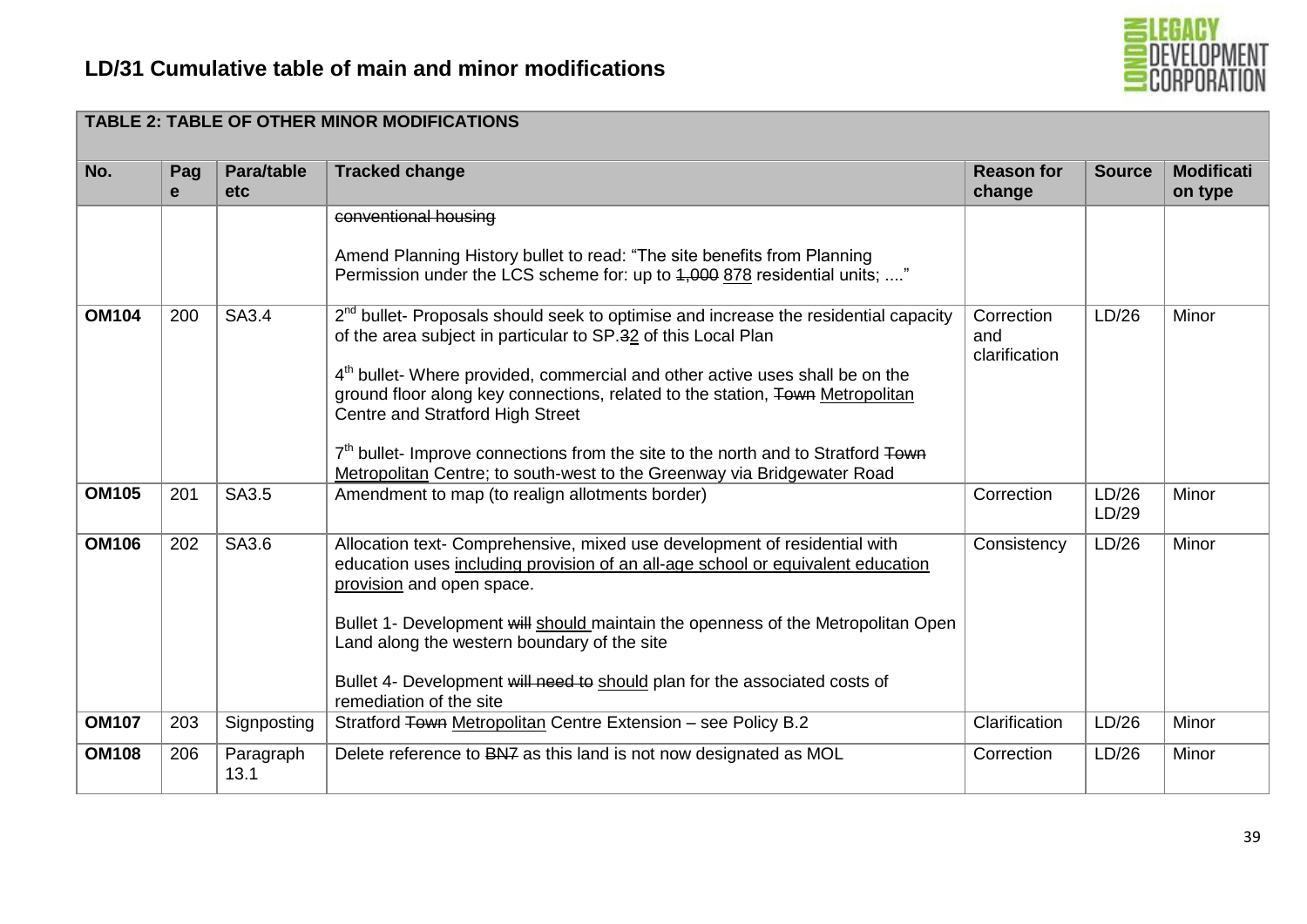

|              |          |                   | <b>TABLE 2: TABLE OF OTHER MINOR MODIFICATIONS</b>                                                                                                                                                                                                                                                                                                                                                                                                                                                                                                                                                                                                                                                                                                                                                                                                                                                                                                                                                                             |                                    |               |                              |
|--------------|----------|-------------------|--------------------------------------------------------------------------------------------------------------------------------------------------------------------------------------------------------------------------------------------------------------------------------------------------------------------------------------------------------------------------------------------------------------------------------------------------------------------------------------------------------------------------------------------------------------------------------------------------------------------------------------------------------------------------------------------------------------------------------------------------------------------------------------------------------------------------------------------------------------------------------------------------------------------------------------------------------------------------------------------------------------------------------|------------------------------------|---------------|------------------------------|
| No.          | Pag<br>e | Para/table<br>etc | <b>Tracked change</b>                                                                                                                                                                                                                                                                                                                                                                                                                                                                                                                                                                                                                                                                                                                                                                                                                                                                                                                                                                                                          | <b>Reason for</b><br>change        | <b>Source</b> | <b>Modificati</b><br>on type |
| <b>OM109</b> | 206      | Paragraph<br>13.1 | "Thames Water Pumping Station at Mill Meads is designated as Local Open<br>Space: Policies BN6, BN7 and S5 of this Local Plan are applicable to this land.<br>The Local Open Space designation at Mill Meads includes the Abbey Mills<br>Pumping Station site which is an strategically important operational pumping<br>station complex that both links to the Lee Tunnel and is proposed to connect to<br>the proposed Thames Tideway Tunnel. Given this role, it and is not publicly<br>accessible and may be required for future operational development in the future.<br>The Abbey Mills Pumping Station land within this included designation does not,<br>as a result, therefore currently provide any public open space amenity function.<br>However, land at Mill Meads has been identified in the East London Green Grid<br>as a potential future phase of the Lea River Park and the Legacy Corporation<br>supports future public access to this area subject to the operational requirements<br>of Thames Water". | Correction<br>and<br>Clarification | LD/26         | Minor                        |
| <b>OM110</b> | 207      | <b>Strengths</b>  | Bullet point 2: preserve and or enhance                                                                                                                                                                                                                                                                                                                                                                                                                                                                                                                                                                                                                                                                                                                                                                                                                                                                                                                                                                                        | Correction                         | LD/26         | Minor                        |
| <b>OM111</b> | 208      | Paragraph<br>13.2 | Bullet point 5: preserve-and or enhance                                                                                                                                                                                                                                                                                                                                                                                                                                                                                                                                                                                                                                                                                                                                                                                                                                                                                                                                                                                        | Correction                         | LD/26         | Minor                        |
| <b>OM112</b> | 211      | Figure 36         | Consistency with regard to key connections between SA4.3, Figure 24 and Figure<br>36<br>Amend to reflect changes made to Figure 24 (see number 89 above)                                                                                                                                                                                                                                                                                                                                                                                                                                                                                                                                                                                                                                                                                                                                                                                                                                                                       | Correct<br>mapping                 | LD/29         | Minor                        |
| <b>OM113</b> | 213      | Policy 4.4        | Proposals for new development or new uses within existing buildings within Three<br>Mills Island will need to demonstrate that they preserve and or enhance the<br>character of the Conservation Area and the setting of the listed buildings, while<br>complementing the range of existing employment, including cultural and creative<br>employment and community uses. Proposals for development should also<br>preserve and or enhance the character and appearance of the Sugar House Lane<br>Conservation Area. Views from these Conservation Areas will be protected from<br>inappropriate development elsewhere in the Sub Area                                                                                                                                                                                                                                                                                                                                                                                        | Correction                         | LD/26         | Minor                        |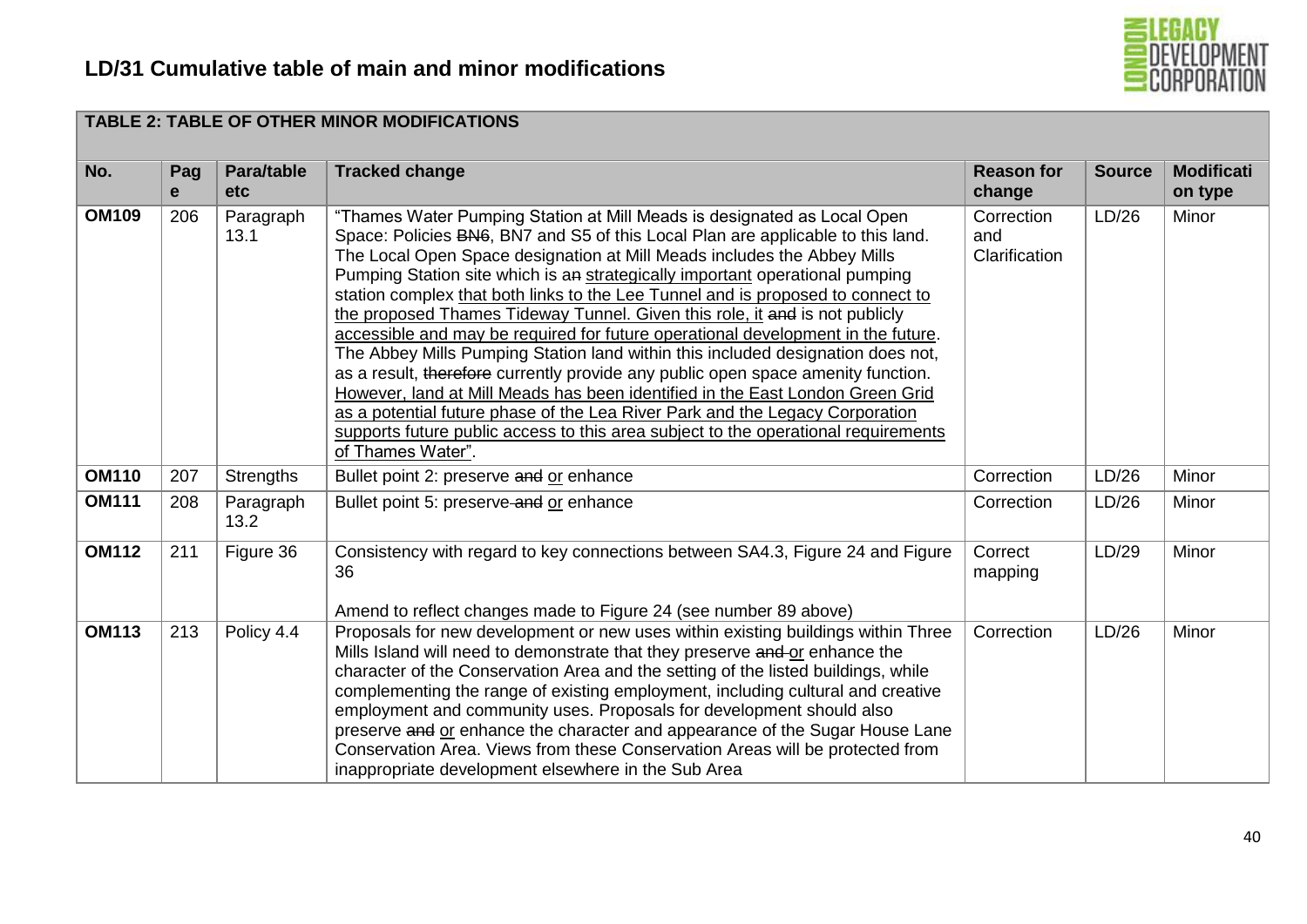

|              |          |                   | <b>TABLE 2: TABLE OF OTHER MINOR MODIFICATIONS</b> |                                                                                                                                                                                                                                                                                                                                                                                                                                                                                                                                         |                                                                                                                                         |                                                                                                                                                                |                                  |               |                              |
|--------------|----------|-------------------|----------------------------------------------------|-----------------------------------------------------------------------------------------------------------------------------------------------------------------------------------------------------------------------------------------------------------------------------------------------------------------------------------------------------------------------------------------------------------------------------------------------------------------------------------------------------------------------------------------|-----------------------------------------------------------------------------------------------------------------------------------------|----------------------------------------------------------------------------------------------------------------------------------------------------------------|----------------------------------|---------------|------------------------------|
| No.          | Pag<br>e | Para/table<br>etc | <b>Tracked change</b>                              |                                                                                                                                                                                                                                                                                                                                                                                                                                                                                                                                         |                                                                                                                                         |                                                                                                                                                                | <b>Reason for</b><br>change      | <b>Source</b> | <b>Modificati</b><br>on type |
| <b>OM114</b> | 213      | Policy 4.4        |                                                    | Add BN.7 as a cross reference                                                                                                                                                                                                                                                                                                                                                                                                                                                                                                           |                                                                                                                                         |                                                                                                                                                                |                                  | LD/26         | Minor                        |
| <b>OM115</b> | 213      | Paragraph<br>13.8 | upon them.                                         | Protecting the character and appearance of the Conservation Areas within the<br>Clarification<br>Sub Area is important to help achieve the vision for the Sub Area. The group of<br>listed buildings at Three Mills Island, including the Grade 1 listed House Mill, and<br>the listed buildings at Abbey Mills, provide an important historical context to the<br>southern part of the Sub Area. It is important to ensure that any new development<br>sits well alongside the existing heritage assets and does not impact negatively |                                                                                                                                         |                                                                                                                                                                |                                  |               | Minor                        |
| <b>OM116</b> | 216      | <b>SA4.2</b>      | preserve and or enhance                            |                                                                                                                                                                                                                                                                                                                                                                                                                                                                                                                                         |                                                                                                                                         |                                                                                                                                                                | Correction                       | LD/26         | Minor                        |
| <b>OM117</b> | 218      | SA4.3             |                                                    | Open Space, playspace and public realm                                                                                                                                                                                                                                                                                                                                                                                                                                                                                                  |                                                                                                                                         | .a new Local Centre adjacent to Pudding Mill Lane DLR Station and Pudding Mill<br>Lane; new homes including a significant element of family housing; new Local | Correction                       | LD/26         | Minor                        |
| <b>OM118</b> | 218      | SA4.3             | 36<br>Pudding Mill Lane DLR Station                |                                                                                                                                                                                                                                                                                                                                                                                                                                                                                                                                         |                                                                                                                                         | Consistency with regard to key connections between SA4.3, Figure 24 and Figure                                                                                 | Correct<br>mapping<br>Correction | LD/29         | Minor                        |
| <b>OM119</b> | 223      | Table 9           | <b>TYPE</b><br>Social<br>Infrastructure            | <b>DESCRIPTION</b><br>(FROM IDP)<br>Education<br>(primary,<br>secondary and<br>early years)                                                                                                                                                                                                                                                                                                                                                                                                                                             | <b>POLICY</b><br>Cl.2: Planning for<br>and bringing<br>forward new<br>schools Primary<br>healthcare; open<br>space; child play<br>space | Sub area and site<br>allocation<br>Sub Area 1: SA1.7<br>Sub Area 1 SA1.8<br>Sub Area 4: SA4.1<br>Sub Area 1: SA1.6<br>Sub Area 3 SA3.4 and                     |                                  | LD/30         | Minor                        |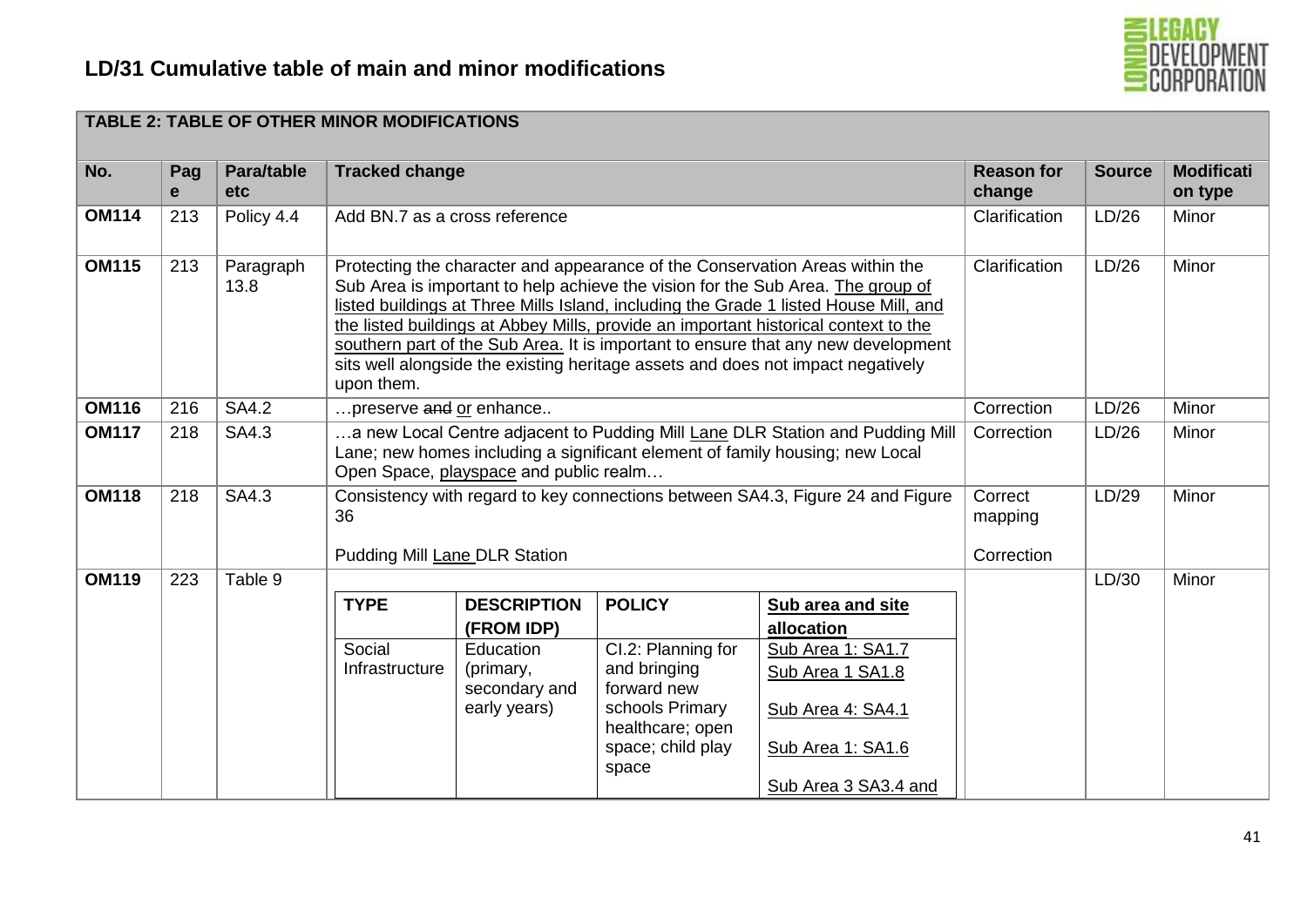

|     |                     |                   | <b>TABLE 2: TABLE OF OTHER MINOR MODIFICATIONS</b>          |                                                                                                                                                                                |                                                                                                                                                                                                               |                             |               |                              |
|-----|---------------------|-------------------|-------------------------------------------------------------|--------------------------------------------------------------------------------------------------------------------------------------------------------------------------------|---------------------------------------------------------------------------------------------------------------------------------------------------------------------------------------------------------------|-----------------------------|---------------|------------------------------|
| No. | Pag<br>$\mathbf{e}$ | Para/table<br>etc | <b>Tracked change</b>                                       |                                                                                                                                                                                |                                                                                                                                                                                                               | <b>Reason for</b><br>change | <b>Source</b> | <b>Modificati</b><br>on type |
|     |                     |                   | Primary<br>healthcare;                                      | Cl.1Providing new<br>and retaining<br>existing community                                                                                                                       | SA3.6<br>Sub Area 3 SA3.6<br>Sub Area 3 SA3.2<br>Sub Area 3 SA3.3<br>Sub Area 1 SA1.8<br>Sub Area 1 SA1.7<br>Sub Area 2 SA2.3<br>Sub Area 4 SA4.3<br>Sub Area 1 SA1.6<br>Sub Area 1 SA1.8<br>Sub Area 3 SA4.3 |                             |               |                              |
|     |                     |                   | open space;<br>green<br>infrastructure;<br>child play space | infrastructure<br>SP.3 Integrating<br>the built and<br>natural<br>environment<br><b>BN.3 Maximising</b><br>biodiversity<br><b>BN.6 Protecting</b><br>Metropolitan Open<br>Land | Sub Area 4 SA3.5<br>Sub Area 1 SA1.1<br>Sub Area 1,2,3 and 4<br>Sub Area 1 and 4,<br>SA4.1, SA4.2, SA1.1                                                                                                      |                             |               |                              |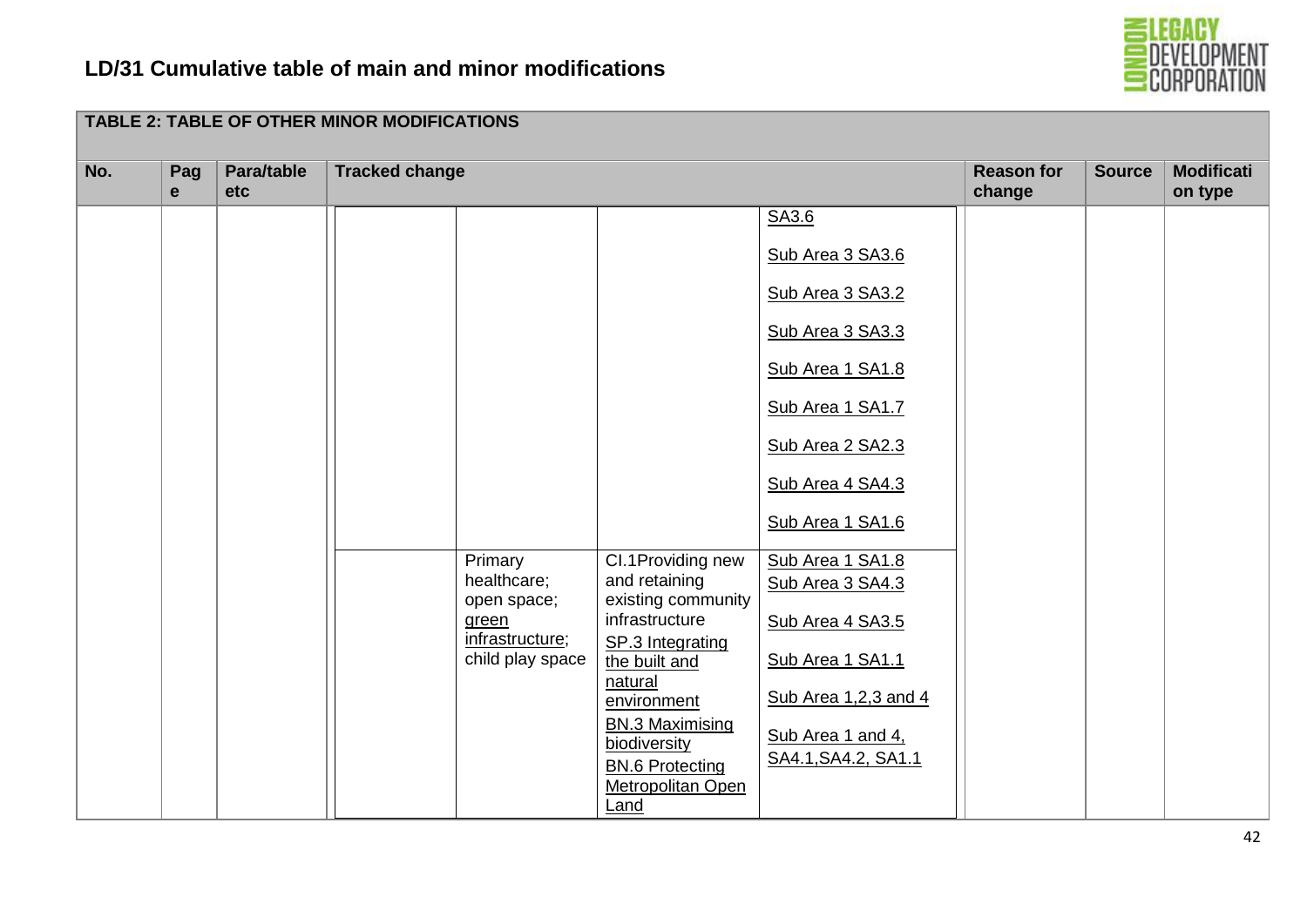**TABLE 2: TABLE OF OTHER MINOR MODIFICATIONS**



| No. | Pag<br>e | Para/table<br><b>etc</b> | <b>Tracked change</b>                                  |                                                                                                                                        |                                                                                                                                                                 | <b>Reason for</b><br>change | <b>Source</b> | <b>Modificati</b><br>on type |
|-----|----------|--------------------------|--------------------------------------------------------|----------------------------------------------------------------------------------------------------------------------------------------|-----------------------------------------------------------------------------------------------------------------------------------------------------------------|-----------------------------|---------------|------------------------------|
|     |          |                          |                                                        | BN.7: Improving<br>Local Open Space<br><b>BN.8 Maximising</b><br>opportunities for<br>play<br>S.7 Overheating<br>and Urban<br>Greening | Sub Area 1 SA1.3<br>Sub Area 1 SA1.6<br>Sub Area 1 SA1.5<br>Sub Area, 1,2 and 3<br>Sub Area 4 SA4.3<br>Sub Area 3 SA3.6<br>Sub Area 4 SA4.1<br>Sub Area 4 SA4.2 |                             |               |                              |
|     |          |                          | Sports facilities<br>(courts and<br>swimming<br>pools) | Cl.1: Providing<br>new and retaining<br>existing community<br>infrastructure                                                           | Sub Area 4<br>Sub Area 2                                                                                                                                        |                             |               |                              |
|     |          |                          | Libraries;<br>community<br>centres and<br>community    | Cl.1: Providing<br>new and retaining<br>existing community<br>infrastructure                                                           | Sub Area 4 SA4.1<br>Sub Area 3 SA3.4                                                                                                                            |                             |               |                              |
|     |          |                          | space                                                  | 4.1: A potential<br><b>District Centre</b><br>SA1.1: Hackney<br><b>Wick Station Area</b>                                               |                                                                                                                                                                 |                             |               |                              |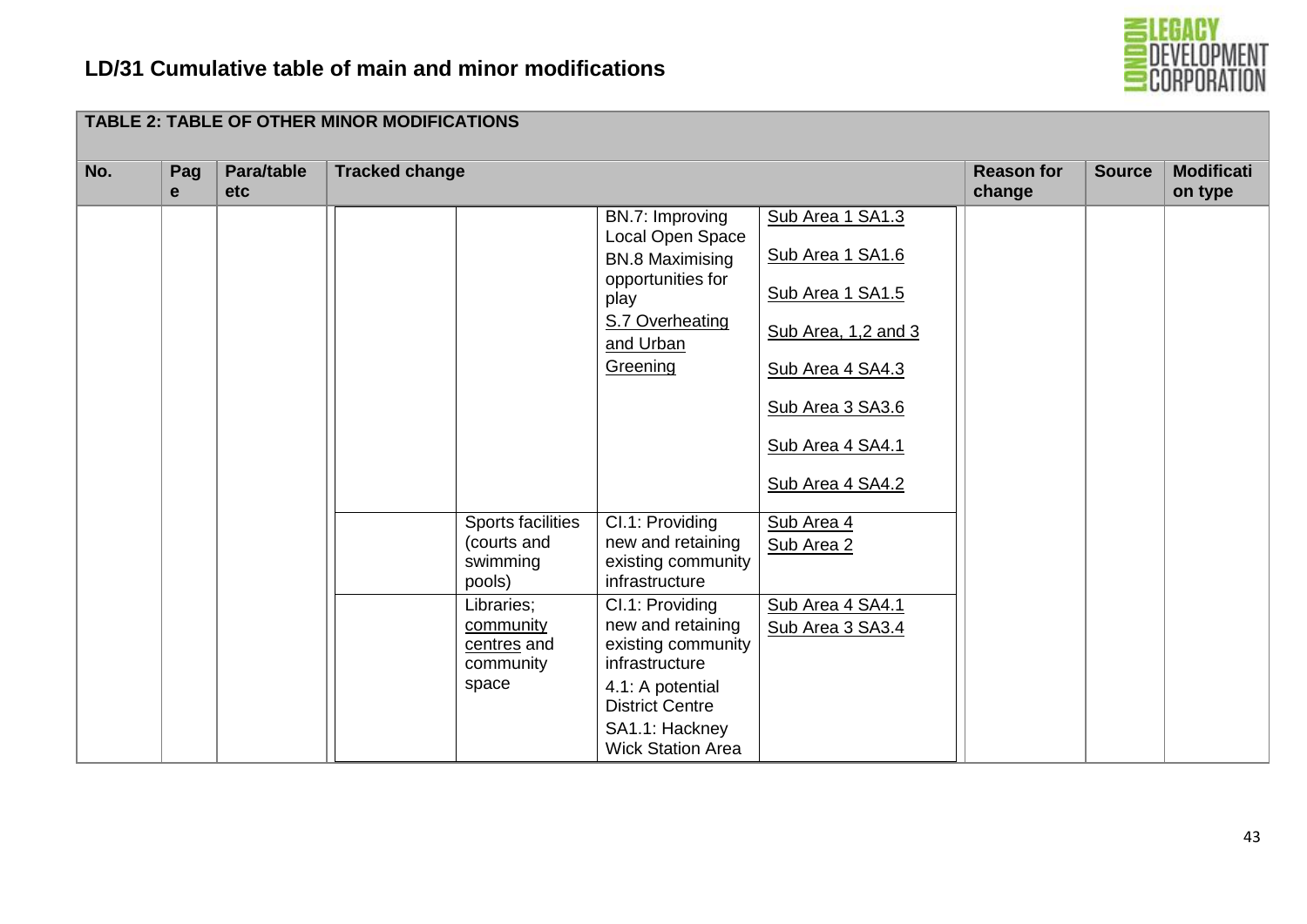

| No. | Pag<br>$\mathbf{e}$ | Para/table<br>etc | <b>Tracked change</b> |                                                        |                                                                                                                                                                                                                                                                                                                                                                                                                                                                                                                                             |                                                                                                                                                                                                                                                                                | <b>Reason for</b><br>change | <b>Source</b> | <b>Modificati</b><br>on type |
|-----|---------------------|-------------------|-----------------------|--------------------------------------------------------|---------------------------------------------------------------------------------------------------------------------------------------------------------------------------------------------------------------------------------------------------------------------------------------------------------------------------------------------------------------------------------------------------------------------------------------------------------------------------------------------------------------------------------------------|--------------------------------------------------------------------------------------------------------------------------------------------------------------------------------------------------------------------------------------------------------------------------------|-----------------------------|---------------|------------------------------|
|     |                     |                   | Transport             | Local<br>connectivity and<br>transport<br>improvements | SP.4: Planning for<br>and securing<br>infrastructure to<br>support growth<br>and convergence<br>T.2: Transport<br>improvements<br>T.3: Supporting<br>transport schemes<br>T.4: Managing<br>development and<br>its transport<br>impacts<br>T.6: Facilitating<br>local connectivity<br>T.10: Using the<br>waterways for<br>transport<br>1.3: Connecting<br>Hackney Wick and<br>Fish Island<br>2.3: Improving<br>connections<br>3.2: Improving<br>connections<br>around central<br>Stratford<br>4.2: Bringing<br>forward new<br>connections to | Sub Area 1 SA1.3<br>Sub Area 1 SA1.5<br><b>Employment cluster</b><br>designation B.1a3<br>Sub Area 4, : SA4.1<br>Sub Area 4 SA4.3<br>Sub Area 2 SA2.1<br>Sub Area 2 SA3.2.<br>SA3.3<br>Sub Area 3 SA3.4<br>Sub Area 4 SA4.2<br>Sub Area 4 SA4.1,<br>SA4.2<br>Sub Area 4 SA 4.3 |                             |               |                              |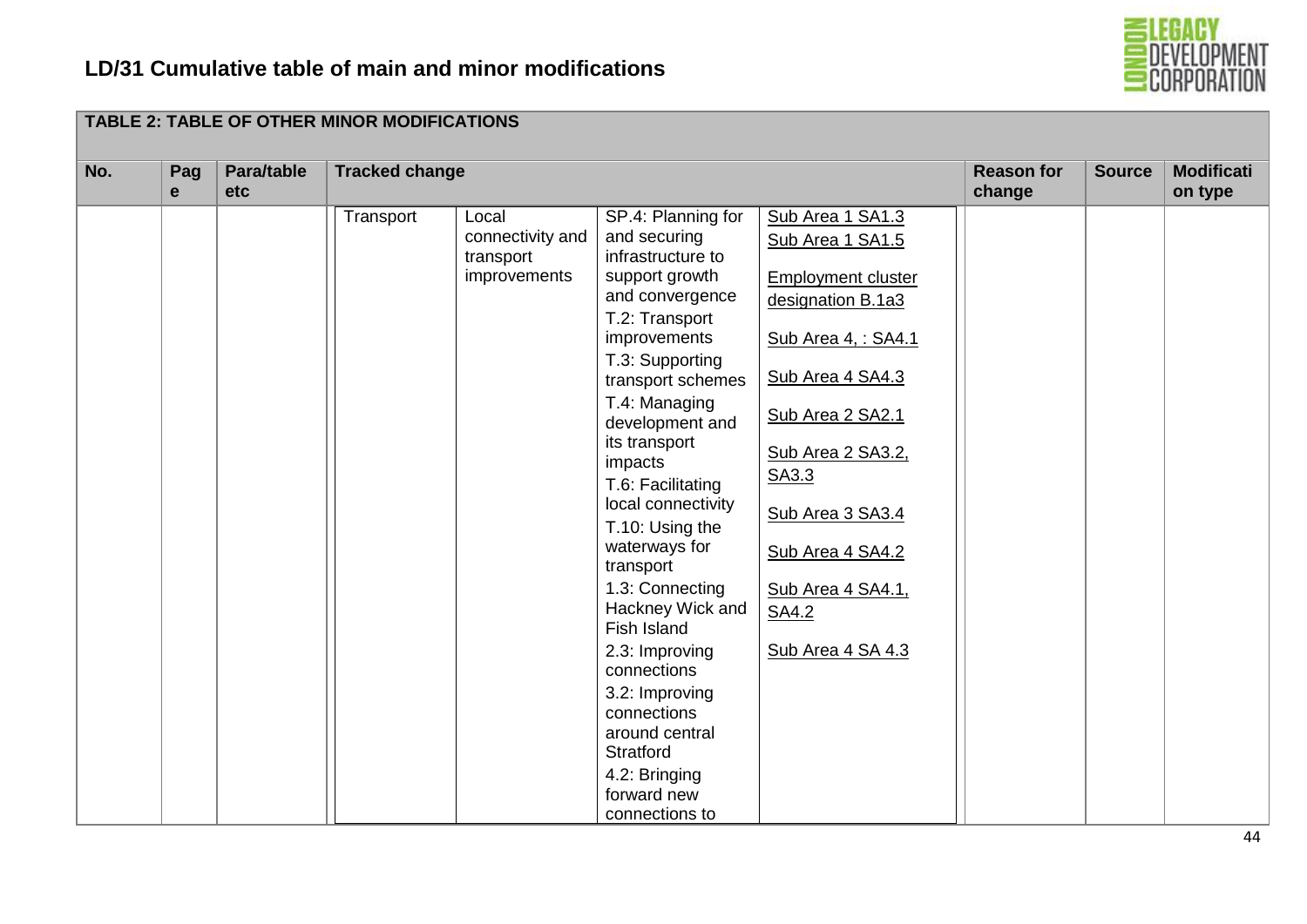

| No. | Pag<br>$\mathbf e$ | Para/table<br>etc |                                         | <b>Tracked change</b>                                                               |                                                                                                                                             |                                              |  |  | <b>Modificati</b><br>on type |
|-----|--------------------|-------------------|-----------------------------------------|-------------------------------------------------------------------------------------|---------------------------------------------------------------------------------------------------------------------------------------------|----------------------------------------------|--|--|------------------------------|
|     |                    |                   |                                         |                                                                                     | serve new<br>development<br>4.3: Station<br>improvements                                                                                    |                                              |  |  |                              |
|     |                    |                   |                                         | Strategic<br>Transport<br>Improvements                                              | SP.4: Planning for<br>and securing<br>infrastructure to<br>support growth<br>and convergence<br>T.1: Strategic<br>Transport<br>Improvements | Sub Area 1 SA1.1<br>Sub Area 3<br>Sub Area 4 |  |  |                              |
|     |                    |                   | Utilities and<br>Hard<br>Infrastructure | Energy<br>(electricity, gas<br>and Combined<br>Cooling, Heat<br>and Power<br>[CCHP] | S.2: Energy in new<br>development<br>S.3: Energy<br>infrastructure and<br>heat networks                                                     | All sub areas                                |  |  |                              |
|     |                    |                   |                                         | Sewerage<br>(waste water)                                                           | S.5: Water supply<br>and waste water<br>disposal<br>S.6: Waste<br>reduction,<br>recycling and<br>composting                                 | All sub areas                                |  |  |                              |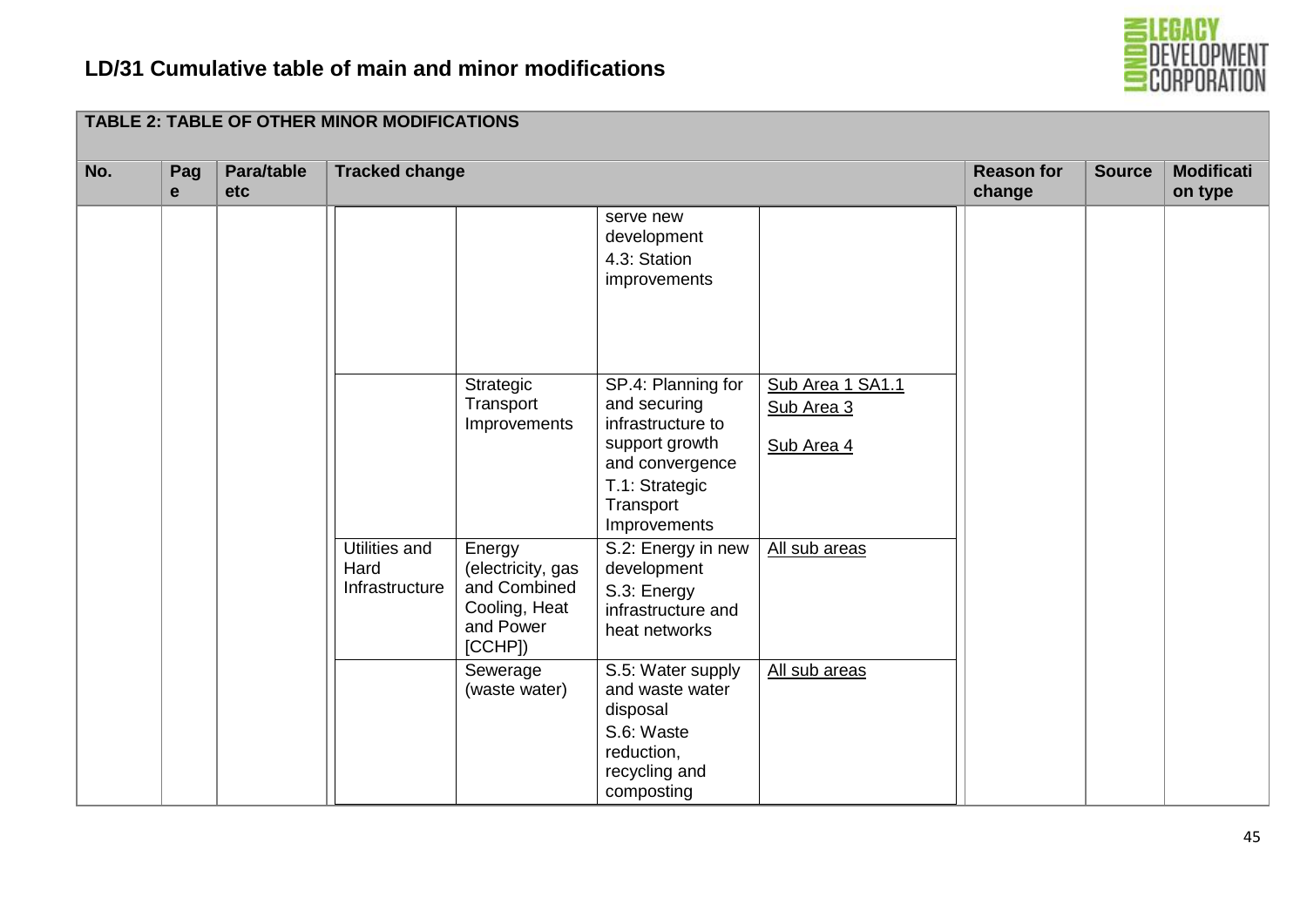

| No.          | Pag<br>e | Para/table<br><b>etc</b>                                              | <b>Tracked change</b>                                                                                                                                                                                                                                                                                                                                                                                                                                                                                                                                                                                                                                                                                                     |                                                                                                                                                                                           |            | <b>Reason for</b><br>change | <b>Source</b> | <b>Modificati</b><br>on type |
|--------------|----------|-----------------------------------------------------------------------|---------------------------------------------------------------------------------------------------------------------------------------------------------------------------------------------------------------------------------------------------------------------------------------------------------------------------------------------------------------------------------------------------------------------------------------------------------------------------------------------------------------------------------------------------------------------------------------------------------------------------------------------------------------------------------------------------------------------------|-------------------------------------------------------------------------------------------------------------------------------------------------------------------------------------------|------------|-----------------------------|---------------|------------------------------|
| <b>OM120</b> | 224      | New section<br>added<br>above CIL<br>and Section<br>106<br>Agreements | Waste<br>management<br>and flood<br>defences<br><b>Conditions</b><br>Conditions can be used by local planning authorities to make otherwise<br>unacceptable development acceptable. Conditions will be used by the Legacy<br>Corporation to help ensure that planning permissions secure development that is<br>acceptable in terms of the policies within this Local Plan and any other relevant<br>material considerations. Appropriate regard will be had to the requirements of the<br>National Planning Policy Framework that conditions are only "imposed where they<br>are necessary, relevant to planning and to the development to be permitted,<br>enforceable, precise and reasonable in all other respects.". | IN.2: Planning for<br>waste<br>S.8: Flood risk and<br>sustainable<br>drainage<br>measures<br>SP.4: Planning for<br>and securing<br>infrastructure to<br>support growth<br>and convergence | Sub Area 1 | Clarification               | LD/29         | Minor                        |
| <b>OM121</b> | 224      | Paragraph<br>14.9                                                     | Replace existing para 14.9:<br>The Legacy Corporation is in the process of setting a Community Infrastructure<br>Levy to raise money towards meeting the cost of the infrastructure required to<br>meet the needs of new development within its area. Further information on the<br>Legacy Corporation CIL is available from the Legacy Corporation website<br>(http://queenelizabetholympicpark.co.uk/CIL).<br>The Legacy Corporation CIL Charging Schedule came into effect on 6 <sup>th</sup> April<br>2015. The money raised will be used to help deliver the infrastructure on the CIL                                                                                                                               |                                                                                                                                                                                           |            | Matter <sub>5</sub>         | LD/30         | Minor                        |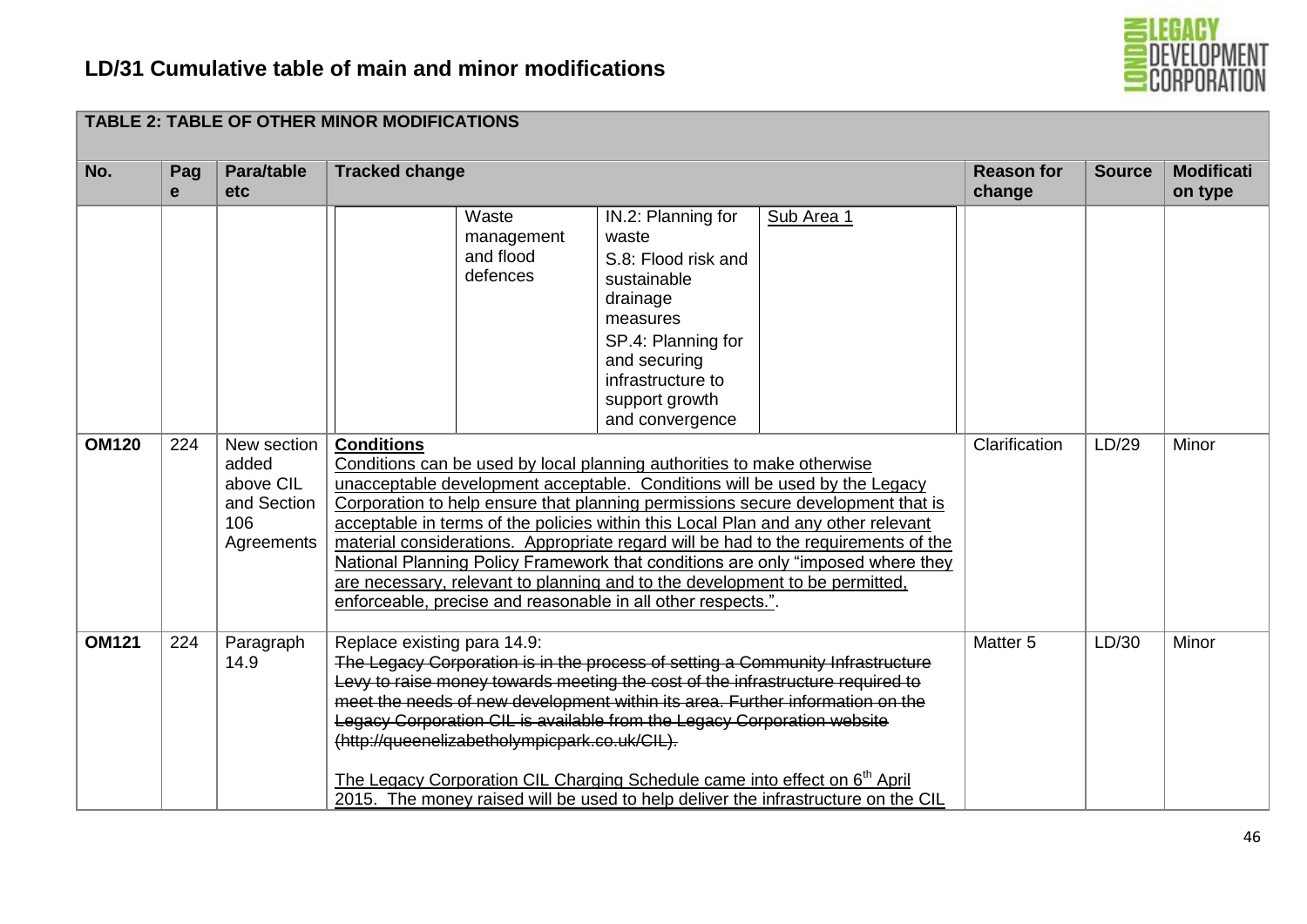

|              |          |                                        | <b>TABLE 2: TABLE OF OTHER MINOR MODIFICATIONS</b>                                                                                                                                                                                                                                                                                                                                                                                                                                                                                                                                                                                                                                                                                                                                                                                                                                                                                            |                             |               |                              |
|--------------|----------|----------------------------------------|-----------------------------------------------------------------------------------------------------------------------------------------------------------------------------------------------------------------------------------------------------------------------------------------------------------------------------------------------------------------------------------------------------------------------------------------------------------------------------------------------------------------------------------------------------------------------------------------------------------------------------------------------------------------------------------------------------------------------------------------------------------------------------------------------------------------------------------------------------------------------------------------------------------------------------------------------|-----------------------------|---------------|------------------------------|
| No.          | Pag<br>e | Para/table<br><b>etc</b>               | <b>Tracked change</b>                                                                                                                                                                                                                                                                                                                                                                                                                                                                                                                                                                                                                                                                                                                                                                                                                                                                                                                         | <b>Reason for</b><br>change | <b>Source</b> | <b>Modificati</b><br>on type |
|              |          |                                        | regulation 123 list and in the Infrastructure Delivery Plan. Further information on<br>the Legacy Corporation CIL is available from the Legacy Corporation website. At<br>their meeting in June 2013 the Board agreed to establish a 'Project Proposals<br>Group' to allocate future CIL receipts and section 106 funds. The group is now in<br>operation and information on the allocations made by the group is available from<br>the Authorities Monitoring Report. CIL regulations provide for a 'neighbourhood<br>portion' of the funding to be spent in consultation with the local community. The<br>Legacy Corporation will follow government advice on engaging with local<br>communities in the Legacy Corporation area to agree with them how best to<br>spend the neighbourhood funding portion of CIL funds.                                                                                                                     |                             |               |                              |
| <b>OM122</b> | 226      | Paragraph<br>14.18                     | Add ', including voluntary and community sector' after communities in second<br>sentence.                                                                                                                                                                                                                                                                                                                                                                                                                                                                                                                                                                                                                                                                                                                                                                                                                                                     | Matter 8                    | LD/30         | Minor                        |
| <b>OM123</b> | 226      | <b>New</b><br>paragraph<br>after 14.18 | <b>Statement of Community Involvement</b><br>The Localism Act 2011 and the National Planning Policy Framework (NPPF)<br>place emphasis on working closely with local communities at the heart of the<br>planning system. Local planning authorities are required to prepare a Statement<br>of Community Involvement (SCI) which sets out how the community will be<br>involved in the preparation of local planning policy documents and in the<br>processing and determination of planning applications. The SCI sets out how the<br>Legacy Corporation intends to involve the local community and other key<br>stakeholders in local planning issues. It describes how consultation can be carried<br>out and when, what methods of consultation can be used and how comments<br>received will be dealt with. It also identifies management, resource and monitoring<br>issues. The SCI is available from the Legacy Corporation's website. | Matter 8                    | LD/30         | Minor                        |
| <b>OM124</b> | 227      | Table 10 (6)                           | Retaining open space Amount of open space.<br>No net loss of designated open space Quantum of open space gained or lost<br>through development                                                                                                                                                                                                                                                                                                                                                                                                                                                                                                                                                                                                                                                                                                                                                                                                | Clarification               | LD/26         | Minor                        |
| <b>OM125</b> | 227      | Table 10                               | Number of applications approved for development schemes (proposing residential                                                                                                                                                                                                                                                                                                                                                                                                                                                                                                                                                                                                                                                                                                                                                                                                                                                                | Correction                  | LD/29         | Minor                        |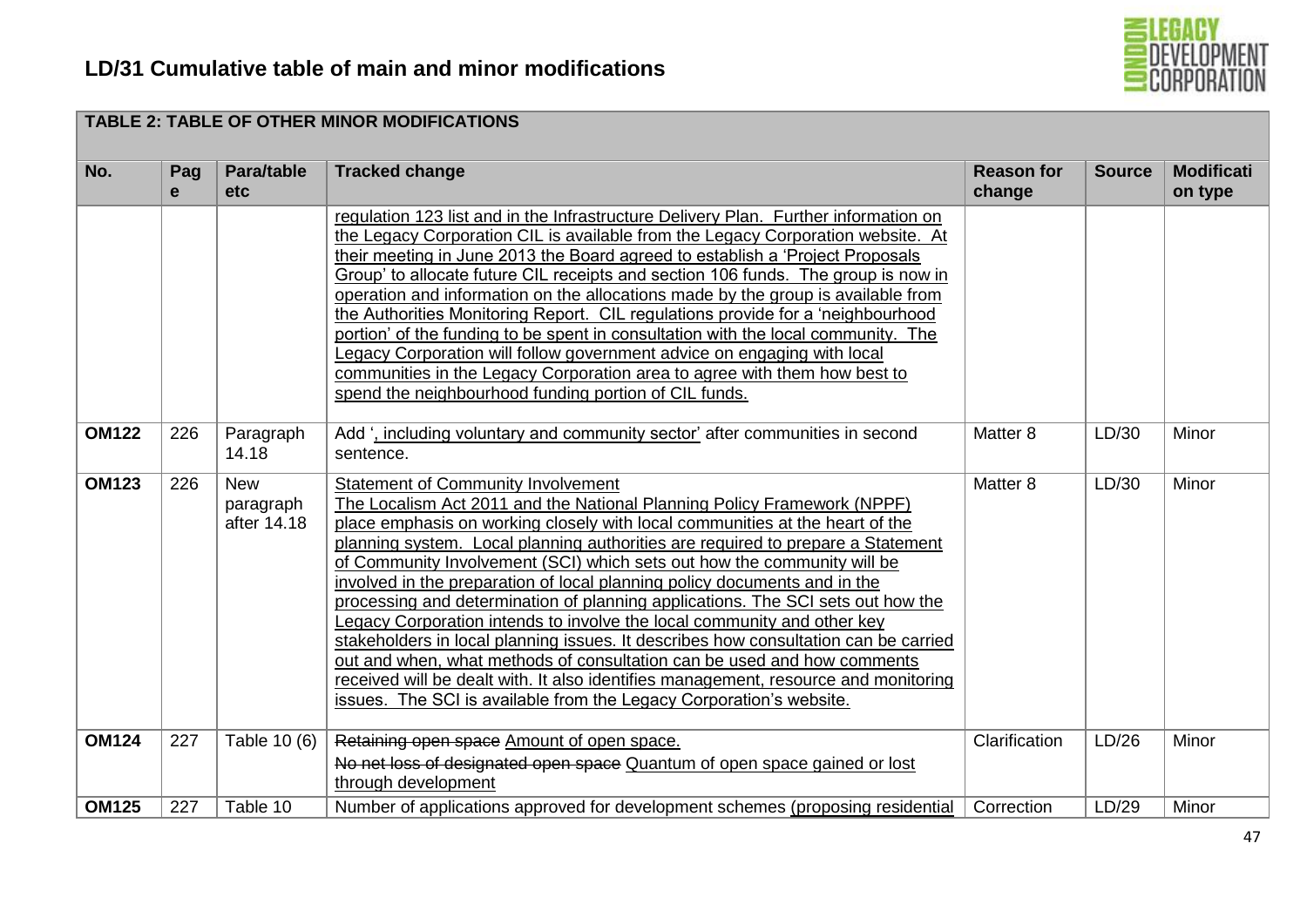

| No.          | Pag<br>$\mathbf{e}$ | Para/table<br>etc                          | <b>Tracked change</b>                                                                                                                                                                                                                                                                                                                                                                                                                                                                                                                             | <b>Reason for</b><br>change | <b>Source</b> | <b>Modificati</b><br>on type |
|--------------|---------------------|--------------------------------------------|---------------------------------------------------------------------------------------------------------------------------------------------------------------------------------------------------------------------------------------------------------------------------------------------------------------------------------------------------------------------------------------------------------------------------------------------------------------------------------------------------------------------------------------------------|-----------------------------|---------------|------------------------------|
|              |                     | (5.)                                       | use) that meet 'Site layout                                                                                                                                                                                                                                                                                                                                                                                                                                                                                                                       |                             |               |                              |
| <b>OM126</b> | 227                 | Table 10 (7)                               | • No net loss of trees                                                                                                                                                                                                                                                                                                                                                                                                                                                                                                                            | Correction                  | LD/29         | Minor                        |
| <b>OM127</b> | 236                 | Appendix 2                                 | 12/000210/OUT<br>13/00404/FULM<br>2406-214 High Street                                                                                                                                                                                                                                                                                                                                                                                                                                                                                            | Correction                  | LD/26         | Minor                        |
| <b>OM128</b> | 238                 | Figure 40                                  | Move to page 143                                                                                                                                                                                                                                                                                                                                                                                                                                                                                                                                  | Matter 7                    | LD/30         | Minor                        |
| <b>OM129</b> | 240                 | Community<br>infrastructur<br>e definition | places of worship, public houses, policing                                                                                                                                                                                                                                                                                                                                                                                                                                                                                                        | Matter 5                    | LD/30         | Minor                        |
| <b>OM130</b> | 243                 | Glossary                                   | Other Industrial Location- Site of particular importance for local industrial type<br>functions where identified limited change from industrial may be acceptable.<br>Legacy Corporation's Legacy Communities Scheme The Legacy Communities<br>Scheme sought permission for the long-term development of five new<br>neighbourhoods within the future Queen Elizabeth Olympic Park. Planning<br>Application Reference: 11/90621/OUTODA (LLDC webpage).<br>Local Residents- Residents of the Legacy Corporation area and Growth<br><b>Boroughs</b> | Clarification<br>Correction | LD/26         | Minor                        |
| <b>OM131</b> | 244                 | Glossary                                   | Locally Significant Industrial Site-Site of particular importance for local<br>industrial type functions.                                                                                                                                                                                                                                                                                                                                                                                                                                         | Clarification               | LD/26         | Minor                        |
| <b>OM132</b> | 244                 | Glossary                                   | Low-cost workspace Affordable workspace is made available to tenants for a<br>rent that is either up to 75% of historic market rent for the previous year for<br>equivalent use within equivalent area; secured at market rate for creative and<br>cultural sectors; or subsidised to reduce cost to the user for charitable purposes;<br>or establishes robust management links with a registered workspace provider                                                                                                                             | Clarification               | LD/29         | Minor                        |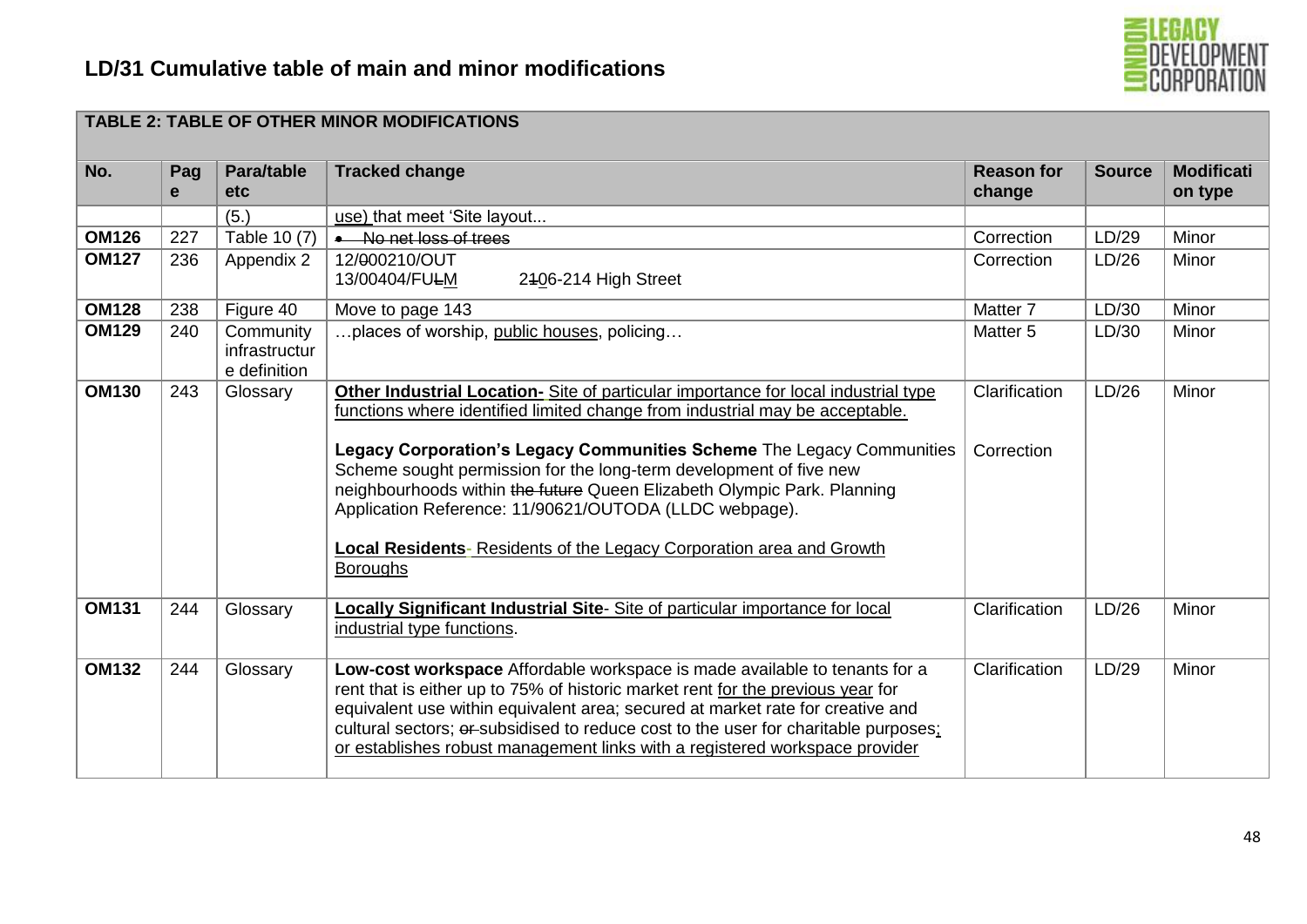

| No.          | Pag<br>е | Para/table<br>etc. | <b>TABLE 2: TABLE OF OTHER MINOR MODIFICATIONS</b><br><b>Tracked change</b>                                                                                                                                                                                                                                                                                                                                                                | <b>Reason for</b><br>change | <b>Source</b> | <b>Modificati</b><br>on type |
|--------------|----------|--------------------|--------------------------------------------------------------------------------------------------------------------------------------------------------------------------------------------------------------------------------------------------------------------------------------------------------------------------------------------------------------------------------------------------------------------------------------------|-----------------------------|---------------|------------------------------|
| <b>OM133</b> | 247      | Glossary           | Sustainable development The core principle underpinning the planning system.<br>"Sustainable development is development that meets the needs of the present<br>without compromising the ability of future generations to meet their own needs"<br>(World Commission on Environment and Development [WCED]: 'Our common<br>future', 1987).                                                                                                  | Matter 6                    | LD/30         | Minor                        |
|              |          |                    | This covers development that meets the needs of the present without<br>compromising the ability of future generations to meet their own needs. The<br>Government has set out five 'guiding principles' of sustainable development: living<br>within the planet's environmental limits; ensuring a strong, healthy and just<br>society; achieving a sustainable economy; promoting good governance; and using<br>sound science responsibly. |                             |               |                              |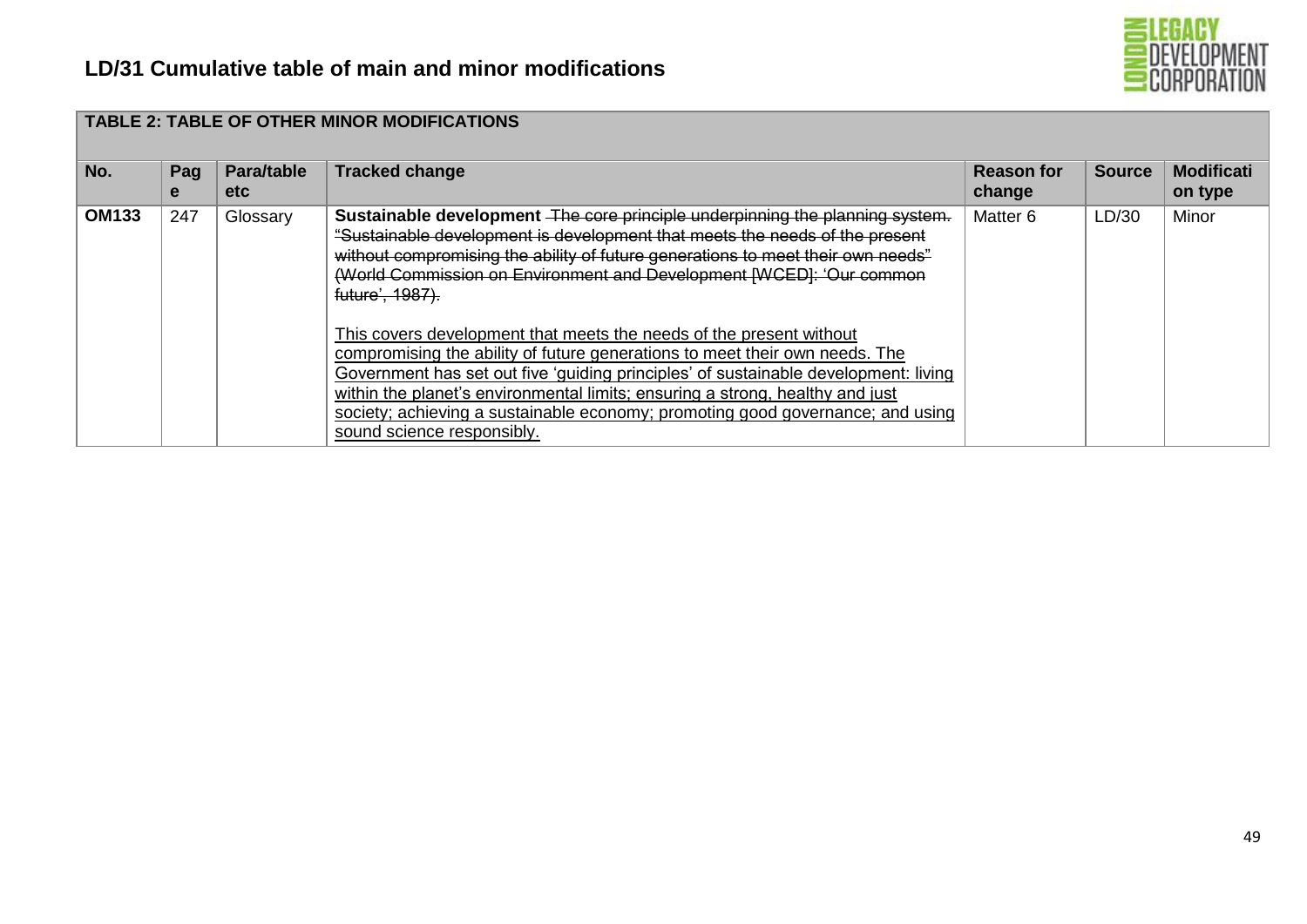### **Amendments and corrections to Site Allocations as shown within Tables 1 and 2 above.**

The following pages (50-77) demonstrate the cumulative impacts of amendments and corrections made to the site allocations in Tables 1 and 2 above, demonstrating how they are to be displayed in the Local Plan. The amendments have been made in order to clarify which parts of the site allocations are a part of the site allocation text and are policy and which is supporting text, providing further guidance to the site allocation text. All text that is intended to have a policy status is now included within the site allocation text box above the site allocation map and remaining text within the "Development Principles" sections have been renamed "Supporting development principles" to provide clarity on their status.

Corrections shown to the site allocations in the table above have been consolidated into and are also shown in the updated site allocations sections below.

#### **Comments should only be made to the Main and Other Minor Modifications within Tables 1 and 2 above. The following tables are for illustrative purposes only.**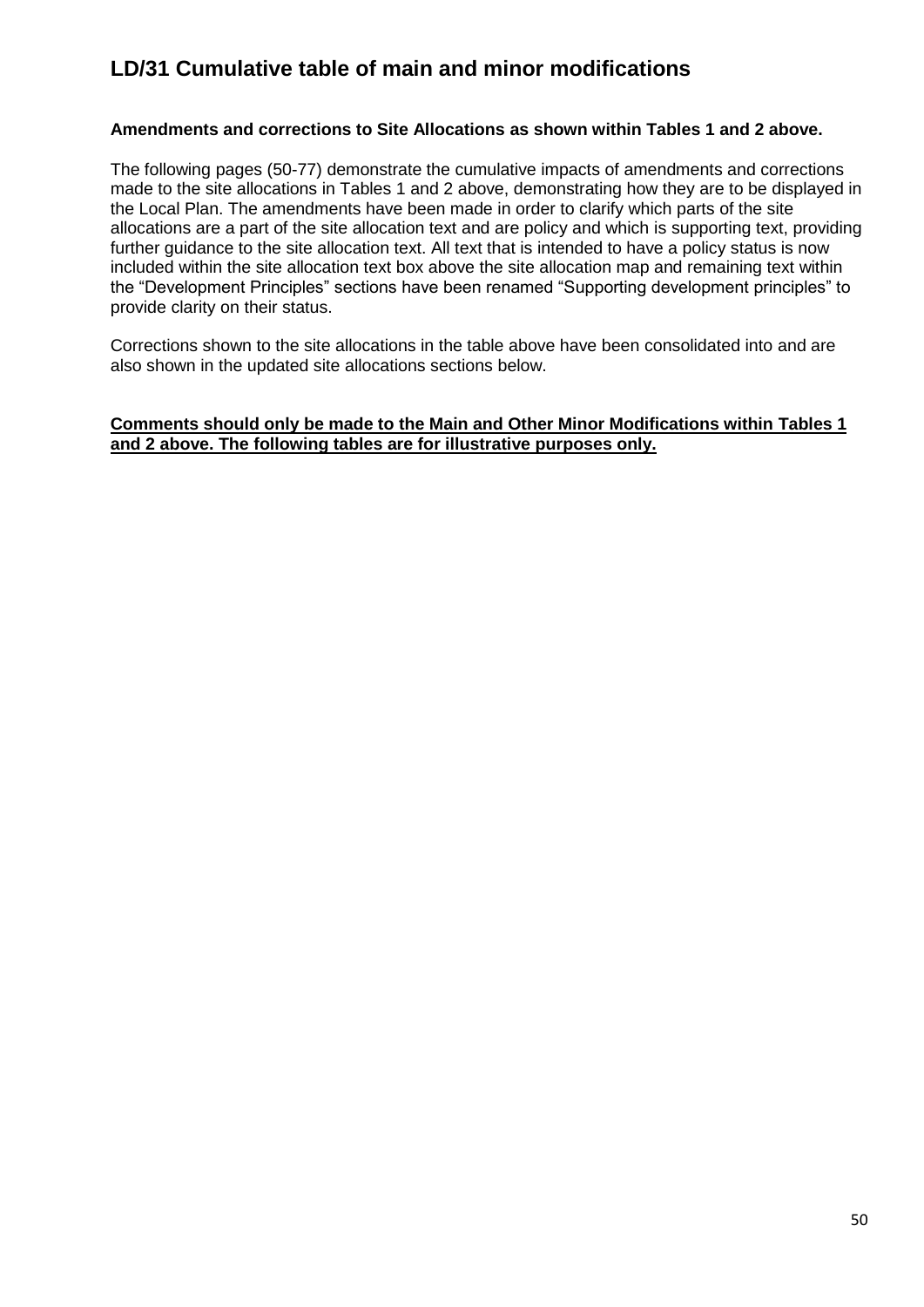## **Site Allocation SA1.1: Hackney Wick Station Area**

**An area around Hackney Wick Station supporting comprehensive employment-focused mixed-use development, including a significant number of new homes complemented by new retail, leisure, food/drink and community facilities. Development should deliver a mix of uses around the rebuilt Hackney Wick Station, integrate with established retail frontage at Felstead Street and Prince Edward Road, and utilise buildings of heritage value.**

- **Development will be focused around the improved station at Hackney Wick, with active uses concentrated in clusters on primary routes connecting Hackney Wick, Fish Island, Sweetwater and East Wick**
- **The overall amount of existing employment floorspace (B Use Class) within the allocation boundary must be maintained, with a particular emphasis on retaining and providing for creative and cultural industries and any other businesses that are compatible with residential use**
- **Conflict between uses should be avoided by consolidating compatible uses together and mitigating potential impacts through careful design**
- **Yard spaces should be predominantly either residential or employment/ workspace focused**
- **New retail uses should be mainly focused around the station**
- **Avoid ground-floor residential use where assessed flood-risk levels indicate such use is inappropriate**
- **Key locations for public activity and local amenities should be at the points of connection between the four neighbourhoods (Hackney Wick, Fish Island, Sweetwater and East Wick), i.e. clustered around bridges and connections below the railway**
- **A new direct and legible north-south connection which structures the heart of the area should be delivered between Wallis Road and Monier Road, integrated with Hackney Wick Station and an improved bridge over the Hertford Union Canal extending from Roach Road**
- **A fine grain of streets, passageways and yards should be established that should create informal secondary connections to the canal edge**
- **Existing streets should be reinforced with strong building edges and active ground floors**
- **Where there is no continuous towpath along a canal edge, a series of new public spaces should be created which provide public access to the water and which also integrate informal connections between adjacent bridges, streets, passages or yards**
- **New tall buildings should not be located adjacent to or compete with existing taller buildings such as that housing Central Books**
- **Massing should respond to adjacent existing and proposed public spaces and buildings**
- **Development should preserve or enhance the Conservation Area and, where outside, enhance its setting**

Map (unchanged)

## **Supporting Ddevelopment principles**

**Mix** 

- Development will be focused around the improved station at Hackney Wick, with active uses concentrated in clusters on primary routes connecting Hackney Wick, Fish Island, Sweetwater and East Wick
- The overall amount of existing employment floorspace (B Use Class) within the allocation boundary must be maintained, with a particular emphasis on retaining and providing for creative and cultural industries and any other businesses that are compatible with residential use
- Development should retain or re-provide existing employment floorspace classified as B1 Use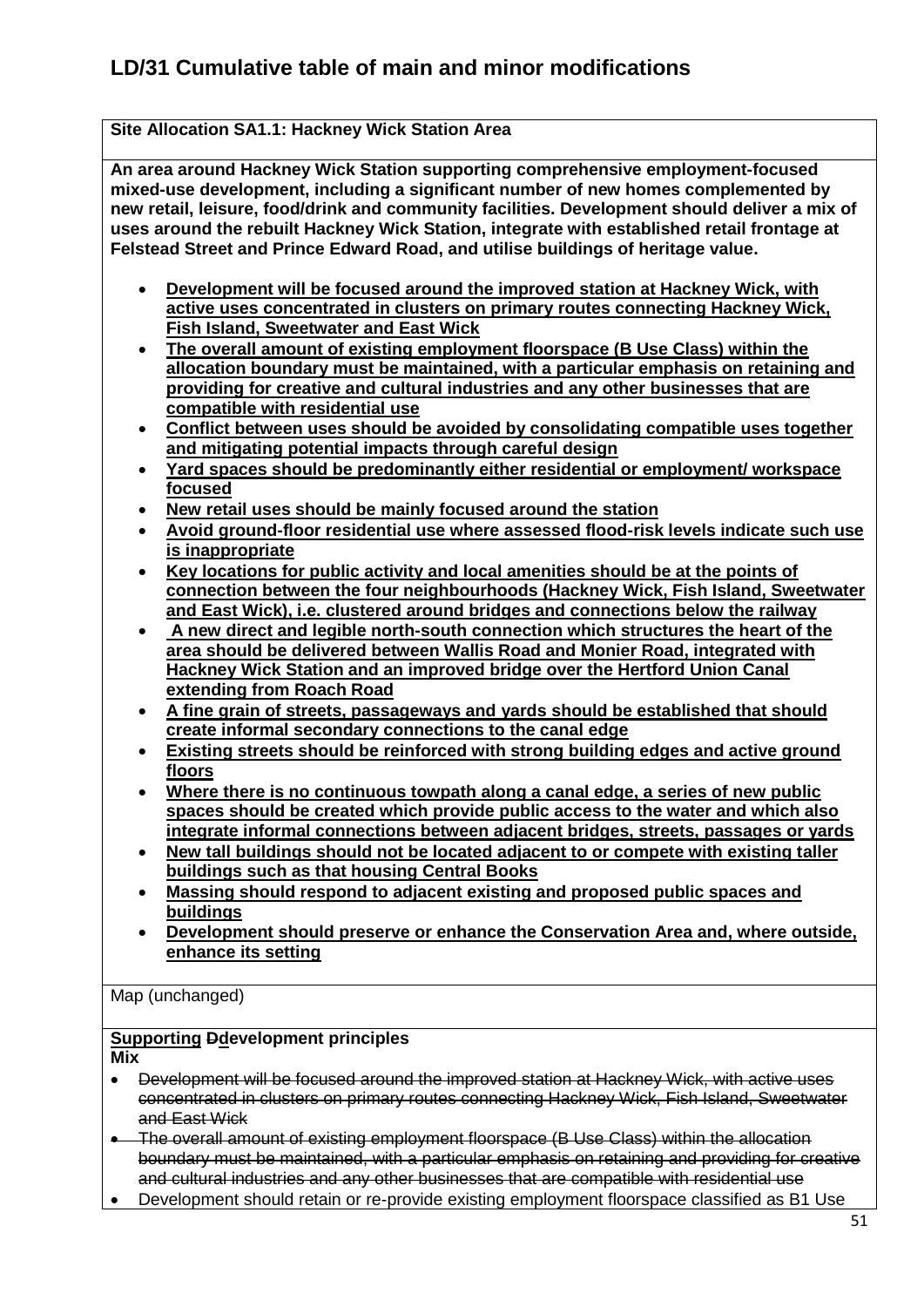Class (business)

- Development should re-provide employment floorspace falling within the B2 to B8 Use Classes, as B1 Use Class (business) and/or B2 Use Class (general industry). B2 uses should be compatible with mixed use development
- Conflict between uses should be avoided by consolidating compatible uses together and mitigating potential impacts through careful design
- Yard spaces should be predominantly either residential or employment/ workspace focused
- Workspace provision should be provided at both upper- and ground-floor levels to acknowledge the variety of workspace typologies
- New retail uses should be mainly focused around the station
- Queen's Yard will act as a high-quality public space defined by a mixture of cultural and public uses that complement existing uses such as The White Building and the Yard Theatre
- Avoid ground-floor residential use where assessed flood-risk levels indicate such use is inappropriate.

### **Movement**

- Key locations for public activity and local amenities should be at the points of connection between the four neighbourhoods (Hackney Wick, Fish Island, Sweetwater and East Wick), i.e. clustered around bridges and connections below the railway
- A new direct and legible north-south connection which structures the heart of the area should be delivered between Wallis Road and Monier Road, integrated with Hackney Wick Station and an improved bridge over the Hertford Union Canal extending from Roach Road
- A fine grain of streets, passageways and yards should be established that should create informal secondary connections to the canal edge
- Existing streets should be reinforced with strong building edges and active ground floors
- New passages connecting pockets of public space should create a varied sense of enclosure
- Narrower passages should be framed by lower buildings (of two to three storeys) to create an asymmetrical street section
- Where there is no continuous towpath along a canal edge, a series of new public spaces should be created which provide public access to the water and which also integrate informal connections between adjacent bridges, streets, passages or yards.

### **Scale**

- New tall buildings should not be located adjacent to or compete with existing taller buildings such as that housing Central Books
- Massing should respond to adjacent existing and proposed public spaces and buildings
- Development should make a positive contribution to the characteristics and composition of views within and to/from the area.

## **Appearance**

- Buildings should be detailed to create a sense of weight, solidity and permanence, with brick and masonry as the predominant façade material
- Public realm design should be simple and refined employing a reduced palette of high-quality robust materials
- Generally, continual roof forms should be employed. Where an articulated roof form is proposed, it should be an integrated part of the architectural character and not compete with the setting of existing buildings
- Development should preserve or enhance the Conservation Area and, where outside, enhance its setting.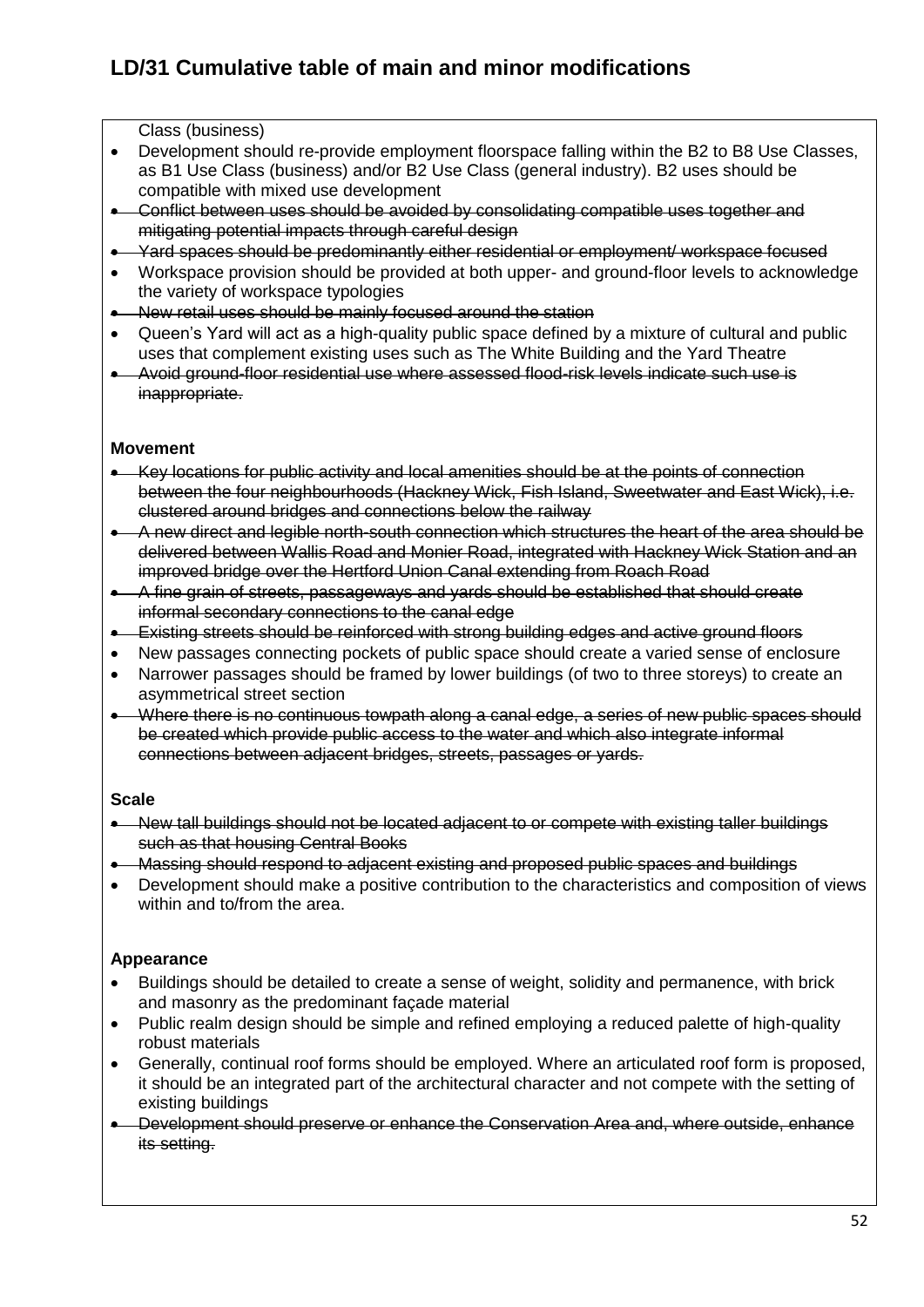## **Phasing and implementation**

• Delivery on site from 2016 onwards.

## **Relevant planning history**

- White Post Lane and Wallis Road Hackney Wick Hub Scheme (LPA ref LTGDC-11-062- OUT)Road – Hackney Wick Hub Scheme (LPA ref LTGDC-11-062-OUT).
- Upgrade and improvement works to Hackney Wick Station (14/00275/FUL)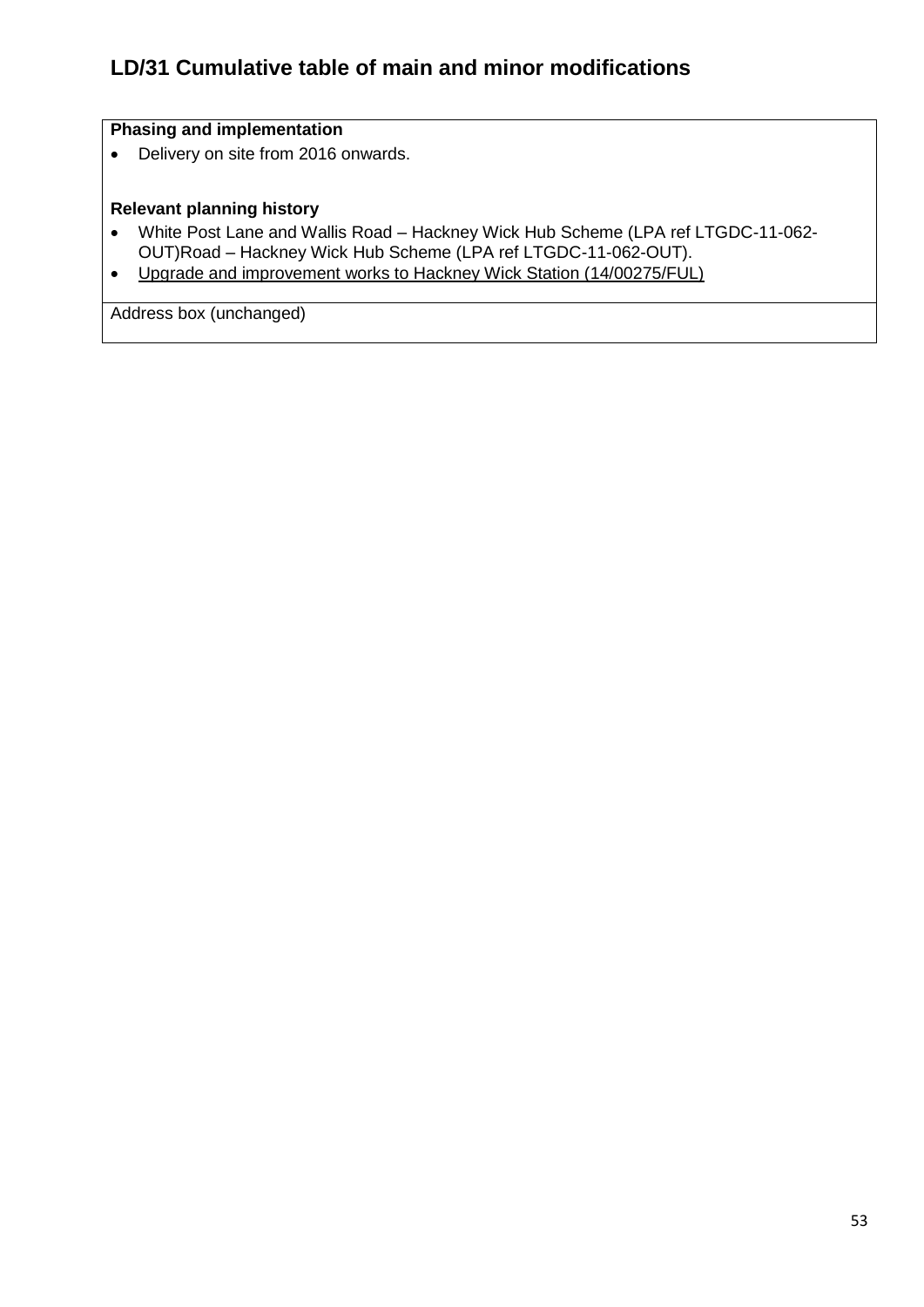## **Site Allocation SA1.2: Hamlet Industrial Estate**

**Mixed-use development including employment and residential** fl**oorspace complemented by restaurants/cafes.**

- **Avoid ground-floor residential use where assessed flood-risk levels indicate such use is inappropriate**
- **Development should improve access to the lower-level towpath along the western bank of the Lee Navigation Canal. There is an opportunity for a public use on this key corner**
- **New development should vary in height Development should respond to the height and massing of the immediate context**
- **Enhance natural surveillance of the surrounding towpath**

Map Change allocation boundary to align with policies map

### **Supporting Ddevelopment principles**

- Avoid ground-floor residential use where assessed flood-risk levels indicate such use is inappropriate
- Utilise access to White Post Lane and Queen Elizabeth Olympic Park (using the Lee Navigation vehicular bridge)
- Development should improve access to the lower-level towpath along the western bank of the Lee Navigation Canal. There is an opportunity for a public use on this key corner
- New development should engage with the established townscape of juxtaposed tall and low buildings, such as the relationship between The White Building and Mother Studios
- New development should vary in height
- Development should respond to the height and massing of the immediate context and enhance natural surveillance of the surrounding towpath
- New proposals should positively engage with 92 White Post Lane through both architectural character and urban design
- Cultural and public uses should be located at the interface of White Post Lane and the Lee Navigation crossing, and have a strong relationship to a public space on the canal edge.

### **Phasing and implementation**

• 2020 onwards.

### **Relevant planning history**

• Not applicable.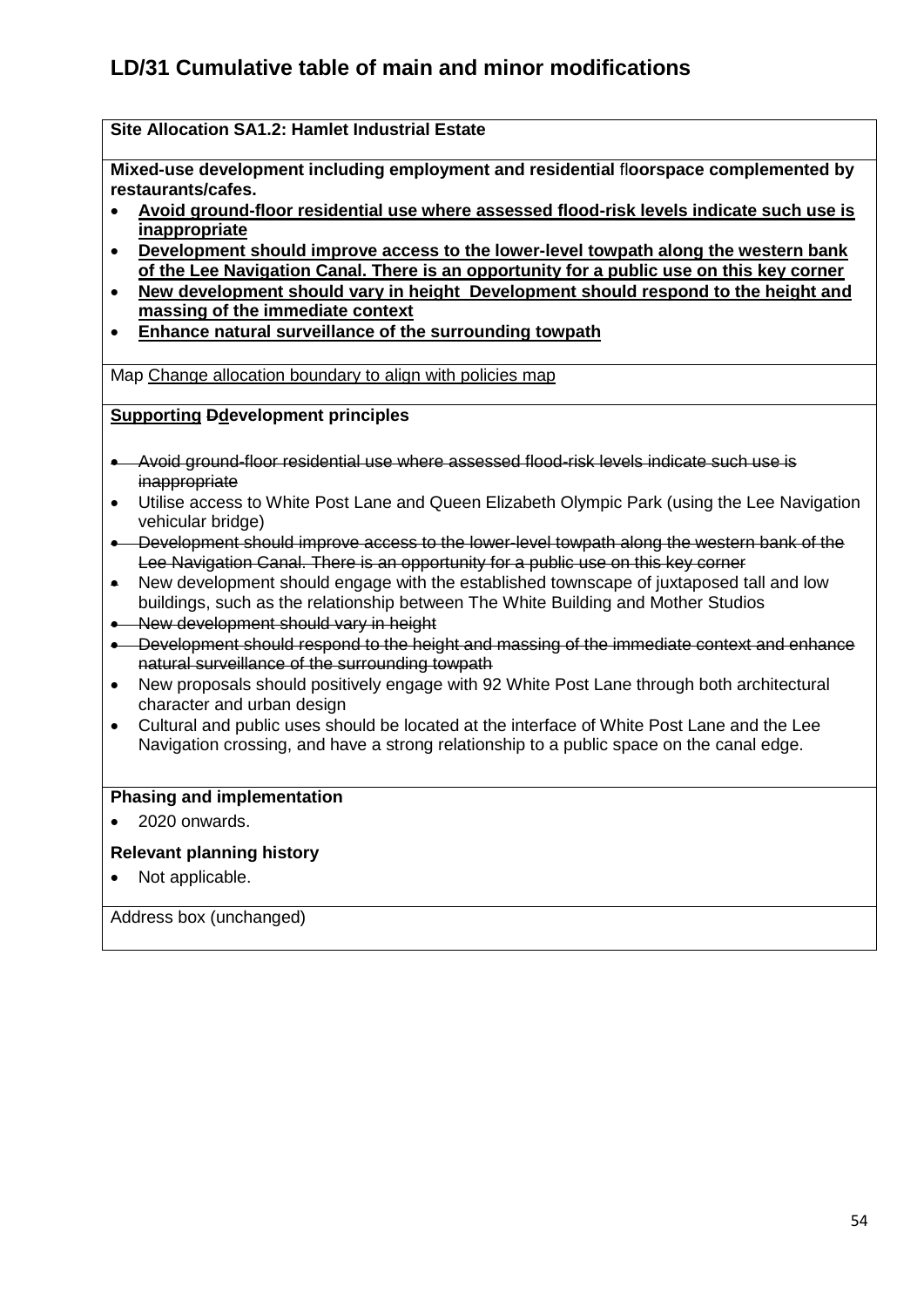| Comprehensive mixed-use development including employment, residential, and creative |
|-------------------------------------------------------------------------------------|
| and cultural uses., and a linear park.                                              |

- **Development should provide new walking and cycling routes through the site providing connections to the Hertford Union Canal towpath, Roach Point Bridge, and Hackney Wick Station**
- **Development should respond positively to the waterside setting, enhance the character of the canal and enhance strategic views west towards central London**
- **Proposals should provide a high-quality frontage and deliver public realm improvements to Wansbeck Road**
- **Development should enable the delivery of improved or new north-south connections across the canal**
- **Form, connectivity and delivery of development needs to be considered with the Neptune Wharf site opposite**
- **Any proposal that does not safeguard the existing waste capacity should be resisted unless it can be demonstrated this capacity can be more efficiently re-provided elsewhere within London. Any such proposal must ensure that such an approach counts towards the Borough's overall waste apportionment target (to the satisfaction of the Borough and the GLA)**
- **Retain and reuse buildings of heritage value. These buildings should anchor new routes, frontages and public spaces.**
- **Development should preserve or enhance the Conservation Area and, where outside, enhance its setting.**

Map – label Hepscott Road

## **Supporting Ddevelopment principles**

**Site Allocation SA1.3: Hepscott Road**

- Development should provide a new linear park of approximately 1.2 ha, to serve the wider area.
- Development should provide new walking and cycling routes through the site providing connections to the Hertford Union Canal towpath, Roach Point Bridge, and Hackney Wick **Station**
- Development should respond positively to the waterside setting, enhance the character of the canal and enhance strategic views west towards central London
- Proposals should provide a high-quality frontage and deliver public realm improvements to Wansbeck Road
- **.** Development should enable the delivery of improved or new north-south connections across the canal
- Form, connectivity and delivery of development needs to be considered with the Neptune Wharf site opposite
- Any proposal that does not safeguard the existing waste capacity should be resisted unless it can be demonstrated this capacity can be more efficiently re-provided elsewhere within London. Any such proposal must ensure that such an approach counts towards the Borough's overall waste apportionment target (to the satisfaction of the Borough and the GLA)
- **.** Development should preserve or enhance the setting of the Conservation Area, and retain and reuse buildings of heritage value. These buildings should anchor new routes, frontages and public spaces.

### **Phasing and implementation**

2020 onwards.

### **Relevant planning history**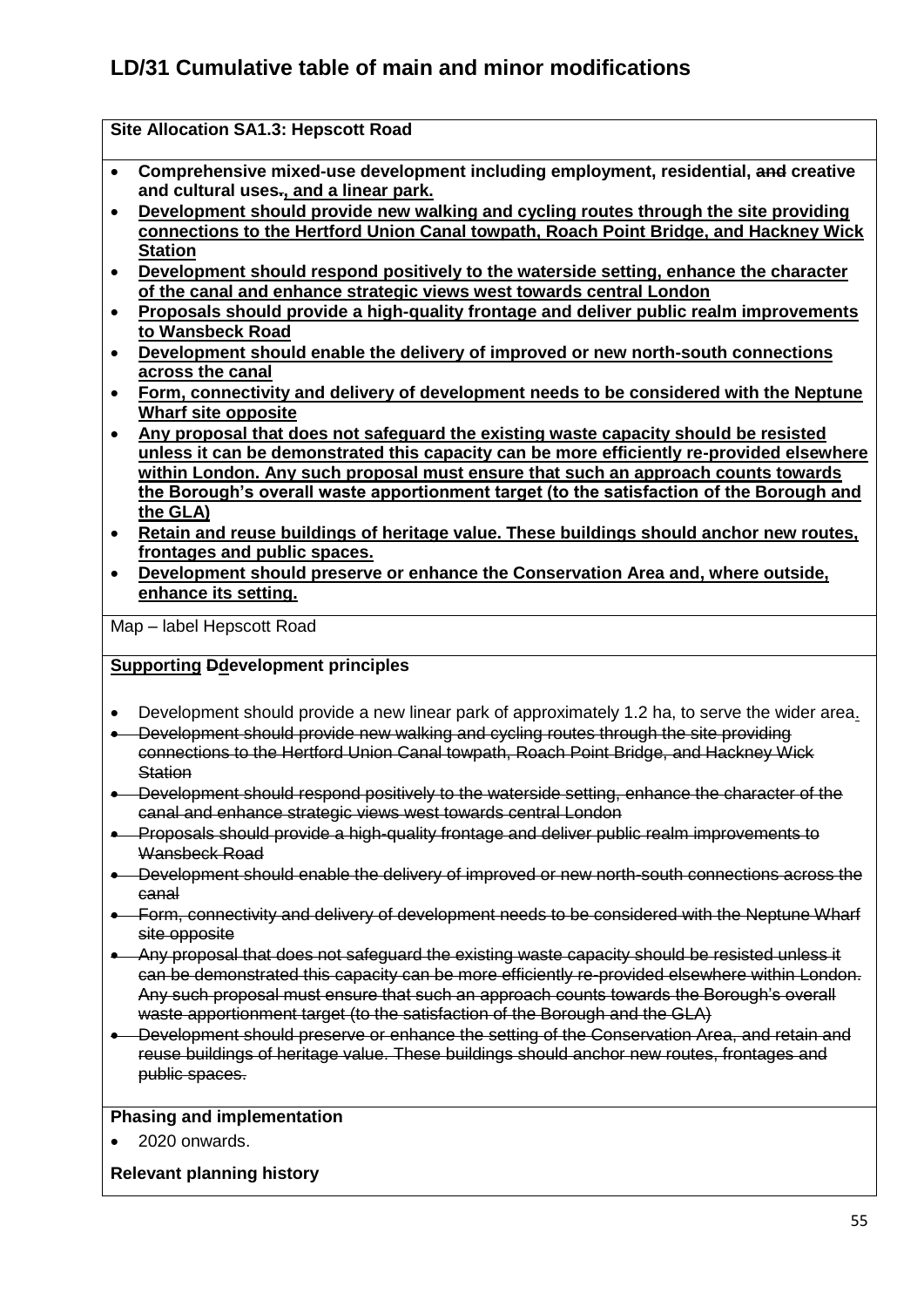## • Not applicable.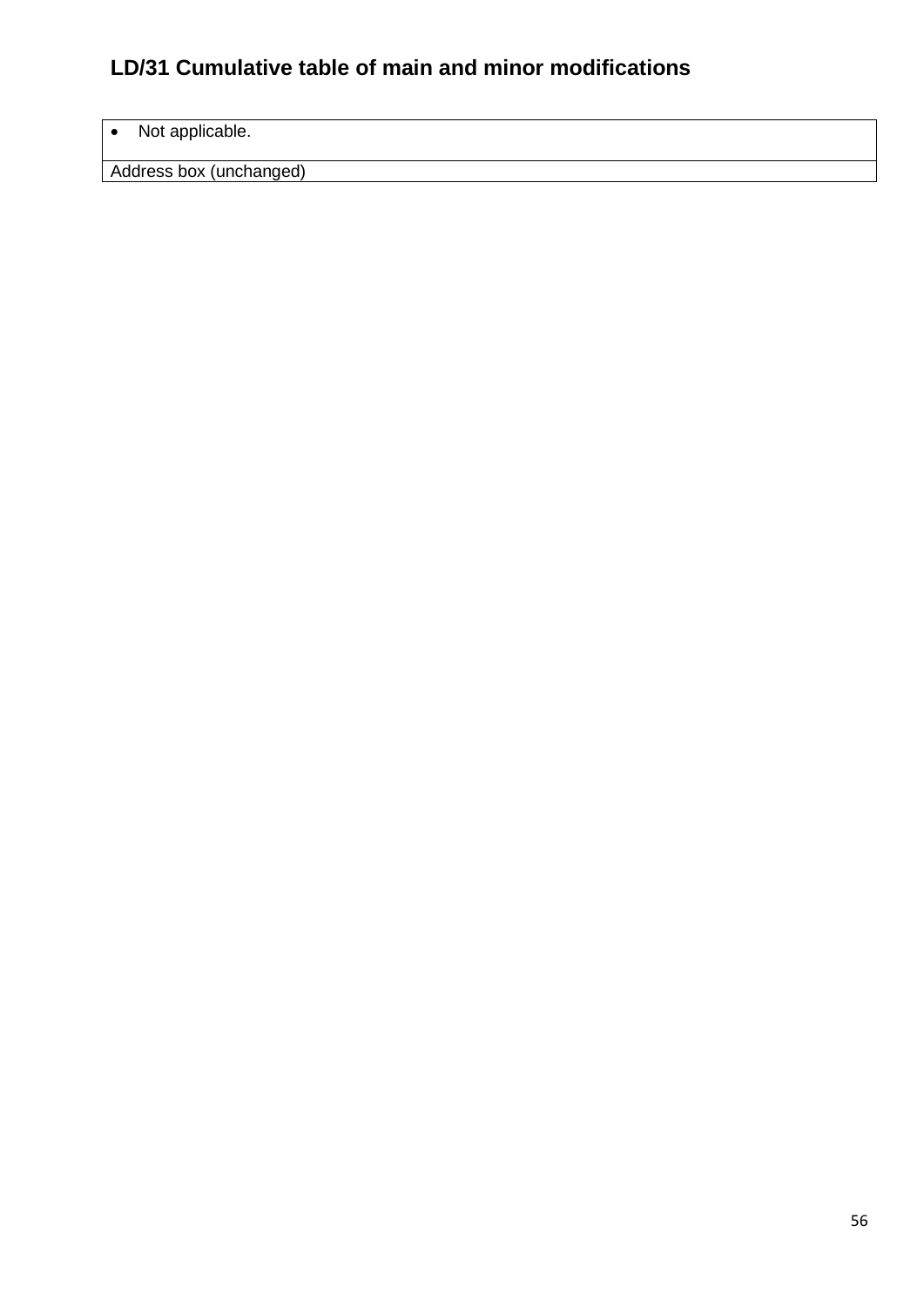## **Site Allocation SA1.4: Bream Street**

**Mixed-use development including employment, residential, and creative and cultural uses to come forward in a comprehensive manner.**

- **Development should respond to the waterfront character where the site adjoins the Lee Navigation and enhance the setting of Old Ford Lock**
- **The site should provide for public access to and views across the water space, together with an active canal frontage**
- **Development should improve and enhance the setting of the surrounding Conservation Area and provide a high-quality frontage to improve local views along Dace Road**

### Map (unchanged)

### **Supporting Ddevelopment principles**

- Development should respond to the waterfront character where the site adjoins the Lee Navigation and enhance the setting of Old Ford Lock
- The site should provide for public access to and views across the water space, together with an active canal frontage
- Development should improve and enhance the setting of the surrounding Conservation Area and provide a high-quality frontage to improve local views along Dace Road
- The site should provide streets and pedestrian passages flanked by robust building forms between Stour Road and Dace Road.

### **Phasing and implementation**

• 2020 onwards.

### **Relevant planning history**

• Not applicable.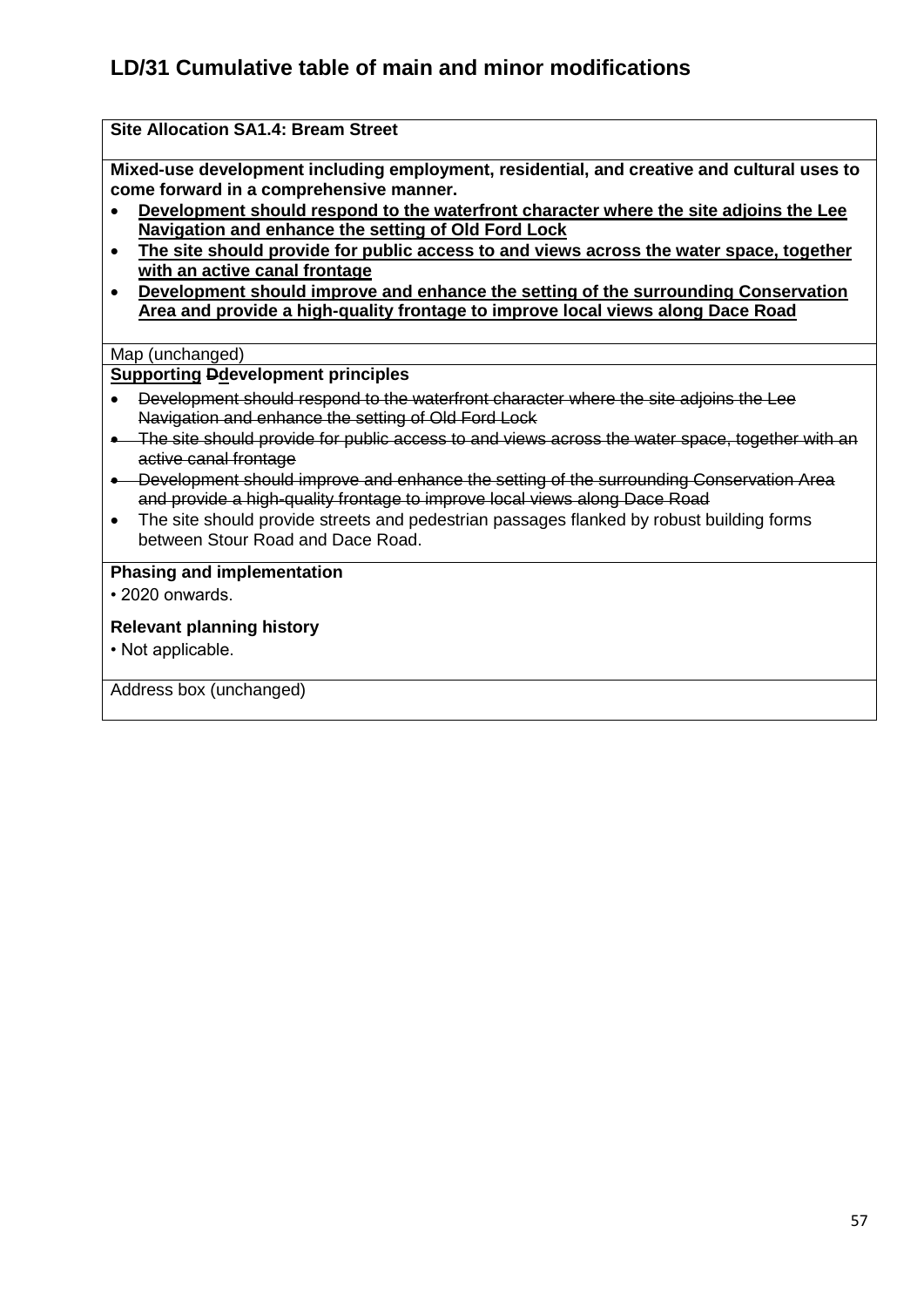## **Site Allocation SA1.5: 415 Wick Lane**

**Mixed-use development, including employment and residential, to provide a transition between the Fish Island SIL and the mixed-use character north of the Greenway.** 

- **Development should provide a high-quality frontage to improve the local views along Wick Lane from Crown Close**
- **Development should relate well to the Greenway and enhance natural surveillance without over-dominating**
- **Development should enhance the setting of the Conservation Area**
- **Development should provide a new direct link from Wick Lane to the Greenway that new development can access**
- **Development should improve the setting of the cluster of heritage buildings on Crown Close**

Map (unchanged)

## **Supporting Ddevelopment principles**

- Development should provide a high-quality frontage to improve the local views along Wick Lane from Crown Close
- Development should relate well to the Greenway and enhance natural surveillance without overdominating
- Development should preserve or enhance the setting of the Conservation Area
- Development should provide a new direct link from Wick Lane to the Greenway that new development can access
- Development should provide a new public space adjacent to 417 Wick Lane to improve the outlook for the existing ground-floor business units within that development
- Development should improve the setting of the cluster of heritage buildings on Crown Close
- New retail uses should be mainly focused around the station and the junction of Wallis Road, Berkshire Road and Prince Edward Road
- Development should re-provide employment floorspace in accordance with the function of employment cluster B.1b5 and Policy B.1.

#### **Phasing and implementation**

• 2020 onwards.

### **Relevant planning history**

• Not applicable.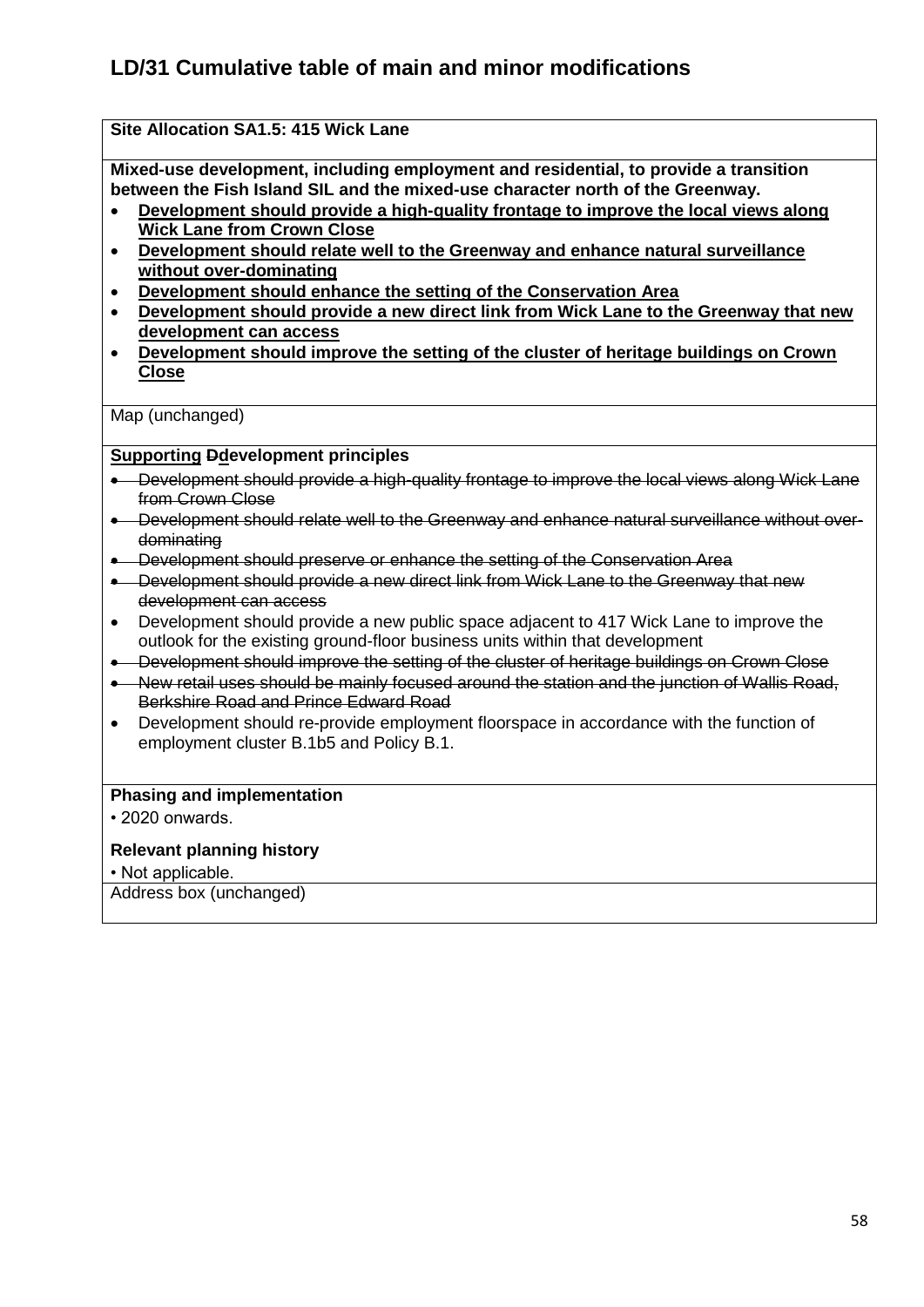### **Site Allocation SA1.6: Neptune Wharf**

**Comprehensive, phased, mixed-use medium-density residential development incorporating public open space and land for a future primary school to help meet education needs arising across Fish Island.**

- **Focus active frontages/retail uses around public open space and the waterfront**
- **Ensure improved permeability with the creation of new north-south and east-west public routes through the site, including a new access and visual connection to the Hertford Union Canal from the south**
- **Ensure building footprints and open spaces allow for future enhanced walking and cycling connections across the canal**
- **Building heights must provide a transition from a maximum frontage height of six storeys along the Hertford Union Canal down to four to six storeys along Wyke Road.**

Map (unchanged)

### **Supporting Ddevelopment principles**

- Development should include 0.44 ha of land for a future primary school (three-form entry) and at least 0.8 ha of public open space
- Workspace should be focused around internal yards or on-street
- Focus active frontages/retail uses around public open space and the waterfront
- Ensure improved permeability with the creation of new north-south and east-west public routes through the site, including a new access and visual connection to the Hertford Union Canal from the south
- **Ensure building footprints and open spaces allow for future enhanced walking and cycling** connections across the canal
- Building heights must provide a transition from a maximum frontage height of six storeys along the Hertford Union Canal down to four to five storeys along Wyke Road.

### **Phasing and implementation**

• Delivery on site from 2015/16 onwards.

#### **Relevant planning history**

• Application reference: 12/00210/OUT. Permission for up to 522 residential units.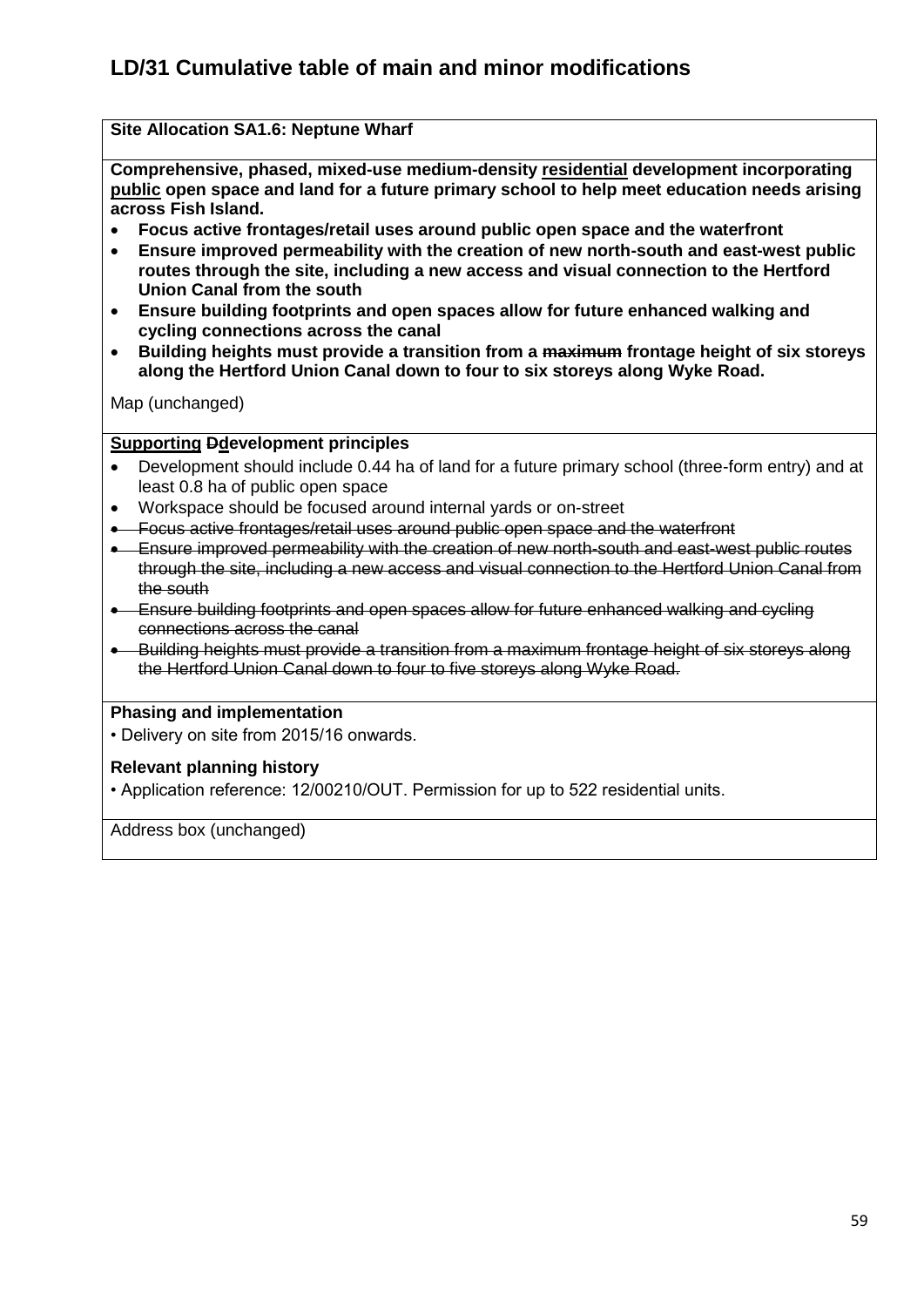## **Site Allocation SA1.7: East Wick and Here East**

**Employment cluster and comprehensive, phased mixed-use development., including residential, employment, retail, leisure and community floorspace ( incorporating a new primary school and two nurseries).** 

- **Development should relate well to Hackney Wick Neighbourhood Centre and Canal Park**
- **Development should provide a gateway to Queen Elizabeth Olympic Park and establish a high-quality frontage that engages with both the Lee Navigation and Queen Elizabeth Olympic Park**
- **Development should support the continuation of direct east-west connections from Hackney Wick and Fish Island to the primary school and Queen Elizabeth Olympic Park•**
- **Routes between East Wick and the Neighbourhood Centre should provide frontages to support the generation of active ground-floor uses.**

Map (unchanged)

### **Development principles**

- Development should relate well to Hackney Wick Neighbourhood Centre and Canal Park
- Development should provide a gateway to Queen Elizabeth Olympic Park and establish a highquality frontage that engages with both the Lee Navigation and Queen Elizabeth Olympic Park
- Development should support the continuation of direct east-west connections from Hackney Wick and Fish Island to the primary school and Queen Elizabeth Olympic Park• Routes between East Wick and the Neighbourhood Centre should provide frontages to support the generation of active ground-floor uses.
- Routes between East Wick and the Neighbourhood Centre should provide frontages to support the generation of active ground-floor uses.

Here East:

 An employment cluster including digital, creative, media and broadcasting businesses and further/higher education uses (i.e. 115,755 sqm of commercial floorspace including data centre, business/studios, education, conference and retail floorspace).

East Wick:

- Up to 96,097 sqm residential floorspace, approximately 880 homes
- Up to 9,001 sqm employment (B1a and B1b/c) floorspace
- Up to 4,725 sqm of retail (A1–A5) and leisure (D2) floorspace
- Up to 6,888 sqm of community (D1) floorspace, including a new primary school and two nurseries.

### **Phasing and implementation**

2015/16 onwards.

## **Relevant planning history**

East Wick:

 The East Wick site was granted planning permission on 28 September 2012, subject to conditions and a Section 106 (S106) Agreement (LPA ref 11/90621/OUTODA).

Up to 96,097 sqm residential floorspace, approximately 880 homes Up to 9,001 sqm employment (B1a and B1b/c) floorspace Up to 4,725 sqm of retail (A1–A5) and leisure (D2) floorspace Up to 6,888 sqm of community (D1) floorspace, including a new primary school and two nurseries.

Here East:

Here East was granted planning permission on 25 February 2014, subject to conditions and a Section 106 (S106) Agreement (LPA ref 13/00534/FUM, 13/00536/COU and 13/00537/FUL)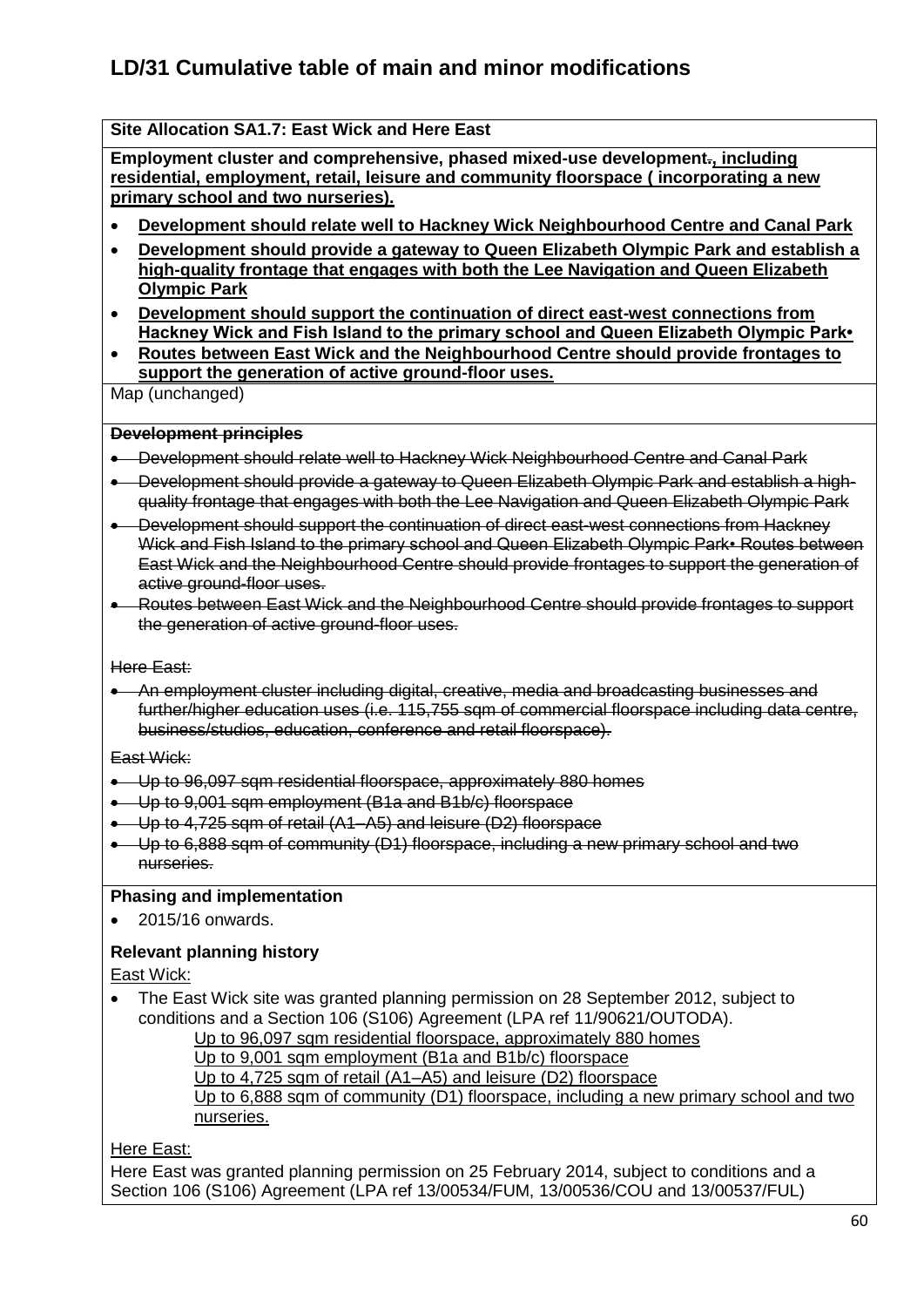• An employment cluster including digital, creative, media and broadcasting businesses and further/higher education uses (i.e. 115,755 sqm of commercial floorspace including data centre, business/studios, education, conference and retail floorspace).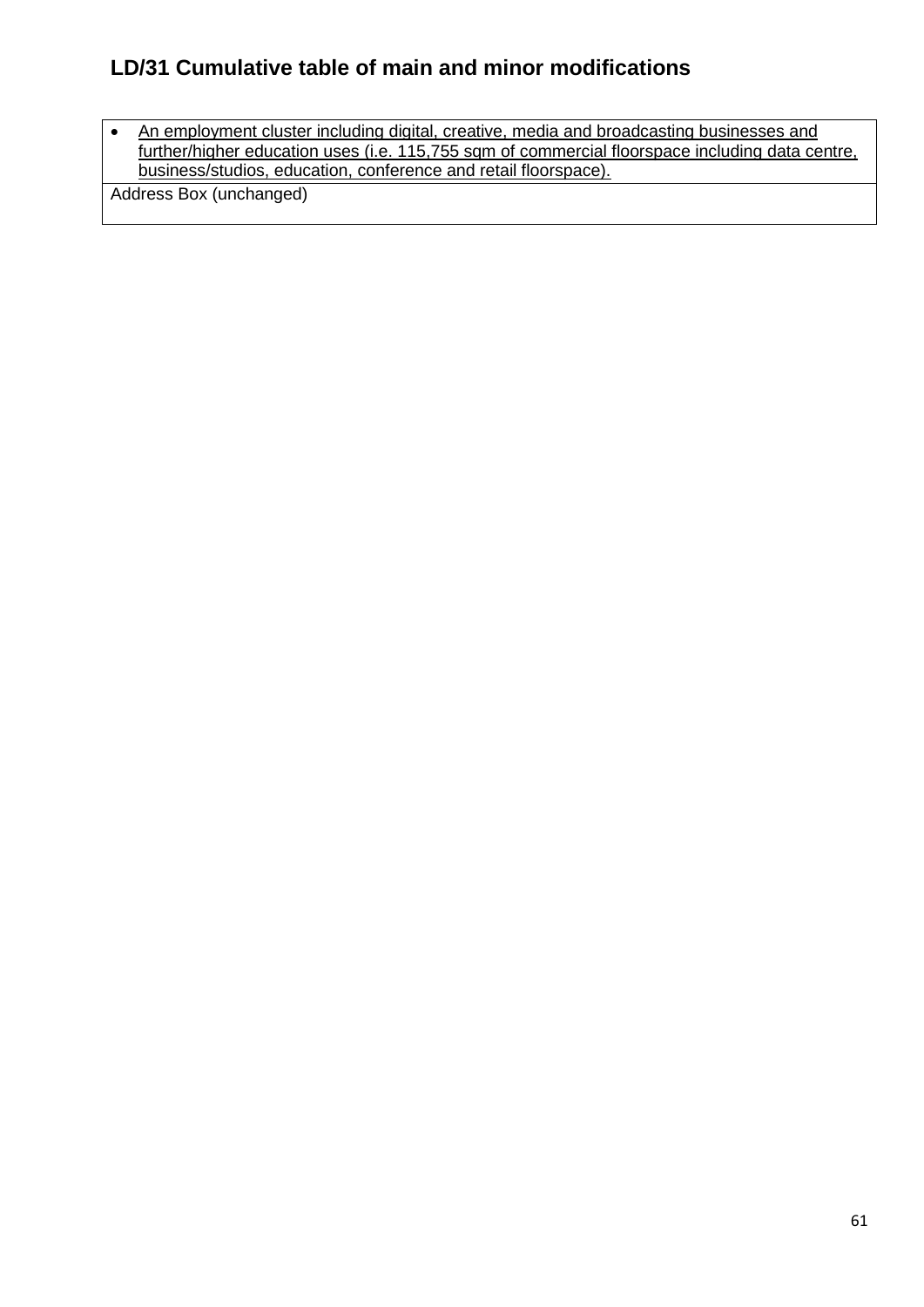## **Site Allocation SA1.8: Sweetwater Comprehensive, phased mixed-use development., including residential, employment, retail and community floorspace (incorporating a new primary school, nursery, health centre and library). Development should relate well to Hackney Wick Neighbourhood Centre, Canal Park and the Stadium Development should support the continuation of direct east-west connections from Hackney Wick and Fish Island to the primary school and Queen Elizabeth Olympic Park New bridge links should be provided across the Lee Navigation that align with the street pattern of Hackney Wick and Fish Island**  Map (unchanged) **Development principles** Development should relate well to Hackney Wick Neighbourhood Centre, Canal Park and the Stadium • Development should support the continuation of direct east-west connections from Hackney Wick and Fish Island to the primary school and Queen Elizabeth Olympic Park New bridge links should be provided across the Lee Navigation that align with the street pattern of Hackney Wick and Fish Island Up to 67,730 sqm residential floorspace, approximately 650 homes Up to 1,065 sqm of employment (B1a) floorspace ● Up to 2,576 sqm of retail (A1–A5) floorspace Up to 8,410 sqm of community (D1) floorspace, including: – new primary school – two nurseries – health centre – library. **Phasing and implementation**  2015/16 onwards. **Relevant planning history**  This site was granted planning permission on 28 September 2012, subject to conditions and a Section 106 (S106) Agreement (LPA ref 11/90621/OUTODA). Up to 67,730 sqm residential floorspace, approximately 650 homes Up to 1,065 sqm of employment (B1a) floorspace Up to 2,576 sqm of retail (A1–A5) floorspace Up to 8,410 sqm of community (D1) floorspace, including: – new primary school – nursery

- health centre
- library.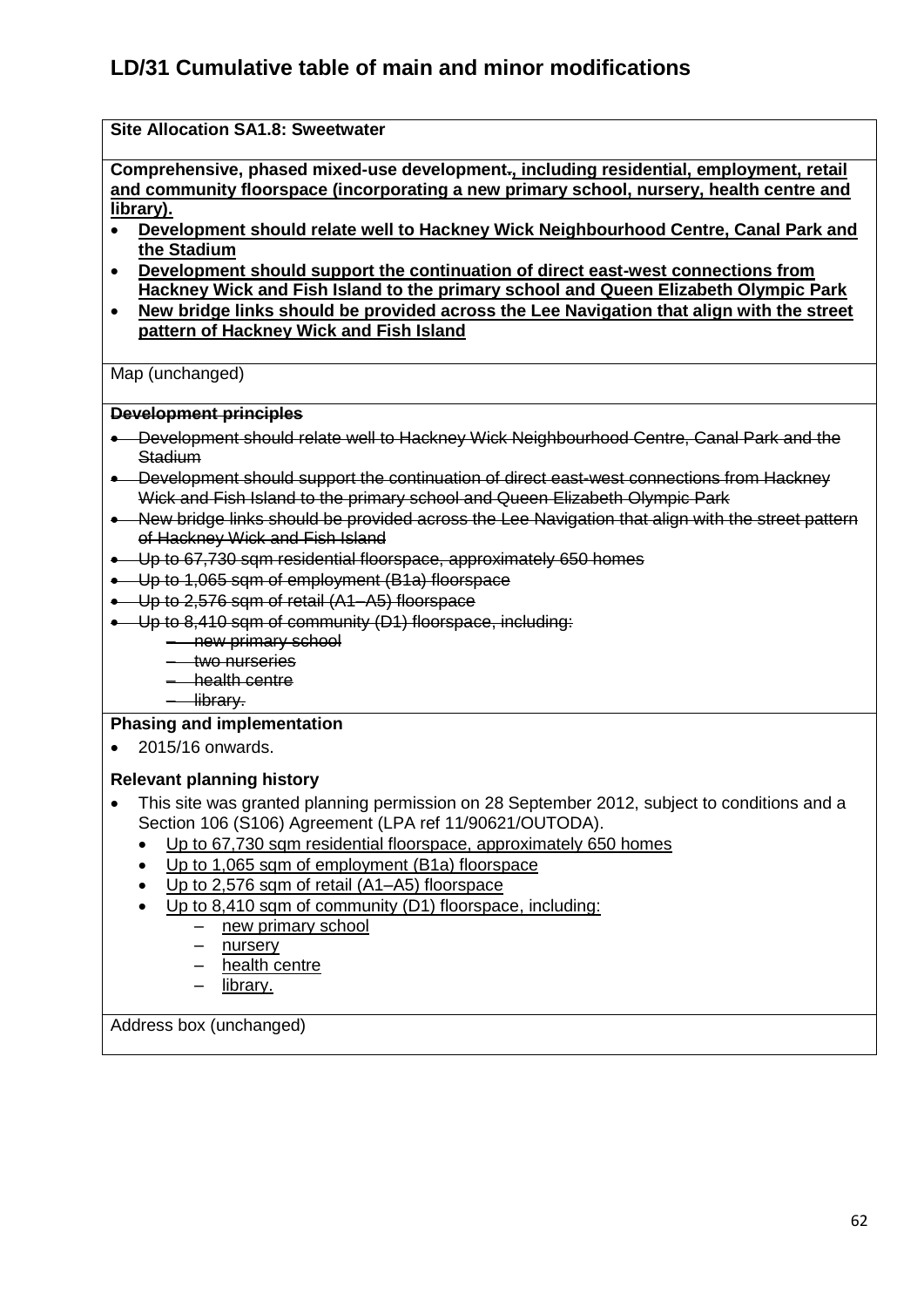## **Site Allocation SA1.9: Bartrip Street South**

**Land with potential for gypsy and traveller site.**

- **Maximise the provision of gypsy and traveller pitches**
- **Design must incorporate noise mitigation measures**

Map (unchanged)

#### **Supporting Ddevelopment principles**

- **•** Maximise the provision of gypsy and traveller pitches
- Development should be stepped back from surrounding roads and orientated towards Wick Road
- Development should maintain the green amenity and green infrastructure value of the site and existing vegetation where appropriate
- **.** Design must incorporate noise mitigation measures
- The site should be accessed from the corner of Bartrip Street/Wick Road.

### **Phasing and implementation**

 Delivery on site is expected to meet the first five-year requirements for pitches (between 2015– 20).

### **Relevant planning history**

• Not applicable.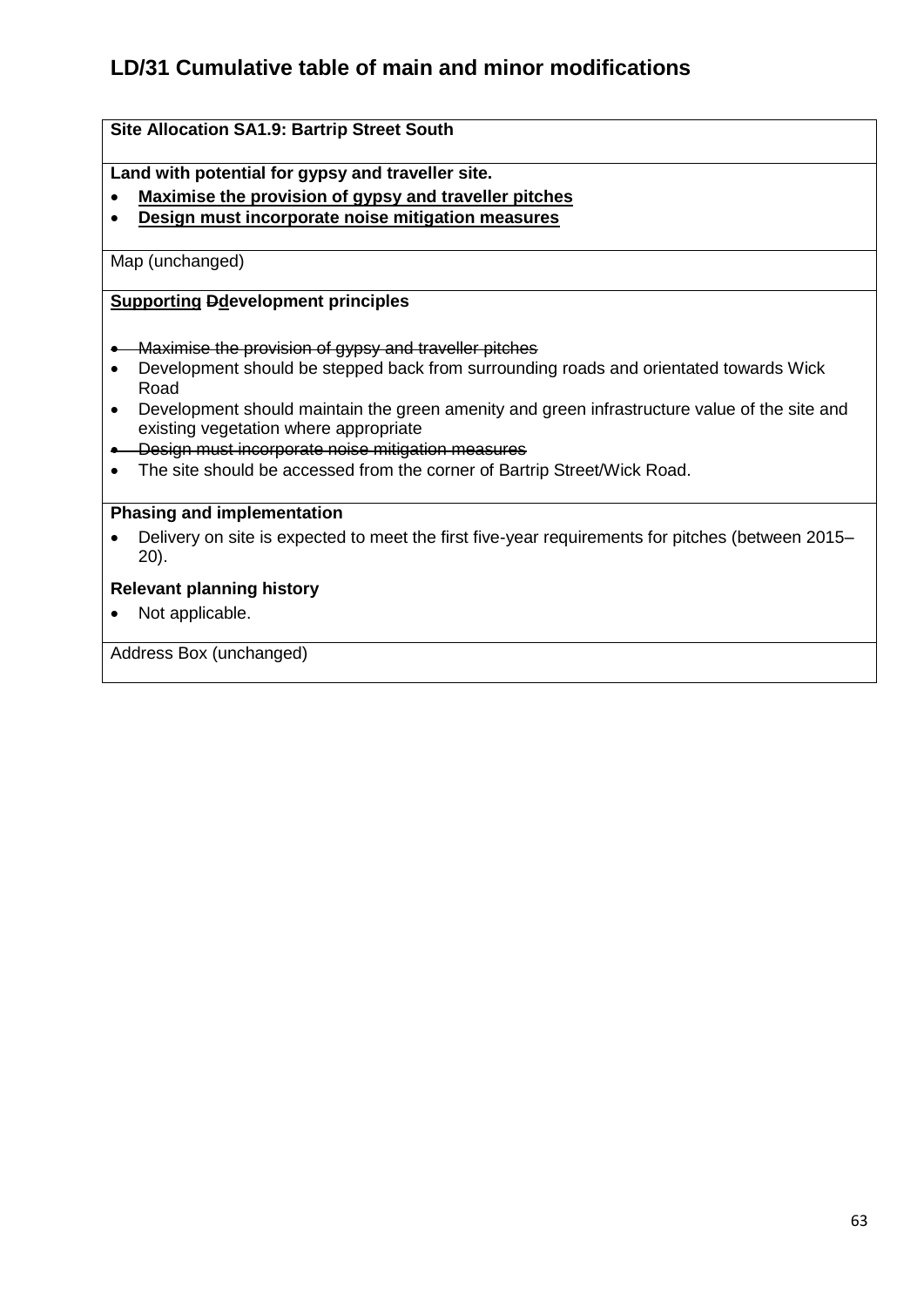## **Site Allocation SA2.1: Chobham Farm**

**Comprehensive, phased, family-focused, medium-density mixed tenure residential development including a significant proportion of family homes, with ancillary nonresidential space within Use Classes D1, A1–A5 and B1a, a local open space of at least 0.84 ha.**

Map (unchanged)

## **Supporting Ddevelopment principles**

- Heights to provide a transition from East Village to low-rise development east of Leyton Road
- Open Space location within central-western part of the site
- Active frontages onto Leyton Road and Henrietta Street
- Non-residential uses focused along Henrietta Street and northern part of Leyton Road frontage
- Allows for improved east-west connections through site to East Village and areas east of Leyton Road.

#### **Phasing and implementation**

• Delivery on site from 2014/15 onwards.

### **Relevant planning history**

 Application reference: 12/00146/FUM. Has permission for up to 1,036 residential units and up to 8,061 sqm of commercial floorspace within Use Classes A1–A3, B1, D1 and D2, along with 8,400 sqm park, including play space.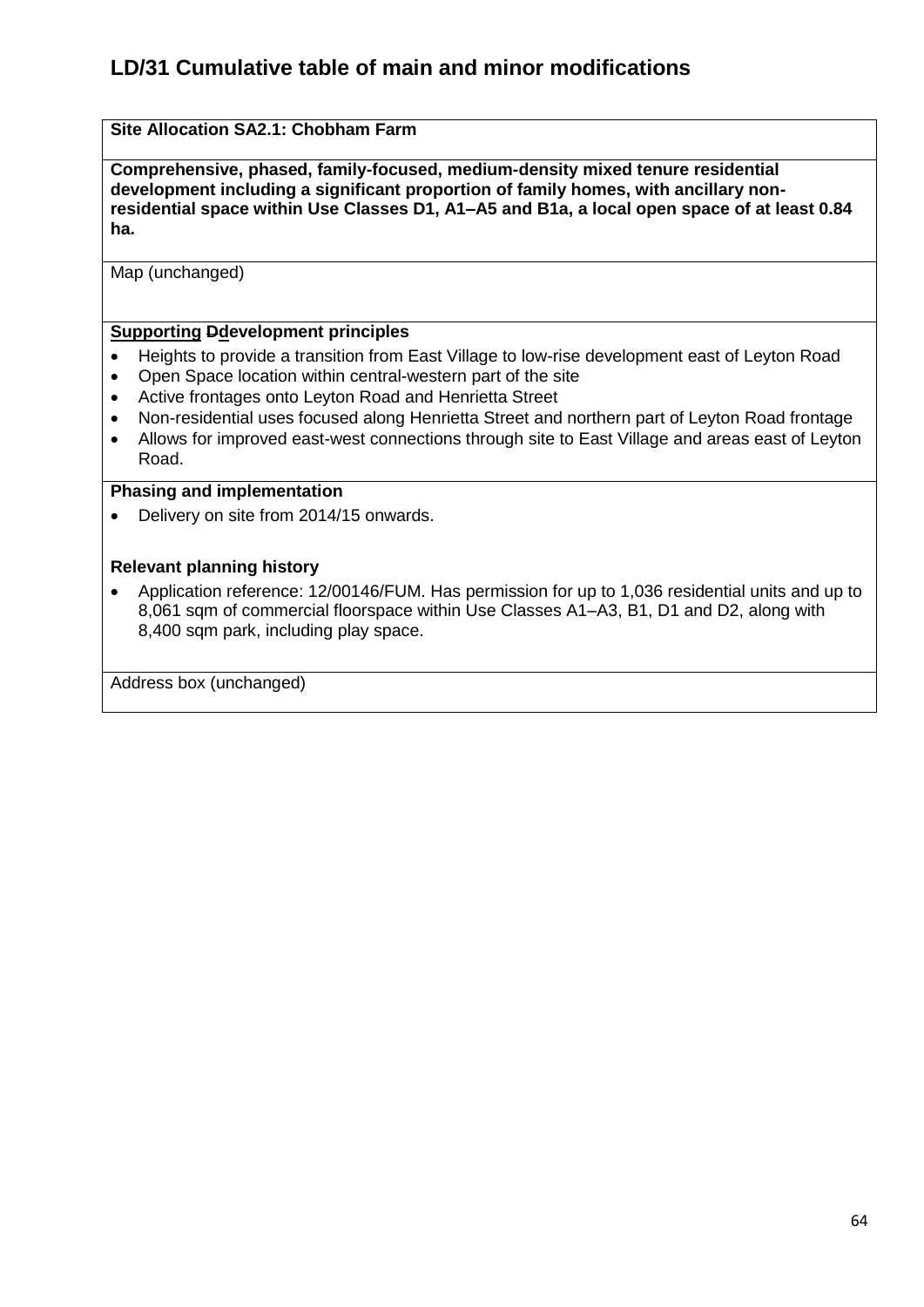## **Site Allocation SA2.2: East Village**

**Family-focused, medium- to high-density residential development with public open spaces and new Local Centre. Significant development capacity within Rremaining development plots provide capacity for residential development and for retail and commercial uses at ground-floor level within the Local Centre. Retail space within Local Centre not to exceed a total of 9,999 sqm.**

Map (unchanged)

### **Supporting Development principles**

- Development around existing open space and street network
- Tall buildings and higher densities in southern area close to Stratford International Station and Stratford Town Centre, medium densities and heights elsewhere
- **-** Retail space within Local Centre not to exceed a total of 9,999 sqm
- Provision of central green space that provides key pedestrian route to Queen Elizabeth Olympic Park
- Provision of key route between Stratford International Station and velodrome
- Subject to Policy 2.4, seek to provide retail and non-residential activities onto route between Stratford International Station and Chobham Manor
- Ensure strong pedestrian and cycle links to Chobham Academy and Sir Ludwig Guttmann Health Centre.

### **Phasing and implementation**

Delivery on site (of undeveloped plots) from 2014/15 onwards.

### **Relevant planning history**

• Part of the Stratford City masterplan planning permission (Reference 07/90023/ VARODA) and associated subsequent planning permissions. Remaining plots can be brought forward through reserved matters applications within this permission. Remaining floorspace within the permission allows the following development within East Village:

 Residential: 194,740 sqm Retail: 4,238 sqm Leisure: 3,124 sqm Community use: 726 sqm

#### Address

### **Site address: East Village, Stratford**

**Existing uses:** Vacant development plots within East Village with outline planning permission for development (see planning history)

**Size:** 18.9 hectares (total site area including the development plots)

**PTAL rating:**  $1a-32-6$ 

**Flood Zone:** 2 (western half only)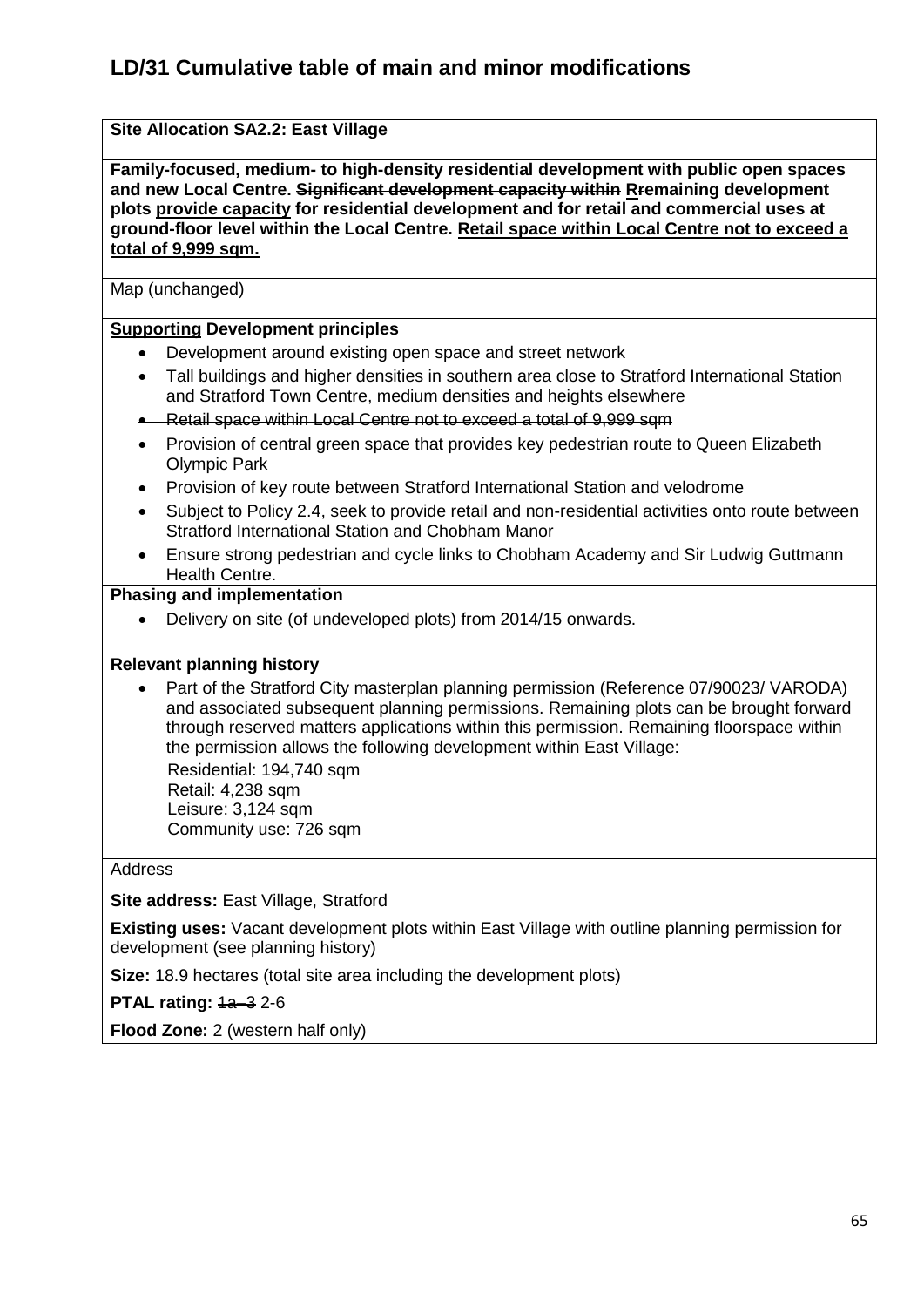## **Site Allocation SA2.3: Chobham Manor**

**Family-focused, phased, comprehensive residential development with public open spaces including areas of public park and play spaces totalling at least 1.4 hectares, community centre and ancillary retail and employment floorspace.**

Map (unchanged)

### **Supporting Ddevelopment principles**

- Significant proportion of family homes
- Provision for key routes, including route from East Village to the Velodrome Lee Valley VeloPark
- Provision of east-west pedestrian and cycle connectivity through centre of development
- Provide a stepped transition in scale and massing in relation to East Village
- Provide a strong and consistent edge to the Park, overlooking Timber Lodge and Tumbling Bay
- Ensure non-residential uses are located where they will be well used and in association with public spaces
- Provide a wide mix of residential typologies (mews, terraces, stacked maisonettes, mansion blocks).

### **Phasing and implementation**

Delivery on site (of undeveloped plots) from 2014/15 onwards.

### **Relevant planning history**

- Part of the Legacy Communities Scheme planning permission (Reference 11/90621/ OUTODA), with approved Zonal Masterplan for Planning Delivery Zone 6 (Chobham Manor) and detailed approval for Phase 1 (13/00504/REM).
- Residential: up to 112,800 sqm Retail: up to 2,310 sqm Employment: up to 124 sqm Leisure: up to 165 sqm Community facilities: up to 1,141 sqm Publicly Accessible Open Space: 3.65 hectares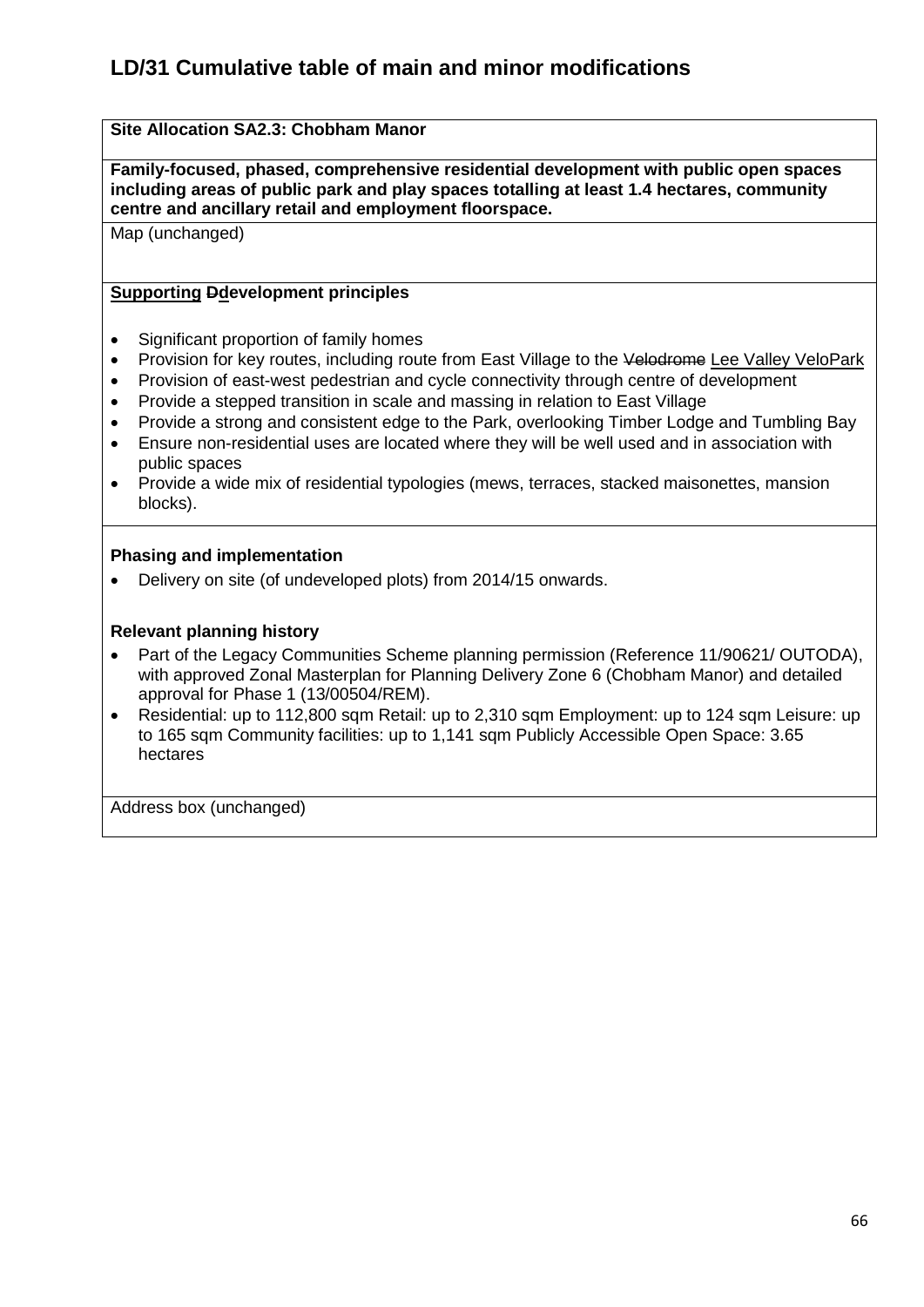## **Site Allocation SA3.1 Stratford Town Centre West**

**Potential for a A range of town centre uses and residential accommodation appropriate to the scale and form of the Metropolitan Centre designation. The Ssite will form an extension to the Town Centre Boundary of Stratford with the eastern parcel providing access to the town centre by a Link Bridge. Active uses shall be on the ground floor along enhanced key connections**

Map (unchanged)

### **Supporting Development principles**

- Provide an overall mix of town centre uses respecting the existing character, scale, and massing the allocation area
- Suitable for main town centre uses appropriate to Metropolitan Centre designation
- Northern development parcel should provide office with ground-floor local service retail providing a transition to the residential area to the north
- South-western parcel should provide offices and residential with the localised retail functions on the ground floors
- Eastern parcel should provide a large-scale town centre use with supporting elements and reflect the constrained access including access to town centre by Link Bridge
- Southern parcel should largely be residential with a transition from retail and other uses, containing Local Open Space
- Key connections shall be enhanced: to the north to East Village; from existing Stratford town centre to the east; from the south through to London Aquatics Centre; and from the west along Westfield Avenue to Queen Elizabeth Olympic Park. Connectivity routes in private ownership should maintain the format and appearance of public space
- Points where key connections meet the allocation will shall be gateways for enhancement
- Active uses shall be on the ground floor along key connections and routes
- Maintain the view from the core of Stratford City through The International Quarter to London Aquatics Centre and beyond in line with the Views Policy BN.9
- Safeguarding Inclusion of land for new platforms at Stratford Station to support enhanced rail links to the north where required.

### **Phasing and implementation**

- Residential within The International Quarter will be delivered from 2015
- Other northern and south-western parts of The International Quarter to be delivered from 2020
- The housing development of 1,105 units at Cherry Park will be delivered from 2015
- Delivery of the Chobham Farm South shall depend on access to the site via the town centre Link Bridge and is anticipated to be post-2020.

### **Planning history**

- Has permission under the Stratford City scheme for 450,000 sqm; approximately 1,440 residential units (TIQ-333, Cherry Park-1,105); 25,500 sqm hotel; 3,000 sqm retail; 2,000 sqm leisure
- Permission under the Manhattan Lofts scheme for 248 residential units to the north of the International Station.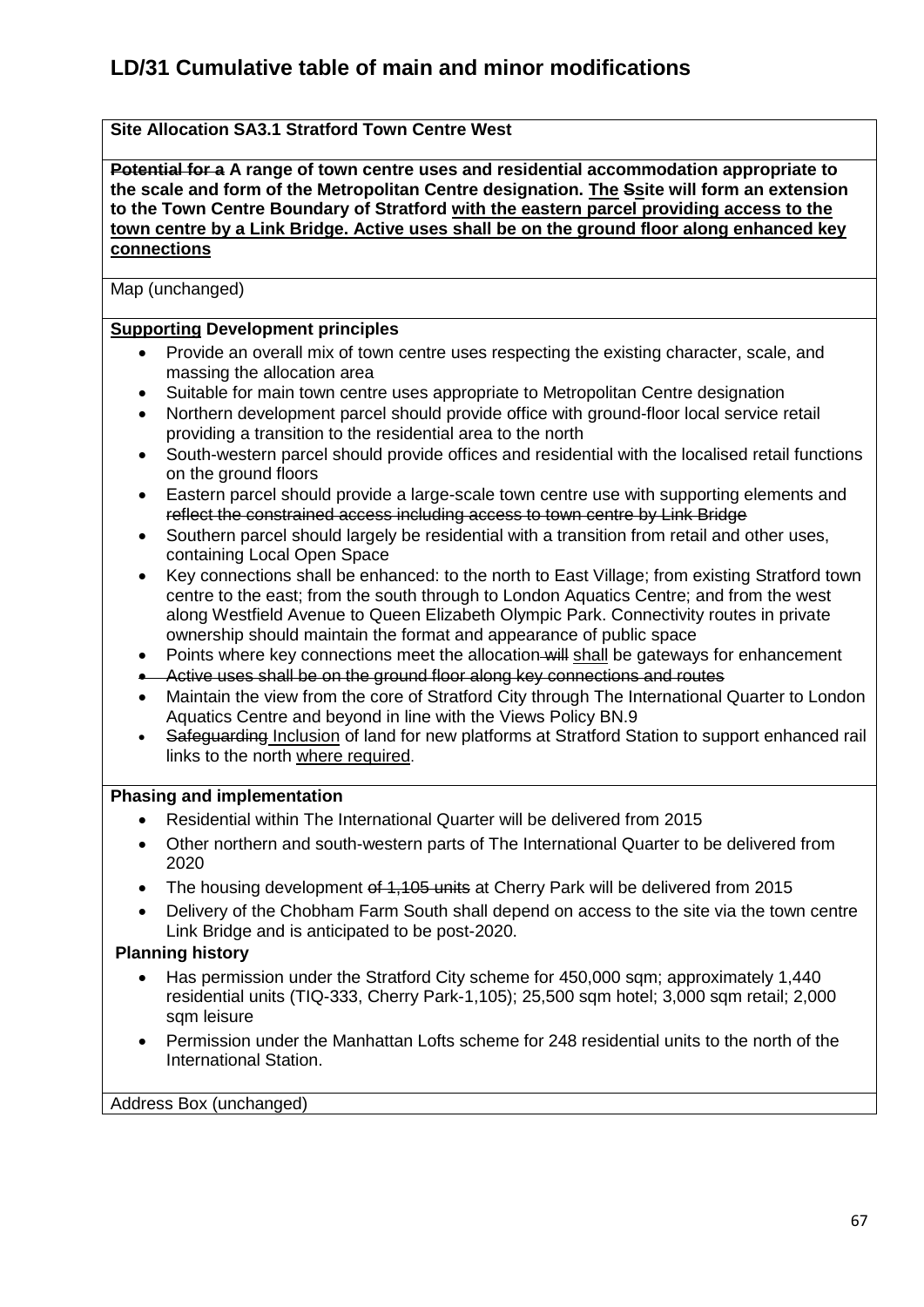## **Site Allocation SA3.2: Stratford Waterfront East**

**Comprehensive, phased mixed-use development providing edge-of-centre retail, cultural, education, leisure or community functions incorporating residential to provide for strategic housing requirements.**

Map (unchanged)

## **Supporting Ddevelopment principles**

- Provide a mix of uses appropriate to the edge-of-centre location in accordance with SP.1, B.2 and B.6
- Building form should avoid the 'canyonisation' of Carpenters Road. Tall buildings that may be acceptable in this location will be subject to Tall Buildings Policy (BN.10)
- High residential development density to reflect location and public transport accessibility
- Design to take into account waterside setting and the positioning of the London Aquatics Centre and enhance these as focal points
- Provision and protection of key connections to and within the site from The International Quarter to Stratford Waterfront West and beyond via the northern edge of London Aquatics Centre; and a new pedestrian/cycle connection between The International Quarter and Stratford Waterfront East. This should align with the existing urban grain to support permeability and access to Queen Elizabeth Olympic Park and the visitor and sporting facilities within it
- Protection of the view through the above connection in line with the Views Policy (BN.9)
- Active uses shall be on the ground floor along key connections to the north-west of London Aquatics Centre and river frontage
- Proposals should not prejudice the ability to meet the annual conventional housing target or planned cumulative housing delivery over the Plan period
- Residential development within any scheme should incorporate conventional housing.

## **Phasing and implementation**

- Delivery on site is expected from 2020 onwards
- Delivery of the different uses along the Stratford Waterfront should be phased to ensure a coordinated delivery
- Phasing should ensure that residential components are delivered alongside other non-residential components
- Where residential is in support of other uses, this should be delivered in tandem.

### **Planning history**

 Has permission under the LCS scheme for: approximately 1,700 homes; 9,900 sqm retail; 14,500 sqm hotel; 1,650 sqm leisure; and 1,430 sqm community uses, up to a maximum of 165,080 sqm.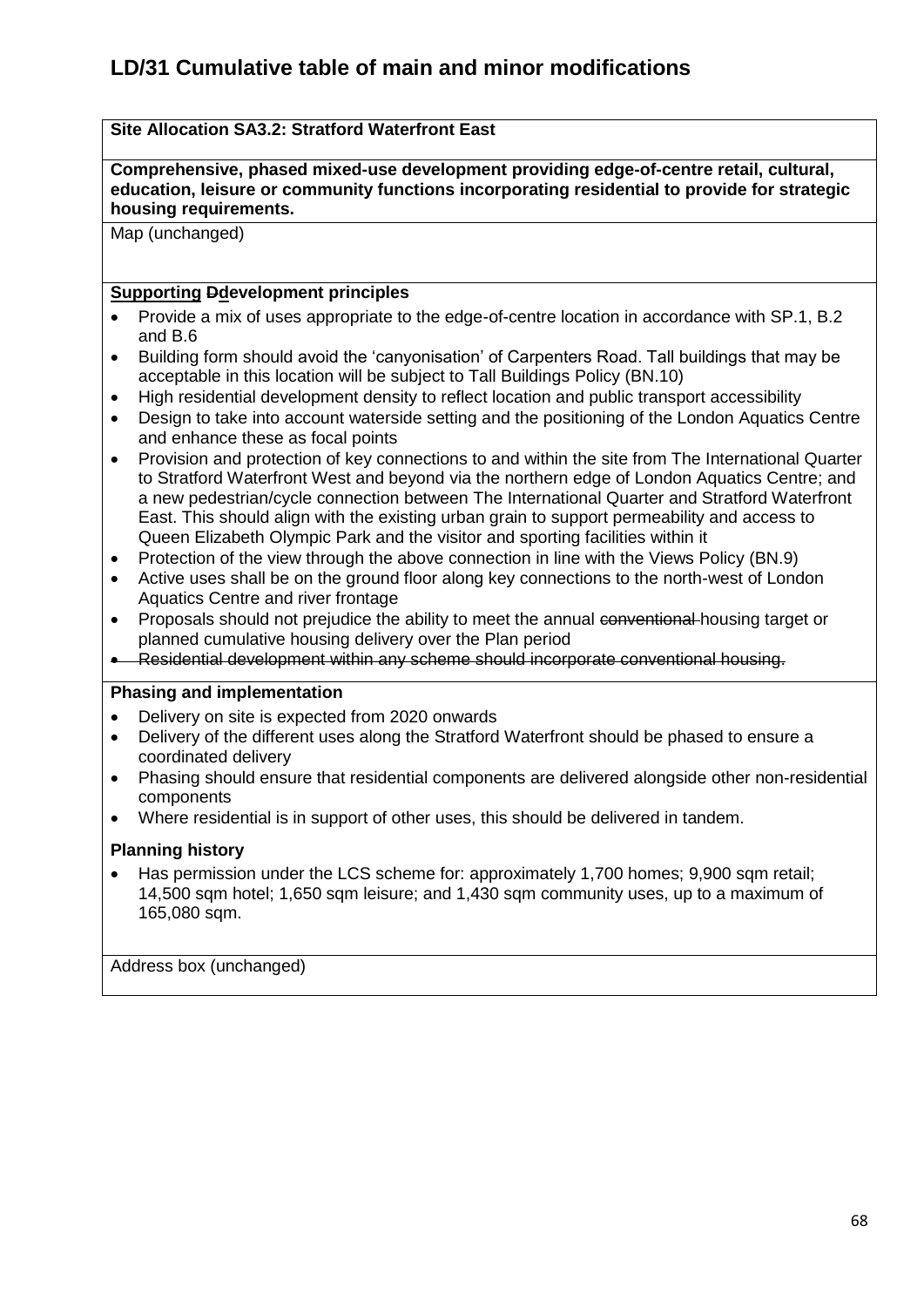## **Site Allocation SA3.3: Stratford Waterfront West**

**Comprehensive, phased mixed-use development providing edge-of-centre retail, education, cultural, leisure or community functions potentially incorporating residential to provide for strategic housing requirements.**

Map (unchanged)

## **Supporting Ddevelopment principles**

- Provide a mix of uses appropriate to the location in accordance with SP.1, B.2 and B.6
- Development should ensure the openness of the Metropolitan Open Land to the east of the site allocation
- Density reflecting location and Public Transport Accessibility Levels
- Tall buildings may be acceptable in this location subject to Tall Buildings Policy (BN.10)
- Active uses shall be on the ground floor along key connections adjacent to the ArcelorMittal **Orbit**
- Design to take into account the waterside setting and open space character of Queen Elizabeth Olympic Park and enhance the setting of the ArcelorMittal Orbit and Queen Elizabeth Olympic Park
- **•** Proposals should not prejudice the ability to meet the annual conventional housing target or planned cumulative housing delivery over the Plan period
- Residential development within any scheme should incorporate conventional housing
- Proposals should be designed to take account of, and mitigate, any noise impacts of the rail lines to the south
- Protect key connections.

### **Phasing and implementation**

- Delivery on site from 2020 onwards
- Delivery of the different uses along the Stratford Waterfront should be phased to ensure a coordinated delivery.

### **Planning history**

• The site benefits from planning permission under the LCS scheme for: up to 4,000 878 residential units; 1,438 sqm retail; 165 sqm leisure; and 440 sqm community, up to a maximum of 77,043 sqm in total.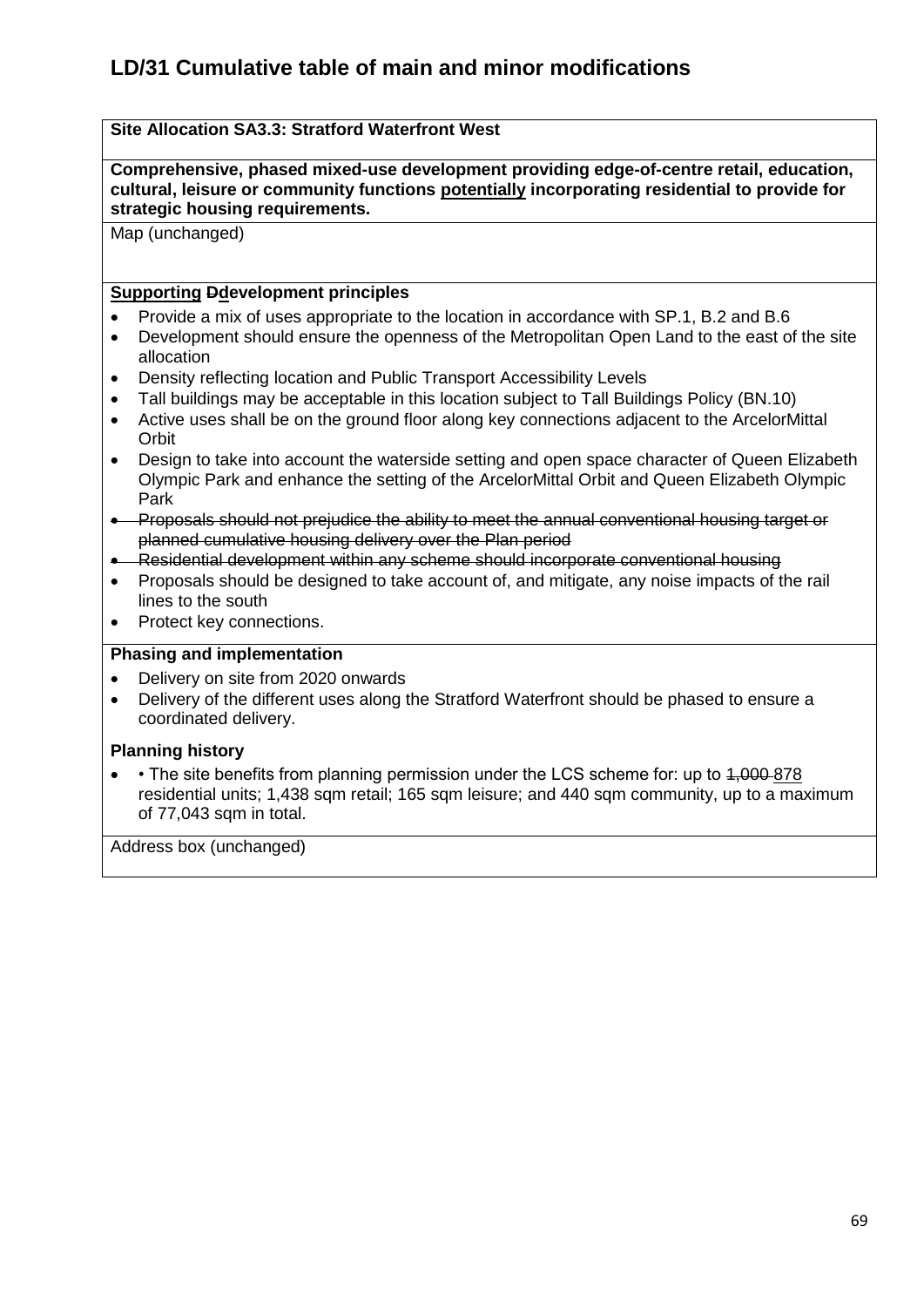### **Site Allocation SA3.4 Greater Carpenters District**

**Existing mixed-use area with potential for extensive mixed-use redevelopment. Achieve a mixed-use development including residential, and more extensive business, commercial, education and community uses**

Map (unchanged)

### **Supporting Development principles**

- Achieve a mixed-use development including residential, and more extensive business, commercial, education and community uses
- Proposals should seek to optimise and increase the residential capacity of the area subject in particular to Policy SP.32 of this Local Plan
- Development densities and uses should reflect location and public transport accessibility
- Where provided, commercial and other active uses shall be on the ground floor along key connections, related to the station, Town-Metropolitan Centre and Stratford High Street
- Maximise and reflect in any new development or public realm improvement the potential arising from pedestrian movement to and from a new western entrance to Stratford Regional Station and improvements to the Jupp Road bridge
- The identified option for the new western entrance to Stratford Regional Station should be incorporated into redevelopment proposals for this site
- Improve connections from the site to the north and to Stratford Town Metropolitan Centre; to south-west to the Greenway via Bridgewater Road
- Improve connections within the site along Warton Road, Carpenters Road, Gibbins Road and Jupp Road; and to within Queen Elizabeth Olympic Park
- Subject to the above, proposals should be in accordance with the provisions of other Local Plan policies including B.1 in relation to employment floorspace, H.1 for housing mix, CI.1 for community facilities and BN.7 in relation to Local Open Space
- Safeguarding of land for DLR North Route Double Tracking phase 2.
- Consider retention of existing low-rise family housing where this does not prevent the achievement of wider regeneration objectives
- Bullet 12- Ensure early community consultation where specific development proposals or regeneration plans are brought forward
- Bullet 13- Support the preparation of a Neighbourhood Plan where this conforms to the requirements of this site allocation and involves cooperation with the Council in its roles as landowner and housing authority.

### **Phasing and implementation**

Delivery of a first phase during 2015/16 to 2020/21.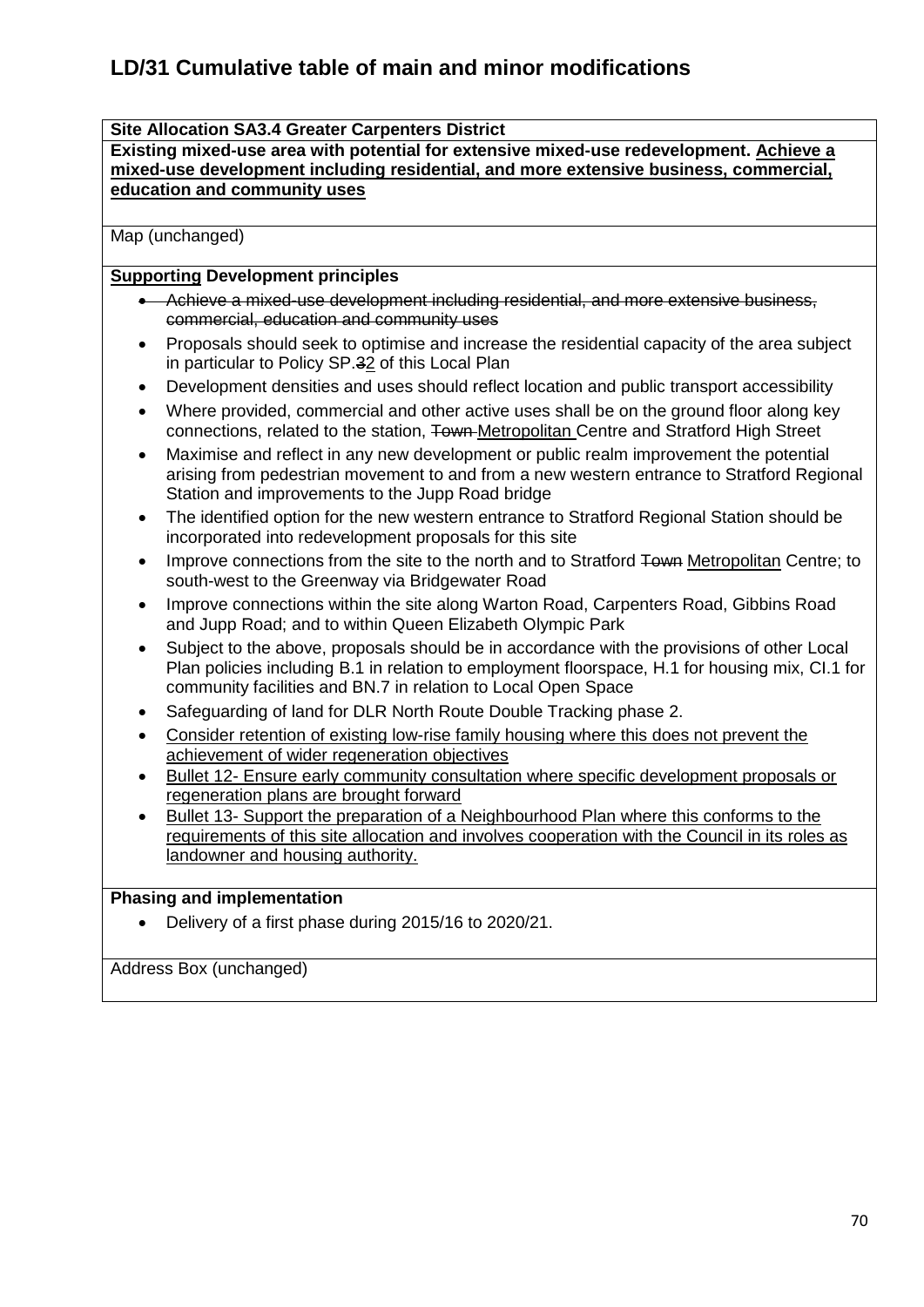## **Site Allocation SA3.5 Bridgewater Road**

**Residential development with ancillary open space and play space, with rebuilt Bridgewater Road Bridge. Cycling and walking access across Greenway to Pudding Mill Local Centre**

Map (unchanged)

### **Supporting Development principles**

- Development should maintain the openness of the Metropolitan Open Land
- Development shall be supported by an improved road, pedestrian and cycle bridge from Warton Road
- Take account of the allotment site in the northern part of site and its access, within scheme design
- Medium-density development reflecting location and public transport accessibility levels providing a transition to the Carpenters District, suitable for provision of family housing and older persons' accommodation
- Heights should generally be no more than 30m from ground level, with heights stepping down to the allotments to the west of the site
- Improved waterways environment
- Cycling and walking access across Greenway to Pudding Mill Local Centre
- Extension of district heating network into the site
- Proposals should include Local Open Space according to SPG Standards, including a play space
- Safeguarding of land for DLR North Route Double Tracking phase 2
- Key connections to be protected or provided.

## **Phasing and implementation**

Available from 2018 onwards, following completion of Crossrail works.

### **Planning history**

- Has permission under the LCS scheme for approximately 300 homes
- 1.1 ha of allotments through the post- Games transformation.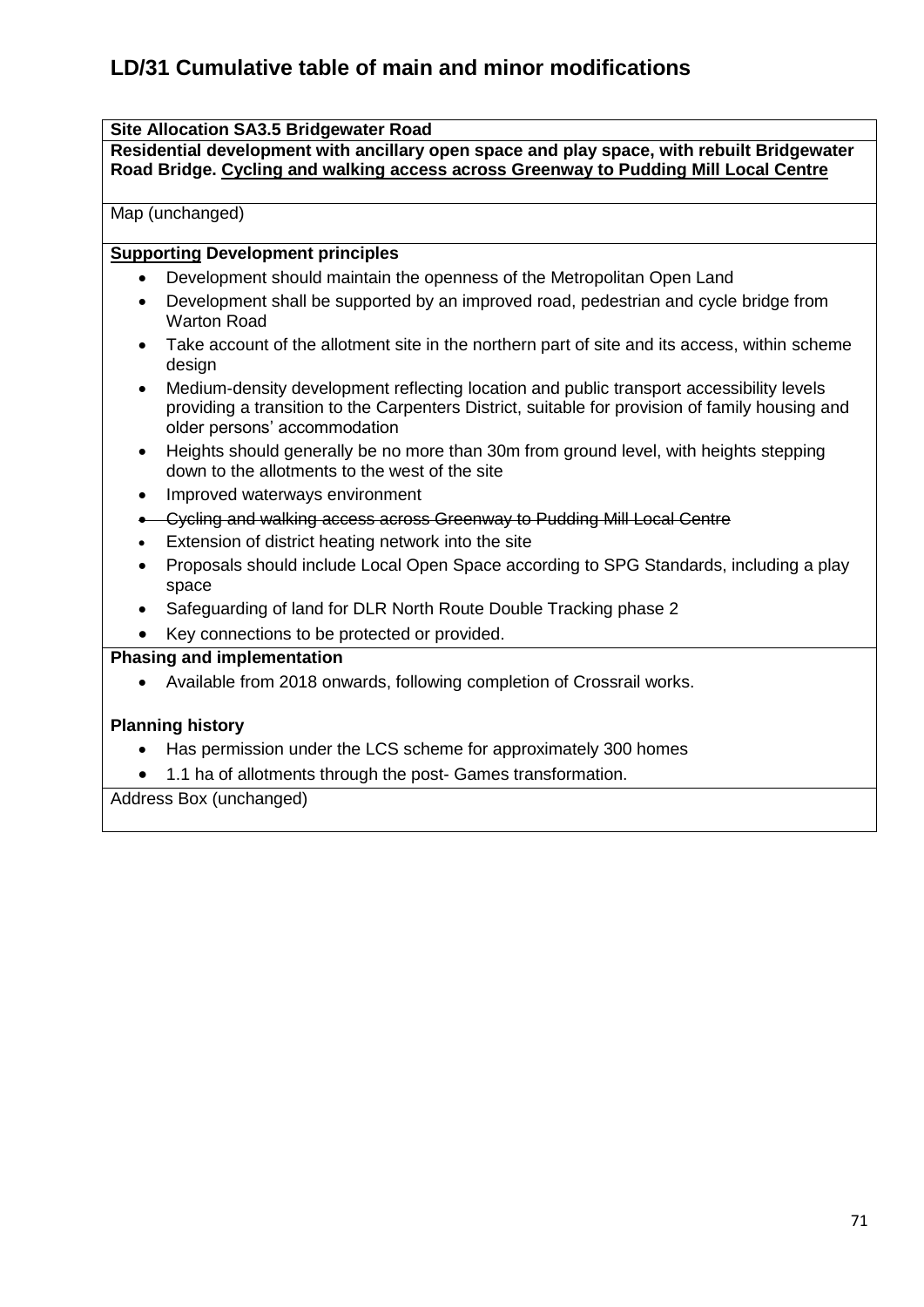## **Site Allocation SA3.6 Rick Roberts Way**

**Comprehensive, mixed use development of residential with education uses including provision of an all-age school or equivalent education provision and open space.**

Map (unchanged)

## **Supporting Development principles**

- Development will should maintain the openness of the Metropolitan Open Land along the western boundary of the site
- Provision of all-age school alongside residential development respecting the existing character, scale and massing of the site and its surrounding area
- Residential capacity could be increased alongside the introduction of business space and significant open space, should the all-age school or its secondary school component be delivered within a location suitable to requirements elsewhere within the Legacy Corporation area. Unless school place demand has been demonstrably met elsewhere, retention of sufficient land for delivery of an additional primary school in the later part of the Plan period will be required within the site
- Development will should need to plan for the associated costs of remediation of the site
- Design to reflect the close proximity of industrial and other uses
- Development will preserve or enhance the listed cottages and the setting of the Conservation Area to the south
- Enable safe access to the secondary school for pedestrians and cyclists
- Development shall respect the existing character, scale and massing of the site and its surrounding area
- Cycling and walking access improvements along the Greenway
- Proposals to include Local Open Space including play space and BAP habitat
- Building heights generally less than 36 metres above ground level, grading down to the south-east.

## **Phasing and implementation**

- School provision to be provided prior to, or in parallel with, the residential elements
- Development shall take place once remediation of the land and removal of equipment has taken place including revocation of Hazardous Substance Consent
- Delivery on site from 2020 onwards.

## **Planning history**

 Has permission under the LCS scheme for: approximately 400 residential; 550 sqm retail; 11,600 sqm community use (school).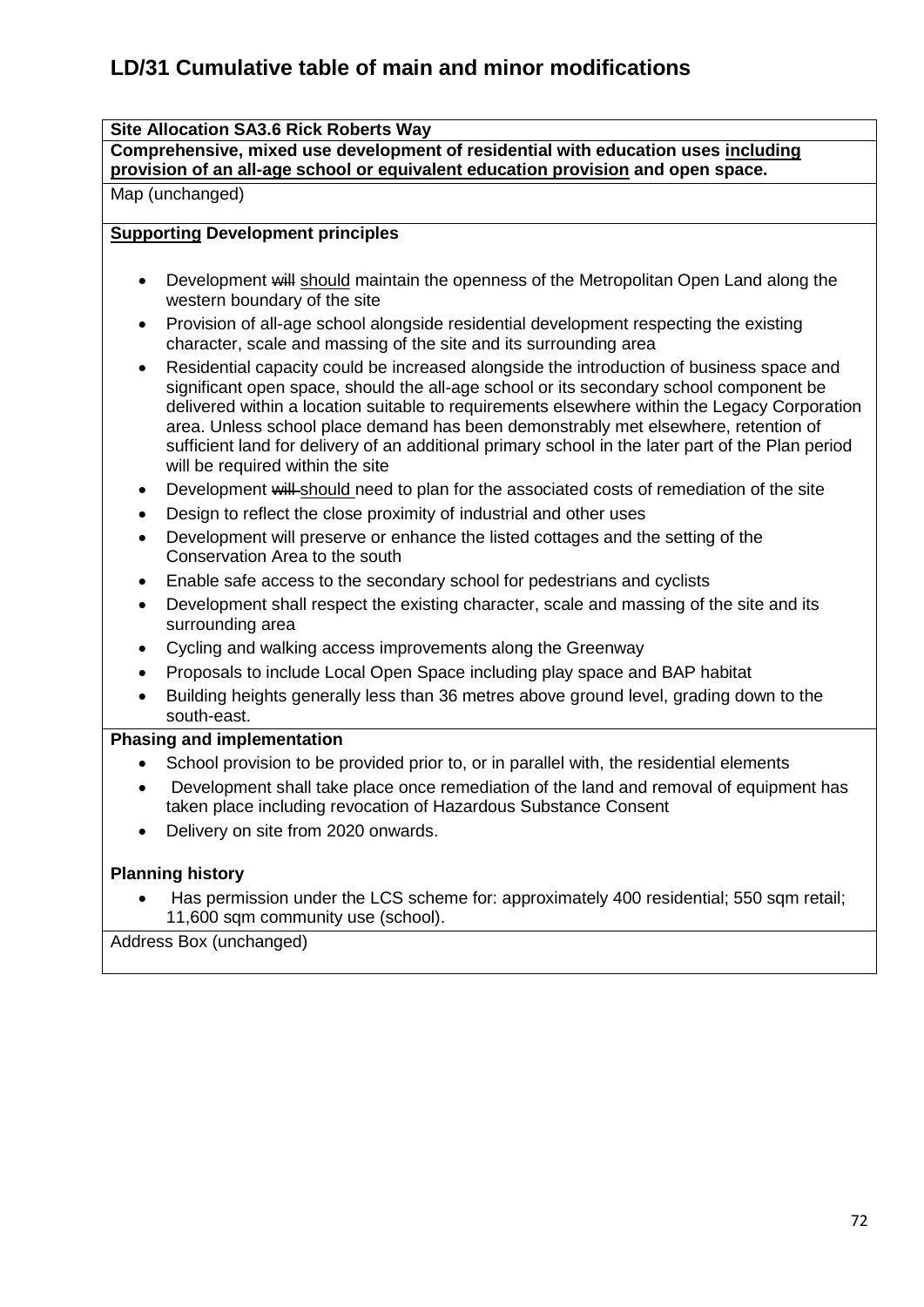**Site Allocation SA4.1: Bromley-by-Bow** 

**Site Allocation: A new mixed-use area consisting of including:**

- **New and reprovided retail floorspace that is capable of functioning alongside a mix of uses, as a new District Centre**
- **A primary school**
- **A new 1.2 hectare park**
- **Riverside walk**
- **Community facility (e.g. library)**
- **New homes with a significant element of family housing**
- **New employment-generating business space in a range of sizes and formats.**

**Proposals for development will be required to demonstrate that they contribute to the comprehensive development of the Bromley-by-Bow Site Allocation area. To do this, applications will need to demonstrate:** 

- **that a masterplan approach for the Site Allocation as a whole is followed**
- **that phasing of development across the overall site is appropriate and secured through Section 106 Agreement**
- **that there is certainty over delivery of the complete comprehensive scheme, rather than delivery of separate piecemeal elements without certainty that all of the required uses, accessibility improvements and necessary infrastructure will be delivered over the longer term.**

**Proposals will need to include an appropriate mix and balance of uses that together have the potential to function as a District Centre, including retail employment floorspace, community uses, a primary school, a new park and improved public realm** 

**New development should respond positively to the adjacent waterways and Listed Buildings and Conservation Area at Three Mills. Specifically, development should be lower in scale by the canal and the new park should be located adjacent to the River Lea** 

**Proposals for development above 18 metres above ground level will only be acceptable subject to the provisions of Policy BN.10**

**Safe pedestrian and cycling access should be provided, particularly to the primary school.**

**Landing for bridges from Sugar House Lane will need to be incorporated into development proposals** 

Map (unchanged)

#### **Supporting Development principles**

- Landowners will need to work together to bring forward comprehensive schemes that are capable of achieving the delivery of the District Centre and identified infrastructure needed for the site as a whole. Accessibility improvements will be required to enable the new Centre to be accessible to new and existing communities to the north and the west.
- Proposals for development will be required to demonstrate that they contribute to the comprehensive development of the Bromley-by-Bow Site Allocation area. To do this, applications will need to demonstrate:
	- that a masterplan approach for the Site Allocation as a whole is followed
	- that phasing of development across the overall site is appropriate and secured through Section 106 Agreement
	- that there is certainty over delivery of the complete comprehensive scheme, rather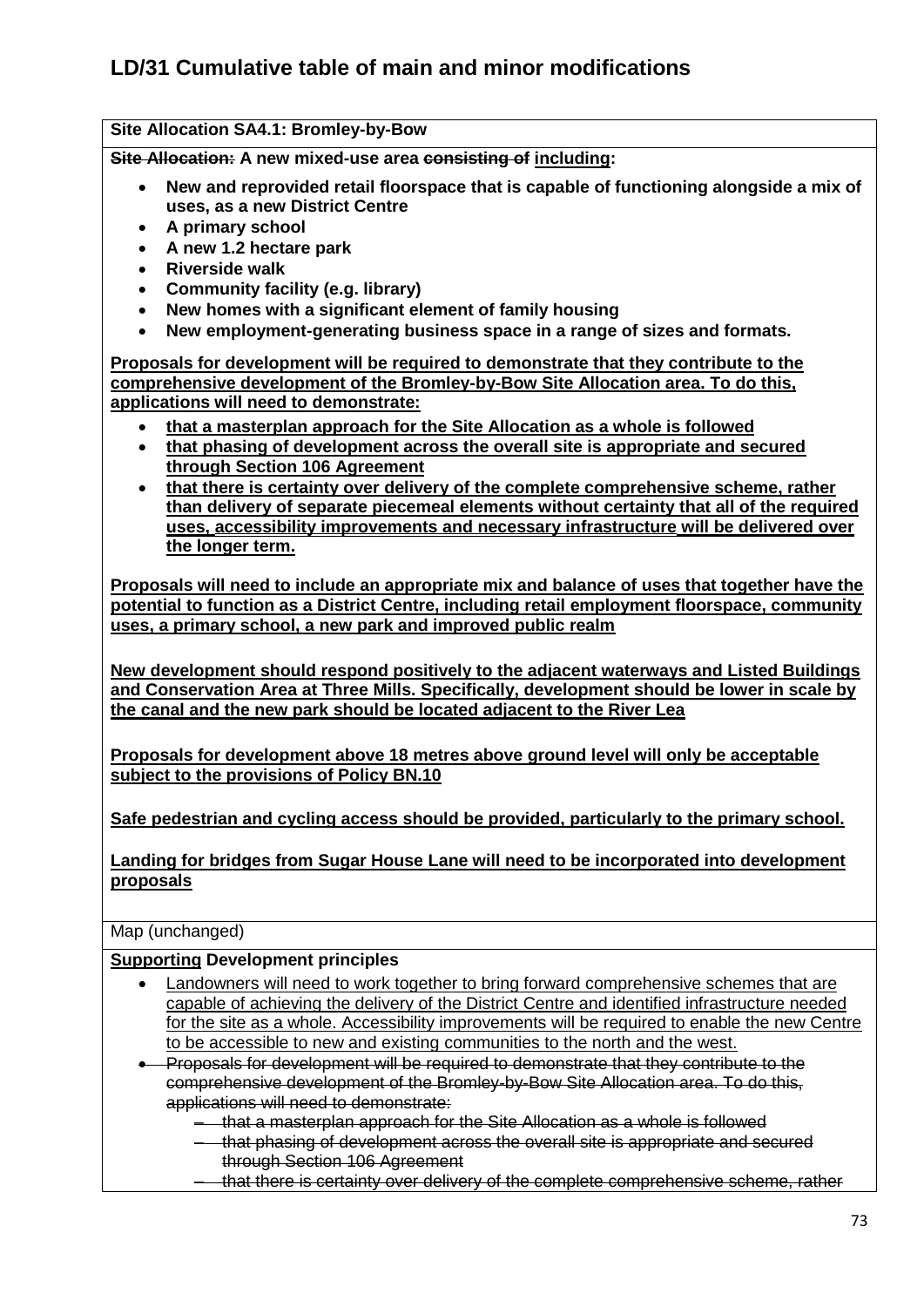than delivery of separate piecemeal elements without certainty that all of the required uses, accessibility improvements and necessary infrastructure will be delivered over the longer term

- Proposals will need to include an appropriate mix and balance of uses that together have the potential to function as a District Centre, including retail employment floorspace, community uses, a primary school, a new park and improved public realm
- New development should respond positively to the adjacent waterways and Listed Buildings and Conservation Area at Three Mills. Specifically, development should be lower in scale by the canal and the new park should be located adjacent to the River Lea
- The predominant height of new buildings across the area should be 18 metres, subject to meeting other policies in this Local Plan
- Safe pedestrian and cycling access should be provided, particularly to the primary school.

#### **Phasing and implementation**

- The area is identified in the London Plan as a potential new District Centre
- To maximise the opportunities to deliver a successful new centre and community in this location, improved linkages across the A12 and links to the east across the River Lea are essential to improve local and wider connectivity and integration of new and existing communities across and beyond this Sub Area
- Phasing of development will be important (as set out in 'Development principle 1' above), as will the means of access to the site. A new junction which provides vehicular and pedestrian access from the site to and across the A12 is required, (see policy 4.2) to improve access to the wider Bow area and to Bromley-by- Bow Station. Such improvements will be required as part of comprehensive proposals for development on this site. As set out in the Legacy Corporation Planning Obligations SPD, the Legacy Corporation considers that development at Bromley-by-Bow will require on-site improvements to access and transport and highways improvements which would be secured through Section 106 Agreements. Appropriate arrangements for providing for community uses, open space and improved public realm on site would also be secured through Section 106 Agreement
- A substantial mixed-use scheme has planning permission at Sugar House Lane, which is across the river to the north-east. Proposals at Bromley-by-Bow will need to take account of the permitted/emerging land uses on that site. For example, there is planned commercial activity to the southern edge of Sugar House Lane, and it would make sense for development at Bromley-by-Bow to concentrate town centre uses towards this area
- Landing for bridges from Sugar House Lane will need to be incorporated into the development proposals
- The LLDC will proactively engage with landowners and developers to ensure delivery of this important regeneration area.

#### **Relevant planning history**

1. There are no listed buildings or Conservation Areas on the site

2. Planning permission was granted in 2010 for a comprehensive mixed-use scheme, on the southern part of the Site Allocation but this permission has now lapsed

3. Permission was granted in 2012 for a predominantly housing development to the northern part of the Site Allocation (PA/11/02423/LBTH) and it is understood that this will be implemented.

Address Box (unchanged)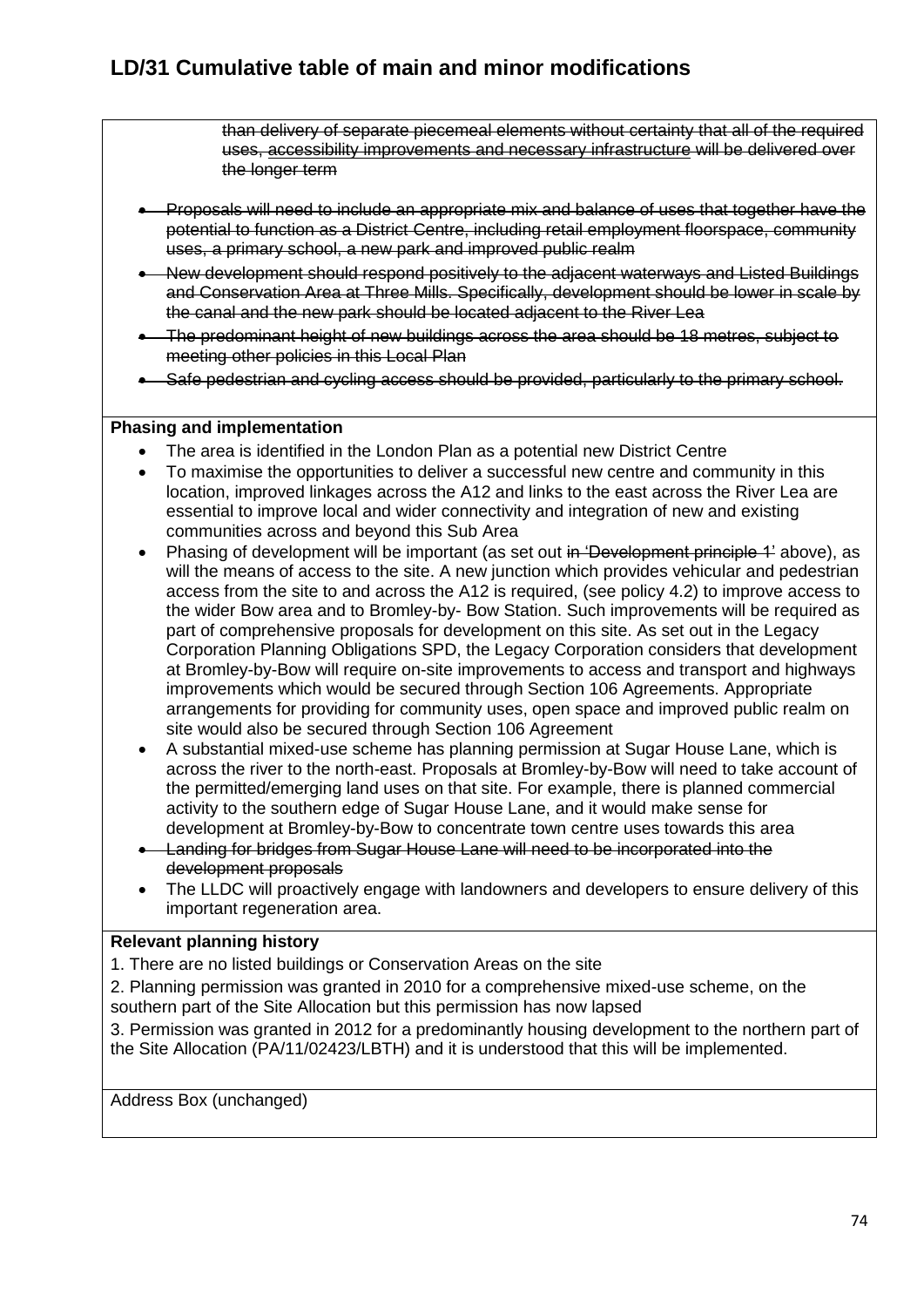### **Site Allocation SA4.2: Sugar House Lane**

**A new medium-density, mixed-use area including business (cultural and creative) and local retail space focused in the northern and southern part of the site; up to 1,200 new homes, with a significant number of family homes, Local Open Space, playspace and public realm. A new all-movements junction to enable access to the area and new and enhanced bridges to link the area to surrounding communities will be required alongside development. Proposals for development above 15 metres above ground level will only be acceptable subject to the provisions of Policy BN.10.**

The area should adopt a genuinely mixed-use character retaining a strong employment focus that includes a base for creative industries and introduces a new residential community served by a range of local amenities and high-quality public transport, pedestrian and cycle connections. The area will be defined by its unique natural environment and historic industrial legacy that includes extensive canal and river frontage, robust yet adaptable buildings and intricate yards and passages. The historic character of the area should be celebrated by weaving high-quality new buildings into the historic fabric.

#### Map (unchanged)

#### **Supporting Development principles**

- The area should adopt a genuinely mixed-use character retaining a strong employment focus that includes a base for creative industries and introduces a new residential community served by a range of local amenities and high-quality public transport, pedestrian and cycle connections. The area will be defined by its unique natural environment and historic industrial legacy that includes extensive canal and river frontage, robust yet adaptable buildings and intricate yards and passages. The historic character of the area should be celebrated by weaving high-quality new buildings into the historic fabric.
- Open space high-quality public, communal and private amenity spaces that create a sense of place and meet the needs of residents, workers and visitors will need to be provided
- A high proportion of family housing at least 40 per cent (three-bedroom and larger) will need to be provided
- Any proposals will need to preserve or and enhance the Conservation Area designations, both of the Sugar House Lane Conservation Area, which is wholly within the site, and the Three Mills Conservation Area, part of which falls within the Site Allocation area. Three Mills Conservation Area includes the Grade I listed House Mill, Grade II\* listed Clock Mill, Grade II listed Custom House and Grade II listed Three Mills Lane roadway. The settings of the Grade I, II\* and II buildings at Three Mills will also need to be protected.
- Improve the waterside environment of the River Lea, Waterworks River and Bow Back River.

#### **Phasing and implementation**

New pedestrian and vehicular access to the site will need to be provided. In particular, bridges linking the peninsula to Bromley-by-Bow and to Three Mills will need to be provided/enhanced. These have been secured through an existing planning permission, and equivalent provision would need to be made if any other new application comes forward, or the permitted scheme is amended as it is developed.

#### **Relevant planning history**

The site contains the Sugar House Lane Conservation Area and a strip of land along the south-east boundary of the site is within the Three Mills Conservation Area. The southern end of the site is within the setting of a group of Grade I, II and II\* listed buildings, across the City Mill River at Three Mills and the listed gas-holders at Bromley-by-Bow Gasworks.

Permission was granted in 2012 for part-full and part-outline planning permission for a significant mixed-use development, which includes:

• 1,200 residential units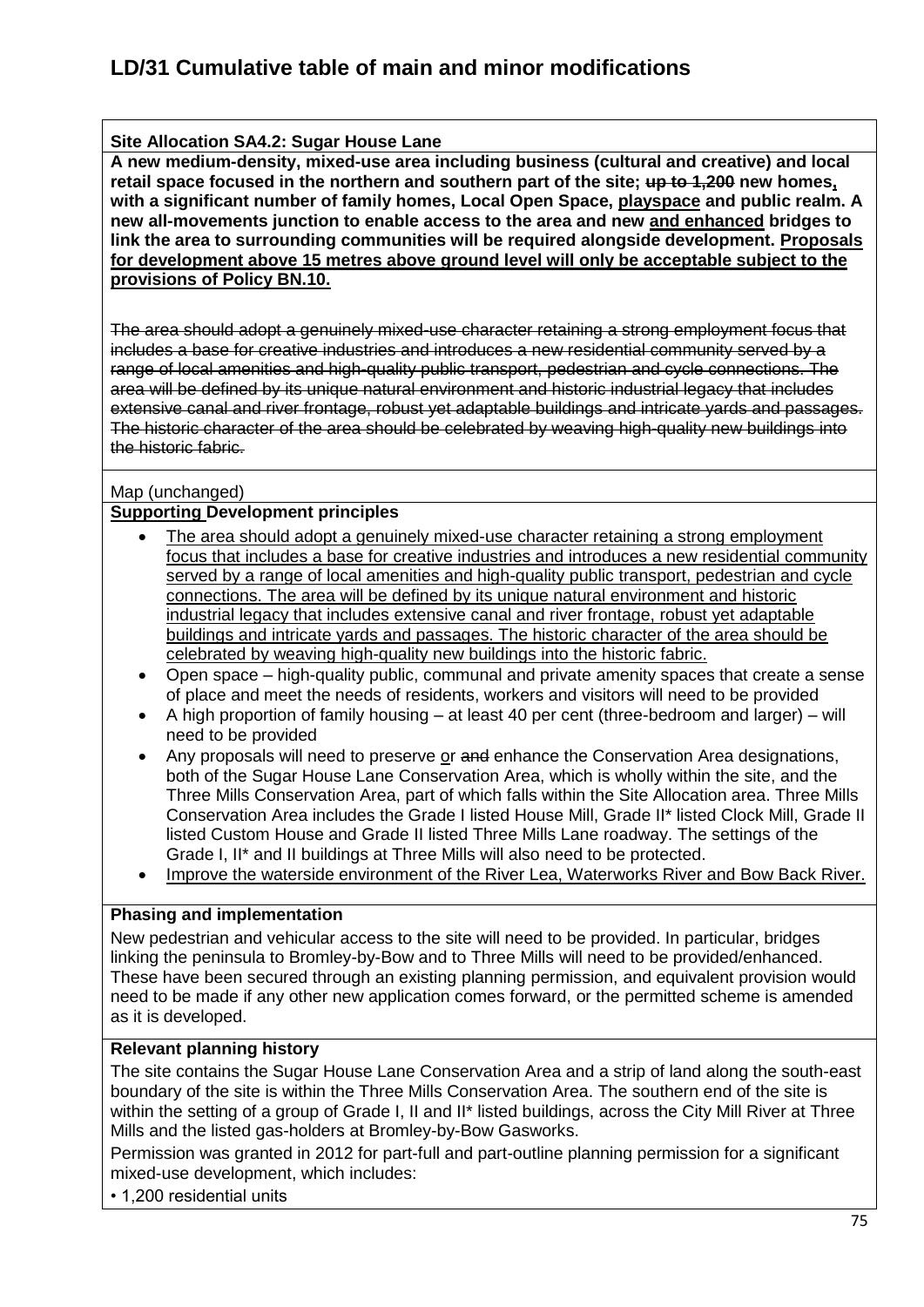- 12,500 sqm of flexible non-residential floorspace
- 34,000 sqm of offices and workshops
- 350-bedroom hotel
- pedestrian river bridge
- riverside park

It is understood that this scheme will be implemented. The scheme as permitted is considered to meet the requirements of this Site Allocation (SA4.2).

Address Box (unchanged)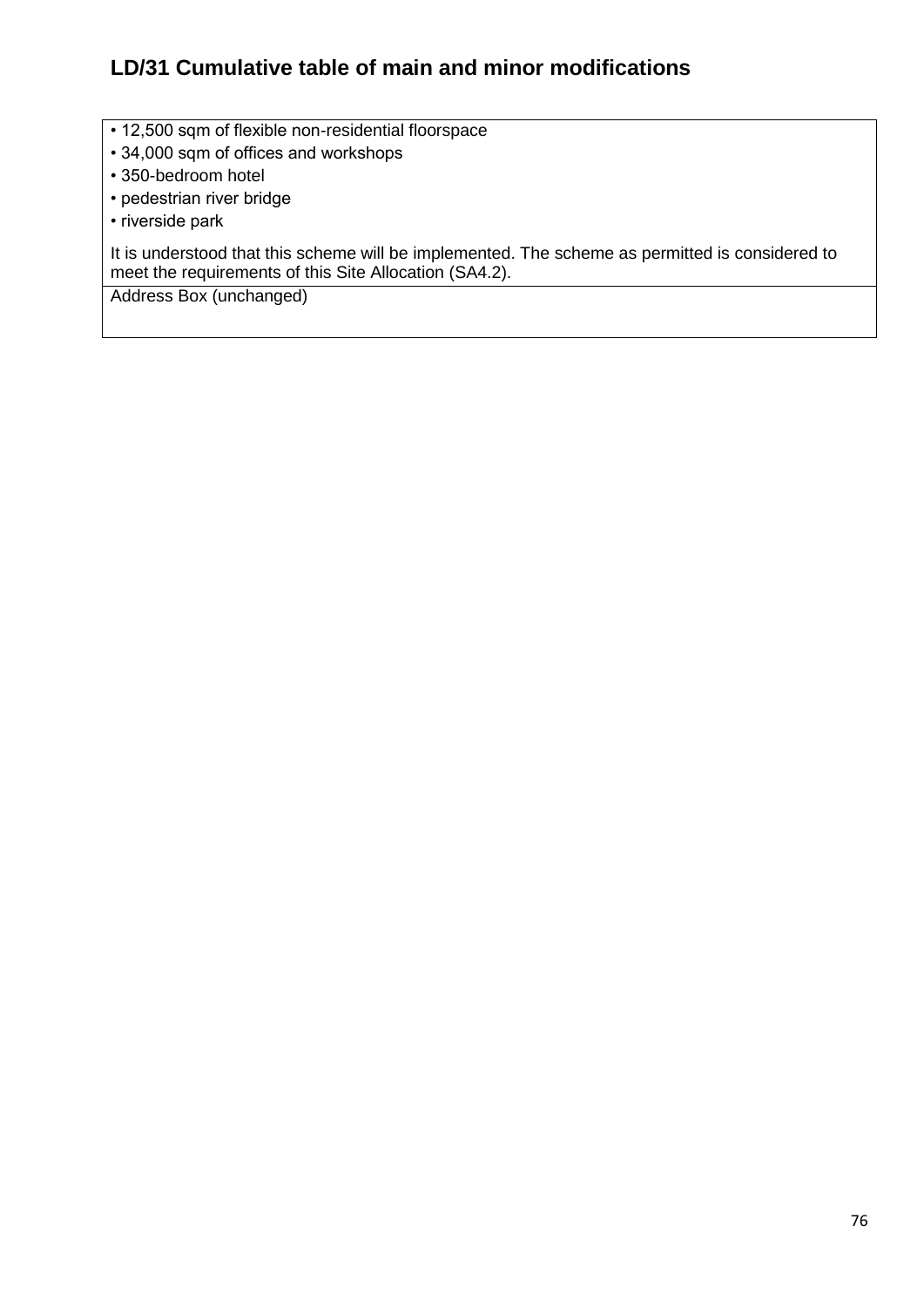**Site Allocation SA4.3: Pudding Mill A new medium-density, mixed-use area, including a significant and diverse element of new and replacement business floorspace, including spaces suitable for small- and mediumsized businesses; a new Local Centre adjacent to Pudding Mill Lane DLR Station and Pudding Mill Lane; new homes including a significant element of family housing; new Local Open Space, playspace and public realm. Cumulatively across the Pudding Mill Site Allocation, 25 per cent non-residential floorspace should be achieved, with a predominantly industrial floorspace use mix in the area to the west of Cooks Road and around the Crossrail portal. Landowners will need to work together to bring forward comprehensive schemes that are capable of achieving the ambitions for development of the site allocation and delivering identified infrastructure needed for the site as a whole.**

- **Proposals for development above 21 metres above ground level will only be acceptable subject to the provisions of Policy BN.10**
- **Non-residential uses should be focused along a new central east-west street**
- **The form of development should allow for improved east-west connections through the site**
- **Provision should be made for key connections, including new bus/cycle/pedestrian connection from Stratford High Street to Marshgate Lane and a new pedestrian/cycle connection from Wrexham Road over the A12 and River Lea**
- **Land should be safeguarded Safeguarding of land for DLR North Route Double Tracking phase 2.**
- **Regard will need to be had to not prejudicing the operation of the safeguarded rail freight site to the west (for example by ensuring that noise sensitive uses are located away from the site).**

Map (unchanged)

#### **Supporting Development principles**

- Landowners will need to work together to bring forward comprehensive schemes that are capable of achieving the ambitions for development of the site allocation and delivering identified infrastructure needed for the site as a whole.
- Heights of up to 21 metres from ground level are appropriate on this site, except for some taller elements in the Local Centre (see Policies B.2 and BN.10)
- Open Space/playspace needs to be provided alongside development and located within pockets across the site
- Non-residential uses should be focused along a new central east-west street
- A new Local Centre should be brought forward adjacent to Pudding Mill DLR Station
- The form of development should allow for improved east-west connections through the site
- A significant proportion of family homes should be provided
- Provision should be made for key connections, including new bus/cycle/pedestrian connection from Stratford High Street to Marshgate Lane and a new pedestrian/cycle connection from Wrexham Road over the A12 and River Lea
- It would be appropriate to re-align Barbers Road to provide a dual fronted street and screening to the Crossrail site
- Other Industrial Location allocation designation maintained along the western edge to form a buffer to A12 (see Policy B.1)
- Safeguarding of land for DLR North Route Double Tracking phase 2.

#### **Phasing and implementation**

- Delivery on site from 2015 onwards
- Lack of existing residential uses, amenity and limited connectivity will require early phases to consider carefully the provision of amenity and access